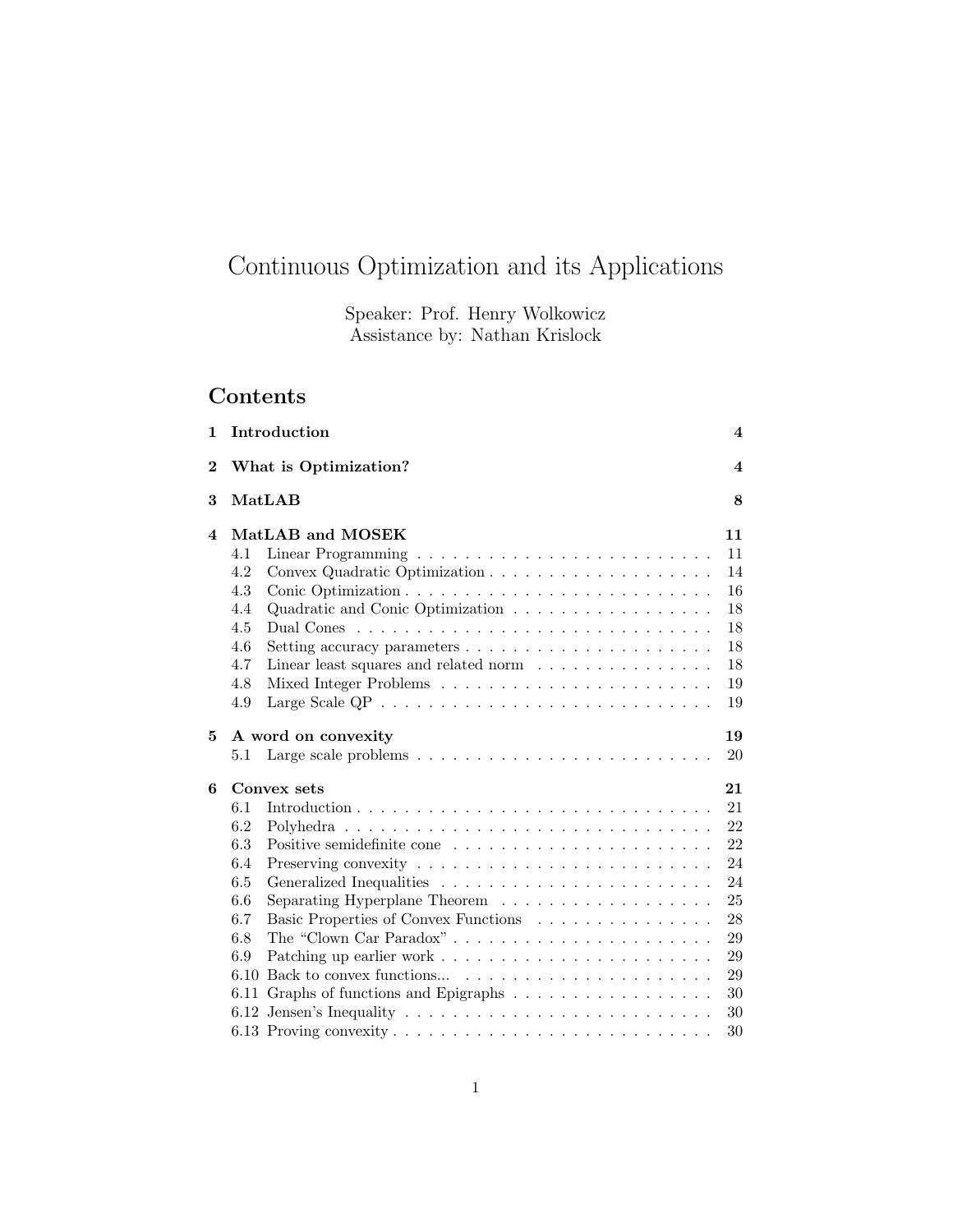|   |         |                                                                                        | 31 |
|---|---------|----------------------------------------------------------------------------------------|----|
|   |         | 31                                                                                     |    |
|   |         | 6.16 Log-concave and log-convex functions                                              | 32 |
|   |         |                                                                                        | 32 |
| 7 |         | 32<br><b>Optimization problems</b>                                                     |    |
|   | 7.1     |                                                                                        | 32 |
|   | 7.2     |                                                                                        | 33 |
|   | $7.3\,$ | Optimality criterion for differentiable $f_0$                                          | 33 |
|   | 7.4     |                                                                                        | 33 |
|   | 7.5     |                                                                                        | 34 |
|   | 7.6     | Generalized Linear Fractional Program                                                  | 34 |
|   | 7.7     |                                                                                        | 34 |
|   | 7.8     | Quadratically constrained quadratic program $(QCQP) \dots \dots$                       | 34 |
|   | 7.9     |                                                                                        | 34 |
|   |         |                                                                                        | 34 |
|   |         |                                                                                        | 34 |
|   |         | 7.12 Application: Minimizing the spectral radius of a nonnegative ma-                  |    |
|   |         |                                                                                        | 34 |
|   |         | 7.13 LP and SOCP as SDP $\ldots \ldots \ldots \ldots \ldots \ldots \ldots$             | 35 |
|   |         |                                                                                        | 35 |
|   |         |                                                                                        | 35 |
|   |         |                                                                                        | 35 |
|   |         |                                                                                        |    |
| 8 | Duality | 35                                                                                     |    |
|   | 8.1     |                                                                                        | 37 |
|   | 8.2     |                                                                                        | 38 |
|   | 8.3     |                                                                                        |    |
|   |         | Interior point methods on the SDP relaxation of the Max-Cut                            |    |
|   |         | problem $\ldots \ldots \ldots \ldots \ldots \ldots \ldots \ldots \ldots \ldots \ldots$ | 45 |
|   |         |                                                                                        |    |
| 9 |         | 46<br><b>Summary</b>                                                                   |    |
|   |         | 50                                                                                     |    |
|   |         | 10 Non-convex objectives with strong duality                                           | 50 |
|   |         |                                                                                        |    |
|   |         | 11 Duality and the Rayleigh Principle<br>54                                            |    |
|   |         |                                                                                        | 54 |
|   |         |                                                                                        |    |
|   |         | 12 Robust Optimization                                                                 | 55 |
|   |         | 13 Geometric Problems<br>58                                                            |    |
|   |         |                                                                                        | 58 |
|   |         | 13.2 Separating a point from a convex set                                              | 58 |
|   |         |                                                                                        | 58 |
|   |         | 13.4 Minimum volume ellipsoids around a set                                            | 58 |
|   |         | 13.5 Maximum volume inscribed ellipsoid                                                | 58 |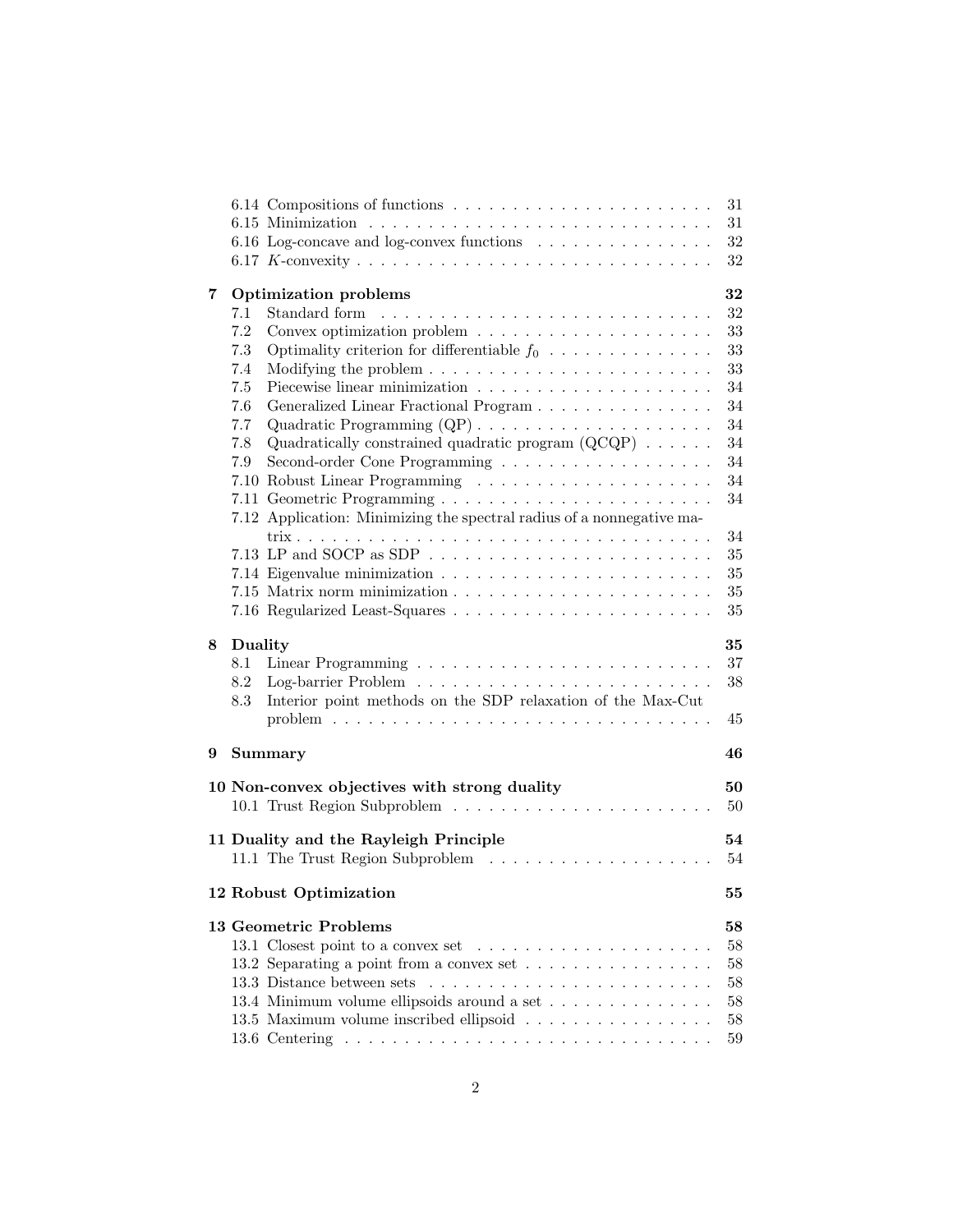|                                                                                  | 59 |
|----------------------------------------------------------------------------------|----|
| 13.7.1 Robust Linear Discrimination                                              | 59 |
| 13.7.2 Approximate Linear Separation of Non-Separable Sets                       | 59 |
|                                                                                  | 59 |
|                                                                                  | 59 |
|                                                                                  | 59 |
| 14 Unconstrained Minimization                                                    | 60 |
|                                                                                  | 60 |
|                                                                                  | 61 |
|                                                                                  | 62 |
| 14.3 Filter methods in constrained optimization                                  | 62 |
|                                                                                  | 63 |
|                                                                                  | 63 |
| 14.5 Steepest Descent and Deflected Gradient Methods                             | 63 |
|                                                                                  | 64 |
|                                                                                  | 65 |
|                                                                                  | 66 |
| 15 Equality Constrained Minimization                                             | 66 |
| 15.0.1 Example: Separable problems                                               | 67 |
|                                                                                  | 67 |
| 15.1.1 Example: Network Flow Optimization                                        | 67 |
| 15.1.2 Example: Ananlytic Center of Linear Matrix Inequality.                    | 67 |
| 16 Nonlinearly Constrained Optimization                                          | 67 |
|                                                                                  |    |
| 16.1 Sequential Quadratic Programming                                            | 69 |
| 17 Interior Point Methods                                                        | 72 |
|                                                                                  | 73 |
| 17.2 Interpretation using the KKT conditions                                     | 73 |
|                                                                                  | 73 |
| 17.3.1 Example: Linear programming                                               | 73 |
|                                                                                  | 74 |
|                                                                                  | 74 |
| 17.5.1 Dual points on Central Path                                               | 74 |
| 17.6 Example: Semi-Definite Programming                                          | 74 |
| 18 Student Presentation: Solutions for Infinite Dimensional Prob-                |    |
| lems                                                                             | 75 |
|                                                                                  | 75 |
| 18.1.1 Example: Orthonormal constraint functions                                 | 76 |
|                                                                                  | 76 |
| 18.3 The way we did it $\ldots \ldots \ldots \ldots \ldots \ldots \ldots \ldots$ | 77 |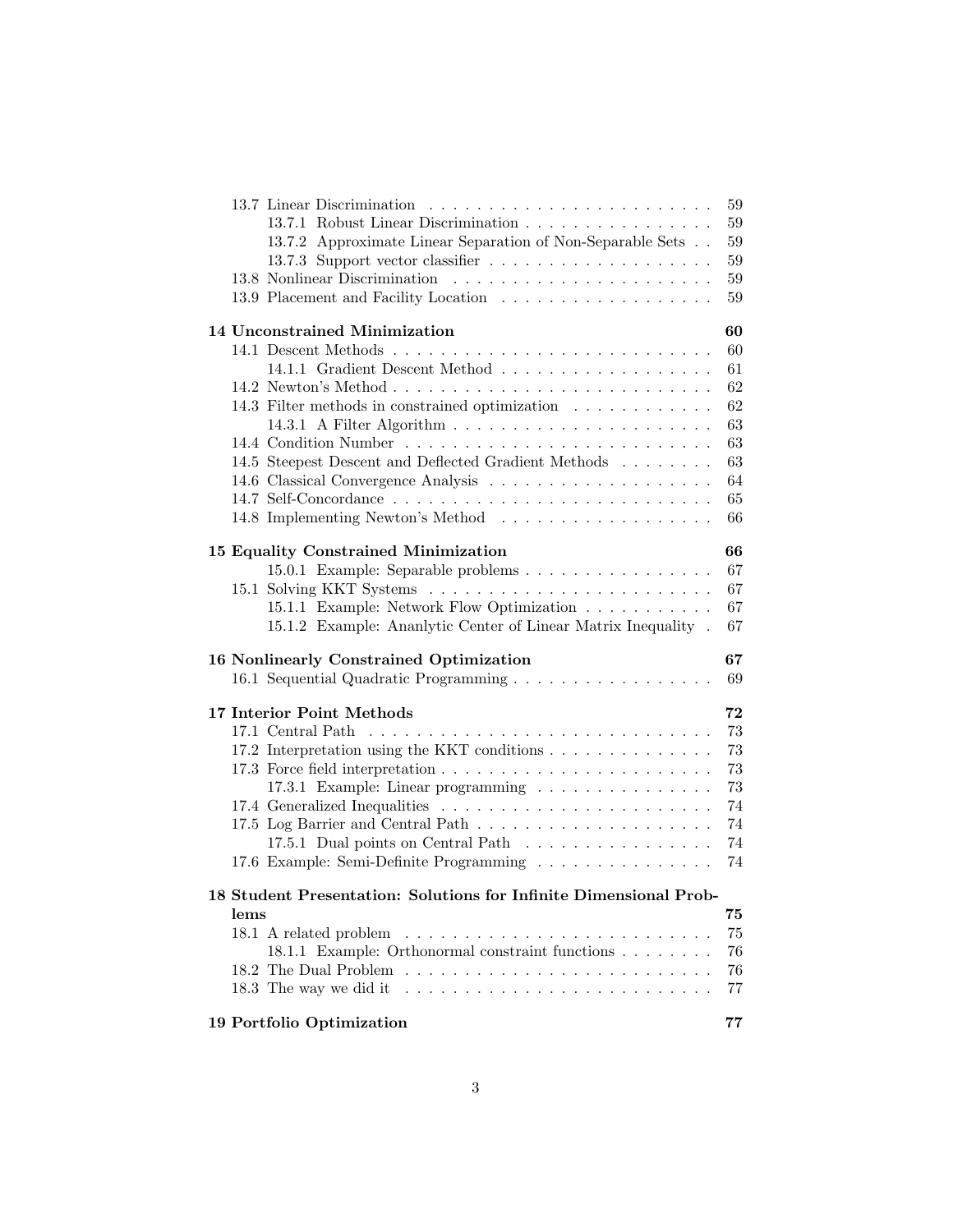| 20 Student Presentation: Ill-posed Problems                       | 79 |
|-------------------------------------------------------------------|----|
|                                                                   |    |
|                                                                   |    |
|                                                                   |    |
| 21 Student Presentation: Quadratically Constrained Quadratic Pro- |    |
| grams (QQP) and its Semi-definite Relaxation                      | 81 |
| 22 Student Presentation: Portfolio Diversity and Robustness       | 83 |
|                                                                   |    |

# 1 Introduction

(We had some time to kill to wait for the second bus, so...) Some commands in MatLAB that we will see: optimtool, linprog, fminimax. Check out the NEOS website for server-side optimization.

Have quadratic model  $q_k$ , a second-order Taylor series. Newton's Method, quadratic convergence, iterative procedure. This procedure is "scale free".

Quadratic Q must be PSD on the feasible set.

Let Q be any orthogonal matrix. Consider an affine transformation

 $x \mapsto Qx + b.$ 

NP-hard. MOSEK software.

# 2 What is Optimization?

- Two quotes from Tjalling C. Koopmans, (1975 Nobel Memorial Lecture):
	- "best use of scarce resources"
	- "Mathematical Methods of Organizing and Planning of Production"
- Quote from Roger Fletcher (text, 1987): "The subject of optimization is a fascinating blend of heuristics and rigour, of theory and experiment."

We discuss some basic models of optimization problems. Unconstrained optimization: The problem is

Minimize  $f(x)$ 

where  $x \in \mathbb{R}^n$  and and f is a continuous real valued function.

Linear programming: The basic problem of linear programming is to minimize a linear objective function of continuous real variables, subject to linear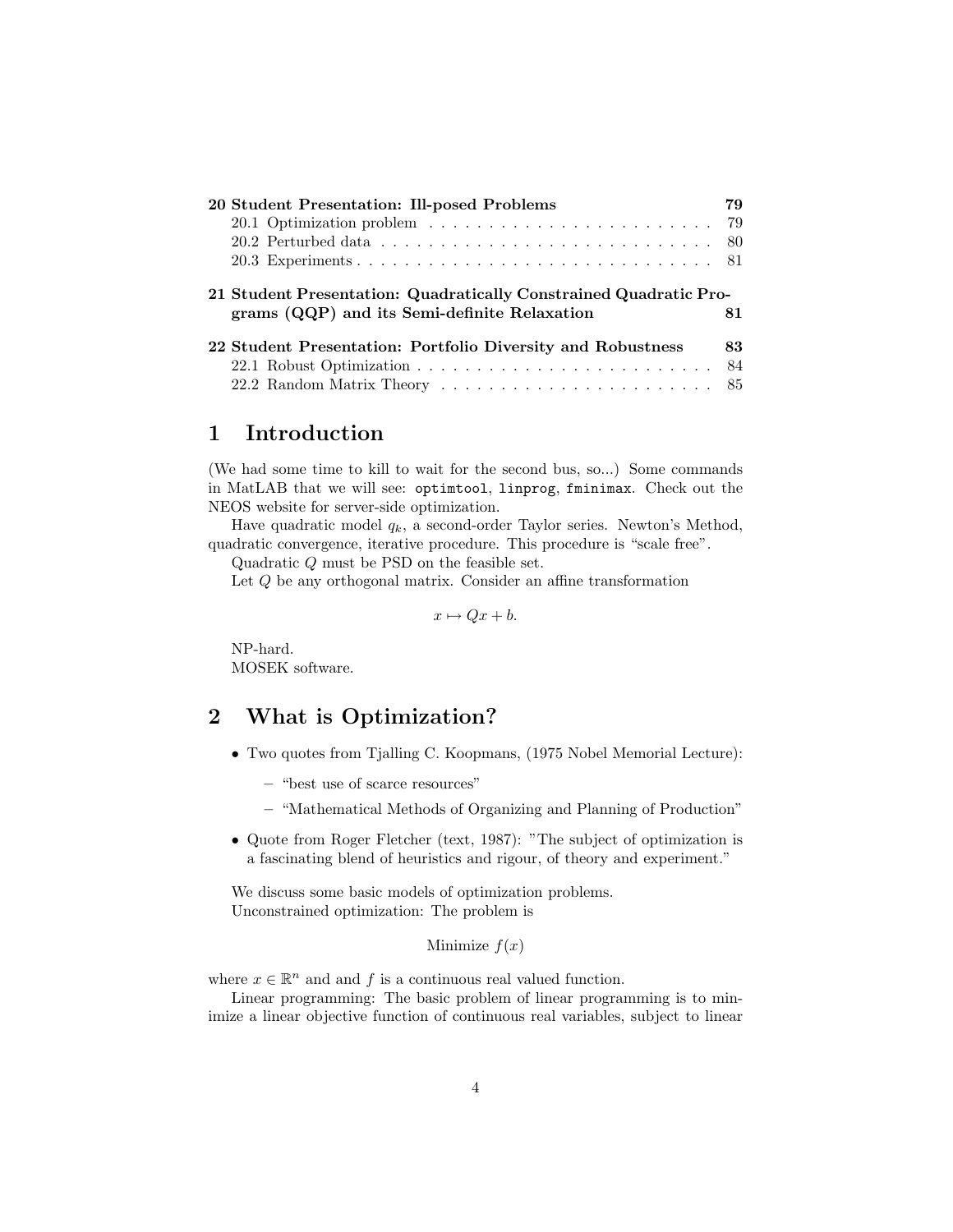constraints. For purposes of describin g and analyzing algorithms, the problem is often stated in the standard form

Minimize 
$$
c \cdot x
$$
 subject to  $Ax = b, x \ge 0$ .

Linear programs are solved using George Dantzig's simplex method or with interior point methods.

Quadratic programming:

Semidefinite (and Second Order) Cone programming: This is an area that's relatively new. Falls into the class of cone programming problems. If we think of  $x$  as being a vector, we have to change the vector space to the space of symmetric matrices. Now we draw a big  $X$ . The variable is now a matrix, and we are looking for a matrix that has to be PSD. The constraint  $Ax = b$  in the linear form turns into  $Aopp(x) = b$ . The objective function in this case is to minimize  $\langle C, X \rangle = trace(CX)$ .

Originally, this was studied as an extension of linear programming, but the applications that come out are interesting. The linear transformation  $AoppX$  is the same as a family of m equations  $\langle A_k, X \rangle = b_k$ .

Every linear program has a dual program. You can't do optimization without duality. Even unconstrained optimization, the derivative is in the dual space. Just like in LP, there's a dual.

We'll talk about this dual as we go along.

There's a class of problems called "second order cone problems". We have a cone

$$
Q = \left\{ (x_0, \dots, x_n) : x_0^2 \ge \sum_{i=1}^n x_i^2 \right\}
$$

This cone is sometimes called an ice cream cone because of when  $n = 3$ .

One application is the "max cut" problem. Suppose we have a graph. Can give edges weights. We want to cut the graph into two, make two sets for the nodes, such that maximize the sum of the weights that are cut. There are applications of this in physics and VLSI design, but also mathematically interesting. We can model this with a quadratic objective.

Let  $x_i$  correspond to +1 or -1, depending on which set the vertex goes into. Thus,  $x \in \{-1, +1\}^n$ . Note, if  $x_i$  and  $x_j$  are in the same sign iff they are on the same side. So, in the sum below, we have zeroes or twos (which explains the denominator):

$$
t := \max_x \frac{1}{2} \sum_{i < j} (1 - x_i x_j)
$$

Now, we do something very silly. The feasible set here is the vertices of the  $n$ -cube, and they're disconnected, so it seems that calculus isn't going to help you. Don't the other points seem so far away? We'll replace the constraint by a quadratic  $x_i^2 = 1$ . It doesn't seem to do anything. But here's where we see Lagrange multpliers. Take the constraint and put it with a Langrange multiplier.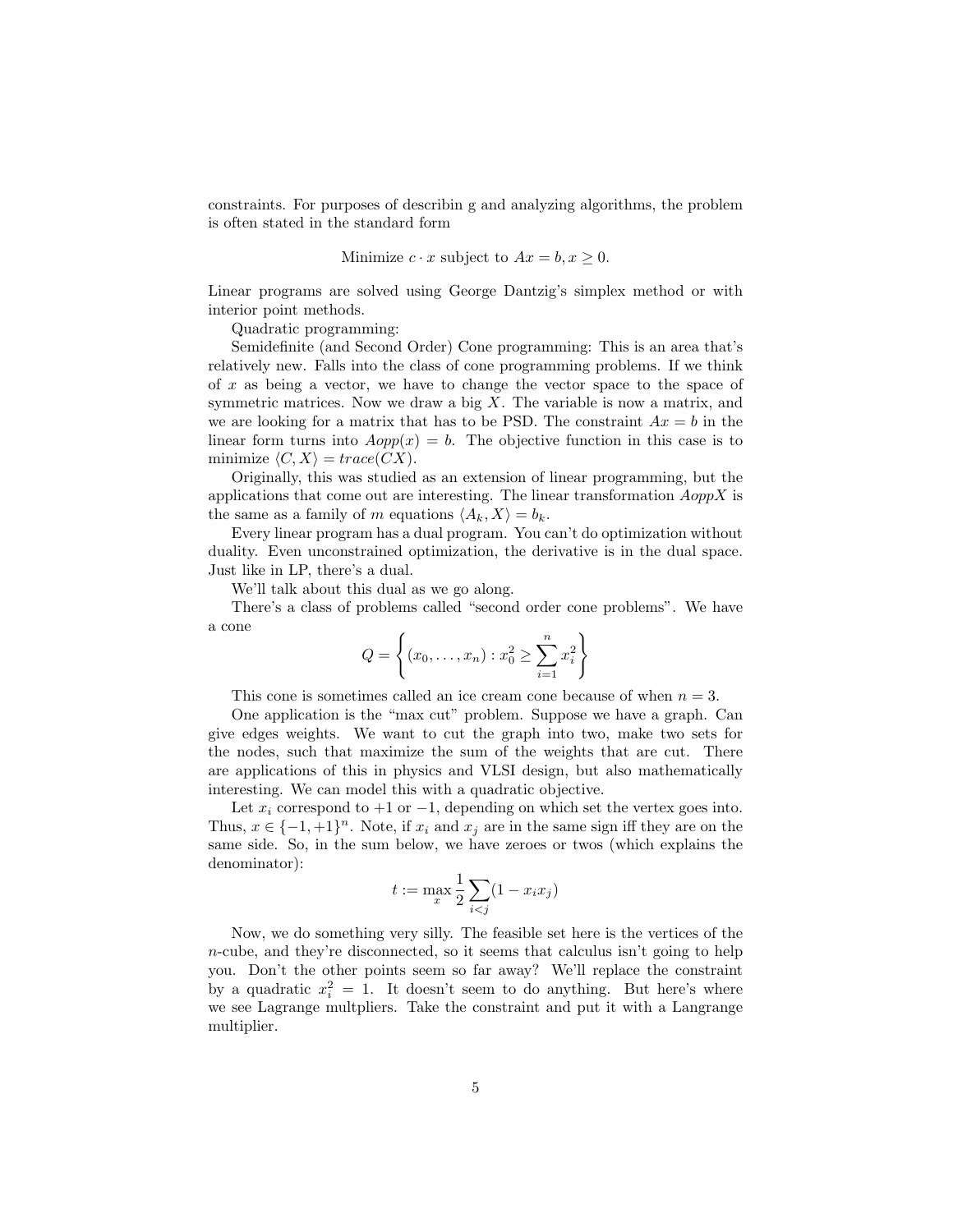$$
t(\lambda) := \max_x x^T Q x + \sum_i \lambda_i (1 - x_i^2)
$$

(Here, the Laplacian  $Q$  is built off the quadratic.) But sometimes, we can't solve this. The Hessian looks like  $x^T(Q-Diag(\lambda))x$ , where  $Diag(\lambda)$  is the  $n \times n$ diagonal matrix

$$
\left(\begin{array}{cccc} \lambda_1 & & & \\ & \lambda_2 & & \\ & & \ddots & \\ & & & \lambda_n \end{array}\right)
$$

The new Hessian is  $Q - Diag(\lambda)$ . The corresponding eigenvector gives you infinity.  $\lambda$  is a parameter, but each time we fix it, we get a t. If  $\lambda = 0$ , we get the original problem, but we allow other values. So this problem is a relaxation. Every time we solve this problem, we get a bound. It's a waste of time if an eigenvalue problem is positive. There's a hidden semidefinite constraint. If we're gonna get a good upperbound, throw out positive infinity. So, our constraint is  $Q - Diag(\lambda) \leq 0$  (negative semidefinite).

The PSD cone is a nice convex set. The faces are well-described. Each face of a non-negative orthant corresponds to a cone in a smaller-dimensional cone.

The important thing is that  $\lambda \leq t(\lambda)$ . We can use Lagrange multiplier to relax. Of all the  $\lambda$ 's, find the best one, so we minimize over  $\lambda$ . However, there's a hidden constraint. We can throw away the maximization  $\max_x x^T Q x$  because of the hidden constraint.

We have an upper bound, but now we want the best upper bound. We want

$$
t \le \min_{\lambda} \max_{x} x^{T} (Q - Diag(\lambda)) x + \lambda^{T} e
$$

where  $e = (1, 1, \ldots, 1)^T$ . We know that there's a hidden constraint where  $Q$  –  $Diag(\lambda)$  is NSD, so we might as well add it as part of the minimization criterion. The max is now 0 at  $x = 0$ . So we can just throw it away, so, this is equal to

$$
\min \lambda^T e
$$

subject to  $Diag(\lambda) \ge Q$  (this is called the Löner partial order). Out pops an SDP. Interior point methods can be extended from LP to SDP.

But recall, we haven't solved the original problem. Max-cut problem is an NP-hard problem. Goemans and Williamson proved that if you take this problem and do a randomization process, the worst you can do is an approx 14% error, which is amazing for a combinatorial optimization relaxation problem. In practice, you get 97% of the optimal solution.

The idea is you take the discrete set and lift it into matrix space. Each point on the *n*-cube, for example, is lifted into matrix space. This is one example of max-cut where SDP works well. The difficulty is the lifting, where you potentially square the number of variables.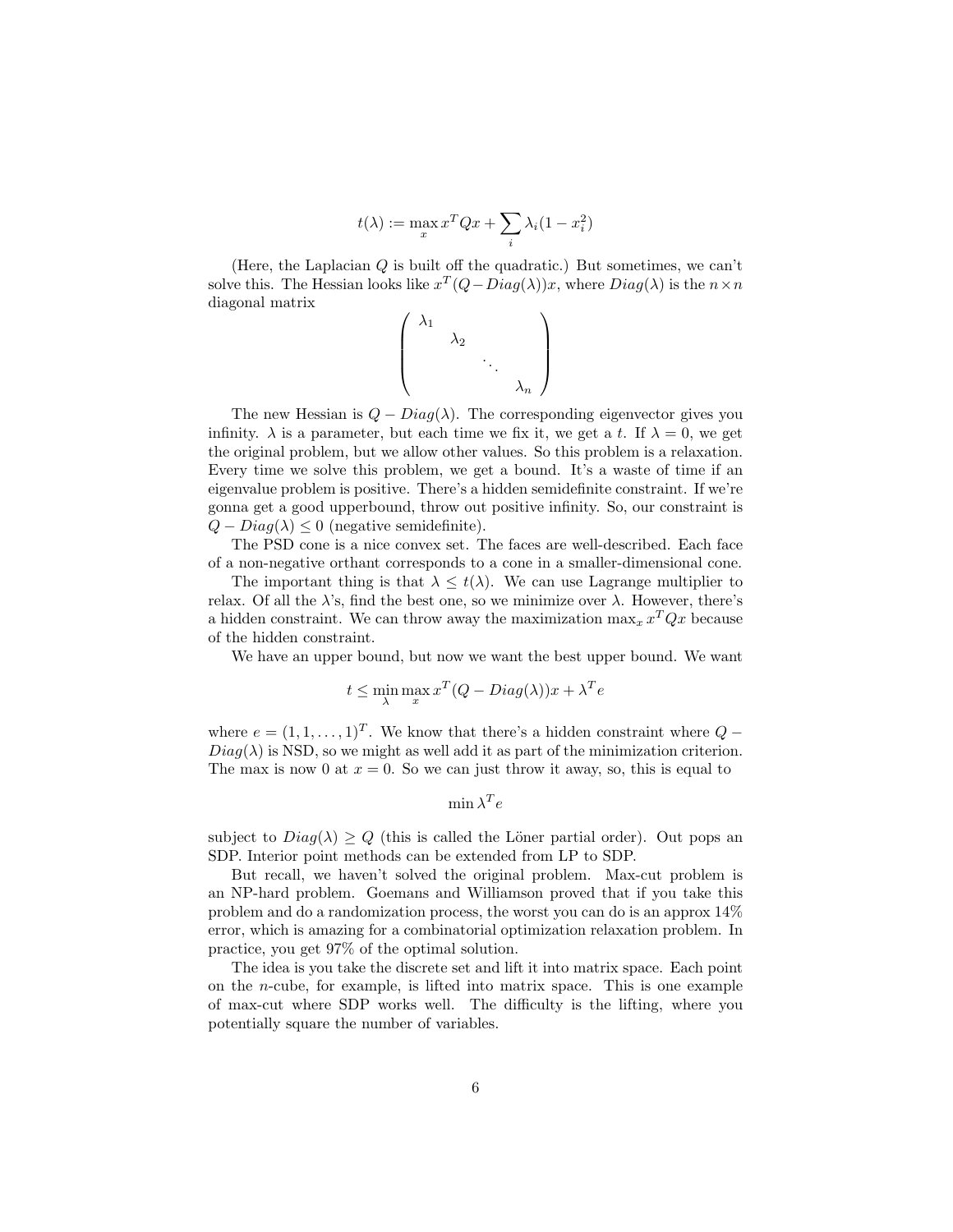As you go from LP to SDP, the number of iterations is about the same. For LP, you can take on billions of variables. For SDP, you can go to 80000 max-cut nodes.

General Nonlinear Programming: The problem is to minimize  $f(x)$  subject to  $g_k(x) \leq b_k$ . Can allow for equality constraints too. Mathematicians like to use  $\leq$  and people in computer science community like the  $\geq$  due to the LP duality. Another form is bound constraints on the variables: Minimize subject to  $c(x) = 0, l \leq x \leq u$ .

The main thing to point out is the Lagrangian again:

$$
L(x,y) = f(x) + \sum_{i} y_i c_i(x)
$$

Here, the Lagrange multipliers are  $y_i$  instead of  $\lambda_i$ . The purpose of the Lagrange multipliers is that the original problem is too hard to solve. By putting these multipliers together with the objective, again we have a relaxation. Any minimum of the original problem is a stationary point of the second problem. The condition is not sufficient: but we search for stationary points.

There are second-order conditions which provide sufficient conditions. Some of the approaches for solving these include: sequential quadratic programming (uses the local quadratic approximation), reduced-gradient methods, and some interior point methods.

There are algorithms called sequential linear approximation. They use a linearization of the constraints when the constraints are too hard to handle. We must develop a model that we can handle. Solve an LP, and it will hopefully give you the right search direction.

The rough idea of optimization: The functions are too complicated to handle as is, so you make an approximation, usually by Taylor series. There are subtleties to know that you are improving the objective and the constraints.

Infinite Dimensional (Control) Programming: This is an optimal contral problem. Imagine you want the best trajectory (minimum energy) for a rocket ship to get to the moon.

$$
\mu_0 = \min, J(u) = \frac{1}{2} ||u(t)||^2, s.t. x'(t) = A(t)x(t) + b(t)u(t), x(t_0) = x_0, x(t_1) \ge c.
$$

Can use the fundamental solution matrix  $\Phi$ . Every solution  $x(t_1)$  can be written as the sum of  $\Phi(t_1, t_0)x(t_0)$  and an integral operator  $\mathcal{K}_u$ .

We now have a convex program

$$
\min J(k)s.t.\mathcal{K}u \ge d
$$

Here, d is finite-dimensional. We're going to again to a Lagrangian relaxation. We add the constraint using  $\lambda$  of same dimension as d.

$$
\mu_0 = \max_{\lambda \ge 0} \min_u \{ J(u) + \lambda^T (d - \mathcal{K}u) \}
$$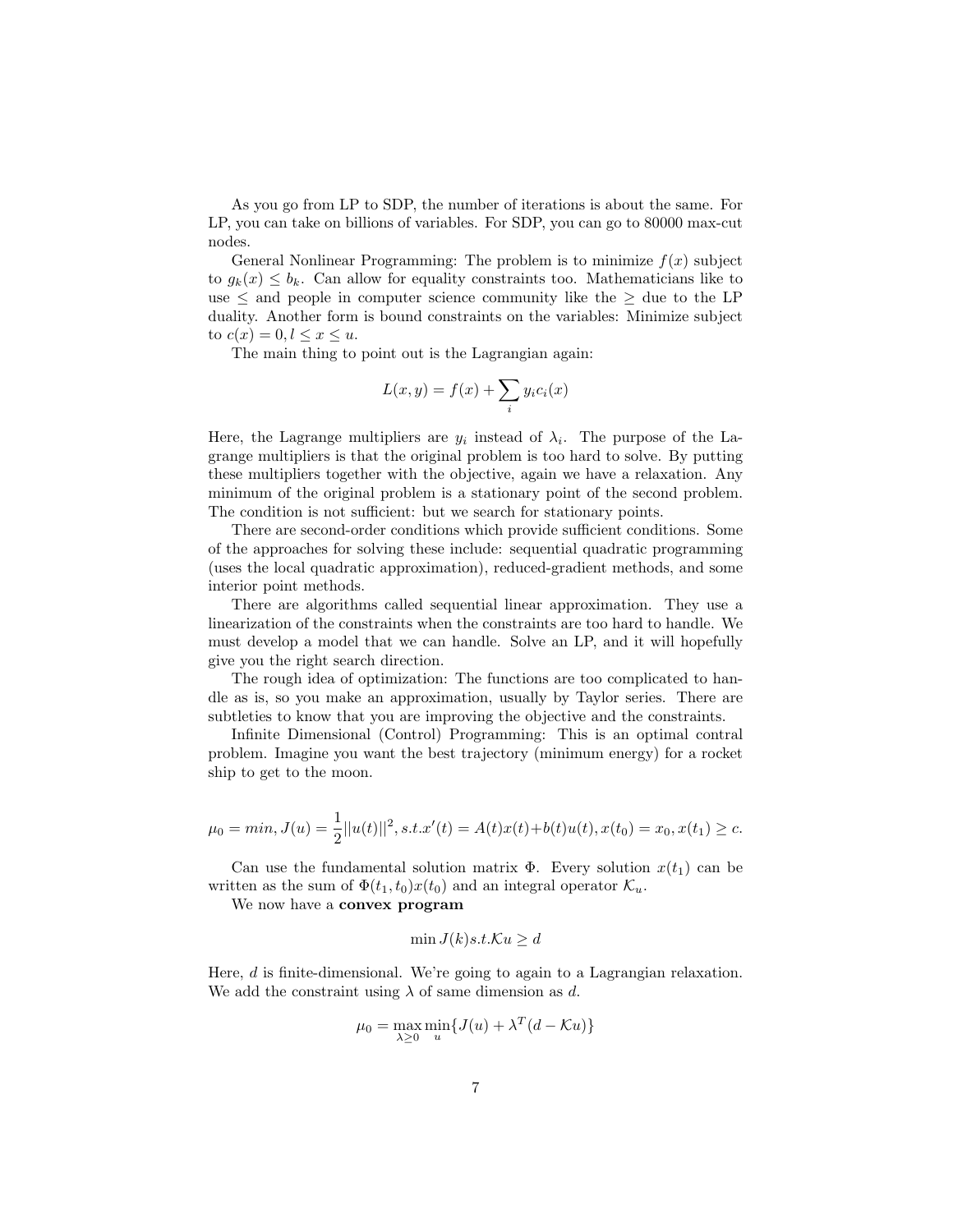As before, this finds a lower bound, so we look for a best lower bound. We have a hidden constraint here as well. And  $J(u)$  is a quadratic, so we can explicitly solve for  $u$ . The solution for  $u$  is

$$
u_*(t) = \lambda_*^T \Phi(t_1, t) b(t).
$$

 $u_*(t)$  is a critical point. Because our function is convex, we're guaranteed that our solution is a minimum.

The  $K$  can come to the other side as an adjoint. We end up with a simple finite-dimensional QP:

$$
\mu_0 = \max_{\lambda \ge 0} \lambda^T Q \lambda + \lambda^T d
$$

Here, by using Lagrangian duality, we don't need to discretize here. This is what is done for a lot of real-life problems.

In this problem, we have a zero duality gap. When you don't have a zero duality gap, you won't solve your original problem. This example is from Luenberger.

# 3 MatLAB

Check out the video on the origins of MatLAB, with Cleve Moler.

We are going to use MOSEK, so you have to add it to your path. Find startup.m and you can add the lines:

addpath /usr/msri/mathsw/mosek/4/toolbox/examp -end addpath /usr/msri/mathsw/mosek/4/toolbox/r2006b -end

Create a simple vector

a = [1 2 3 4 5 6 4 3 4 5]

Can add 2 to every element of a:

 $b = a + 2$ 

Plotting is easy. plot b made the line and grid on made the grid. Next is a bar graph. There are interactive (as opposed to command-line) ways to get many of these features to work too. Can create matrices:

 $A = \begin{bmatrix} 1 & 2 & 0 \\ 2 & 5 & -1 \\ 3 & 4 & 10 & -1 \end{bmatrix}$ 

turns into

$$
\left(\begin{array}{rrr} 1 & 2 & 0 \\ 2 & 5 & -1 \\ 4 & 10 & -1 \end{array}\right)
$$

Can take transpose, or multiply matrices together. To do point-wise multiplication, write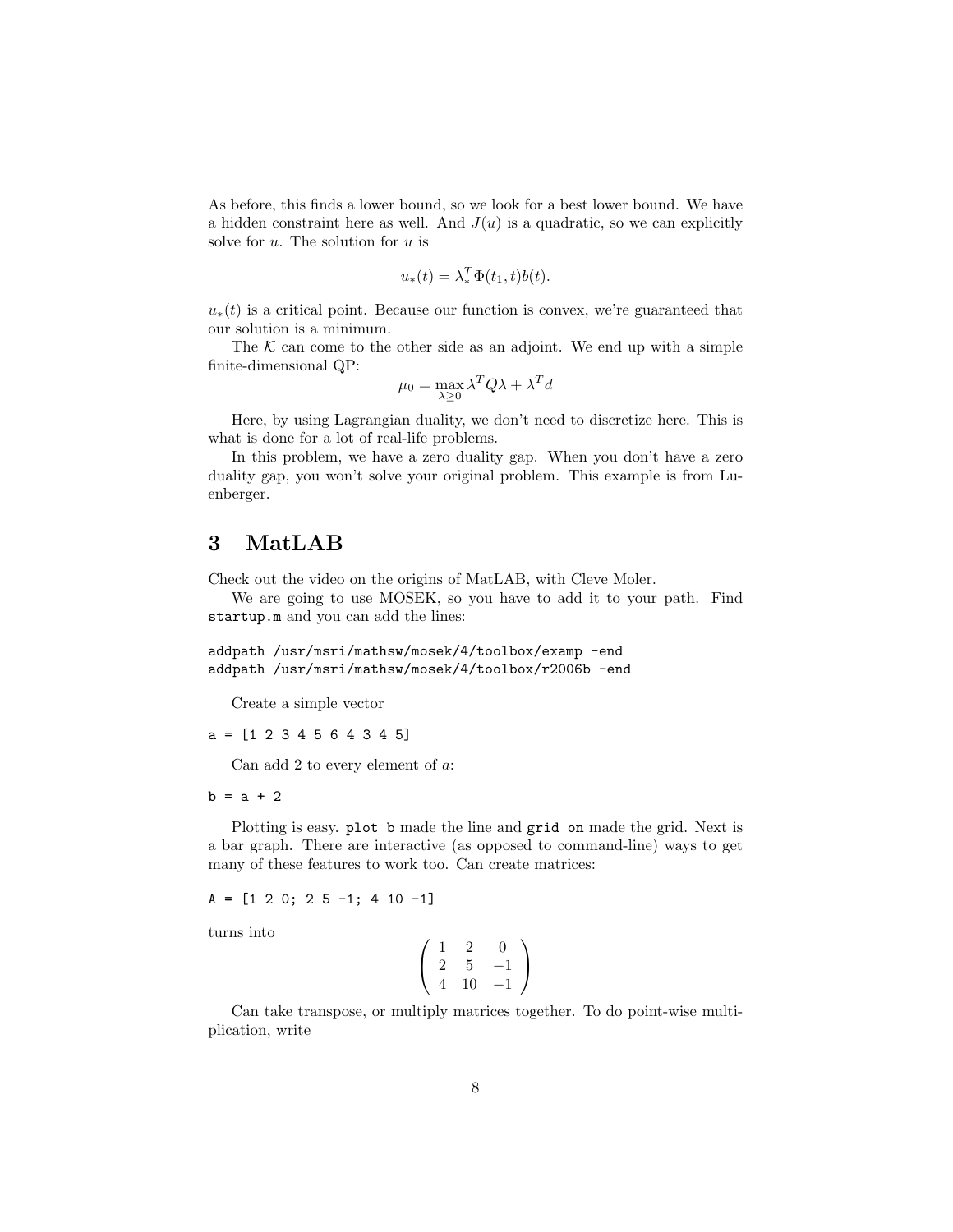#### $C = A \cdot * B$

This is called the Hadamard product. One can use a Hadamard product to represent weights.

Finding inverses is easy:

 $X = inv(A)$ 

Can find eigenvalues with  $eig(A)$ . Can do an SVD decomposition of a matrix A by running svd(A). (Aside on SVD.)

poly(A) will give the coefficients of the characteristic polynomial  $p<sub>A</sub>(t)$  of a square matrix A.

conv produces a convolution.

Within the GUI, you can right-click on a vector to do things (such as plot) with it. Without the GUI workspace, you can type whos. For he commands loaded, you can type what. You can type clear to clear your workspace. You can work with complex arithmetic. Type clear A to just get rid of A.

One of the nice things about MatLAB is solving a system of equations. Solve by typing  $x = A\b$ . This works by Gaussian elimination. We have a demo here and our first assignment. We examine Asolve.m. We will solve using inv, then with the slash, then solve by LU, and also with linsolve. Running, we had

```
>> Asolve
```

```
Generate random data for A,x and b=Ax, with n= 2000
```

```
Solve by x = inv(A)*b:
Elapsed time is 7.466549 seconds.
residual 3.402e-09
error 8.0865e-11
```
Solve by  $x = A\$  b: Elapsed time is 3.228165 seconds. residual 1.6859e-10 error 2.2651e-11

```
Solve by [L,U,P]=lu(A); x=U\setminus (L\setminus b):Elapsed time is 2.913590 seconds.
residual 1.6859e-10
error 2.2651e-11
```

```
linsolve with [L,U,P]=lu(A):
Elapsed time is 2.891677 seconds.
residual 1.6859e-10
error 2.2651e-11
```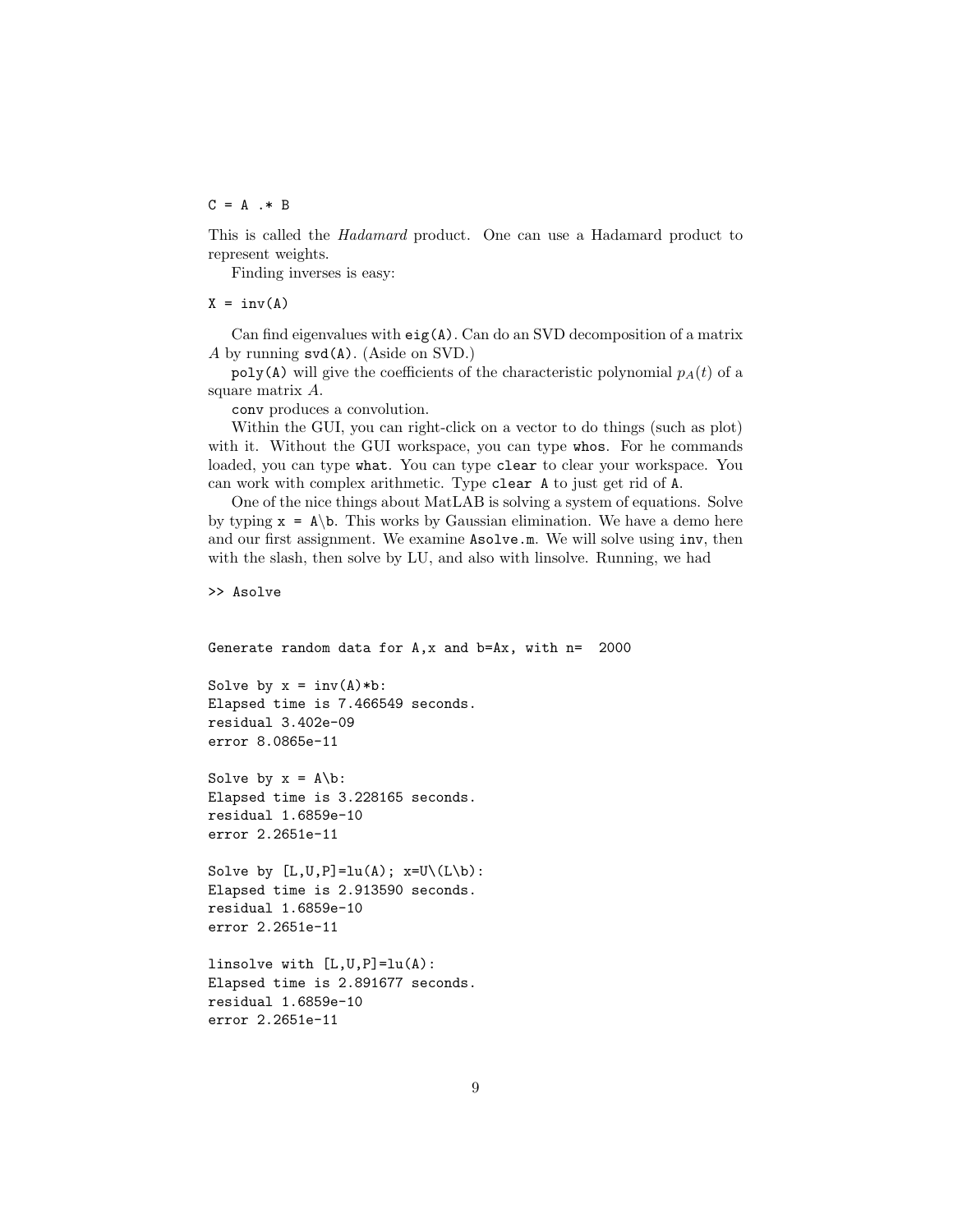We can use **runAS.m**, which does the same thing but starts up a profile. See this file:

```
clear all
profile on
Asolve
profile report
```
This program helps to show the bottlenecks in your computation. Then we have *Aoneseps.m.* This script will make a special matrix.

$$
A = \begin{pmatrix} 1 & & & & & 1 \\ & 1 & & 0 & & 1 \\ & & 1 & & & 1 \\ & & -1 & & \ddots & & \vdots \\ & & & & & 1 \end{pmatrix}
$$

Then, we'll shake it with a small  $\epsilon$ :

#### $Aeps = A + pert$

Then, we'll look at  $x = A\cdot b$  to see  $||Ax-b||$  and  $xeps = Aeps\cdot b$  and examine  $||Axeps - b||.$ 

Type

#### $A = \text{Aoneseps}(30);$

Why the discrepancy? The condition number of A was 40. Condition number 40 says that you may lose one decimal of accuracy, so this problem is wellconditioned.

A small change to A doesn't change the eigenvalues of A by much, so it's not about the condition number.

Gaussian elimination is not a stable process. Even for a  $2 \times 2$  matrix

$$
\left(\begin{array}{cc} \epsilon & * \\ * & L \end{array}\right)
$$

Instead of pivoting on the small number, pivot on the large number.

MatLAB allows you to use Maple in MatLAB. You can use MatLAB syntax to use Maple. Within the GUI help, see Toolboxes, then Symbolic Math.

Let's consider the  $5 \times 5$  (ill-conditioned) Hilbert matrix.

#### $H = sym(hilb(5))$

H is exact, so there are no decimal places. You get exact determinants. You can get the characteristic polynomial, the inverse, factor.

Can show off using a symbol  $t$ , and creating a matrix that is a function of  $t$ . Other than pretty you can get MatLAB to give you the LaTeX of something by typing latex of something.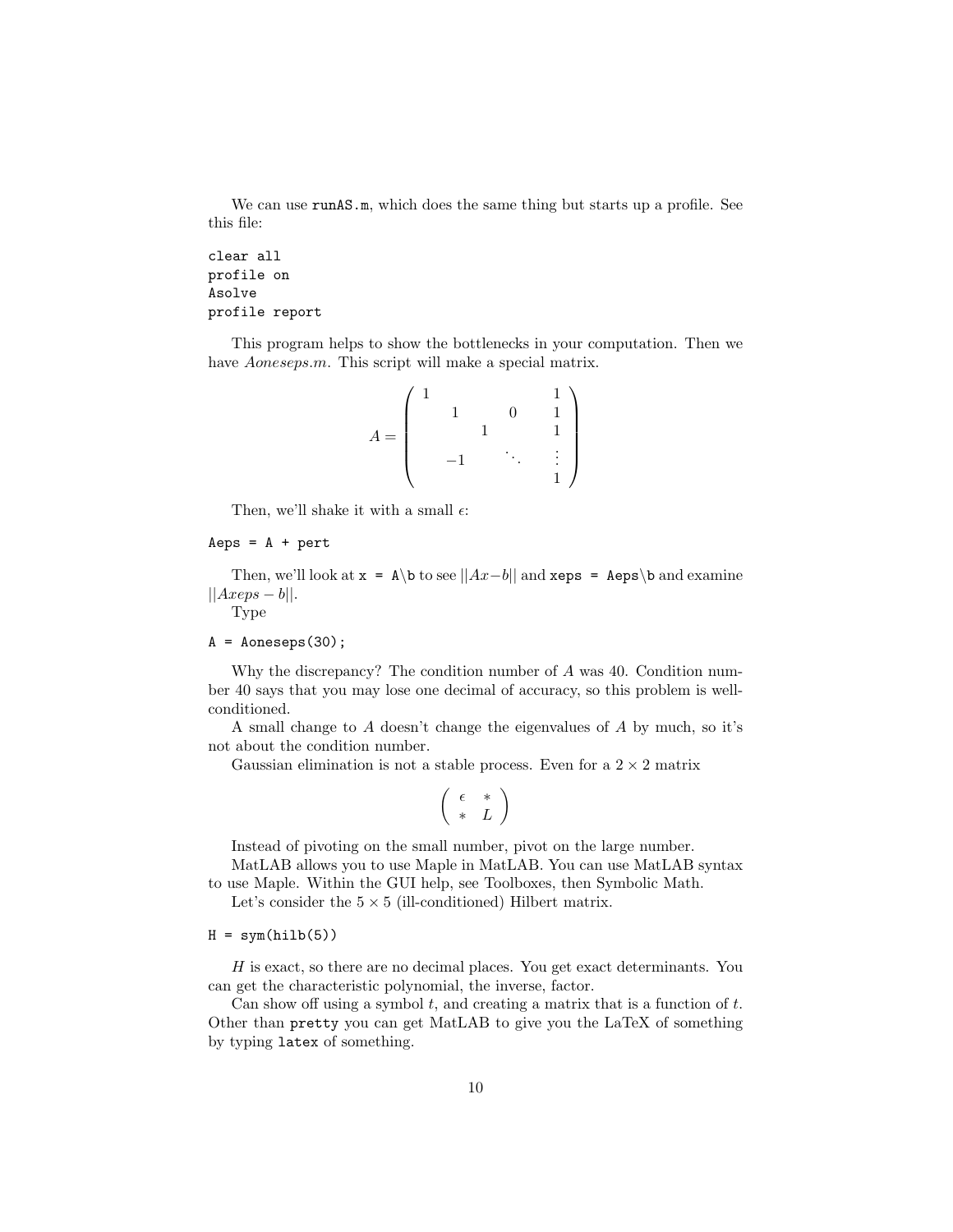Can type keyboard within your MatLAB script to get a new prompt K>> where you can run commands from your code break.

Partial pivoting is not stable. Total pivoting is stable, but is too slow. Total pivoting won't break this problem that we have, so that's a big hint for the exercise. MatLAB has PCG, an iterative algorithm.

This perturbation analysis has become an entire area of research.

Discussion of Assignment 1: In the Gaussian elimination, the last column will have the (sorted) powers of 2. The problem in partial pivoting is that the absolute value of all of these numbers is 1. So, it doesn't do any partial pivoting. With the perturbation, you will be changing rows, and partial pivoting does something, so you no longer go through the row in order.

Iterative methods work in a system  $Ax = b$ , with A sparse. Iterative methods are based on taking a matrix-vector operation. In fact, if A is PSD, then the iterative method (the Conjugate Gradient method) is based on:

$$
\min_x \frac{1}{2} ||Ax - b||^2
$$

The iterative methods don't try to solve the problem exactly, they just try to make the residual small. The process of preconditioning tries to get the eigenvalues close together.

[There will be more projects, on various topics: regularity and inverses, dimension reduction, statistics, Euclidean distance problem and protein folding.]

# 4 MatLAB and MOSEK

MOSEK is free for students, and competes with CPLEX. A guided tour is available as a link. MOSEK does not do SDP yet.

[The startup file is now called mystartup.m.]

If you add MOSEK, it will take control of several commands, so the optim tool won't work due to clash of keywords.

[SeDuMi is free from McMaster University. "Let SeDuMi seduce you."]

## 4.1 Linear Programming

Let's do a brief introduction to the simplex method and linear programming. One famous problem is the "diet problem": Suppose we have  $n$  foods and  $m$ nutrients. For example, suppose that the foods are carrots, liver, etc. Suppose the nutrients are Vitamin A, Vitamin B, calories, etc.

Let  $A_{ij}$  be the number of units of nutrient i per unit of food j. The other data that we have is  $b_i$ , which is the minimum number of units of nutrient i in our diet. All that's left is  $c_j$ , which is the cost per unit of food j. Our decision variable: Find  $x_j$ , the number of units of food j in the optimal diet.

The primal problem  $(P)$  is to

$$
p^* = \text{Minimize } c^T x = \sum_j c_j x_j \text{ subject to } Ax \ge b, x \ge 0.
$$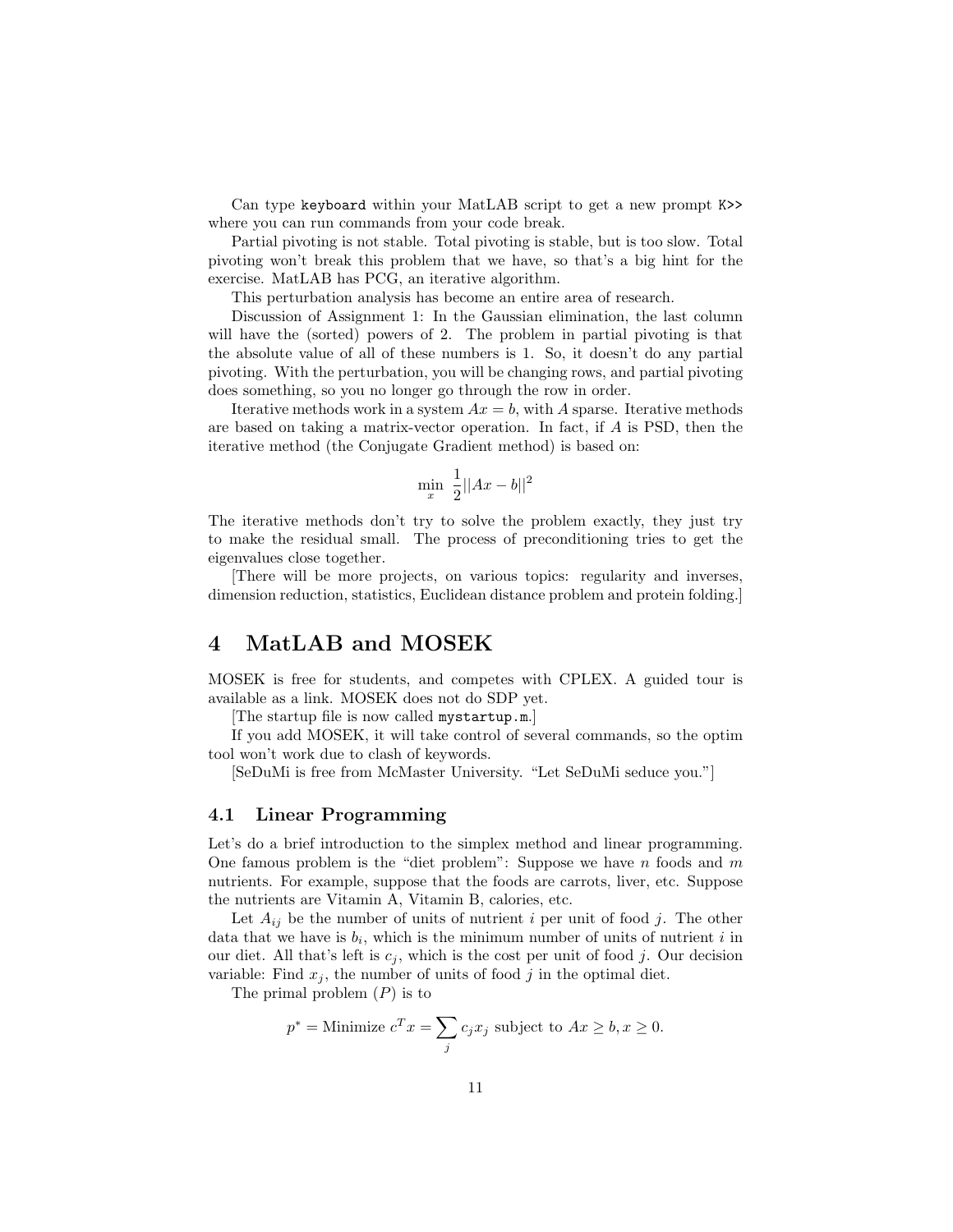Of course we want  $x \geq 0$ , we're not bulimic. So, there's nothing here for taste!

George Dantzig visited John Von Neumann at Princeton. Dantzig got to visit and discussed this problem. Von Neumann developed game theory,  $C^*$ algebras, and something else. So, he explained game theory, and duality. This led Dantzig to the simplex method.

In game theory, we have a player  $X$ . Maybe he's a dietician, and there's a pay off function. And there's a player  $Y$ . The payoff function is a Lagrangian:

$$
L(x, y) = c^T x + y^T (b - Ax)
$$

The dietician is going to pay for the diet  $(c^T x)$ , but he's also going to pay for  $y^T(b - Ax)$ .  $b - Ax$  is excess nutrients. So y has to be dollars per nutrient. (Who is player  $Y$ ?) So,

$$
p^* = \min_{x \ge 0} \max_{y \ge 0} L(x, y)
$$

Why? There's a hidden constraint:  $b - Ax \leq 0$ . In other words,

$$
\max_{y \ge 0} L(x, y) = \begin{cases} c^T x, & \text{if } Ax \ge b \\ +\infty, & \text{otherwise} \end{cases}
$$

If you're infeasible, it's like having an automatic penalty, and so you want to avoid that. The non-negative orthant is a self-dual cone. The y values are the Lagrange multipliers. The y tell us the value of the nutrients.

What's the dual problem? If we put the min before the max, we get this obvious relationship (called Weak Duality):

$$
p^* \ge d^* = \max_{y \ge 0} \min_{x \ge 0} L(x, y) = b^T y + x^T (c - A^T y)
$$

Really, what we're doing with transpose is an adjoint. Recall  $\langle y, Ax \rangle =$  $\langle A^*y, x \rangle$ .

Now, what's the hidden constraint? Because we don't want  $\min L(x, y)$  to go to negative infinity, no component of  $c-A<sup>T</sup>y$  can be negative. Thus,  $c-A<sup>T</sup>y \ge 0$ . Thus,

$$
d^* = \max\{b^T y : A^T f \le c, y \ge 0\}
$$

This is the dual problem, and this is what led Dantzig to the simplex method. [Player Y is a pill salesman. Let's take a look at the units of  $y$ . Remember, it's a cost per nutrient. So, he has to decide how much the pills are worth. He's trying to give you a carrot substitute.]

For linear programming,  $p^* = d^*$ , if feasible, and both are attained. This is called strong duality.

The purpose of this exercise was to show you the hidden constraint, which often appears from Lagrangian relaxation.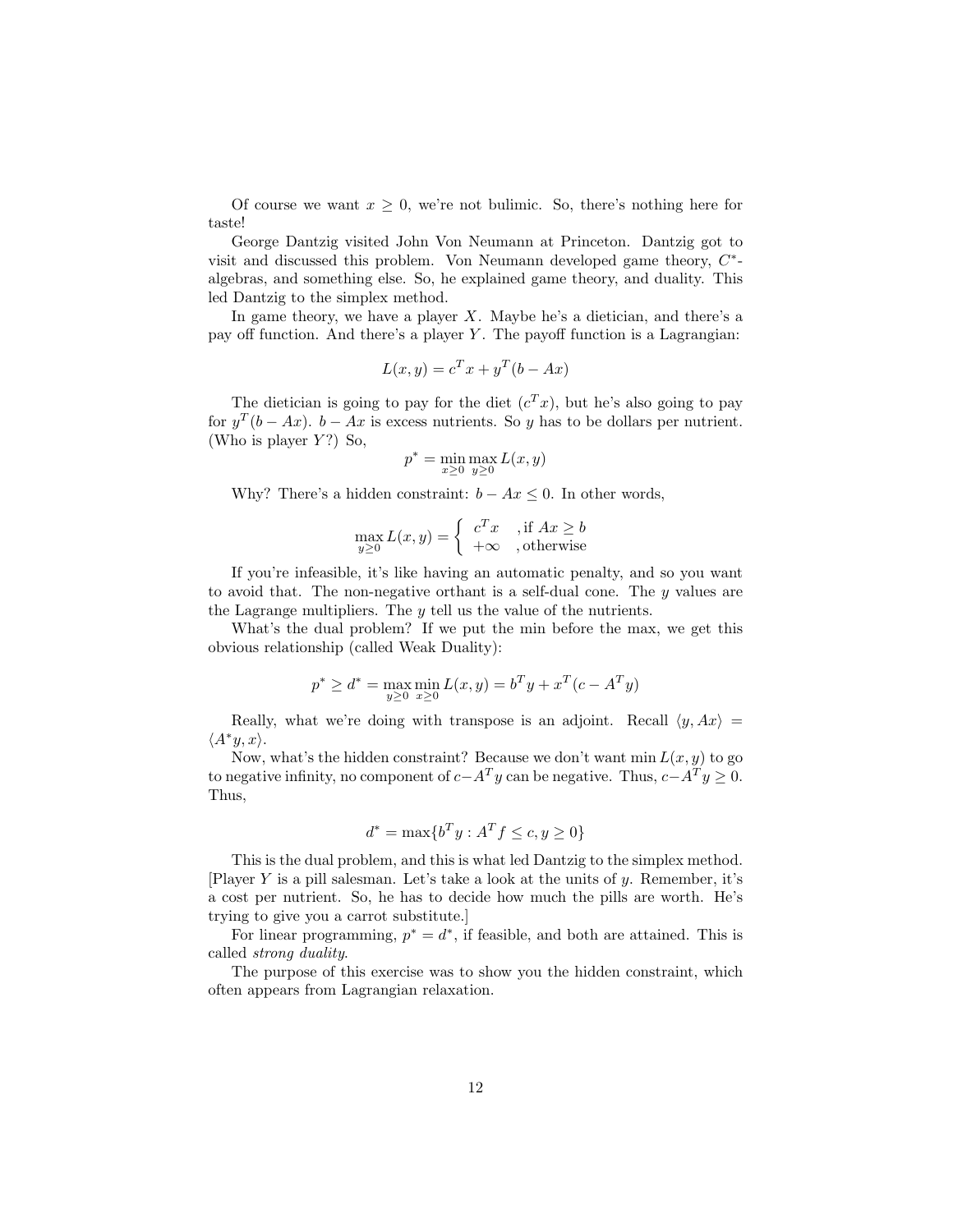```
Minimize x_1 + 2x_2Subject to 4 \leq x_1 + x_3 \leq 61 \leq x_1 + x_20 \leq x_1, x_2, x_3
```
We can put this in a standard form:

```
Minimize x_1 + 2x_2Subject to x_1 + x_3 \leq 6-x_1 - x_3 \leq -4-x_1 - x_2 \leq -1x > 0
```
Now we have  $Ax \leq b$ . Each one of the constraints in  $Ax \leq b$  will have its own Lagrange multiplier. The dual will look like

$$
\max\{b^T y : A^t = c, y \ge 0\}
$$

This one here is called *standard form*.

The term *duality gap* is used in several ways: either for your specific  $x, y$  or for  $x^*, y^*$ . The simplex method works because of duality.

The MOSEK function msklpopt has its own form that has upper and lower bounds for  $Ax$  and for x. Input c cost and a the A matrix. Each line in the iteration output is a step of Newton's method. What we're trying to do is to get the primal and dual objective values to be equal. The number of iterations grows very slowly. This is an interior point method. The solution is "purified" at the end by finding the correct primal basis.

We argue that an optimum is found at a vertex. There may be a tie, but an optimum is found at a corner point. That solution is called a basic feasible solution. Then the program outputs the answer. sol is a new variable in our MatLAB workspace. Find the answer in sol.bas.xx.

There are two dual variables; sol.bas.y. The dual problem is solved at the same time.

How do we go from an infeasible point to a feasible point? There are some equations that need to be satisfied by feasible points. As we iterate through the equations, we force some of the equations to be satisfied.

We can try to prove complementary slackness. We can add a slack variable z:

$$
Ax + z = b, z \ge 0.
$$

**Proposition 4.1.** Note that x, y is optimal if and only if  $Ax + z = b, z \ge 0$ (primal feasibility),  $A^T y = c, y \ge 0$  (dual feasibility), and  $c^T - b^T y = 0$  (no gap).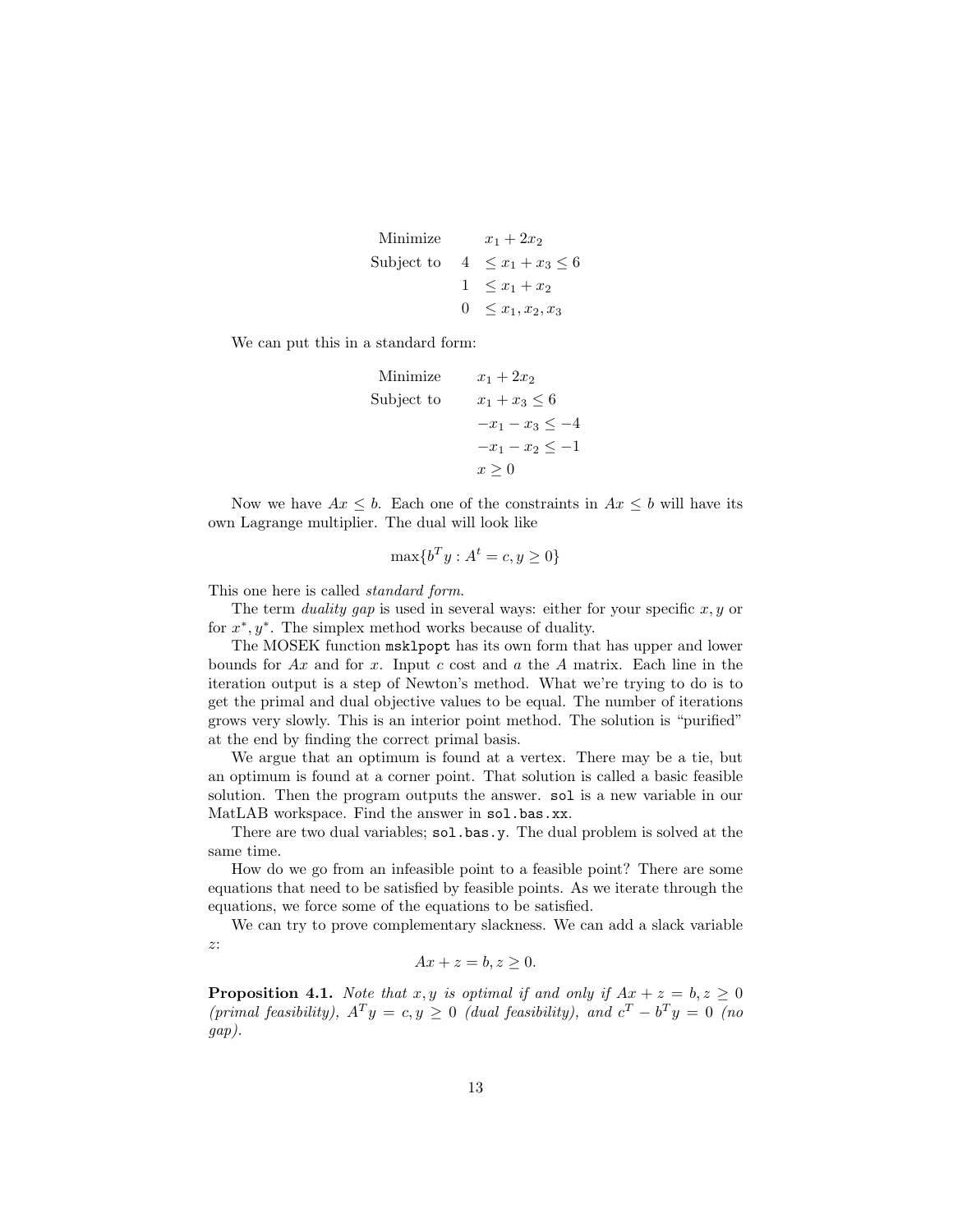*Proof.* Follow the string of equalities:  $0 = c^T x - b^T y = c^T x - (ax + z)^T y =$  $x^T(c - A^T y) - z^T y$  if and only if  $z^T y = 0$  (called complementary slackness) which is true iff  $z \circ y = 0$  (Hadamard product).  $\Box$ 

We have  $2m+n$  variables, and we can replace the "zero gap" constraint with complementary slackness:  $z \circ y = 0$ . There are  $tm + n$  equations. We can call this entire system (make it homegenous in zero) a function  $F(x, y, z) = 0$  (but not the inequalities). Note,

$$
F:\mathbb{R}^{2m+n}\to\mathbb{R}^{2m+n}
$$

We solve it by Newton's method.

Can also type help sedumi. The help tells you about the standard form that you need to put the problem in.

We can also solve using mosekopt. Let's look at the example  $lo2.m$ .

[There are many different kinds of duals.]

In this problem, we note that  $x_1 + 2x_2 = x_2 + (x_1 + x_2) \ge x_2 + 1$ , and this gave us (in this example) a simple proof for this problem.

### 4.2 Convex Quadratic Optimization

In these packages, they always tell you that the Q has to be PSD. They only have to be PSD on the feasible set.

**Proposition 4.2.** A matrix  $Q$  is positive definite if and only if all leading principal minors (consider all upper-left square submatrices) are positive.

This does not extend to positive semidefinite. For PSD, you have to check all minors. We can run the example qo1.m.

The Gershgorin circle theorem identifies a region in the complex plane that contains all the eigenvalues of a complex square matrix.

**Proposition 4.3.** (Gersgorin) The eigenvalues lie within the discs centered at the diagonal entries  $a_{ii}$ , with radius  $r_i$ , where

$$
r_i = \sum_{i \neq j}^{n} |a_{ij}|
$$

This can be proved from diagonal dominance.

Quadratic programs have a Lagrangian dual, and it can be found the same way as for linear programs.

The quadratic program

Minimize 
$$
\frac{1}{2}x^TQx + c^Tx
$$
  
Subj  $Ax = b$   
 $x \ge 0$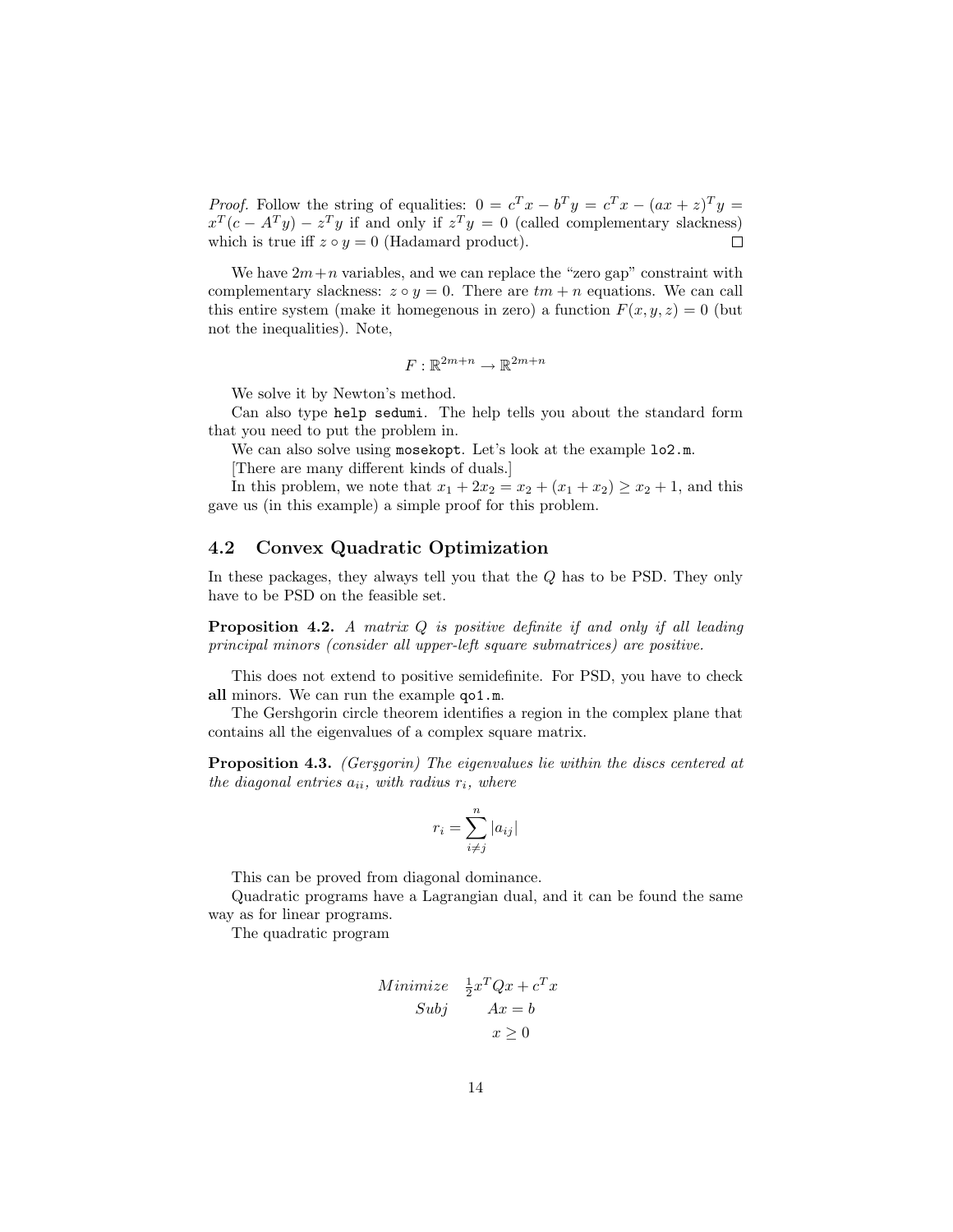We have

$$
p^* = \min_{x \ge 0} \max_{y} \frac{1}{2} x^T Q x + c^T x + y^T (b - Ax) = L(x, y)
$$

And this is greater than or equal to the dual:

$$
\geq d^* = \max_{y} \min_{x \geq 0} L(x, y)
$$

We have to do things a little bit differently.

$$
\max_{y; w \ge 0} \min_{x \ge 0} L(x, y) - w^T x
$$

Now that we do this, we can use the hidden constraint idea. We have a convex quadratic. There will be a minimum iff the gradient is zero. This is called the  $Wolfe^1$  dual. We add the (hidden) constraint underneath the max:

$$
0 = \nabla_x L(x, y) - w
$$

If we have a quadratic  $q(x)$  (convex), and we have the Hessian  $Q \succeq 0$ , then we have

$$
\mu^* = \min q(x)
$$

Then,  $\mu^* > -\infty$  if and only if  $\mu^*$  is attained (ie,  $\exists \bar{x}$  such that  $\mu^* = q(\bar{x})$ ), and this happens iff  $0 = \nabla q(\overline{x})$ .

If our objective is  $q(x)$ , what can go wrong? The gradient is just  $0 = \nabla q(x) =$  $Qx + c$ . If  $Q \succ 0$ , then there is always an x given by

$$
x = -Q^{-1}c
$$

But if  $Q \succeq 0$  is singular, we have to be lucky, and we need c to be in the range of Q.

We also have  $q_0$ 2.m, which shows how to build things up with a MatLAB structure. Then, we can solve using mosekopt.

Duality is hiding behind all of our optimization problems. Go back to the idea of the dietician and the pill-maker. There are certain algorithms that don't work like this: they stay primal feasible and use some kind of stochastic process.

Whenever you're dealing with a constraint, you can always penalize them in this way using a Lagrange multiplier. That simple idea leads to a duality theory. If you have a non-constrained problem, you don't talk about this primal-dual stuff.

We can look at an example using mosekopt as in the guided tour, section 7.5.3.

We go on to convex problems, and talk about the same idea. The interior point methods are being used for general non-linear problems: it's being used for all problems, all models.

<sup>&</sup>lt;sup>1</sup>Phillip Wolfe was a mathematician at IBM. He stopped doing mathematics, started cleaning offices, and finally got fired.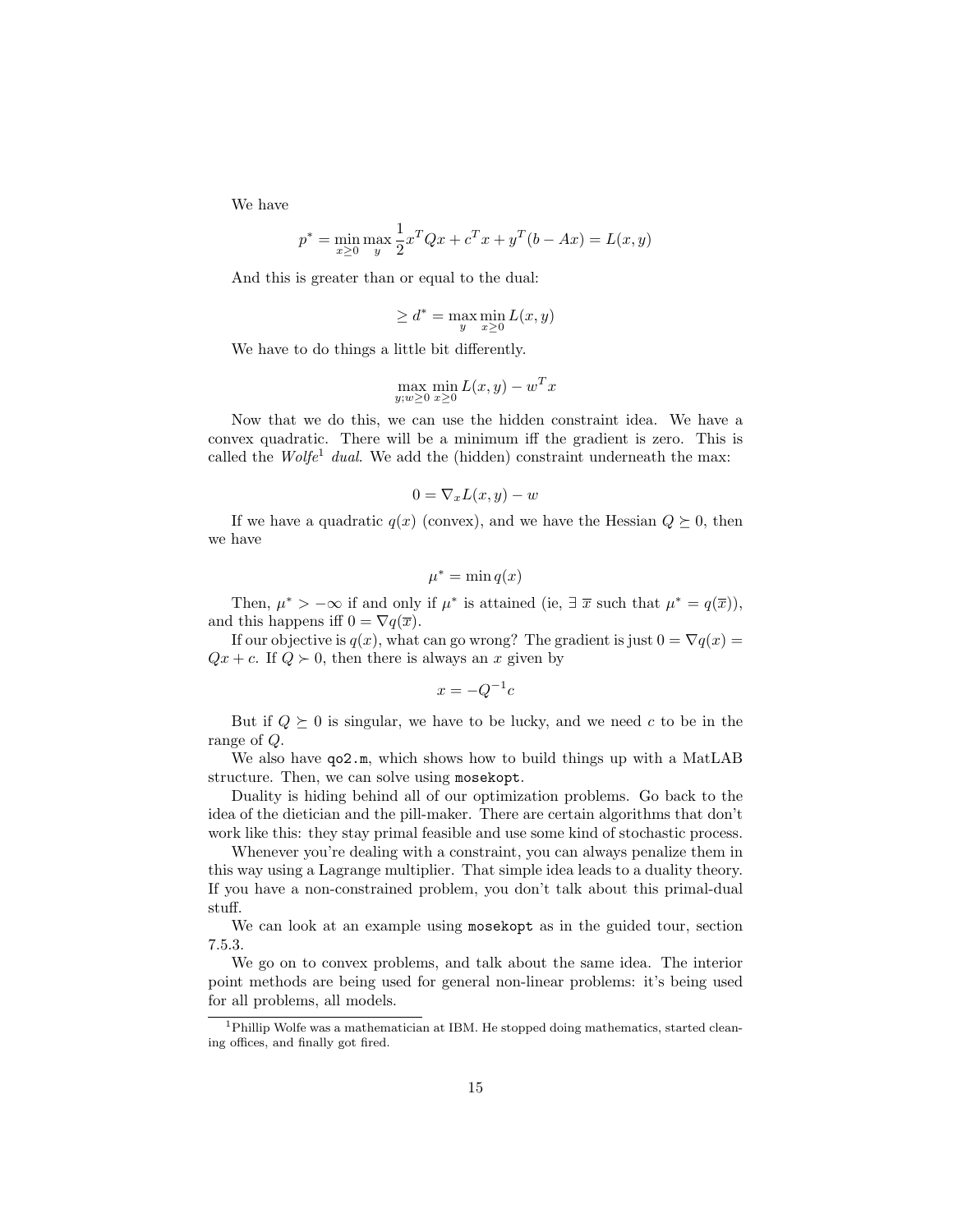sprandsym will generate a random sparse symmetric matrix in MatLAB. Use spy(A) to look at a schematic picture of the matrix.

```
r(1:n+1:end) = zeros(100,1); % replace diagonals of r with 0s.
nnz(r) % shows number of nonzeroes.
spy(r)
```
MatLAB's original command for linear programming is linprog. MOSEK takes this over, but the syntax is the same. There's also quadprog: See the syntax in the MatLAB help again. Type help optimset to change options for this problem. You get a structure of options in your workspace.

#### 4.3 Conic Optimization

We saw one example where the relaxation for Max-Cut gave us an SDP. SDP are a special case of conic optimization problems. We have a set  $C \subset \mathbb{R}^n$ . Then C is a cone if  $\lambda C \subset C$  for all  $\lambda > 0$ . Sometimes, you can include the point zero, as most books do. This means that C contains all half rays.

A cone C is a convex cone if  $C + C \subset C$ . Equivalently, C is a convex set. In three dimensions, you can have polyhedral cones or non-polyhedral cones. A cone is polyhedral if can be written as

$$
C = \{x : Ax \le 0\}
$$

This is the intersection of [linear] halfspaces. An example of a polyhedral cone that we have been working with is the non-negative orthant  $\mathbb{R}^n_+$ . This orthant gives us a partial order. We say  $x \geq 0$  element-wise iff  $x \in \mathbb{R}^n_+$ . Then, we can say that  $x \geq y$  means  $x - y \geq 0$ . Often, the relation has the subscript:  $\geq_{\mathbb{R}^n_+}$ .

Now, if we take  $K$  to be any closed convex cone (c.c.c. for short), then we say  $x \geq_K 0$  to mean  $x \in K$ , and  $x \geq_K y$  means  $x - y \geq_K 0$  or  $x - y \in K$ .

A cone K is *pointed* if  $K \cap -K = \{0\}$ . This seems to be a requirement for forming a partial order. Let's just assume that our cone is pointed for now.

We can take a general optimization problem

min 
$$
f(x)
$$
  
s.t.  $g_k(x) \le 0$   $k = 1, ..., m$   
 $h_j(x) = 0$   $j = 1, ..., p$ 

we can write  $g(x) \leq_{\mathbb{R}^m_+}$  and  $h(x) \leq_{\{0\}^p} 0$ . And these can be combined:

$$
k(x) = \left(\begin{array}{c} g(x) \\ h(x) \end{array}\right)
$$

where  $K = \mathbb{R}^m_+ \otimes \{0\}^p$ ,  $k(x) \leq_K 0$ .

Now, we can play this game again, with player X. We have min  $f(x)$  s.t.  $g(x) \leq_K 0$ , a K-convex function with  $x \in \Omega$ , the convex set. Again, we have

$$
\min_{x \in \Omega} \max_{y} L(x, y) := f(x) + \langle y, g(x) \rangle
$$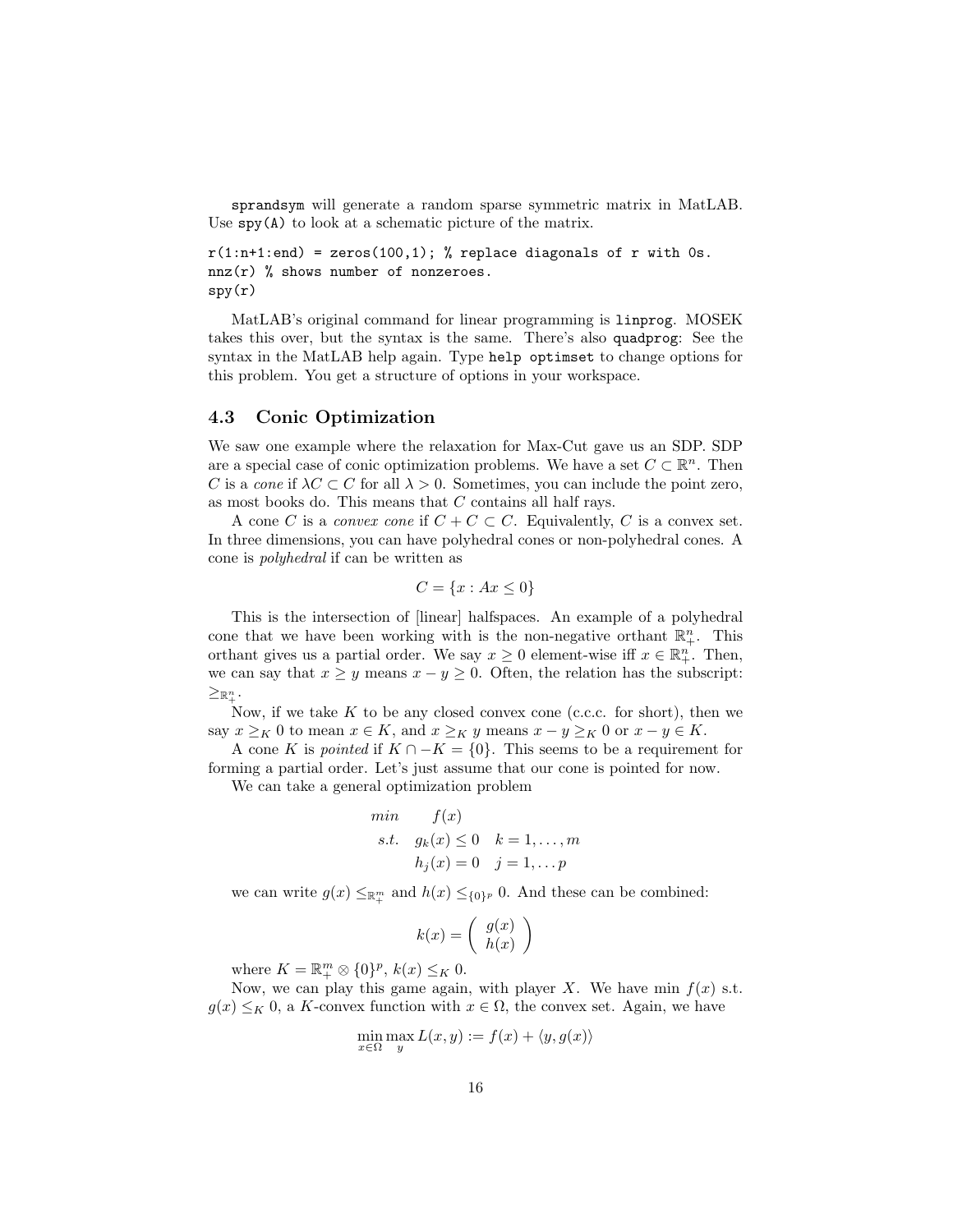The feasible set is the set  $\{x \in \Omega : g(x) \leq_K 0\}$ . That is,  $g(x) \in -K$ .

We could have: minimize the trace of  $AXBX^T + CX^T$  and the constraints are:  $g(X) = X^T X - I \leq_{S_+^n} 0$ , where  $S_+^n$  is the cone of PSD matrices. Thus, this is a function

 $g: \mathbb{R}^{n \times n} \to S^n$ 

The Lagrange multipliers<sup>2</sup> are sitting in the space of symmetric matrices, so the Lagrange multipliers are matrices!

Within the max above, where does  $y$  live? In the dual cone (or polar cone). I like the notation  $K^+$  as opposed to  $K^*$ . This is:

$$
K^+ := \{ \varphi \in X^* : \langle \varphi, k \rangle \ge 0 \ \ \forall \ k \in K \}
$$

This is all vectors making angles less than 90 degrees to all vectors in the cone K. In  $\mathbb{R}^2$  is easiest to see. Note, we have

$$
\min_{x \in \Omega} \max_{y \in K^+} f(x) + \langle y, g(x) \rangle
$$

for the min-max statement.

Often in optimization problems, the collection of constraints are split up into two kinds: the hard and easy ones. We should think of everything as infs and sups, even in finite dimensions.

In the guided tour, we consider three kinds of cones:

- $\mathbb{R}^n_+$  cones
- Quadratic cone (Lorentz "ice cream" cone)
- Rotated quadratic cone

All of these cones are self-dual:

$$
K=K^+.
$$

They also have non-empty interior, and they are proper, closed, and convex. Subsection 7.6.2 gives us an example problem.

min 
$$
x_5 + x_6
$$
  
\ns.t.  $x_1 + x_2 + x_3 + x_4 = 1$   
\n $x_1, x_2, x_3, x_4 \ge 0$ ,  
\n $x_5 \ge \sqrt{x_1^2 + x_3^2}$   
\n $x_6 \ge \sqrt{x_3^2 + x_4^2}$ 

A function  $g$  is  $K$ -convex if

$$
g [\alpha x + (1 - \alpha)y] \leq_K \alpha g(x) + (1 - \alpha)g(y)
$$

 $\overline{P_{\text{Lagrange}}$  multipliers are due to his supervisor Euler. Did you know that l'Hôpital bought his rule?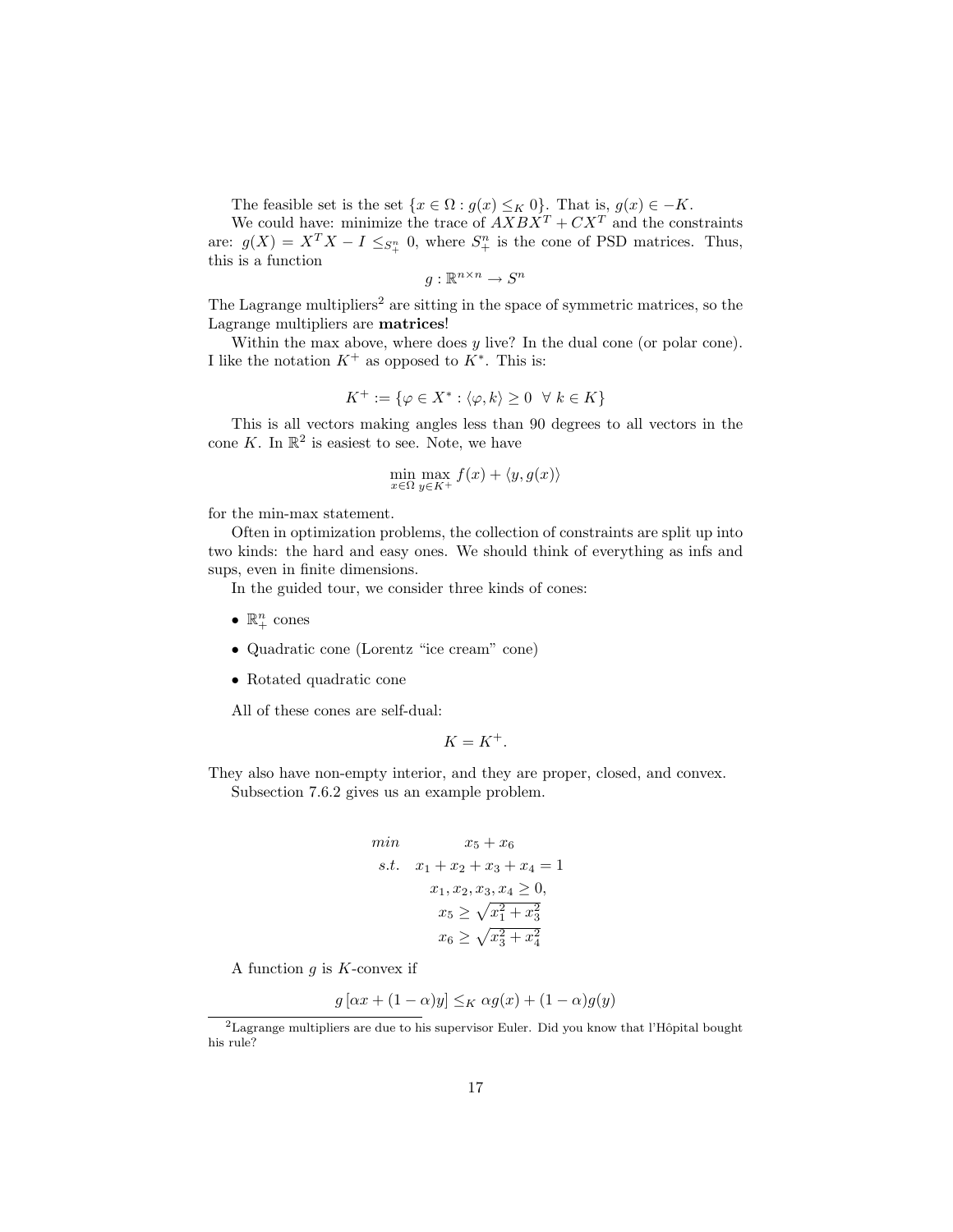for all  $0 \le \alpha \le 1$  and for all x and y. Let's see how this function relates to ordinary convexity. This is the same as saying that

$$
g[\alpha x + (1 - \alpha)y] - \alpha g(x) - (1 - \alpha)g(y) \in -K = -K^{++}
$$

This is a generalization of Jensen's inequality.

Because we are in  $K^{++}$ , we can say: Let  $\varphi \in K^+$ . Then define

$$
g_{\varphi}: X \to \mathbb{R}
$$

by the rule

$$
g_{\varphi}(x) = \langle \varphi, g(\alpha x + (1 - \alpha)y) - \alpha g(x) - (1 - \alpha)g(y) \rangle \le 0
$$

for all  $0 < \alpha < 1$ .

This is saying that the function  $g_{\varphi}(x) := \langle \phi, g(x) \rangle$  is convex for all  $\varphi \in K^+$ . So, we can phrase K-convexity in terms of ordinary convexity. So instead of writing  $g(x) \leq_K 0$  with the constraint:  $g_{\varphi}(x) \leq 0$  for all  $\varphi \in K^+$ .

Let's follow the example cqo1.m. A linear objective function will find a solution on the boundary, so we saw that this solution has optimum on the boundary of the cone. The only other possible place was on the non-negative orthant.

#### 4.4 Quadratic and Conic Optimization

MOSEK can handle quadratic constraints. The constraints are conic. Most of these, you can replace these by a conic. cqo2.m is an example problem.

#### 4.5 Dual Cones

Now, we can see the role of the dual cone  $C^*$ . Examples of the dual cones are on the self-guided tour.

#### 4.6 Setting accuracy parameters

You can set these options using MatLAB commands.

#### 4.7 Linear least squares and related norm

Can use the  $QP$  solver to solve the linear least squares problem on the  $|| \cdot ||_2$ norm. In the examples, we look at the  $\infty$ -norm.

In the 1-norm, you'll get lots of zeroes. Often times you want that. In portfolios, you want the exact opposite of this behavior. They're trying to avoid the effects of the 1-norm by adding other constraints. But, they can't avoid this because they're using CPLEX.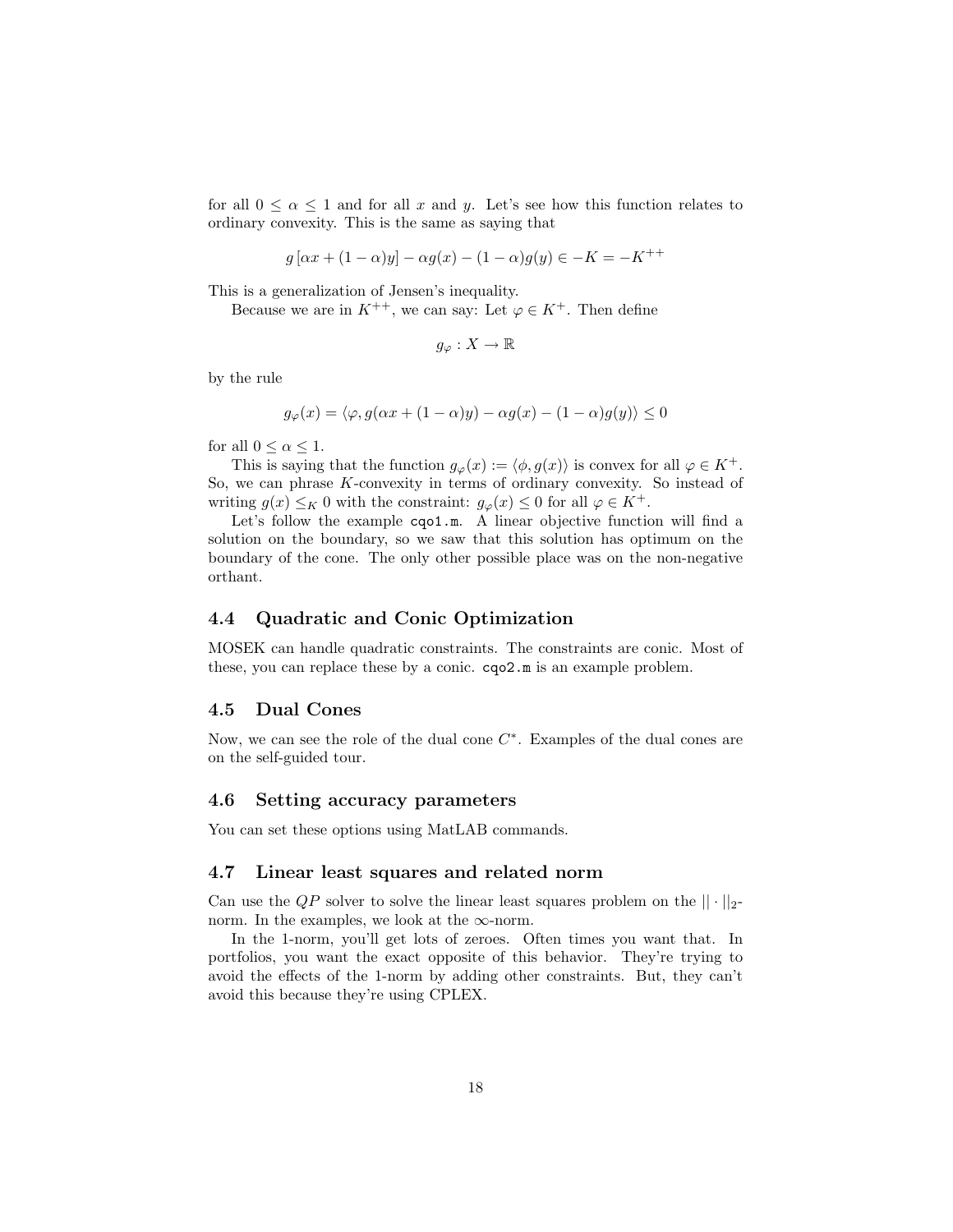#### 4.8 Mixed Integer Problems

We can take a look mixed-integer constraints. If you build airplanes, you can't build have an airplane. Integer problems are very important, but very hard to solve. Typically involve branch-and-bound methods, and cutting planes. Typically they start with an LP relaxation.

We have an example program  $\text{milo1.m.}$  These are very hard. You can find problems with 15 variables that you can't solve.

One of the interesting problems in this area is the quadratic assignment problem. Suppose you had to build a university, but you don't know where you should build the buildings. There's a cost in terms of building separation. It's quadratic because it's number of people times a distance!

The NEOS site has problems up to size 9. Up until 1980, no one could solve anything beyond 15 facilities and 15 locations. In 1980, someone did  $n = 16$ , and three or four years ago,  $n = 30$  was solved, related to VLSI design. This problem is also related to chip design.

One  $n = 30$  was solved on the system CONDOR in Minnesota. CONDOR steals cycles around the world. They farmed out these jobs to thousands and thousands of computers around the world. It was a combination of theory, and it was SDP relaxation that provided a stronger bound. The bound was the big problem in these branch-and-bound processes.

All 37 of us should send our QAP problem to NEOS. Maybe I'll get an e-mail from them complaining.

#### 4.9 Large Scale QP

In spqp.m, Let's take blocks, and generate a random problem. We'll solve this using quadprog.

# 5 A word on convexity

A function h is convex if for all  $0 \leq \alpha \leq 1$ ,

$$
h(\alpha x + (1 - \alpha)y \le \alpha h(x) + (1 - \alpha)h(y)
$$

The nice thing about convexity is that we can just deal with a single parameter t. If we draw the secant line, then we have that the function lives below the secant line. In calculus, we call these *concave up*.

Another thing about convex functions: If we look at a level curve. The set

$$
L_{\beta} = \{x : h(x) \le \beta\}
$$

is a convex set.

For convex functions, the directions of decrease have derivative less than zero.

Note, there are functions called *pseudoconvex*, and function that are *quasi*convex. These don't have as nice of a property in terms of the calculus. Their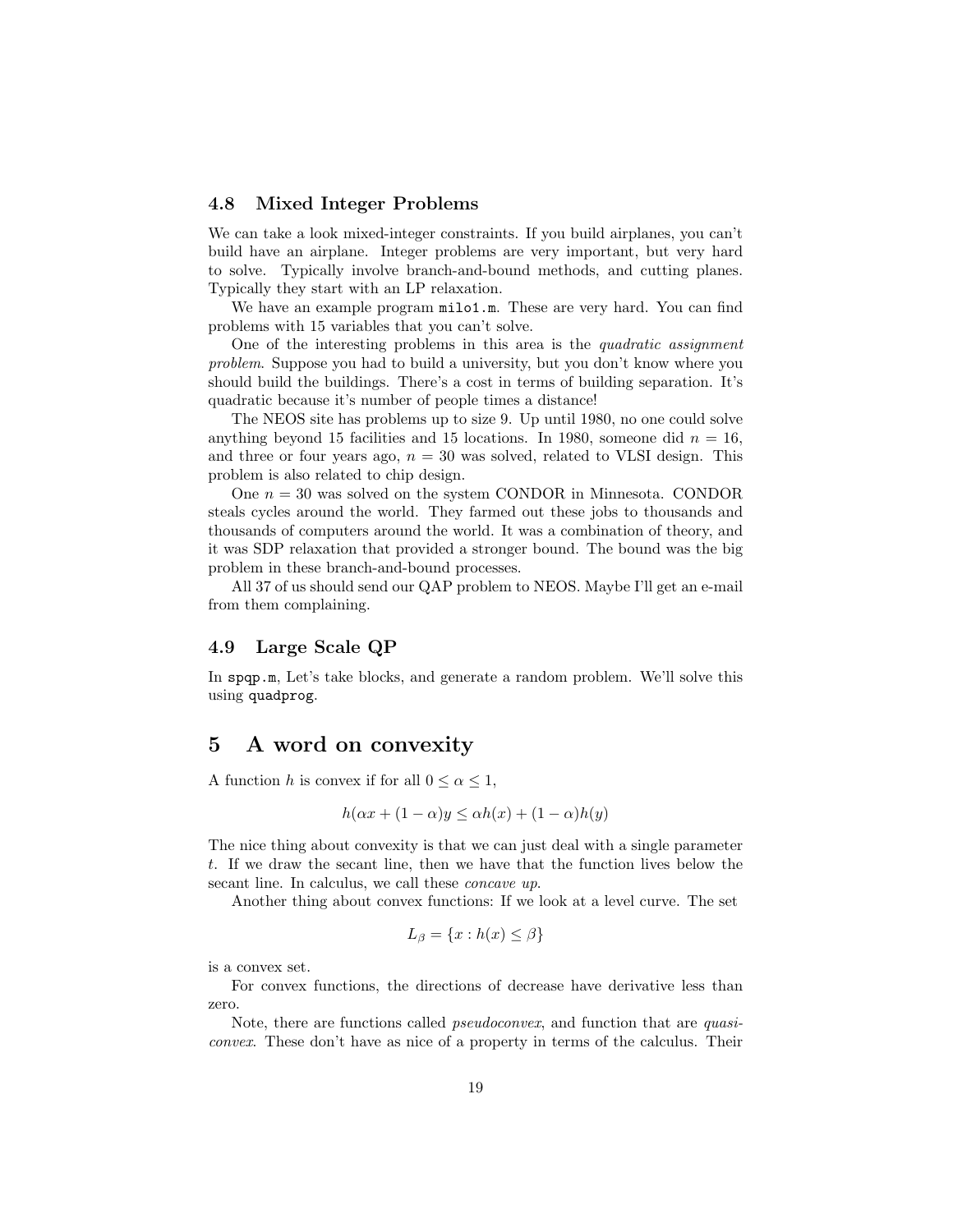preimages are still convex. Puesdoconvex functions come up a lot in economics (e.g., the sharp ratio). Quasiconvex functions also come up in economics.

Then, if we go to the generalization with  $K$ -convex:

 $G(x) \leq K$  0

Then, these have the same properties. It's just that you have to use the appropriate inner product. We also are careful with what kinds of objects our Lagrange multipliers are.

If  $g(x)$  is a vector, we just have  $y^T g(x)$ . So, we have  $y^T g \ge 0$  for all  $y \ge 0$ . The set of convex functions forms a convex cone.

In the setting with  $G$ , the set

$$
\{x|G(x) \leq_K 0\} = \{x|\langle \varphi, G(x) \rangle \leq 0 \quad \forall \ \varphi \in K^+\} = \bigcap_{\varphi \in K^+} \{x|\langle \varphi, G(x) \rangle \geq 0\}
$$

Suppose you have a quadratic  $q(x) = \frac{1}{2}x^TQx + b^Tx$ . Then q is convex iff  $Q \succeq 0$ . Then, we take a look at  $X^T X - I \leq_{S_+^T} 0$ . It is not obvious at all that this is K-convex. We'll leave this as an exercise to assign at the end of this week.

Another project I'm going to add: If you remember, I wrote down an infinitedimensional example. Due to convexity, the infinite-dimensional problem was changed into a very nice finite-dimensional problem. So, I'll record the details of this, but those of you who may be interested should talk to me afterwards. The question is that we have some interpolation conditions and we want to find a function  $x(t)$  on some interval, say, [0, 1]. x should satisfy some interpolation conditions, e.g.:

$$
\int_0^1 x(t)\psi_i(t)dt = b_i, \quad i = 1, \dots, n
$$

for given  $\psi_i(t)$ . We also want that  $x(t)$  is convex. This is called best convex interpolant. We want to find a function, but we only have a finite number of constraints.

I'll provide some details, but in the end, you're going to end up with the best cubic spline, the convex interpolant for this problem. It's very easy to work with the dual for this problem, and easy to get a solution from Newton's method, of course. Note that  $x \in L_2[0,1]$  must hold. In the end, by doing a best-interpolation, we're going to be minimizing the norm  $||x(t)||$ , subject to some appropriate details.

#### 5.1 Large scale problems

We're going to modify spqp.m. From the GUI, we can remove MOSEK from the path. To check if MOSEK is in the path, we can try to run mosekopt. Now, quadprog is taken over by MatLAB. Even a small problem (which took no time on MOSEK) took 1.644 seconds. At  $k = 10, t = 40$ , the program embedded in MatLAB had no trouble. Let's try larger  $k$  and  $t$ .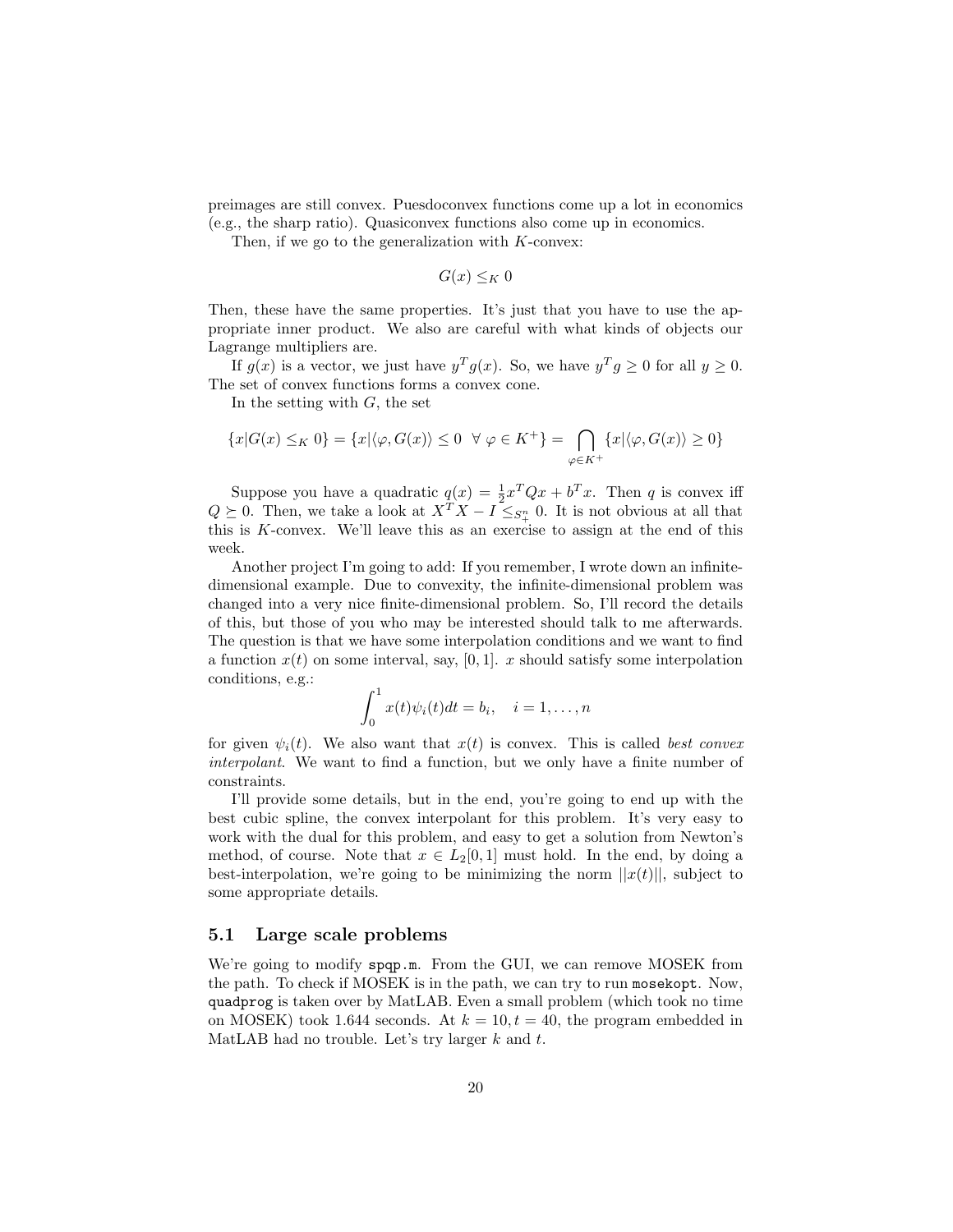MatLAB runs this on an "active set" method. This is akin to the simplex method traversing from vertex to vertex. MatLAB has optimtool which starts up a GUI interface to the optimization tools.

MatLAB does automatic differentiation. Maple does symbolic differentiation. Automatic differentiation: If you have a black box (a file with computer code), the function differentiates your software, and it does it efficiently.

You can download the automatic differentiation tools. They're available online as public domain. People made errors entering the differentiations.

# 6 Convex sets

Convex analysis is a beautiful area, studied independently. This is in the core of our interior point revolution.

#### 6.1 Introduction

The simplest kind of set is an affine set. An affine set contains the line through any two distinct points in the set. This affine combination is an unbounded version of a convex combination. Our familiar example is the solution set of linear equations. In fact, every affine set can be described this way.

A convex set contains all line segments. For the points  $x_1, \ldots, x_k$ , a convex combination is the set of all points

$$
x = \theta_1 x_1 + \theta_2 x_2 + \dots + \theta_k x_k
$$

where  $\sum \theta_i = 1, \theta_i \geq 0$ . The convex hull of the set S is the smallest convex set containing S. A convex hull does not have to be a closed set. Consider a polygon, for example, missing an edge.

We can look at convex cones. Here, we allow the scalars to be any nonnegative, and we don't worry about summing to 1.

A hyperplane is a set of the form

$$
\{x|a^T x = b\}(a \neq 0)
$$

A halfspace is a set of the form

$$
\{x|a^T x \le b\}(a \ne 0)
$$

A hyperplane is the boundary of a halfspace. Halfspaces come with a normal vector (that we will label  $a$ ). Hyperplanes are affine and convex. Halfspaces are convex.

The *(Euclidean)* ball with center  $x_c$  and radius r can be written in two ways:

$$
B(x_c, r) = \{x \mid ||x - x_c||_2 \le r\} = \{x_c + ru \mid ||u||_2 \le 1\}
$$

An ellipsoid is a set of the form

$$
\{x \mid (x - x_c)^T P^{-1} (x - x_c) \le 1\}
$$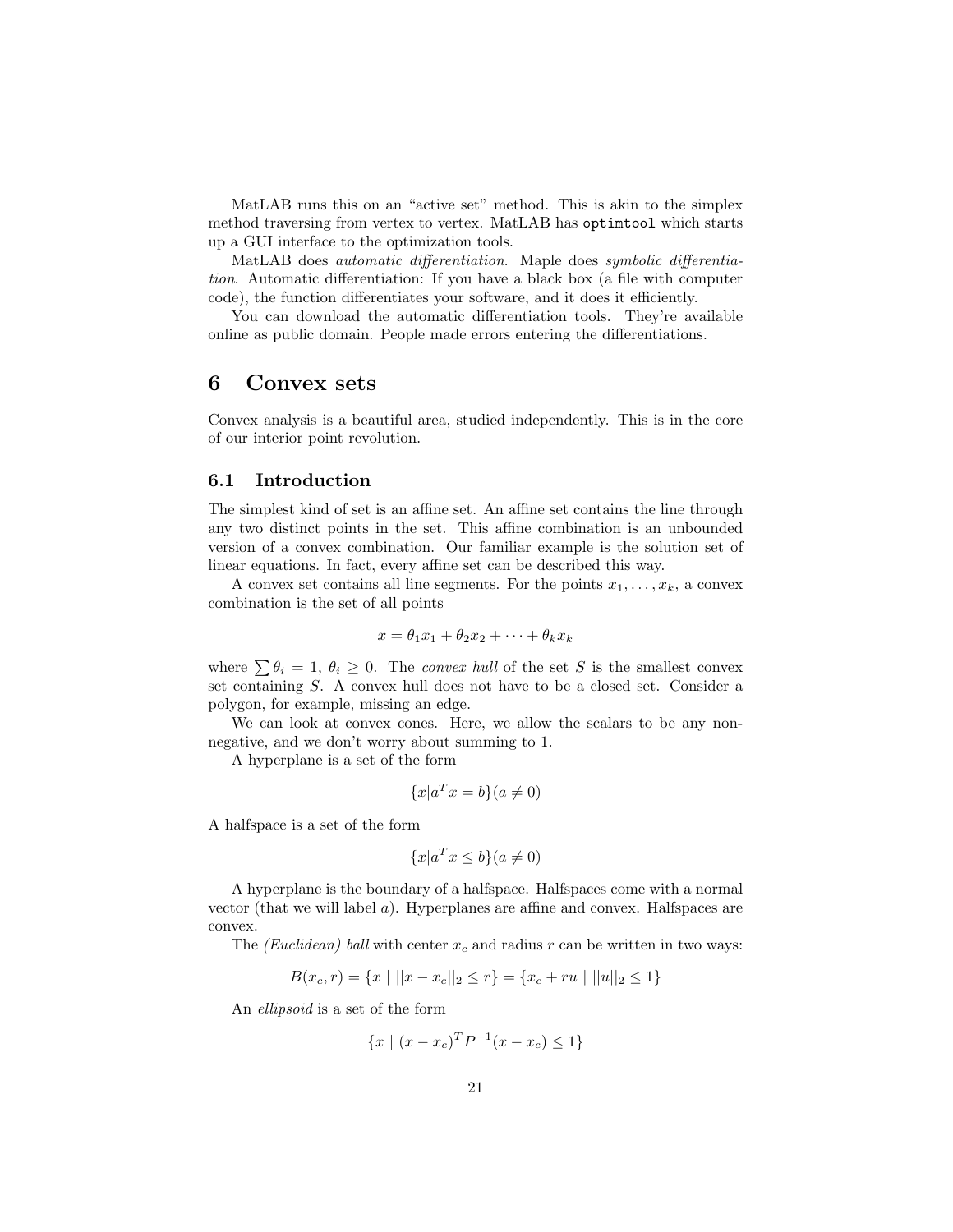with  $P \in \mathbf{S}_{++}^n$  (ie, P is symmetric positive definite).

If  $W^T W \succeq 0$  if and only if W is non-singular. We're really looking at  $||u||_W^2 = ||Wu||^2 = u^T(W^TW)u$ . Here, we set  $P^{-1} = W^TW$ . The other representation is

$$
\{x_c + Au \mid ||u||_2 \le 1\}
$$

where  $A$  is square and non-singular. (The  $A$  is the scale.)

A norm ball with center  $x_c$  and radius r is  $\{x : ||x - x_c|| \le r\}$ . A norm cone is  $\{(x, t) : ||x|| \le t\}$ . This is the second-order cone when the Euclidean norm is used. MOSEK can handle these cones.

#### 6.2 Polyhedra

A polyhedral set is the intersection of a finite number of halfspaces.

#### 6.3 Positive semidefinite cone

- $S<sup>n</sup>$  is the set of symmetric  $n \times n$  matrices.
- $\bullet \ \mathbf{S}^n_+$  is the positive semidefinite matrices. This is a convex cone.
- $S_{++}^n$  is the positive definite matrices.

For  $2 \times 2$  matrices, this looks like an ice cream cone. This can be seen by the definition for positive semidefinite matrices using the inner product with I.

The symmetric  $2 \times 2$  matrix

$$
\left(\begin{array}{cc} x & z \\ z & y \end{array}\right)
$$

is positive semidefinite under what conditions?  $\langle X, I \rangle = tr(XI) = tr(X)$  $x + y$ . Thus,

$$
\cos \theta_{X,I} = \frac{\langle X, I \rangle}{||X|| \, ||I||}.
$$

 $\Rightarrow X \succeq 0$  iff  $xy - z^2 \geq 0$ . We have here all matrices that make an angle of less that 45 degrees with I. This is why this cone is self-dual/polar.

Why can't we use this argument in higher dimensions? We still have the angle conditions, don't we? It doesn't characterize positive semidefiniteness in higher dimension.

What can we say if  $\theta_{X,I} \leq 45$  degrees? That is  $tr(X) \geq 0$  and the cosine angle formula gives  $\frac{\langle X,I \rangle}{\|X\| \|I\|} \geq \frac{1}{\sqrt{2}}$  $\frac{1}{2}$ . Squaring both sides, we get

$$
(tr(X)^2) \ge \frac{(tr(X^2))tr(I)}{2}
$$

What does it mean that the trace of  $X$  is greater than or equal to zero?

$$
(tr(X))^{2} \ge ||X||^{2}||I||^{2} = (trX^{2})n
$$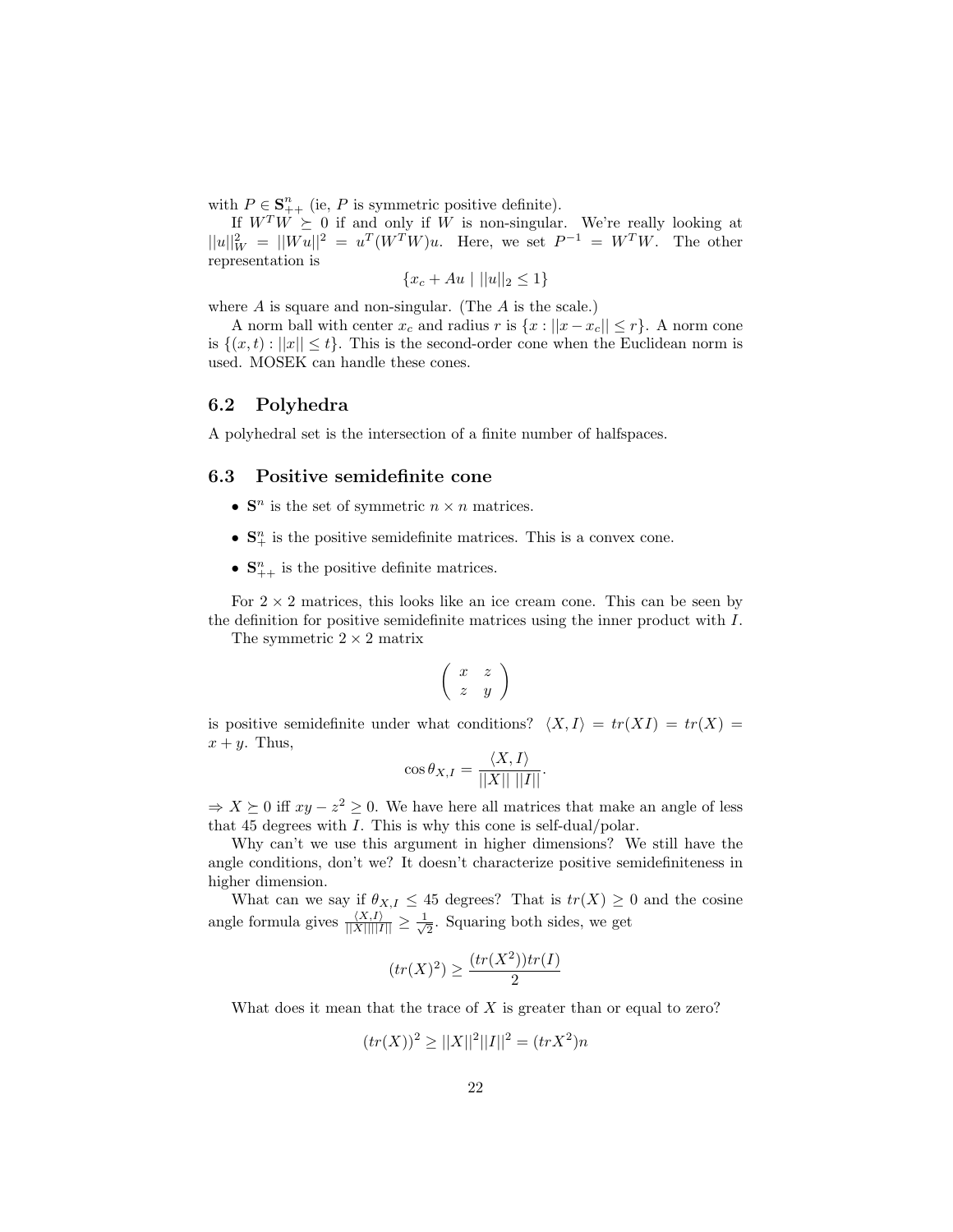This is the same as saying that

$$
\frac{(tr(X)^2)}{n^2} \ge \frac{tr(X^2)}{n}
$$

Can we prove that the semidefinite cone is self-polar?  $S_{+}^{n}$  is the cone of positive semidefinite matrices. Now,

$$
(\mathbf{S}_{+}^{n})^{+} = \{ Y \in S^{n} : \langle X, Y \rangle = tr(X^{T}Y) = tr(XY) \ge 0 \,\forall \, X \succeq 0 \}
$$

Let's show that this is equal to  $S^n_+$ . Let's start with a matrix  $Y \succeq 0$  and  $X \succeq 0$ . Then,  $tr(XY) = ?$ . You can always do a Cholesky decomposition  $X = LL^T$ .

 $Y \geq 0$  iff  $x^T Y x \geq 0 \forall x$ . Thus,  $y^T L^T F L y = (Ly)^T Y (Ly) \geq 0$ . So,  $S^n_+ \subset$  $(S_+^n)^+$ .

To show  $(S_{+}^{n})^{+} \subset S_{+}^{n}$ , let  $Y \in (S_{+}^{n})^{+}$ , that is,  $tr(YX) \geq 0$  for all  $X \geq 0$ . By contradiction, suppose  $Y = PD<sub>Y</sub>P<sup>T</sup>$  and

$$
D_Y = \left(\begin{array}{ccc} \lambda_1 & & \\ & \ddots & \\ & & \lambda_n \end{array}\right)
$$

And suppose that the smallest eigenvalue  $\lambda_n < 0$ . Let  $\sim$ 

$$
X = P \begin{pmatrix} \lambda_1 & & \\ & \ddots & \\ & & \lambda_n \end{pmatrix} P^T \ge 0
$$

Then  $tr(YX) = tr(PD_YP^TP)[0;1]P^T = tr(D_Y)[0;1] = \lambda_n < 0$ , which is a contradiction.

Is this still self-dual if you change the inner product?

In the boundary of the  $2 \times 2$  cone, each ray corresponds to (the multiples of) a matrix of rank 1. we can see this by the equality we set. Indeed, if our matrix is

$$
\left(\begin{array}{cc}a&b\\b&c\end{array}\right)
$$

then we have the equation (as opposed to inequality)  $ac = b^2$  and  $a \ge 0$ , and  $c \geq 0$ . Then we have the set

$$
\left\{ \alpha \left( \begin{array}{cc} 1 & 1 \\ 1 & 1 \end{array} \right) : \alpha \ge 0 \right\}
$$

which is a one-dimensional cone. So, we can write this set as

$$
\begin{bmatrix} \frac{1}{\sqrt{2}} \\ \frac{1}{\sqrt{2}} \end{bmatrix} \alpha \begin{bmatrix} \frac{1}{\sqrt{2}} \\ \frac{1}{\sqrt{2}} \end{bmatrix}^T
$$

for  $\alpha \in S_+$ , and we can do this in general. So F is a "face" of  $S_+^n$  if and only if  $F = R(S_{+}^{r})R^{T}$  where r is equal to the rank of any matrix  $X \in relint(F)$  and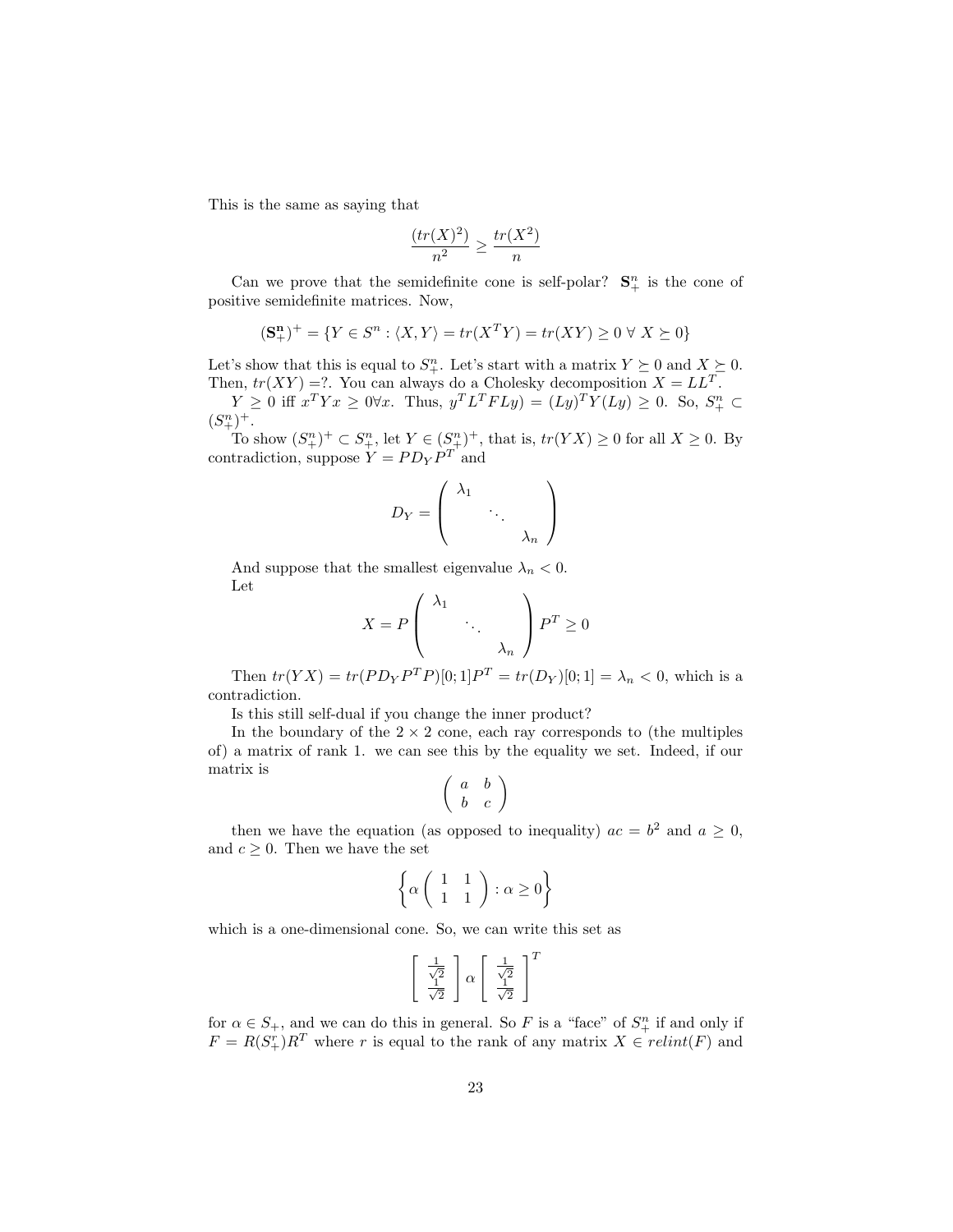R are the eigenvectors (orthogonal) corresponding to non-zero eigenvalues. (If a problem has zero eigenvalues, we can go down into a lower dimension.) So, every face of the non-negative orthant is the cone of a smaller dimensional cone. For many problems (graph partitioning, etc.) you have to use this property.

#### 6.4 Preserving convexity

What are the operations that preserve convexity. The intersection of two convex sets is convex. Affine functions: taking the affine image of a convex set preserves convexity.

Also, more surprisingly, perspective functions and linear fractional functions preserve convexity.

The image of a convex set S under  $f = Ax + b$  is convex. Inverse images are also convex. Examples include scaling, translation, and projection. The solution set of linear matrix inequalities are convex sets. They hyperbolic cone  ${x \mid x^T P x \le (c^T x)^2, c^T x \ge 0}$  (with  $P \in S_+^n$ ).

Then, there are perspective functions:

$$
P:\mathbb{R}^{n+1}\to\mathbb{R}^n
$$

by

$$
P(x,t) = \frac{x}{t}
$$

Images and inverse images of convex sets under perspective are convex. The same is true for linear-fractional functions  $f : \mathbb{R}^n \to \mathbb{R}^m$  defined as

$$
f(x) = \frac{Ax + b}{c^T x + d}
$$

The images and inverse images of convex sets are convex. As an aside, we think of the epigraphs of pseudo-convex sets.

#### 6.5 Generalized Inequalities

A convex cone K is proper if it is closed, solid (non-empty interior), and pointed. The non-negative polynomials on [0, 1]

$$
K = \{ x \in \mathbb{R}^n : x_1 + x_2t + x_3t^2 + \dots \ge 0 \}
$$

is an example, as are the nonnegative orthant, the PSD cone, and the secondorder cone.

We have generalized inequalities with respect to the cone K as  $x \leq_K y \Leftrightarrow$  $y - x \in K$ . Similiarly,

$$
x <_K y \Longleftrightarrow y - x \in int(K)
$$

Some examples include componentwise inequality and matrix inequality  $(Y X$  is PSD). The standard linear-addition property holds.

This is not a linear ordering: there are incomparables in general.  $x \in S$  is the minimum element of S if  $y \in S \implies x \leq_K y$ .  $x \in S$  is a minimal element of S if  $y \in S$ ,  $y \leq x \Longrightarrow y = x$ .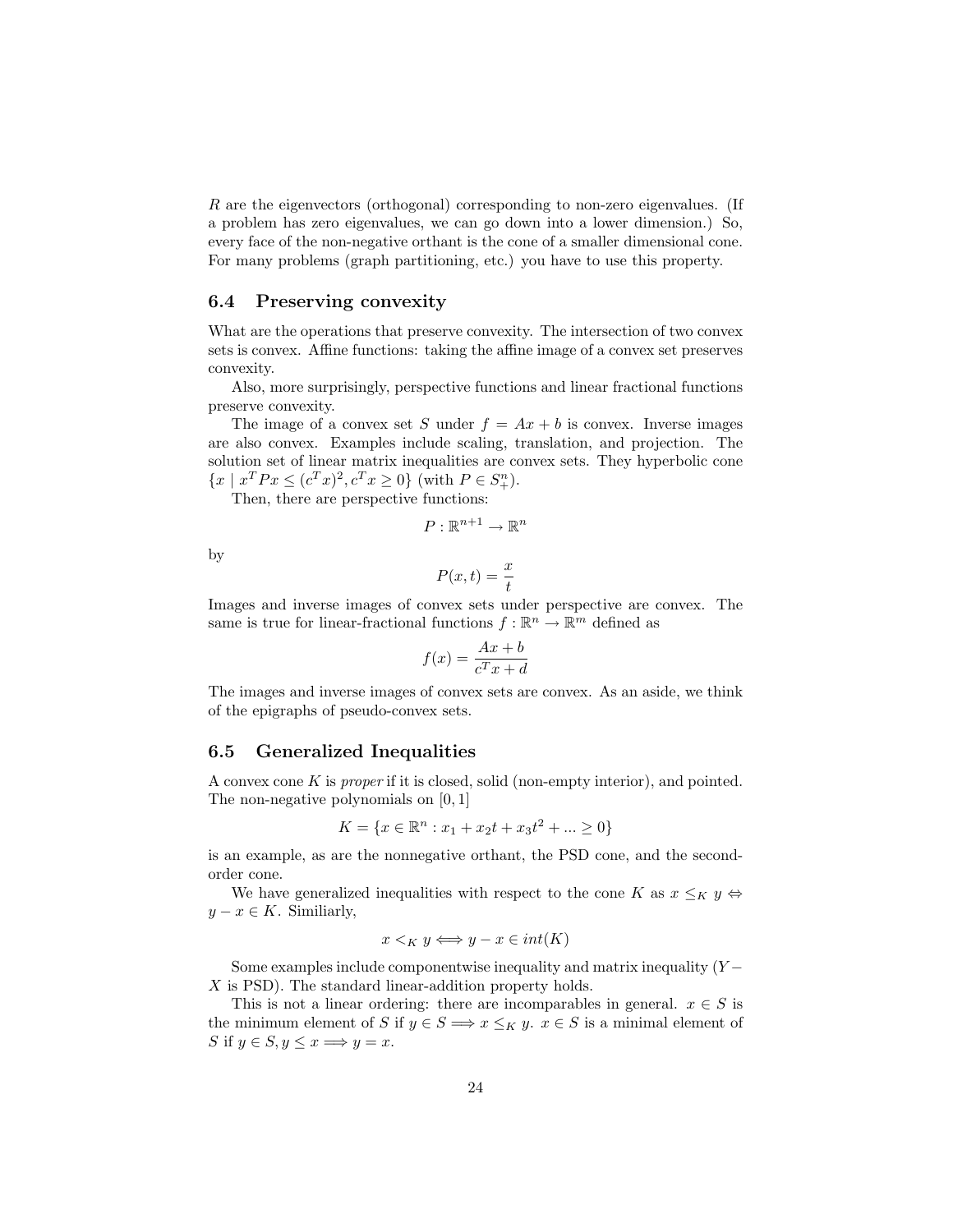## 6.6 Separating Hyperplane Theorem

In functional analysis this is called the Mazure theorem, and it's a geometric version of the Hahn-Banach theorem. The observation is that if you have two disjoint convex sets  $C$  and  $D$ , (and say at least one is compact), then there is a hyperplane  $\{x | a^T x = b\}$  separating the two. That is,  $a^T x \leq b$  for all  $x \in C$  and  $a^T x \geq b$  for all  $x \in D$ . Strict separating requires additional assumsptions (such as  $C$  is closed and  $D$  is a singleton).

How do we prove this special case? Take a point  $d \in D$  and consider the ball centered at c the singleton of radius  $d(d, c)$ . Consider the intersection of the ball of the circle with  $D$ , and call this  $E$ . Then

$$
\min_{c \in C} ||c - e||
$$

then f is convex on  $\mathbb{R}^n$ . Then, in fact, f is locally Lipschitz. Then Wierstrauss says that there is a solution, that is, a closest point  $\overline{d}$  exists. Then the trick is to choose the normal a in the direction of  $\overline{cd}$  and let your fixed point be the midpoint of c and d.

Now, you have the proof in the special case, and there's a way of extending this to proving it for two arbitrary convex sets.

There's a famous argumnent called the supporting hyperplane theorem. A supporting hyperplane to a set C at the boundary point  $x_0$  is

$$
\{x|a^T x = a^T x_0\}
$$

where  $a \neq 0$  and  $a^T x \leq a^T x_0$  for all  $x \in C$ . This proves Nathan's claim for yesterday about intersections of hyperplanes.

**Proposition 6.1.** (Supporting Hyperplane Theorem) If C is convex, then there exists a supporting hyperplane at every boundary point of C.

Historically, Farkas was the way duality was proved. This was proved around 1900, and it took three times to prove it. Now, there's essentially a three-line proof. If you don't know how to do something, try using it as a Hail Mary pass.

The polar/dual of a cone is given as

$$
K^* = \{ y | y^T x \ge 0 \quad \forall \ x \in K \}
$$

As note, the norm-duality comes into play in the definition of our norm cones.

Challenge: prove the lemma.

**Proposition 6.2.**  $K = K^{++}$  if and only if K is a closed convex cone.

Let's do this as a HW. So, the hint is to use the separating hyperplane theorem.

*Proof.* Suppose  $K = K^{++} = (K^+)^+$ . Note that  $(K^+)$  is

$$
\bigcap_{\phi \in K^+} \{ y \mid \langle y \in \phi \rangle \ge 0 \}
$$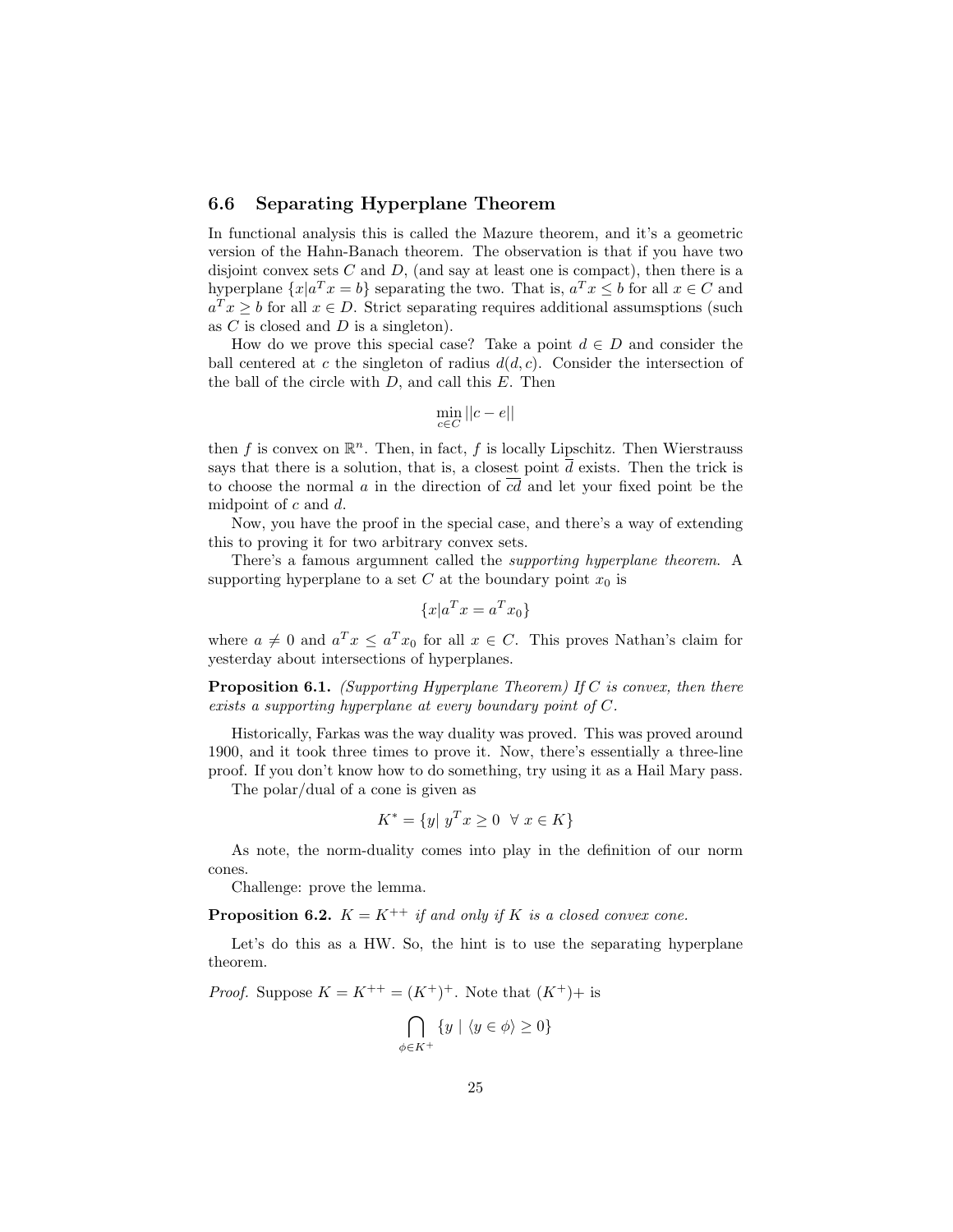This is an intersection of closed and bounded sets, so it's a closed and bounded set.

Now suppose K is a closed convex cone. If  $k \in K$  and  $\phi \in K^+$ , then  $\langle \phi, k \rangle \geq 0$ . That is,  $\langle k, \phi \rangle \geq 0 \ \forall \ \phi \in K^+$ , thus  $k \in (K^+)^+$ .

We wish to show  $K^{++} \subset K$ . Suppose not. Then, there is  $y \in K^{++}$  but  $y \notin K$ . Then, be strict separation,  $\exists a, \alpha$  such that

$$
\langle y, a \rangle < \alpha < \langle k, a \rangle, \quad \forall \ k \in K
$$

Since  $0 \in K$ , we get  $\alpha < 0$ , so  $\langle y, a \rangle < \alpha < 0$ . None that

$$
\langle k, a \rangle \ge 0 \text{ for all } k \in K \tag{1}
$$

since K is a cone. Note that (1) implies  $a \in K^+$ . But  $y \in K^{++}$  and

$$
\langle y, a \rangle < \alpha < 0
$$

a contradiction.

We can use this to give an easy proof of the Farkas lemma.

**Lemma 6.3.** (Farkas' Lemma)  $0 = \min\{b^T y : A^T y \ge 0\}$  if and only if  $A\lambda = b$ is consistent for some  $\lambda \geq 0$ .

To prove this, you do need to know something about the cone that we're talking about here. Let's do this as an assignment also.

What about the second problem: Derive necessary and sufficient conditions for positive semidefinitieness of X in  $S<sup>n</sup>$  based on the angle between X and I. Given  $X = X^T$ ,  $X \succeq 0$  iff  $\lambda_i(X) \geq 0$  for all *i*. Let's take

$$
Y = P \left[ \begin{array}{ccc} \lambda_1 & & \\ & \ddots & \\ & & \lambda_n \end{array} \right] P^T
$$

Let's consider the angle  $\theta$  between X and I.

$$
(\cos \theta)^2 = \left(\frac{\langle X, I \rangle}{||X|| ||I||}\right)^2 = \frac{(tr(PDP^T))^2}{(tr(PDP^T P D P^T))(n)} = \frac{(\sum \lambda_i)^2}{n(\sum \lambda_i^2)}
$$

So, we're taking a look at moments here. We know constant  $M_1 = \sum \lambda_i$ ,  $M_2 = \sum \lambda_i^2$ . Let's look at:

$$
\begin{array}{ll}\nmin & \lambda_1\\ \ns.t. & \sum \lambda_i = M_1\\ & \sum \lambda_i^2 = M_2\n\end{array}
$$

How do we solve this problem? Apply Lagrange multipliers. This satisfies a constraint qualification. For now, let's just assume this holds. You have to

 $\Box$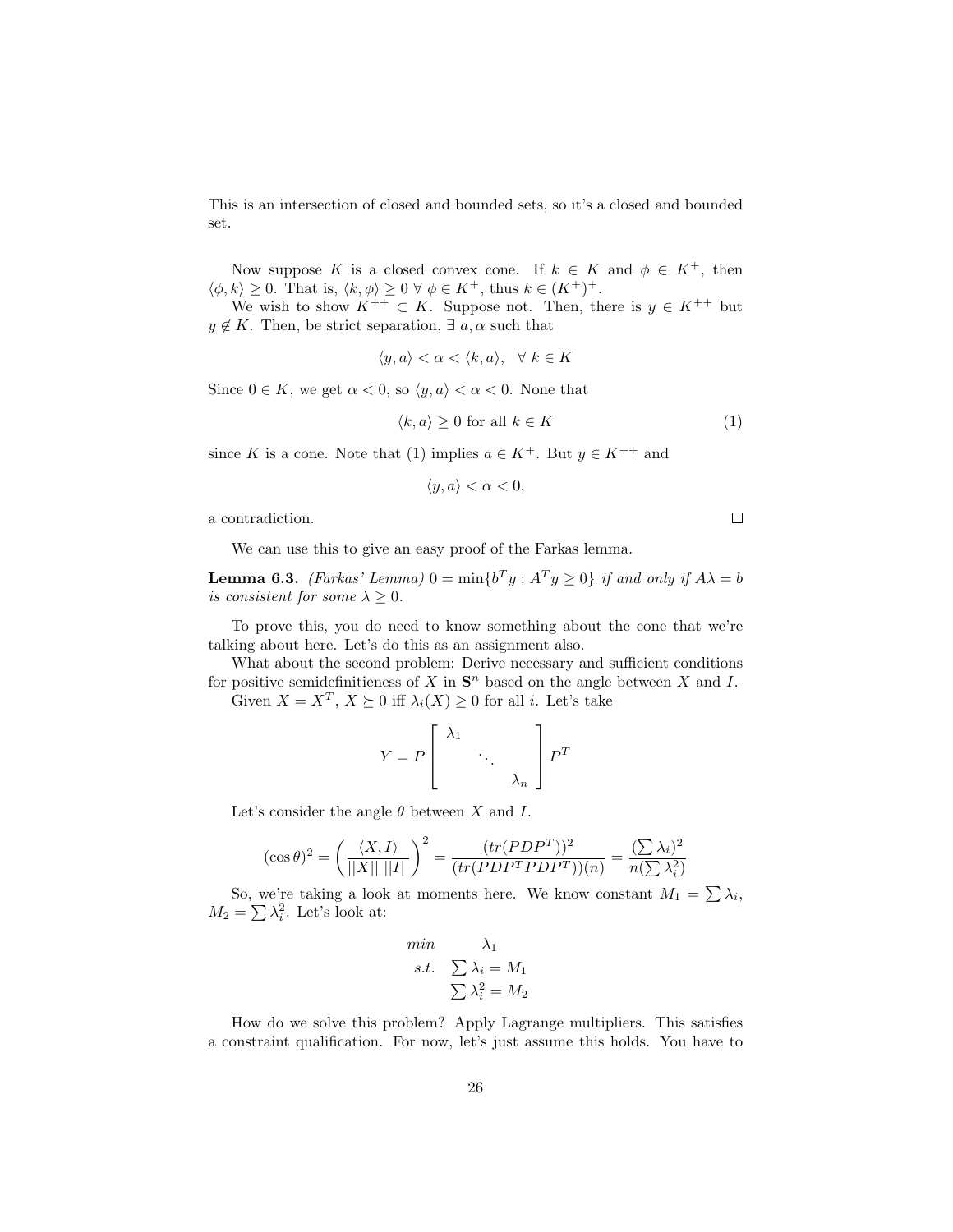guarantee linear independence of the constraints. So the Lagrangian is (let's use  $y$  for the Lagrange multipliers)

$$
L(\lambda, y) = \lambda_1 + y_i \left(\sum (\lambda_i - M_1) + y_2 \left(\sum \lambda_i^2 - M_2\right)\right)
$$

If  $\lambda^*$  is optimal, then

$$
0 = \nabla_{\lambda}(L, y) = \begin{pmatrix} 1 \\ 0 \\ 0 \\ \vdots \\ 0 \end{pmatrix} + y_1 \begin{pmatrix} 1 \\ 1 \\ 1 \\ \vdots \\ 1 \end{pmatrix} + 2y_2 \begin{pmatrix} \lambda_1 \\ \lambda_2 \\ \lambda_3 \\ \vdots \\ \lambda_n \end{pmatrix}
$$

 $y_2 = 0 \Rightarrow y_1 = 0$ , a contradiction, so  $y_2 \neq 0$ . So  $\lambda_2 = \lambda_3 = \cdots = \lambda_n$ . Substitute into the constraints. We get

$$
\lambda_1 + (n-1)\lambda = M_1 \quad , \ \lambda = \lambda_2 = \dots = \lambda_n
$$
  

$$
\lambda_1^2 + (n-1)\lambda = M_2
$$

Let  $m = \frac{M_1}{n} = \frac{\sum \lambda_i}{n}$ . Then let  $s^2 = \frac{M_2}{n} - m^2$ , so now we have the mean and Let  $m = \frac{m}{n} - \frac{m}{n}$ . Then let  $s = \frac{m}{n} - m$ , so how we have the mean and<br>the variance. So  $\lambda = m + \sqrt{n-1}s$  or  $\lambda = m - \frac{1}{\sqrt{n-1}}s$ . So we get  $m - \frac{1}{\sqrt{n-1}}s \le$  $\lambda \leq m + \sqrt{n-1}s$ 

Now, we have a sufficient condition:  $m - \frac{s}{\sqrt{n-1}} \geq 0 \implies X \succeq 0$ . We can write

$$
\sqrt{n-1}m \ge s
$$
  
(n-1) $m^2 \ge s^2$   
(n-1) $\left(\frac{\sum \lambda_i}{n}\right)^2 \ge \frac{(\sum \lambda_i)^2}{n} - \left(\frac{\sum \lambda_i}{n}\right)^2$   
 $n\left(\frac{\sum \lambda_i}{n}\right)^2 \ge \frac{(\sum \lambda_i)^2}{n}$ 

But this last condition holds

$$
\iff (\sum \lambda_i)^2 \ge \sum \lambda_i^2
$$
  

$$
\iff (tr(X))^2 \ge (tr(X^2))
$$
  

$$
\iff (\cos \theta)^2 = \frac{(tr(X))^2}{||X||^2 n} \ge \frac{1}{n}
$$

So, if we want to guarantee that a matrix is PSD, the angle with  $I$  has to get smaller and smaller as  $n$  gets bigger.

Is there a big circle that contains all PSD matrices? Can we do another optimization problem? We just solved

$$
\begin{array}{ll}\n\max & \theta \\
s.t. & X \geq 0\n\end{array}
$$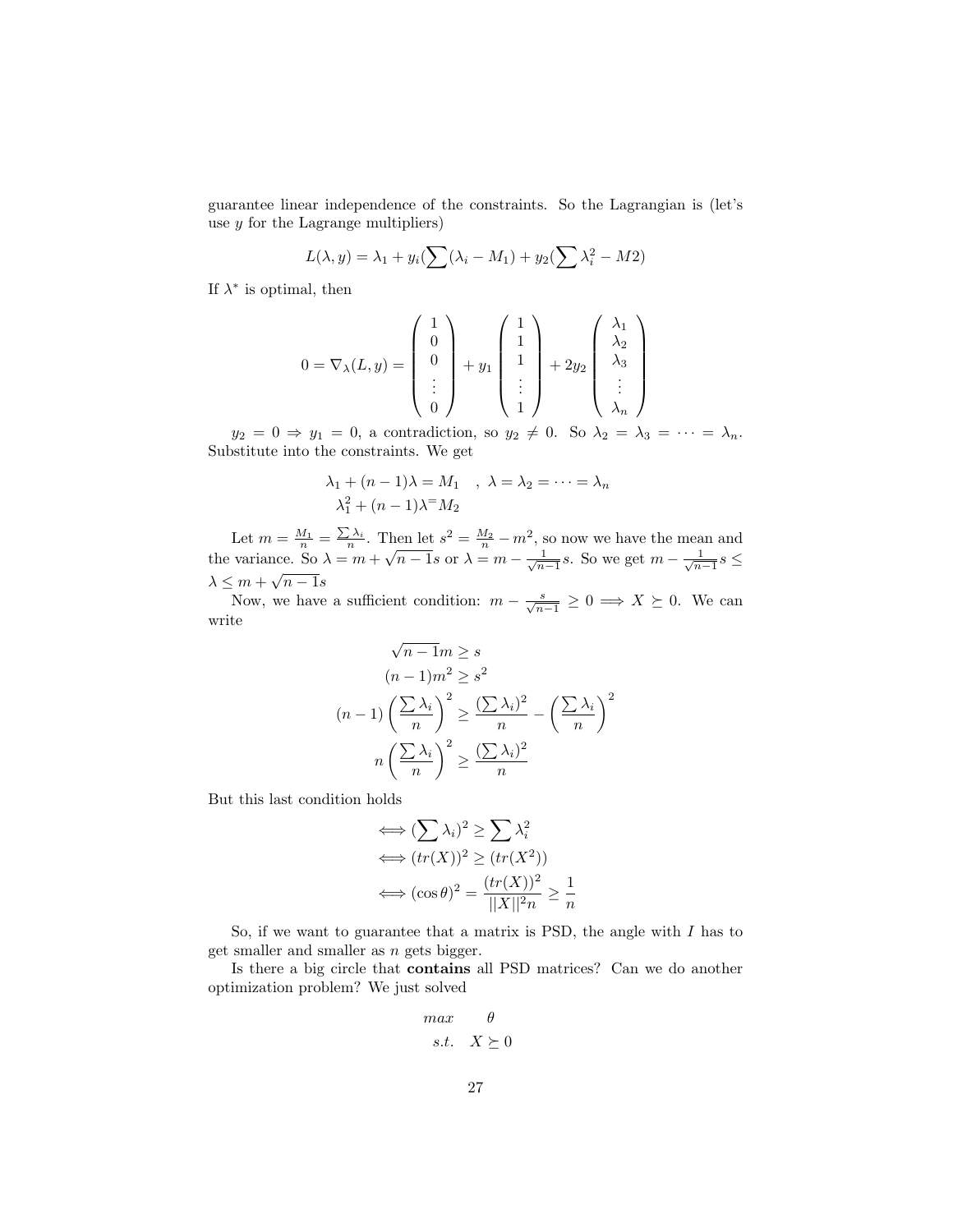If  $X \succeq 0$ , then  $(\cos \theta)^2 \geq ?$ 

So, we found a lower bound for the smallest eigenvalue of the matrix. The smallest eigenvalue is going to be bounded below by  $m - \frac{1}{\sqrt{n-1}}s$ .

#### 6.7 Basic Properties of Convex Functions

We already saw the property that any chord between two points in a convex function lies above the graph.

Some examples of convex functions on (subsets of) R:

- affine
- exponential  $(e^{ax})$
- powers  $x^{\alpha}$
- powers of absolute value:  $|x|^p$  for  $p \ge 1$
- negative entropy  $x \log x$  on  $\mathbb{R}_{++}$

Some concave functions:

- affine
- powers
- logarithms

If  $f$  is both convex and concave, then  $f$  is affine.

On  $\mathbb{R}^n$ , we have affine functions  $f(X) = tr(A^T X) + b$  and norms  $(||x||_p$ , for  $p \geq 1$ , including  $\infty$ ). Examples on convex functions on  $m \times n$  real matrices include affine functions and the spectral (maximum singular value) norm function  $f(X) = ||X||_2$ . The spectral radius  $\rho(X)$  is not a valid norm.

We can always use a "restriction to a line" trick for convexity. We can check convexity by just checking a function of one variable. One important example: Let  $f: \mathbf{S}^n \to \mathbb{R}$  with  $f(X) = \log \det X$ , with  $\text{dom}(X) = \mathbf{S}_{++}^n$ .

We'll have an exercise related to this. Recall that if  $X = PDP^T$ , then √ We'll have an exercise related to the  $\overline{X} = P\sqrt{D}P^T$ . Note that  $X = (\sqrt{X})^2$ .

Question: Does every matrix have a square root? For a symmetric, you have to use complex numbers. Just go to the  $1 \times 1$  matrix [−1]. Does

$$
\left[\begin{array}{cc} 0 & 1 \\ 0 & 0 \end{array}\right]
$$

have a square root?

How would you prove that a convex function has to be continuous, or locally Lipschitz continuous?

Another approach to optimization to give ultimate penalties to certain indicator functions:

$$
\delta_c(x) = \begin{cases} 0 & \text{if } x \in C \\ +\infty & \text{otherwise} \end{cases}
$$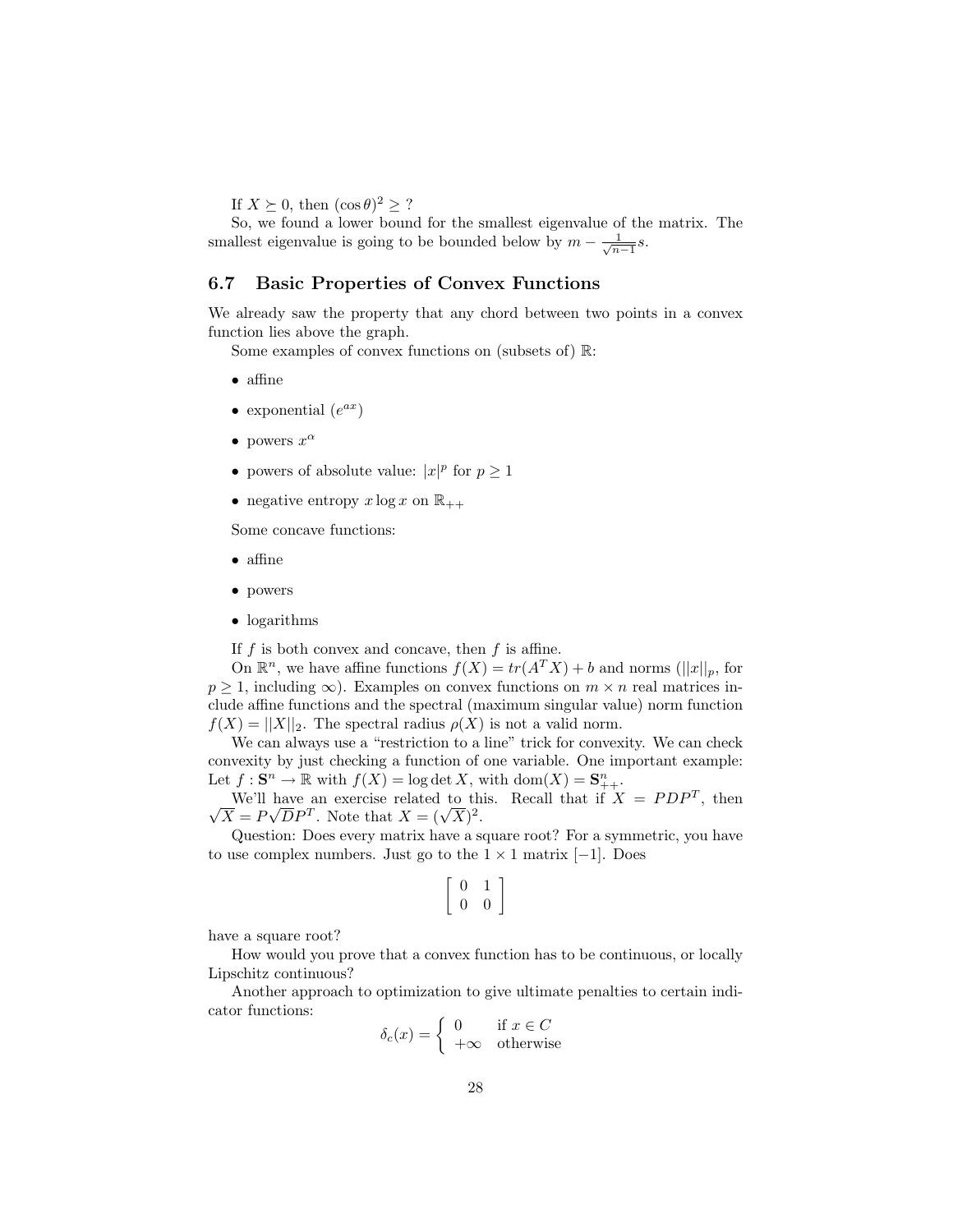So, we can "replace" the Lagrangian with

$$
f(x) + \delta_{\mathbb{R}^m_+}(Ax - b)
$$

There is a first-order condition for convexity: it says that a tangent line lies under the graph of the function. This can be proved using a limit of the Jensen inequality. So, the first-order approximation (the Taylor series  $T_1$  approximation) is always a global under-estimator of  $f$ .

And, the second-order condition is: We need that the Hessian  $\nabla^2 f(x) \succeq 0$ . This is if and only if. If you only have  $\nabla^2 f(x) \succ 0$  for all  $x \in dom(f)$ , then f is strictly convex. The converse is not true (consider  $f(x) = x^4$  at  $x = 0$ ).

# 6.8 The "Clown Car Paradox"

Here's a question for you: In  $\mathbb{R}^n$ , place unit spheres  $A_1, \ldots, A_{2^n}$  centered at all points of the form

$$
(\pm 1, \pm 1, \ldots, \pm 1).
$$

Let  $C_n$  be the inscribed sphere  $(C_n$  is centered at the origin and tangent to all of the  $A_i$ ). Let  $B_n$  be the (Cartesian) rectangular box  $[-2, 2]^n$ . Then, as n goes to  $\infty$ , what happens to

$$
\frac{vol(C_n)}{vol(B_n)}
$$

This ratio is going to  $+\infty$  as  $n \to \infty$ . Seemingly paradoxically, when  $n \geq 5$   $C_n$ is not contained in the box  $B_n$ .

#### 6.9 Patching up earlier work

We have the condition:

$$
m - \sqrt{n-1}s \le \lambda_{min}(X) \le m - \frac{s}{\sqrt{n-1}} \le 0
$$

Notice that when  $n = 2$ , the bounds on both sides of  $\lambda_{min}(X)$  are the same.

#### 6.10 Back to convex functions...

Some examples are quadratic functions:

$$
f(x) = (1/2)x^T P x + q^T x + r
$$

and the least-squares objective function  $f(x) = ||Ax-b||_2^2$ . The constraints here are as well, so LS is a convex program.

Interestingly, a quadratic over a linear  $f(x, y)x^2/y$  is convex for  $y > 0$ .

Another example: log-sum-exp  $f(x) = \log \left( \sum_{k=1}^{n} \exp(x_k) \right)$  is a convex function. Use the Cauchy-Schwarz inequality to prove this.

The geometric mean  $f(x) = (\prod_{k=1}^n x_k)^{1/n}$  on  $\mathbb{R}^n_{++}$  is concave. The proof here is similar.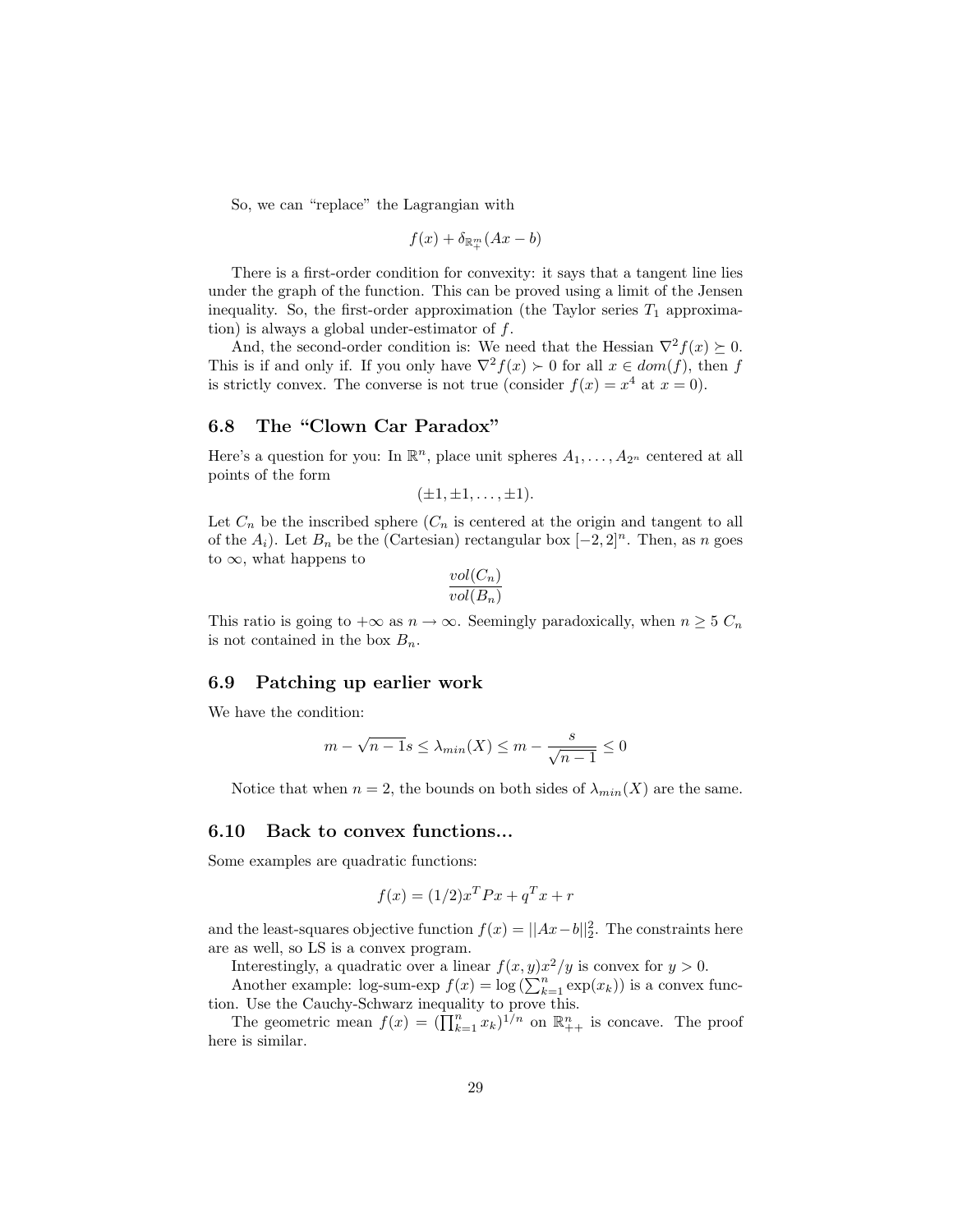# 6.11 Graphs of functions and Epigraphs

The *epigraph* of  $f : \mathbb{R}^n \to \mathbb{R}$  is a set in one dimension higher, consisting of the graph and all points above.

#### 6.12 Jensen's Inequality

If f is convex, then for  $0 \le \theta \le 1$ ,

$$
f(\theta x + (1 - \theta)y) \le \theta f(x) + (1 - \theta)f(y)
$$

As an extension to probability,

$$
f(\mathbb{E}x) \leq \mathbb{E}(f(x))
$$

#### 6.13 Proving convexity

Here are typical tools for proving that a function  $f$  is convex:

- 1. Verify the definition (often by restricting to a line)
- 2. For twice differentiable functions, show  $\nabla^2 f(x) \succeq 0$
- 3. Show that  $f$  is obtained from simpler convex functions by operations that preserve convexity:
	- non-negative weighted sum
	- composition with affine function
	- point-wise maximum and minimum: If  $f(x, y)$  is convex in x for each  $y \in \mathcal{A}$ , then

$$
g(x) = \sup_{y \in \mathcal{A}} f(x, y)
$$

is convex.

- composition
- minimization
- perspective

An example is  $f(x) = ||Ax + b||$ .

The function  $\lambda_{max}(X)$ :  $S^n \to \mathbb{R}$  is a convex function on the space of symmetric matrices.

Suppose  $X = X^T$ . Let's consider max  $y^T X y$  such that  $y^T y = 1$ . The constraint qualification holds because the gradient is  $2y$ :  $\{\nabla g_i(y^*)\}$  is linearly independent. So, the Lagrangian here is:

$$
L(y, \lambda) = y^T X y + \lambda (1 - y^T y)
$$

Then, we set equal to zero:

$$
0 = \nabla L(y, \lambda) = Xy - \lambda y = 0
$$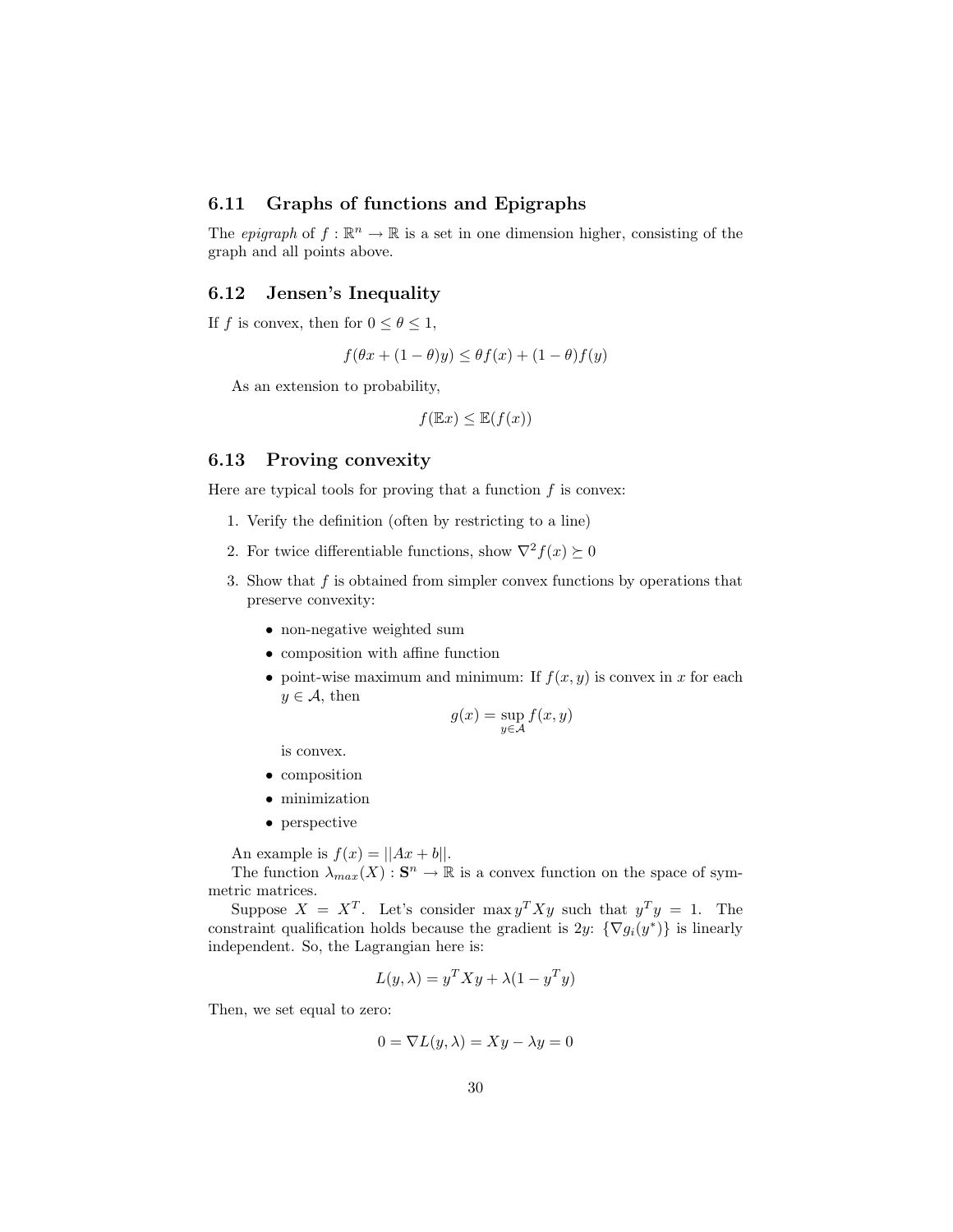So,  $Xy = \lambda y$ , and  $y^T X y = \lambda y^T y = \lambda$ , and we're trying to maximize this. Using this kind of technique, how do we find the second-largest eigenvalue? We know from linear algebra that we have orthogonal complements for symmetric matrices. Thus, we can jut add in the constraint  $y_1^T y = 0$ , where  $y_1$  was optimal for the previous problem. Now, we're going to modify  $L$  for this problem as:

$$
L(y, \lambda) = y^T X y + \lambda (1 - y^T y) + \mu y_1^T y
$$

When we differentiate, we get

$$
0 = \nabla L(y, \lambda) + \mu y_1
$$

If we multiply through by  $y_1^T$ , we get

$$
y_1^T X y - \lambda y_1^T y + \mu y_1^T y_1
$$

Now, the second term cancels from orthogonality, and the first term cancels because of the eigenvalue. So, we have one remaining term, and we get that  $\mu = 0$ . So, again, we get

$$
Xy = \lambda y.
$$

This is a nice proof of the spectral theorem. Of course, we're using the power of optimization and Lagrange multipliers, but this is usually a complicated theorem in linear algebra too.

The smallest eigenvalue  $\lambda_{min}(X)$  is a concave function, and we can efficiently maximize this. If you want to build a bridge, you have to try to guarantee that all the real parts of all the eigenvalues are bounded away from zero. So, you want to push away the maximum real part for the smallest eigenvalue to be far away from zero. So, our  $\lambda_{max}$  is important, and comes up in many applications.

#### 6.14 Compositions of functions

The composition  $h \circ g$  is convex under certain compositions.

There are similar statements for vector functions.

#### 6.15 Minimization

If  $f(x, y)$  is convex in  $(x, y)$  and C is a convex set, then

$$
g(x) = \inf_{y \in C} f(x, y)
$$

is convex.

Thus, if we have a linear program  $P(\epsilon) =$  minimize  $c^T x$  such that  $Ax =$  $b + \epsilon, x \geq 0$ , we can apply this.

One example: 
$$
f(x, y) = x^T A x + 2x 6T B y + x^T C y
$$
 with

$$
\left[\begin{array}{cc} A & B \\ B^T & C \end{array}\right] \succeq 0, C \succ 0
$$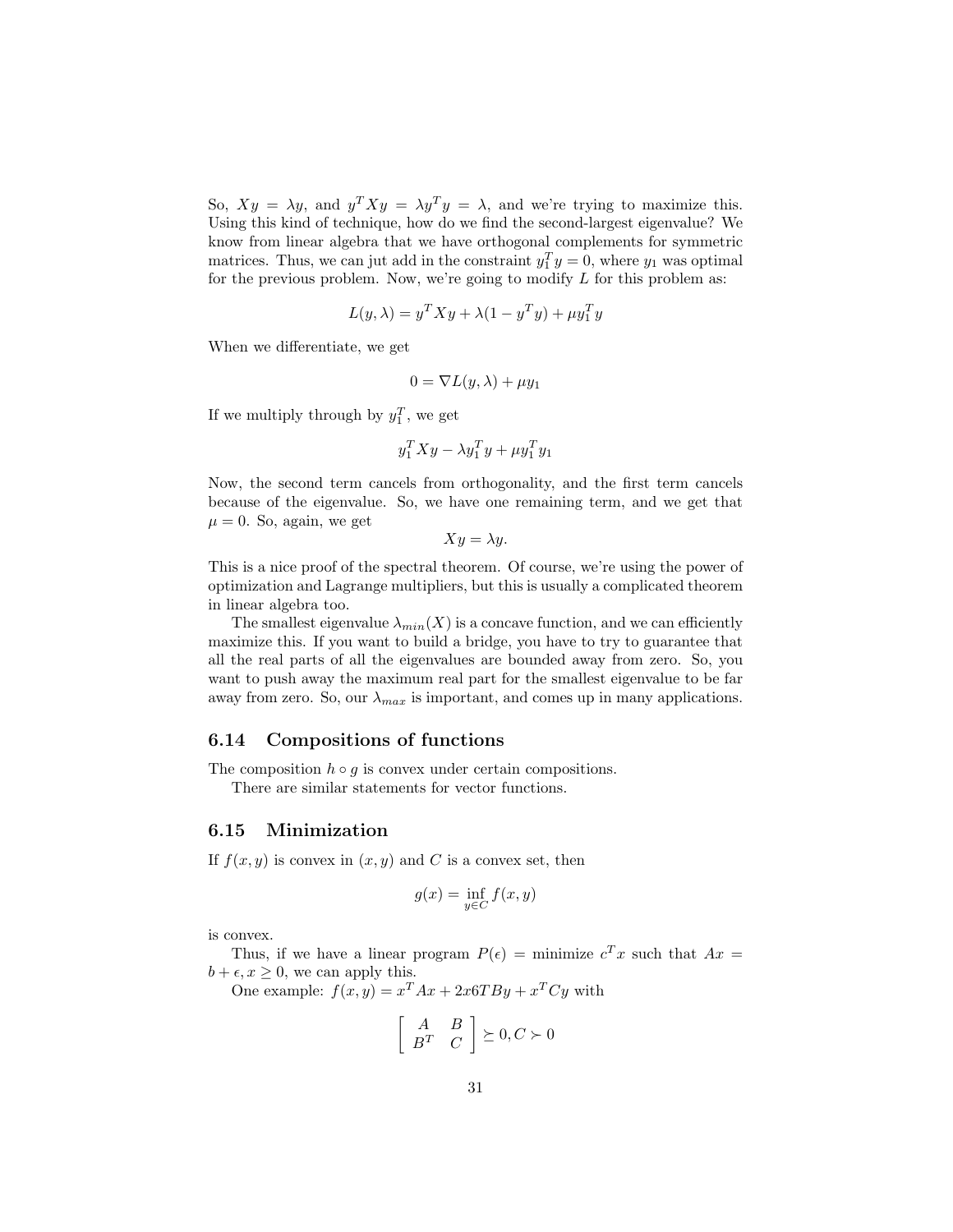$g(x) = \inf_y f(x, y)$  is convex, so ...

The distance from a point  $x$  to a set  $S$ 

$$
\mathbf{dist}(x, S) = \inf_{y \in S} ||x - y||
$$

is convex if  $S$  is convex.

The conjugate

$$
f^*(y) = \sup_{x \in dom(f)} (f^T x - f(x))
$$

is function, even if  $f$  is not. This leads to the theory of Fenschel duality (as opposed to Lagrangian duality).

The quasiconvex functions are the ones where the sublevel sets are convex. These and pseudoconvex functions come up a lot in economics.

There is a modified Jensen inequality for quasiconvexity. There are firstorder conditions for quasiconvexity.

# 6.16 Log-concave and log-convex functions

A positive function  $f$  is log-concave if log  $f$  is concave:

$$
f(\theta x + (1 - \theta)y) \ge f(x)^{\theta} f(y)^{1 - \theta} \text{ for } 0 \le \theta \le 1
$$

f is log-convex if  $\log f$  is convex.

The function  $-\log \det(X)$  is strictly concave  $X \succ 0$ . This function goes to  $+\infty$  as X becomes singular (that is, goes to the boundary of positive definite matrices).

#### 6.17 K-convexity

Example  $f: \mathbf{S}^m \to \mathbf{S}^m$  given by  $X \mapsto X^2$  is  $\mathbf{S}^m_+$ -convex (on  $\mathbf{S}^m$ ). Exercise: Show  $X^T X - I$  ( $X \in \mathbb{R}^{n \times n}$ ) is K-convex. We say that  $G(X)$  is K-covex iff  $\langle \varphi, G(X) \rangle$  is convex for all  $\varphi \in K$ .

# 7 Optimization problems

### 7.1 Standard form

An optimization problem in standard form is to minimize  $f_0(x)$  subject to  $f_i(x) \leq 0, i = 1, \ldots, m$  and  $h_i(x) = 0, i = 1, \ldots, p$ .

We should be clear that by minimum, we really mean infimum: the greatest lower bound! Mainly, we will be interested in finding *locally optimal* solutions.

We have a typical example in  $f_0(x) = x^3 - 3x$ . Then,  $p^* = -\infty$ , but we have a local optimum at  $x = 1$ . This is a local optimum by looking at the derivative and second derivative of f at the point  $x = 1$ . Local to  $x = 1$ , we have a strictly convex function.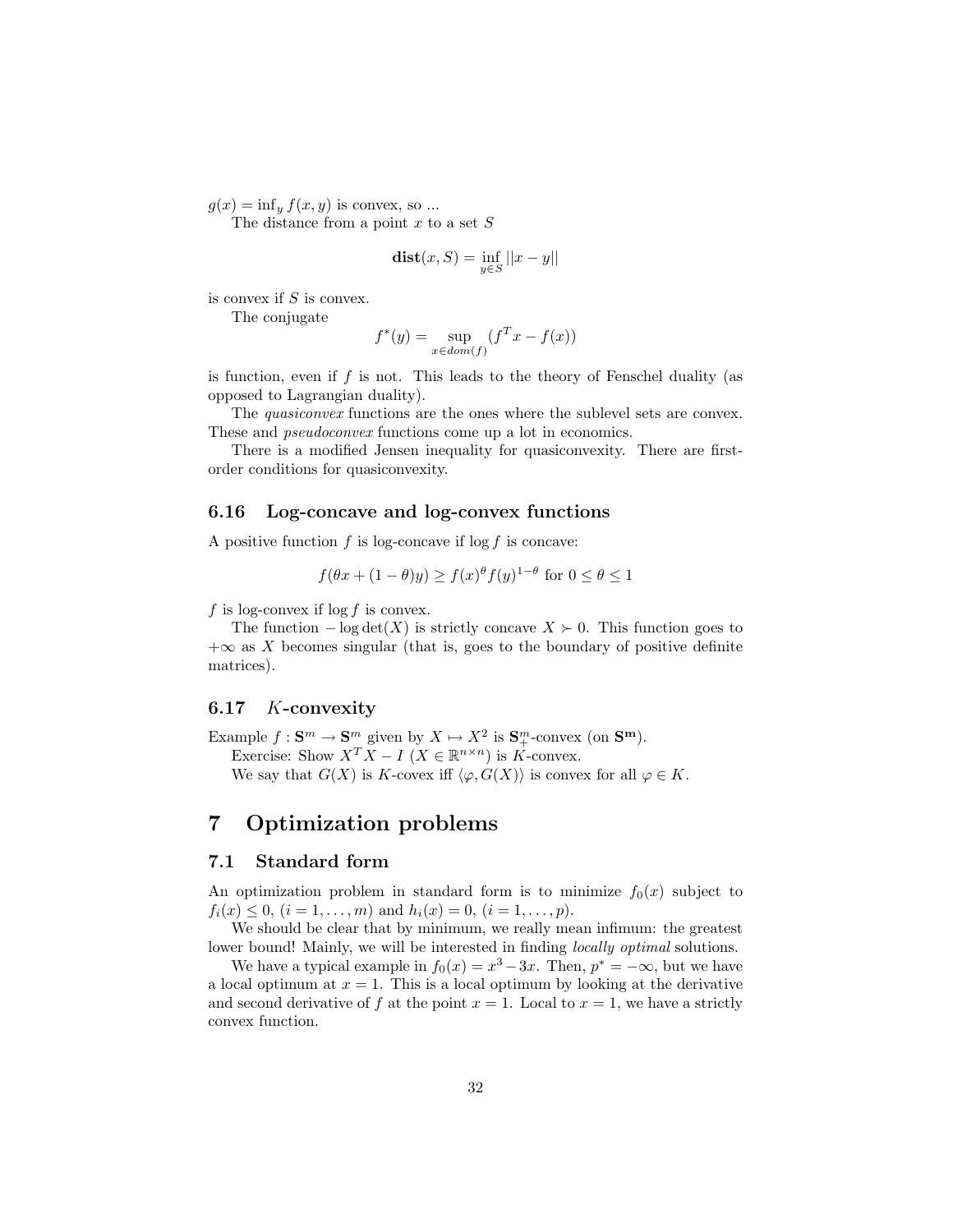The standard form has an implicit constraint. We take the intersection of all the domains of the functions  $f_i$  and  $h_i$ .

We can study the feasibility problem by trying to minimize a constant function.

## 7.2 Convex optimization problem

A convex optimization problem: It's in standard form where the  $f_i$  are convex and the equality constraints are all affine.

More generally, the problem is *quasiconvex* if the  $f_0$  is quasiconvex and  $f_i$ (for  $i > 0$ ) are convex.

For convex problems, a solution is a local optimum if and only if it is a global optimum. It is possible to have multiple global optima: We can just picture a function that is flat for a while.

# 7.3 Optimality criterion for differentiable  $f_0$

x is optimal if and only if it is feasible and

$$
\nabla f_0(x)^T (y - x) \ge 0
$$

for all feasible  $y$ .

**Theorem 7.1.** *(Fermat's Theorem)*  $\overline{x} \in argmin(f(x)) \Longrightarrow \nabla f(\overline{x}) = 0$ .

*Proof.* If  $\nabla f(\overline{x}) \neq 0$ , then set  $d = -\nabla f(\overline{x})$ . Then  $f(\overline{x} + \alpha d) \sim f(\overline{x}) + \alpha \nabla (f\overline{x})^T d$ .

Now, for  $\overline{x} \in X$ . Suppose that  $d = -\nabla f(\overline{x})$ . Again, if we were to move a little bit again, we'd have a contradiction. If we can take any direction from  $\overline{x}$ , we could end up inside the set.

$$
\nabla f(\overline{x})^T d \ge 0
$$
 for all  $d \in X - \overline{x}$ . That is,  $\nabla f(\overline{x}) \in (X - \overline{x})^+$ .

This is called Rockaffelar-Pshenichnyi.

So, this turns into a very nice optimality characterization when minimizing a convex function.

If we are minimizing  $f(x)$  over  $x \in \mathbb{R}^n_+$ , that is, say f is convex. Then,

$$
\overline{x} \in arg \min_{x \in \mathbb{R}^n_+} f(x)
$$

if and only if  $\nabla f(\overline{x}) \in (\mathbb{R}_+^n - \overline{x})^+$ .

#### 7.4 Modifying the problem

All inequalities can be converted to equality constraints (with slack variables). One can introduce equality constraints.

Another useful thing: Instead of minimizing  $f(x)$ , you minimize t subject to  $f(x) \leq t$ . A lot of times you'll see this little trick being done.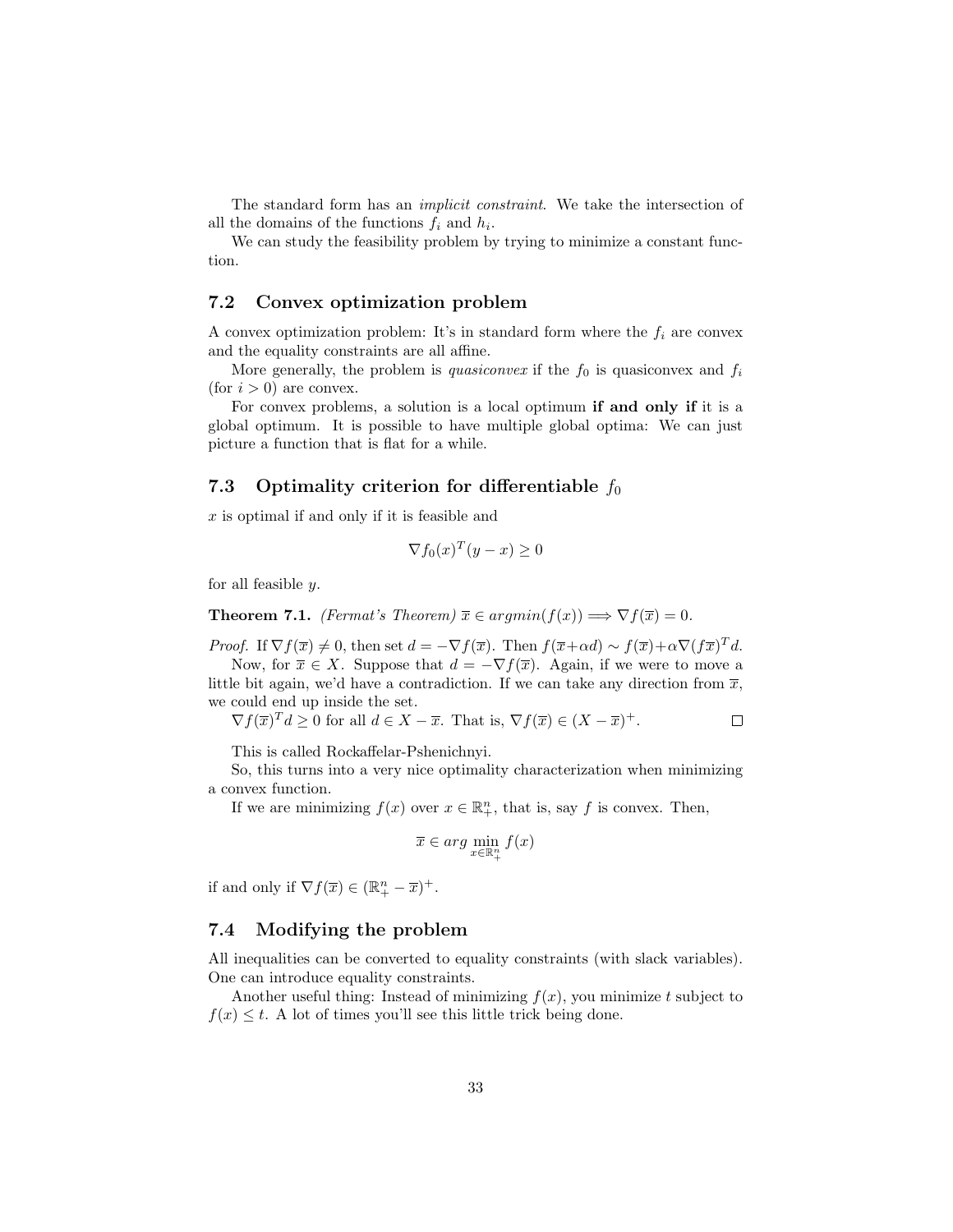## 7.5 Piecewise linear minimization

This is a generalization of linear programming where your objective is to minimize the maximum of a finite collection of affine linear functionals.

This is equivalent to an LP.

One can find the Chebyshev center of a polyhedron by a linear program.

#### 7.6 Generalized Linear Fractional Program

The objective function is a rational linear function.

# 7.7 Quadratic Programming (QP)

#### 7.8 Quadratically constrained quadratic program (QCQP)

### 7.9 Second-order Cone Programming

These are more general than QCQPs.

### 7.10 Robust Linear Programming

There may be uncertainty (say in an LP) in the  $c_i$ ,  $b_i$ ,  $a_{ij}$ . If you want to guarantee that things don't go wrong, there are two common approaches to handling uncertainty.

One can have a deterministic model, where the constraints (that we state) must hold for all  $a_i \in \mathcal{E}_i$ , that is, for all possible values for  $a_i$ . You will have an infinite number of constraints if  $\mathcal{E}_i$  is infinite.

Another approach is probabilistic.

#### 7.11 Geometric Programming

A posynomial is a sum of monomials

$$
f(x) = \sum_{k=1}^{K} c_k x_1^{a_{1k}} x_2^{a_{2k}} \cdots x_n^{a_{nk}}
$$

# 7.12 Application: Minimizing the spectral radius of a nonnegative matrix

# Theorem 7.2. (The Perron-Frobenius Theorem)

This is how Google started. We'll use a Markov matrix (a special type of positive matrix). We'll study the random processes and see this Markov matrix. Then, it finds the eigenvector corresponding to this positive matrix. And this vector gives you the rankings of the positive nodes. There's an article by Clete Moler.

Every month, Google would solve the eigenvector for the largest eigenvalue for a very large matrix. The largest eigenvalue was found by the power method.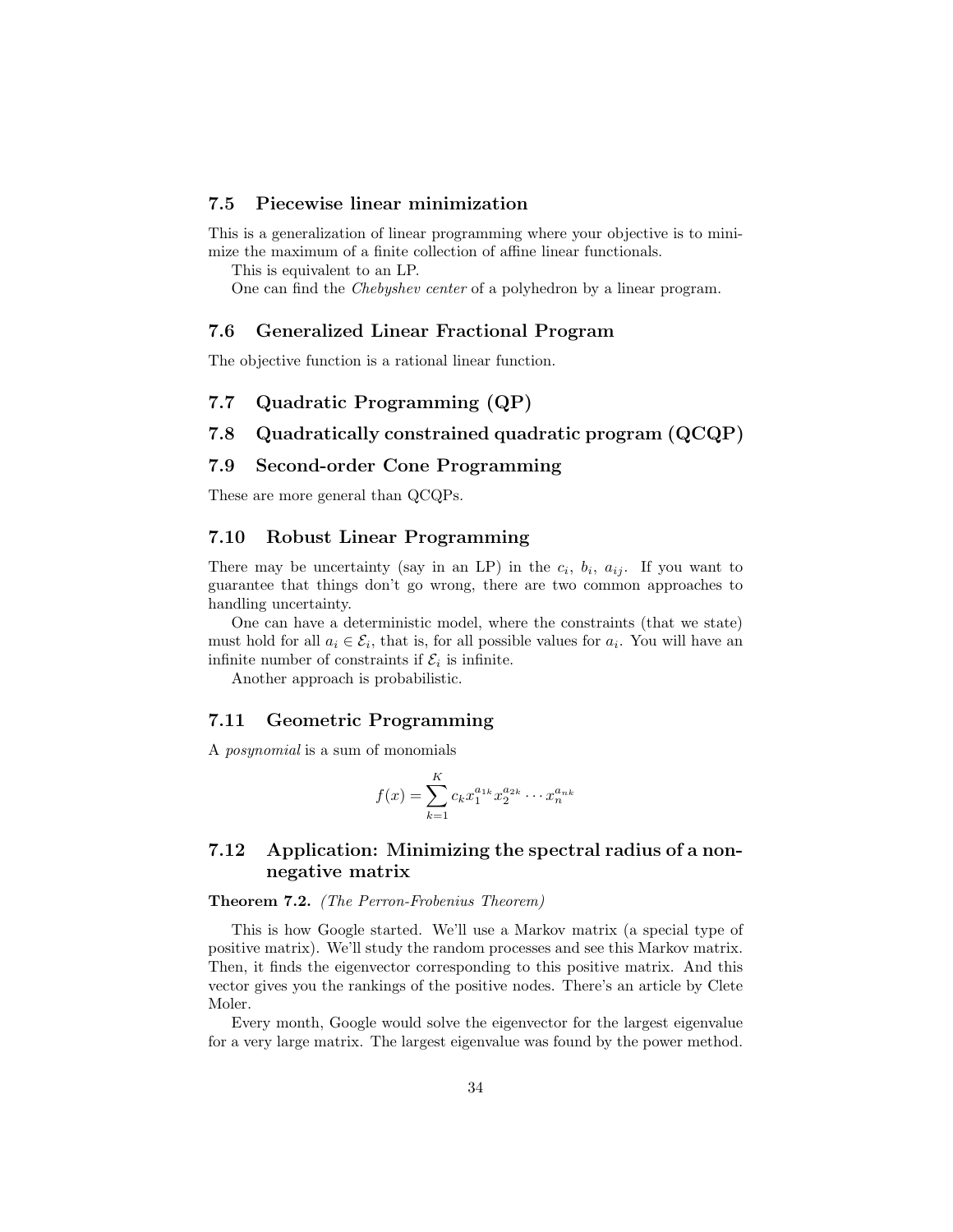Proposition 7.3. (Vandergraff, Elsner, ...) Let K be a closed convex cone. Let A be a linear operator such that  $A(K) \subset int(K)$ . Then there is an eigenvector  $v \in K$ .

# 7.13 LP and SOCP as SDP

A linear program is a semi-definite program. The problem:

(LP) minimize  $c^T x$  subject to  $Ax \leq b$  can be rewritten as

Minimize  $c^T x$  subject to  $diag(Ax - b) \leq 0$ .

# 7.14 Eigenvalue minimization

Suppose we wish to minimize  $\lambda_{max}(A(x))$  where  $A(x) = A_0 + x_1A_1 + \cdots + x_nA_n$ , where the  $A_i$  are symmetric  $k \times k$  matrices. We reformulate this as an equivalent SDP:

Minimize t subject to  $A(x) \preceq tI$  where the variables are  $x \in \mathbb{R}^n$  and  $t \in \mathbb{R}$ . This follows from

$$
\lambda_{max}(A) \leq t \Longleftrightarrow A \preceq tI.
$$

#### 7.15 Matrix norm minimization

If we want to minimize  $||A(x)||_2$  where  $A(x) = A_0 + x_1A_1 + \cdots + x_nA_n$ , where the  $A_i$  are symmetric  $p \times q$  matrices.

We can reformulate this as: Minimize  $t$  subject to

$$
\left[\begin{array}{cc} tI & A(x) \\ A(x)^T & tI \end{array}\right] \succeq 0
$$

The variables here are  $x \in \mathbb{R}^n$  and  $t \in \mathbb{R}$ . The constraint follows from

$$
||A||_2 \le t \iff A^T A \preceq t^2 I, \ t \ge 0 \iff \begin{bmatrix} tI & A(x) \\ A(x)^T & tI \end{bmatrix} \succeq 0.
$$

### 7.16 Regularized Least-Squares

Instead of minimizing  $||Ax - b||_2^2$ , minimize ( $||Ax - b||_2^2$ ,  $||x||_2^2$ ) ∈  $\mathbb{R}_+^2$ . Aside on CAT scans, and accuracy.

# 8 Duality

We need to understand the general duality theory before looking at interior point methods. We'll see how to derive an interior point algorithm based on duality. Maybe you can figure out how to develop one for your problem in a similar way. For simplicity, let's look at the convex case.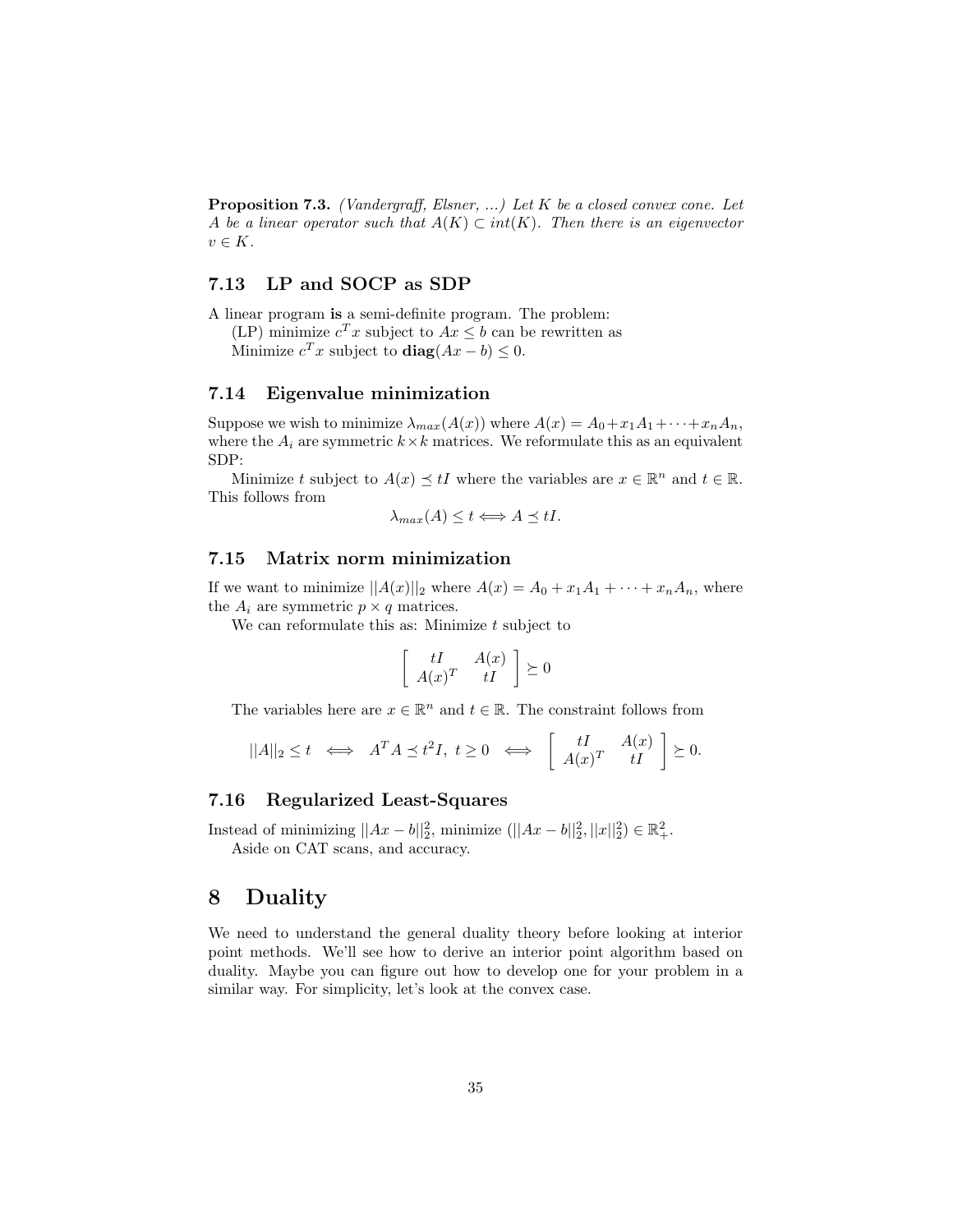Suppose we have a program:

min 
$$
f(x)
$$
  
s.t.  $g_k(x) \le 0, k = 1,..., m$   
 $f, g_k$  are convex on  $\mathbb{R}^n$ 

The level sets are convex, so the feasible set  $\mathcal{F} = \{x \mid g_k(x) \leq 0 \forall k\}$  is a convex set. So  $\bar{x}$  is optimal if and only if  $\nabla f(\bar{x}) \in (\mathcal{F} - \bar{x})^+$ . So this works all the time: it's a very geometric approach. If we want to do things computationally, we have to use gradients.

So, we have the algebraic formulation of this geometric idea:

$$
\nabla f(\overline{x}) = -\sum_{k \in A(\overline{x})} \lambda_k \nabla g_k(\overline{x}), \quad \lambda_k \ge 0
$$

$$
\nabla f(\overline{x}) + \sum_{k \in A(\overline{x})} \lambda_k \nabla g_k(\overline{x}) = 0
$$

$$
\nabla f(\overline{x}) + \sum_k \lambda_k \nabla g_k(\overline{x}) = 0 \text{ and } \lambda_k g_k(\overline{x}) = 0 \forall k
$$

This last condition  $\lambda_k g_k(\overline{x}) = 0 \forall k$  is called complementary slackness: at least one of these has to be zero. Here we see the idea of active constraints.

We examine a case where the gradients of  $g_1$  and  $g_2$  do not match. Here, the algebra and geometry do not match. To avoid this, we need a constraint qualification (CQ). For convex programs, we will use Slater's condition (strict feasibility).

Slater's Condition: There exists an  $\hat{x}$  such that each ? in  $\mathcal F$  satisfies strict feasibility on all constraints. But we can do this more generally:

Suppose we have a convex problem, and assume that  $p^*$  is finite:

$$
p^* = \inf\{f(x) : G(x) \preceq_K 0, \ x \in \Omega\}
$$

where  $f(x)$  is convex on  $\Omega$ , G is K-convex on  $\Omega$ , K is a proper closed convex cone, and  $\Omega$  is a convex set.

Slater's constraint qualification for this is:

$$
\exists \ \hat{x} \in \Omega \ \text{such that} \ G(\hat{x}) \prec_K 0
$$

Then, we can say that under this condition,  $\exists \lambda^* \in K^+$  such that

$$
p^* = \inf_{x \in \Omega} f(x) + \langle \lambda^*, G(x) \rangle
$$

This is strong duality (the existence of  $\lambda^*$ ). If this inf is attained at  $x^*$  feasible, then

 $\langle \lambda^*, G(x^*) \rangle = 0$  (complementary slackness)

All we've talked about are necessary conditions (necessary conditions are what give us algorithms).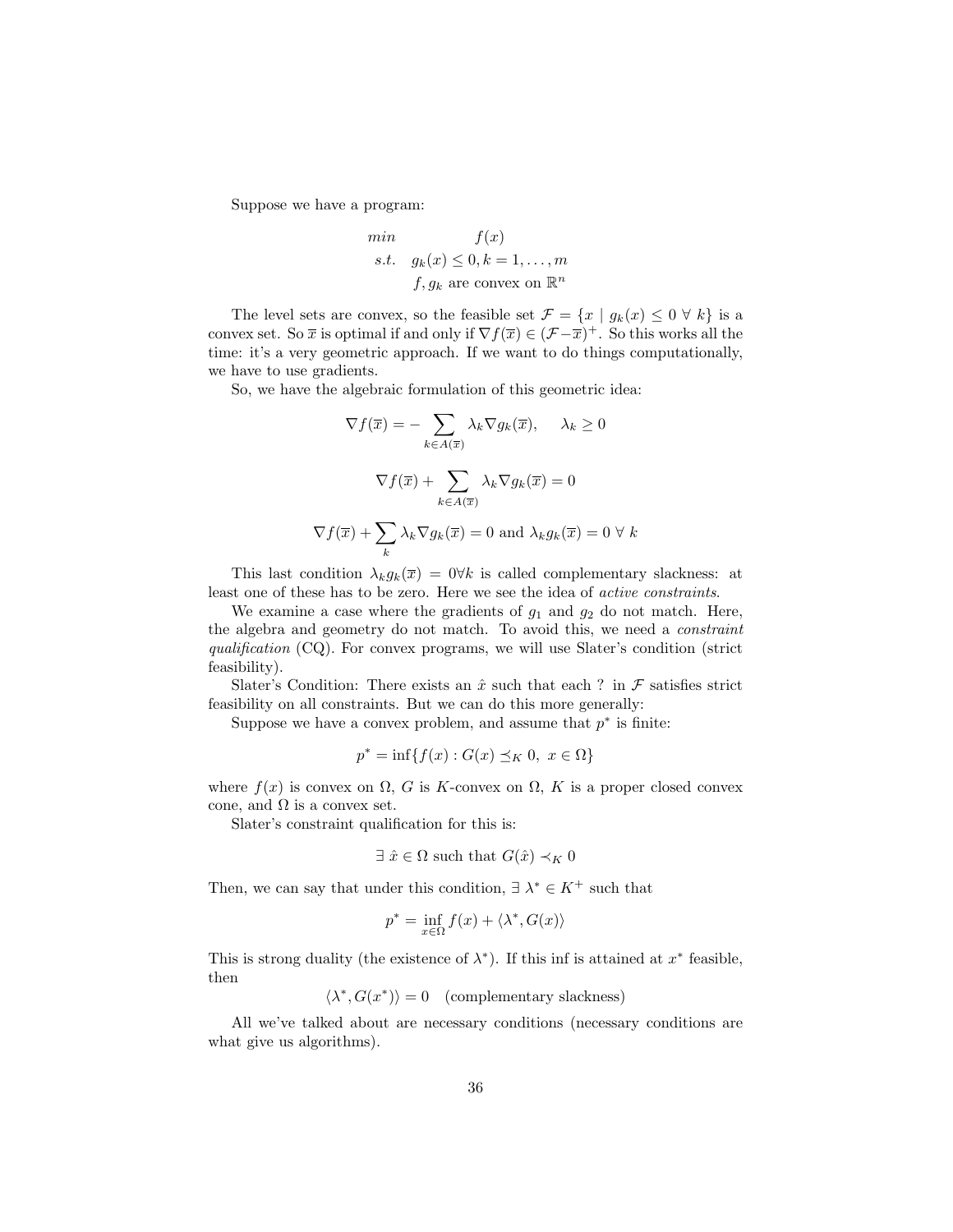Necessity requires the constraint qualification. Sufficiency holds without the constraint qualification (in the convex case). I.e., if

$$
\exists \lambda^* \succeq_{K^+} 0 \tag{2}
$$

and

$$
d^* = \inf_{x \in \Omega} L(x, \lambda^*)
$$
  
=  $F(\overline{x}) + \langle \lambda^*, G(\overline{x}) \rangle$ ,  $\overline{x}$  feasible

and  $\langle \lambda^*, G(\overline{x}) = 0$ , then  $\overline{x}$  is optimal. So we have dual feasibility (condition (2) and  $\nabla L(\overline{x}, \lambda^*) \in (\Omega - \overline{x})^+$ .

So, we have primal feasibility and dual feasibility.

So, say we have a problem, and we have

 $L(x, \lambda, 0)$ 

We have the  $Karush^3-Kuhn-Tucker$  optimality conditions (these are necessary). Need a CQ.

Suppose we have  $\bar{x}$  a feasible solution, and we want to see if it's optimal. The most famous condition in this area is called the *Mangasarian-Fromovitz*<sup>4</sup> CQ. This condition says that at  $\overline{x}$ ,  $\exists d$  such that  $\nabla f_i(\overline{x})^T < 0$  for all i with  $f_i(\overline{x}) = 0$  and also we have  $\nabla h_i(\overline{x})^T d = 0$  for all  $i \in A(\overline{x})$ . Finally, we also have  ${\nabla h_i(\overline{x} : \forall i\}$  must be linearly independent. If you remember from calculus, the Lagrange multipliers fail if you don't have linear independence. Our small example earlier shows this.

## 8.1 Linear Programming

Let's apply this to linear programming and develop an interior point method. Let's look at the instance LP.

The primal program is

$$
\begin{aligned}\n\min \quad & c^T x \\
\text{s.t.} \quad & Ax = b \\
& x \ge 0\n\end{aligned}
$$

and the dual is

$$
max \t\t bTy
$$
  
s.t. 
$$
ATy \le c
$$

$$
ATy + z = c
$$

$$
z \ge 0
$$

<sup>3</sup>A masters student at the University of Chicago who wrote about this in his thesis. He did this before 1945, probably somewhere around 1939.

<sup>&</sup>lt;sup>4</sup>I visited the University of Maryland for a semester, and I saw the name Fromovitz on the door. When I asked him if he was the one whose name is on the CQ, he said, "Yes, I am, but don't ask me about it."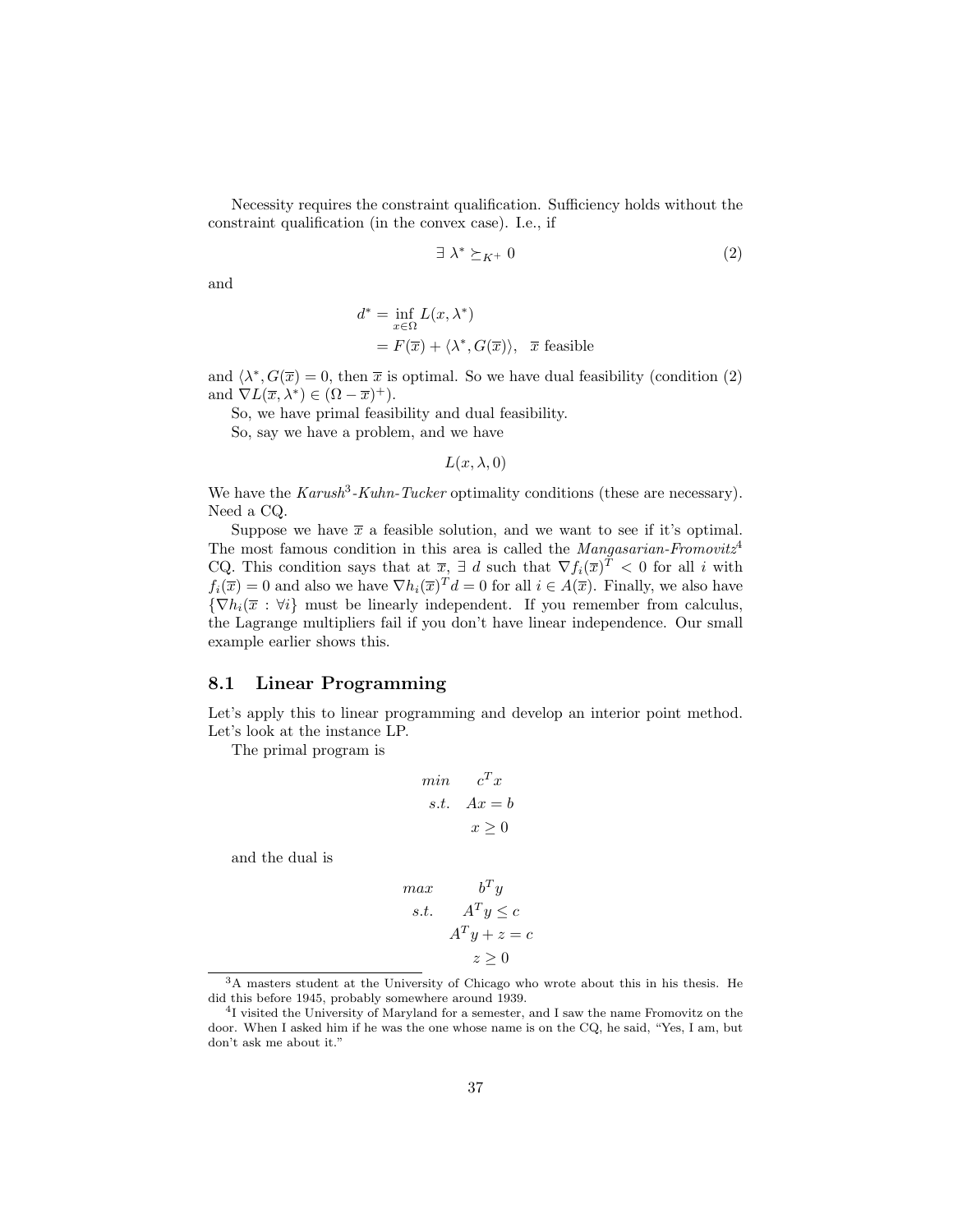We all know Dantzig's simplex method (1948).

What are the optimality conditions within our framework? We'll always have  $x \geq 0, z \geq 0$ . Let's look at dual feasibility first:  $A^T y + z - c = 0$ . Then we also have primal feasibility:  $Ax - b = 0$ . For the complementary slackness, I'm going to write

$$
ZXe = 0
$$

where  $Z = Diag(z)$ ,  $X = Diag(x)$ , and e is the vector of all ones.

The primal simplex method maintains primal feasibility and complementary slackness. It's moving from vertex to vertex until you get to dual feasibility. This is the data in the bottom row of your tableau. The dual simplex method works by starting with dual feasibility and complementary slackness.

In the 1960s, Klee and Minty came up with a polytope that takes exponential time. Khachian then came up with a polynomial time (ellipsoid method) algorithm (1979) for linear programming, but the algorithm is very inefficient in practice. The simplex method (on average) solves problems in linear time (Schneil (sp?)). The Hirsch Conjecture is a conjectured bound on the diameter of a polyhedron. Karmarkar developed an interior point method that was much  $faster<sup>5</sup>$ .

#### 8.2 Log-barrier Problem

We will apply log-barrier to (D). So we have

$$
b^T y + x^T (c - A^T y - z)
$$

So instead of solving (D), we'll look at this. We'll use a barrier to capture the idea of  $z \geq 0$ . So, we have: Maximize:

$$
B_{\mu}(x, y, z) = b^{T}y + x^{T}(c - A^{T}y - z) + \mu \sum \log z_{i}
$$
 (3)

If we differentiate  $\frac{d}{dx}$ , we have

$$
c - A^T y - z = 0
$$

the statement of dual feasibility. If we differentiate with respect to  $y$ , we get

$$
b - Ax = 0
$$

and out pops primal feasibility. If we differentiate with respect to  $z$ , we get

$$
X - \mu Z^{-1} = 0
$$

If we write this out slowly,

$$
\frac{d}{dz_i} = -x_i + \mu \frac{1}{z_i} = 0 \quad (\mu > 0)
$$
\n(4)

 ${}^{5}$ Karmarkar got a job with AT&T. He claimed that he could beat the simplex method by a constant factor. Like for Khachian, there was a big big fuss. He signed a non-disclosure agreement, so he couldn't tell anybody how the algorithm worked.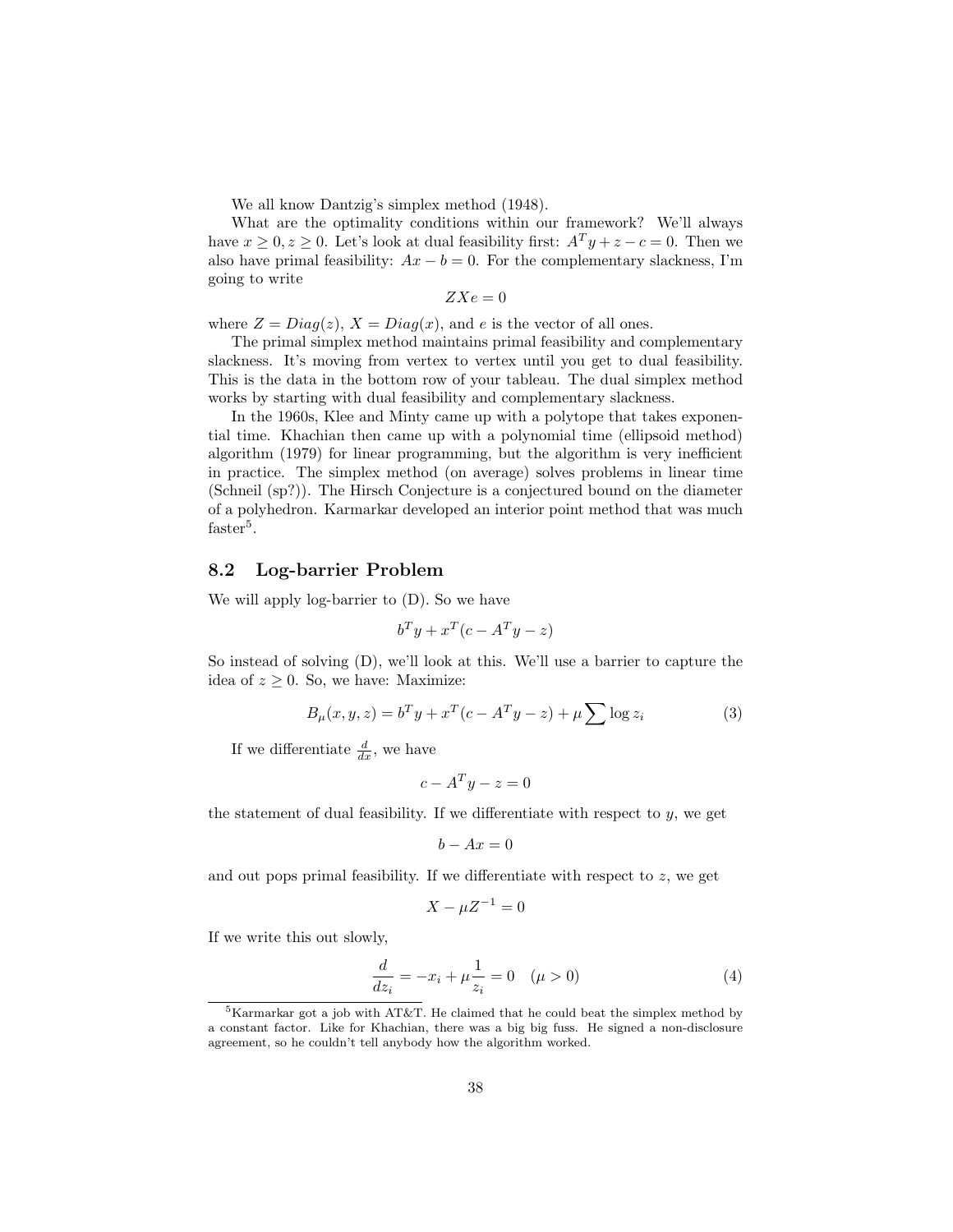So, we bring the  $x_i$  over and move the  $z_i$  out: Thus,  $\mu - x_i z_i \forall i$ . This was originaally never tried on linear programming. Now, we send  $\mu$  down to zero, and we'll get closer and closer to the boundary. So, as  $\mu$  goes to zero, we are getting our complementary slackness. So, we are converging to the optimal.

You want to solve this with Newton's method, but the inverse matrix is highly non-linear. So, we change this last line by multiplying through by  $Z$ , and then we might as well multiply by  $e$ , and so we can rewrite  $(4)$  as

$$
-ZXe + \mu e = 0.
$$

Each time we solve these equations for  $\mu > 0$ , we're solving the problem (3). The *central path* (a path that is a function of  $\mu$ ) is the solutions to the problem (3) for each  $\mu$ . The solution is a unique point  $(x_{\mu}, y_{\mu}, z_{\mu})$  in primal-dual space  $\{(x, y, z)\}.$ 

One can ask, why can't you just set  $\mu$  equal to zero right away? There are some approaches of this kind. But the basic problem (for us at this point) is that we might not have convergence, because there are other stationary points that you can converge to. So, the idea is to stay within a neighborhood of the central path (since actually staying in the path might be too much work). You reduce  $\mu$  and you stay in these region, and you converge to optimality. This is called the central path method.

There's still many questions: How do you solve each of these problems? How do you do the iteration? How do you decrease  $\mu$ ? (You might even increase  $\mu$ . It's a dynamic process.)

You could start, say, at  $x$  and  $z$  are all ones.

The central path is analytic (smooth), but it's not necessarily

**Theorem 8.1.** (Karush-Kuhn-Tucker) Let  $\bar{x}$  be optimal, and suppose that the Mangasarian-Fromovitz conditions hold at  $\overline{x}$ . Then  $\exists \lambda^* \geq 0, \nu^*$  such that  $0 = \nabla L(\overline{x}, \lambda^*, \nu^*), \quad \lambda_i^* f_i(\overline{x}) = 0 \ \forall \ i.$ 

Back to the LP. Let's see how we develop an algorithm for this. Let's write down the equations. Let

$$
F_{\mu}(x, y, z) = \begin{pmatrix} A^T y + z - c \\ Ax - b \\ ZXe - \mu e \end{pmatrix} = 0
$$

Given current estimates

$$
\left(\begin{array}{c} x \\ y \\ z \end{array}\right) \equiv S, \quad x > 0, z > 0
$$

How should we choose the parameter  $\mu$ ? This is a good time to choose  $\mu$ . We want  $ZXe = \mu e$ , so if we just take the transpose on both sides,  $\implies$  $e^T Z X e = \mu e^T e = n \mu$ . What is  $e^T Z X e$ ? This is just  $z^T x = n \mu$ , so this is just  $\mu = \frac{z^T x}{n}.$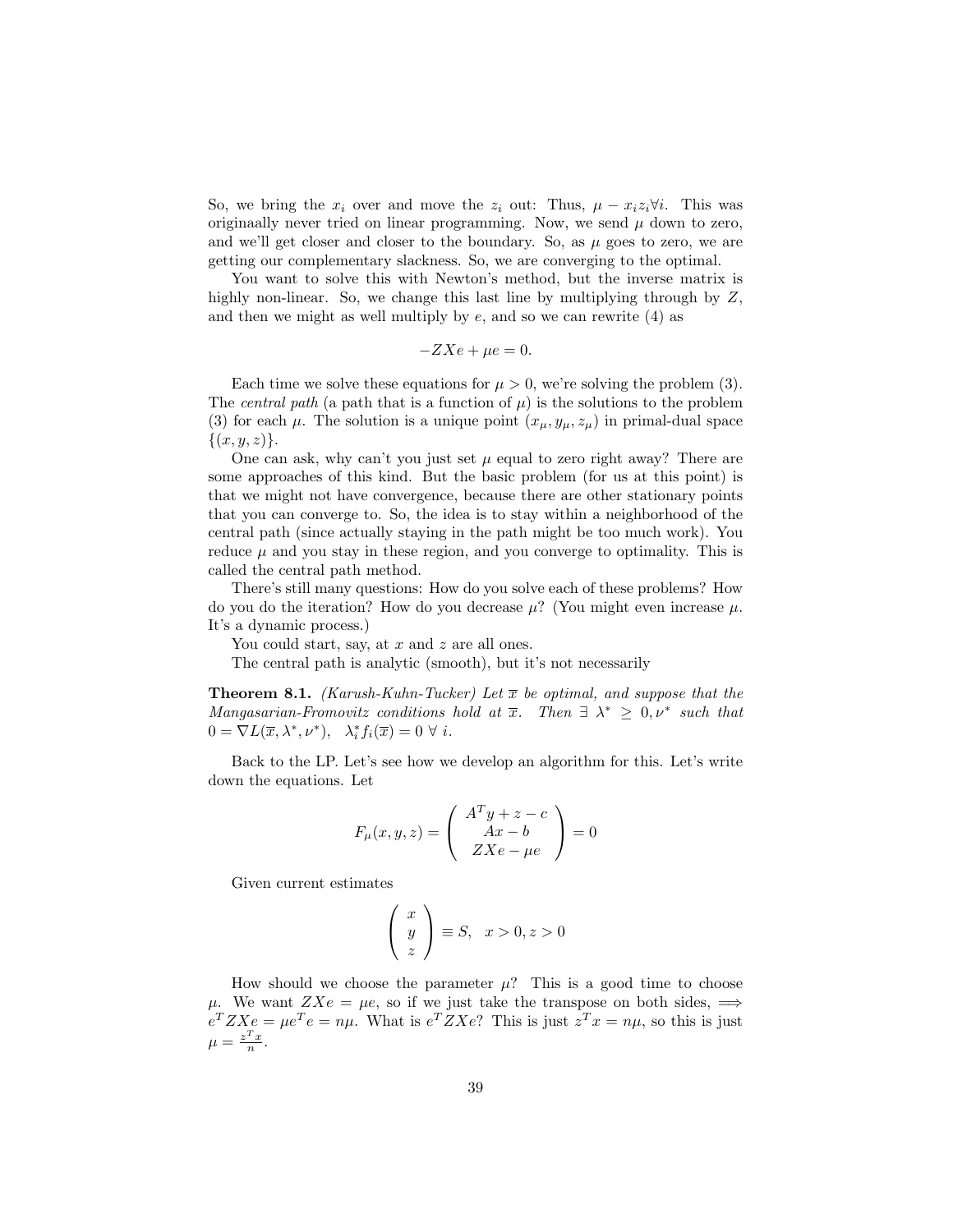Recall that if x and z are feasible, then the numerator here  $z^T x$  is our duality gap. So, we want  $\mu$  to be  $\frac{1}{n}$  times to duality gap. So this shows us in a different way that decreasing  $\mu$  leads to a convergence to optimality. But, we want to be more aggressive in choosing  $\mu$ . In practice,  $\mu = \frac{z^T x}{10n}$ . In SDP, the 10 is replaced by a 2. These things are just observations through numerical evidence.

Now, we have these equations. How do we solve these equations? With Newton's Method!

We want to use Newton's method to solve  $F_{\mu}(S) = 0$ . This is based on a linearization. We simply have

$$
F_{\mu}(S) \approx F_{\mu}(S) + F'(S)(dS) = 0
$$

where  $F'(S)$  is the Jacobian. We solve the Newton equation:

$$
F'_{\mu}(s)dS = -F_{\mu}(S)
$$

So, let's recall what happens when we learned it in calculus (geometrically). We can pictorally see how quickly this method is going to converge. Similarly, you can see how quickly you can diverge if you start at a bad initial point. So, we need to differentiate this function  $F_{\mu}(S)$ . We're going to differentiation with respect to  $x, y$ , and  $z$ . The respective derivatives are

$$
\left[ \begin{array}{ccc} 0 & A^T & I \\ A & 0 & 0 \\ Z & 0 & X \end{array} \right]
$$

So, we have

$$
F'_{\mu}(S) \left( \begin{array}{c} dx \\ dy \\ dz \end{array} \right) = \left[ \begin{array}{ccc} 0 & A^T & I \\ A & 0 & 0 \\ Z & 0 & X \end{array} \right] \left( \begin{array}{c} dx \\ dy \\ dz \end{array} \right) = -F_{\mu}(S) = \left( \begin{array}{c} -r_d \\ -r_p \\ -r_c \end{array} \right)
$$

One of the interesting things about this Jacobian is all these zeroes. We can exploit this by using block Gaussian elimination. This is very stable and very fast (with a Cholesky factorization).

To make things a little bit easier for ourselves, let's just assume that we have primal/dual feasible.

In our block elimination, eliminate  $dz$ , then  $dx$ , then isolate  $dy$ . Our first step is to isolate dz, by using equation 1. For simplicity, we assume that  $r_d = r_p = 0$ , so we have a feasible start. (The great thing about Newton's method is that you always retain the linear relations, even if you don't go a full step.) So, let's use equation 1. Because  $r_d$  is zero, we have

$$
dz = -A^T dy
$$

so now I've eliminated equation number 1. I want to substitute this into equation 3. Equation 3 has

$$
Z dx - X A^T dy = -Z X e + \mu e
$$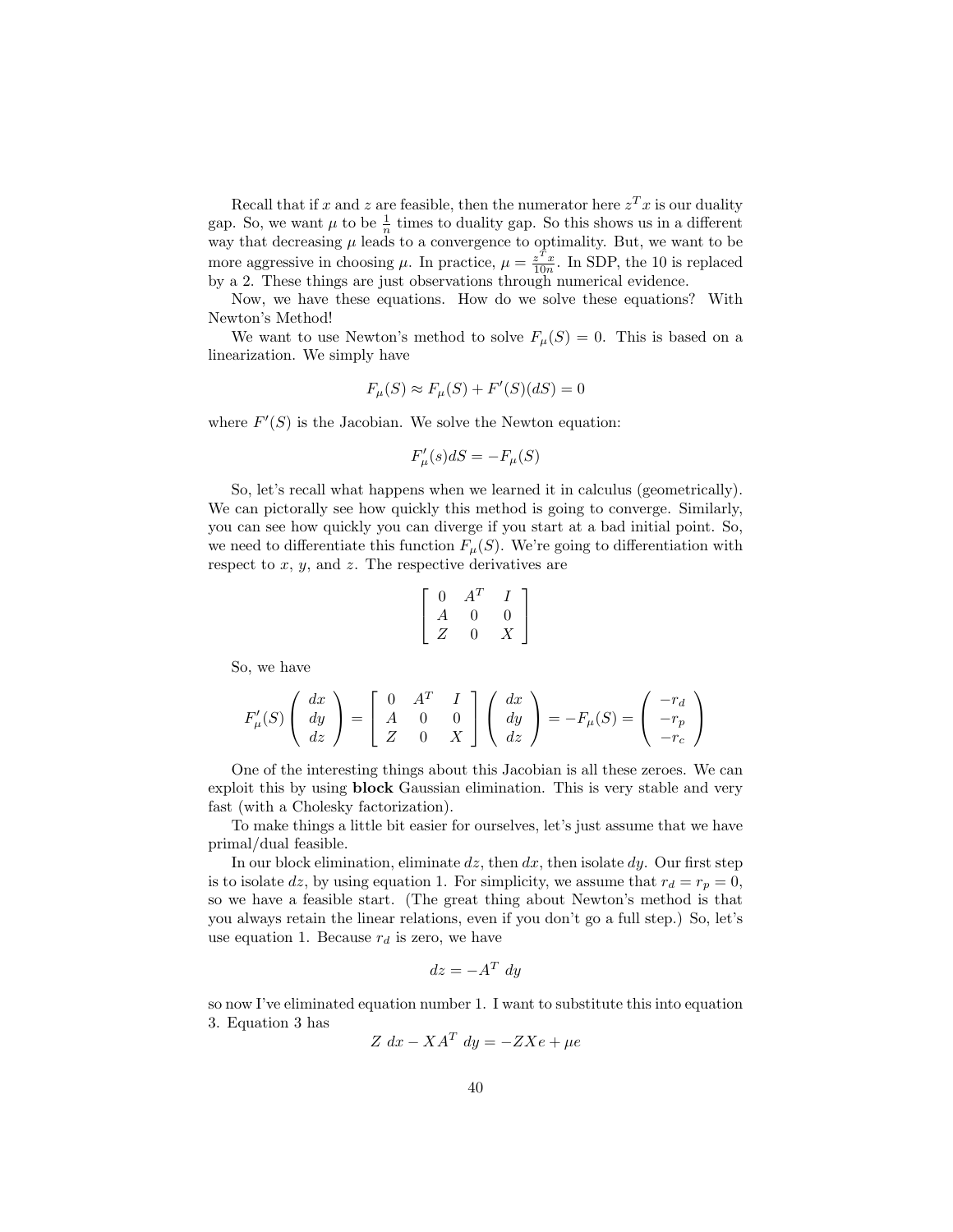The advantage of starting interior and staying interior is that the inverse always exists, so we left-multiply by it:

$$
dx = Z^{-1}XA^T dy - Xe + \mu Z^{-1}e
$$

So now we substitute into equation 2. Here, we get

$$
A(Z^{-1}XA^{T} dy - Xe + \mu Z^{-1}e) = 0.
$$

By expanding this, we have:

$$
AZ^{-1}XA^T dy = b - \mu AZ^{-1}e
$$

So  $AZ^{-1}XA^{T}$  is an  $m \times m$  square matrix, and our right hand side vector is  $b-\mu AZ^{-1}e$ . So, we solve for dy in this linear system. Note that  $AZ^{-1}XA^{T} \succeq 0$ . Why?  $S = Z^{-1}X$  is diagonal and positive, so we can take a square root:

$$
AS^{\frac{1}{2}}S^{\frac{1}{2}}A^T = (AS^{\frac{1}{2}})(AS^{\frac{1}{2}})^T
$$

and this is always  $\succeq$ . It is  $\succ$  iff  $AS^{\frac{1}{2}}$  is full row rank. In CPLEX, they check this and get rid of redundant rows. You never start an LP until you have full row rank. (A book by Gilbert Strang shows that matrices of this kind come up in mathematical physics.) It's positive definite, so we solve this using "sparse" Cholesky factorization:

$$
P = LL^T
$$

(In the above, replace  $\mu$  with  $\tau$ , and set  $\tau = \sigma \mu$ .)

If we have  $\tau = \sigma \mu$ , and  $F_{\tau}(x, y, z) = 0$ , then setting  $\sigma = 1$ , you would move closer to the central path, but not improving (significantly) your objective distance. If you set  $\sigma = 0$ , that would be the affine scaling direction, and that's aiming for the optimal direction right away. But if you're too far away, it's too hard to get a good aim at. So,  $\sigma \in [0,1]$ . So, in these problems, you'll modify  $\sigma$  based on the type of problem you have.

If  $\mu$  decreases a lot, you just made a really good step. Sometimes in an SDP, you can take  $\sigma > 1$ . Then, you're concerned about centering yourself before improving any more. (Factorization is a big area, and you can find a lot of webinars.)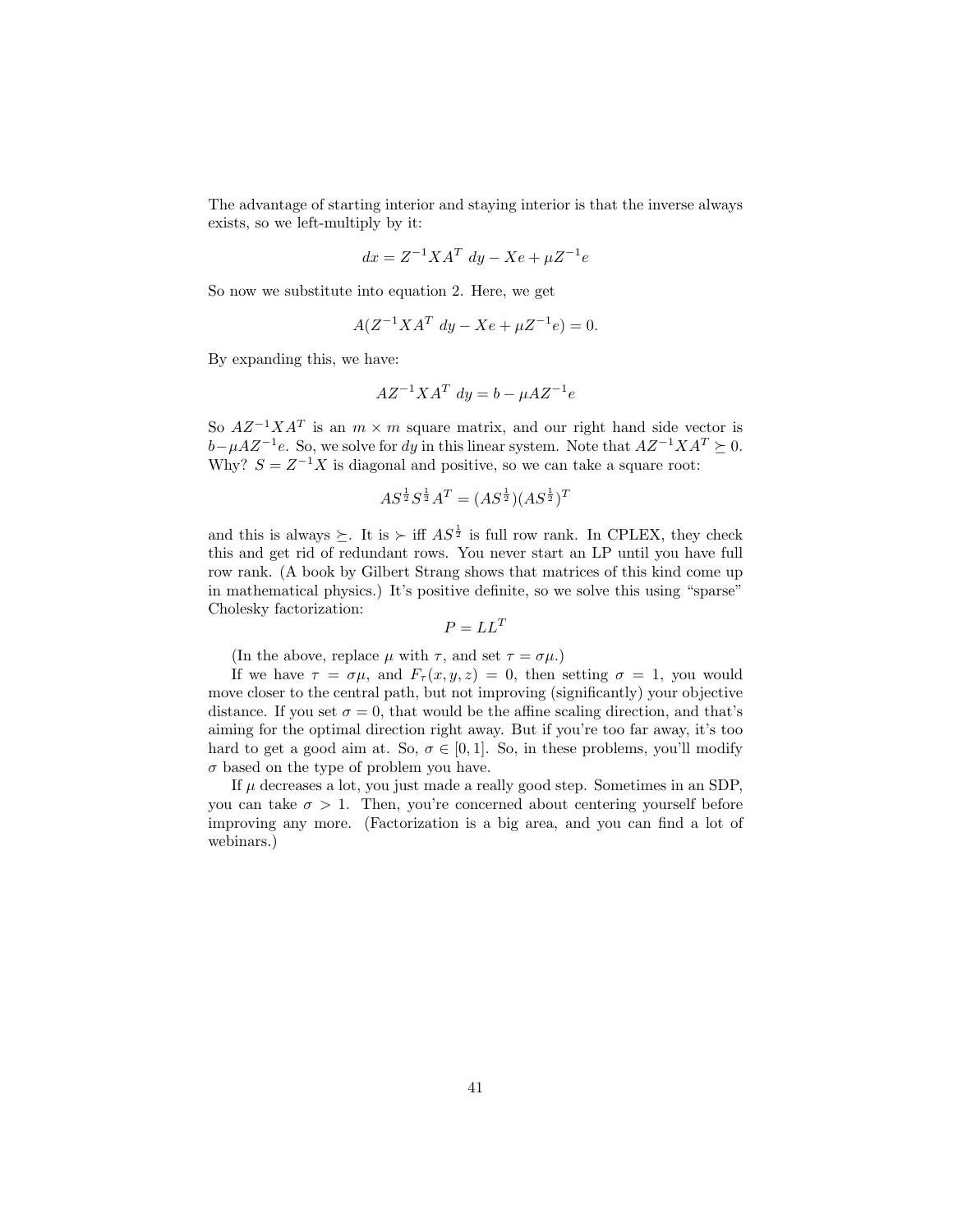So the algorithm. We have an algorithm:

## **ALGORITHM**

- 1. (a)  $x_0 > 0$ ,  $z_0 > 0$ . Initiate  $\mu = \frac{x_0^T z_0}{n}$ . Then set your  $\tau$  (as above, say).
	- (b) Find Newton direction, i.e., find dy using the "normal equations."
	- (c) Back-solve for  $dx$  and  $dz$ .
- 2. Take a step to the boundary. (If you want polynomial time, you go all the way to the boundary and backtrack just a little bit.) But, let's just take care of the algorithm is practice (this is what OB1 does). We do

$$
x_0 + \alpha_{max} \, dx \ge 0
$$

Find the biggest  $\alpha$ . Then, we back-track to stay interior (by multiplying by 0.9997.) For example, let  $\alpha = \min\{0.9997 \cdot \alpha_{max}, 1\}$ . Then assign

$$
x_1 = x_0 + \alpha \, dx
$$

Similarly, for z,

 $z_1 = z_0 + \beta dz$ 

where  $\beta = \min\{0.9997 \cdot \beta_{max}, 1\}$ , and finally,

 $y_1 = y_0 + \beta dy$ 

(We choose the same scaling  $\beta$  to maintain feasibility.)

3. Repeat (at step 1).

The only thing now is just deciding when to stop. We need a criterion (for what we will consider optimality). Typically, we can only get about 8 decimals of accuracy. In the above, the  $Z^{-1}$  is done in the code. As you can see, this should be very easy to code up!!

[The next thing to do: What happens to semi-definite programming? We should look at the Gauss-Newton method, not the Newton method.] Here, we have  $ZX$  was a diagonal times a diagonal. In SDP, if  $Z$  and  $X$  are symmetric, ZX might note be, so we have a map

$$
\mathbf{S}^n \times \mathbf{S}^n \to GL^n.
$$

We have to figure out what we're going to do about that. Define

$$
F(\lambda) = \mathcal{A}(A^*\lambda)_+ - b = 0
$$

In general, this is not differentiable, but in finite dimension, you can do everything: each piece of the composition is differentiable and you have the chain rule.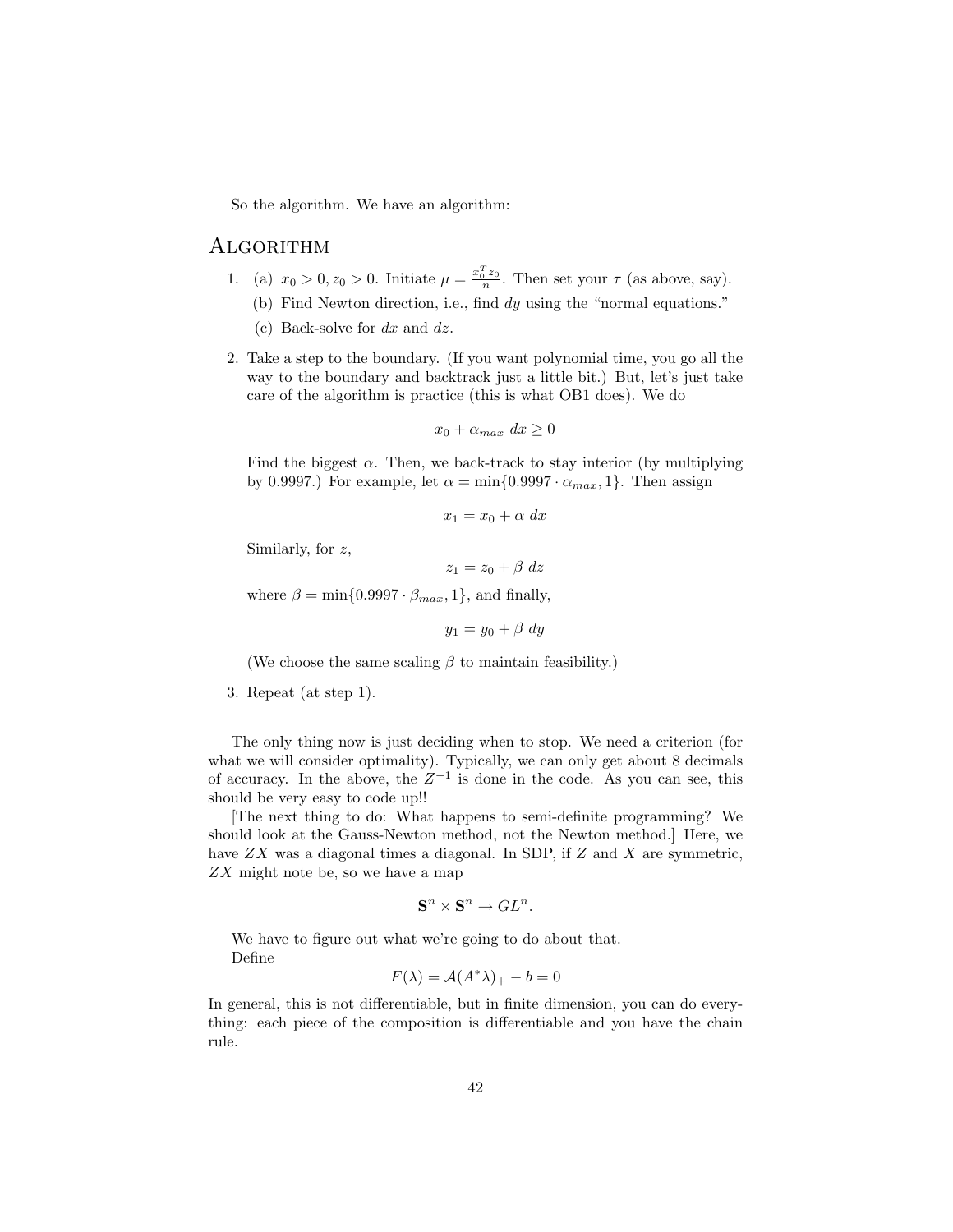Given the Lagrange function  $L(x, \lambda, \nu)$ , we have the Lagrangian dual funciton

$$
g(\lambda, \nu) = \inf_{x \in \mathcal{D}} L(x, \lambda, \nu)
$$

We can consider the minimization version of the max-cut problem, and we call this two-way partitioning.

$$
\begin{aligned}\n\min & x^T W x \\
\text{subj.} & x_i^2 = 1, \quad i = 1, \dots, n\n\end{aligned}
$$

Recall the SDP relaxation of max-cut was

$$
\begin{aligned}\n\max & x^T L x \\
\text{subj.} \quad x_i^2 = 1, \quad i = 1, \dots, n\n\end{aligned}
$$

We could also write  $x^T L x = tr(x^T L x) tr(L x x^T)$ . So the relaxation would be to relax the rank = 1 constraint. So, instead, we maximize  $tr(LX)$  subject to the constraint

$$
diag(X) = e, X \succeq 0
$$

If we set

$$
p^* = \max tr(LX) \text{ s.t. } \text{diag}(X) = e, X \succeq 0
$$

then we can compute

$$
d^* = \min_{y} \max_{X \succeq 0} tr(LX) + y^T(e - diag(X))
$$

As with LP, we just move things around. We have

$$
d^* = \min_{y} \max_{X \succeq 0} \langle L, X \rangle - \langle y, diag(X) \rangle + y^T e
$$

$$
d^* = \min_{y} \max_{X \succeq 0} \langle L, X \rangle - \langle Diag(y), X \rangle + y^T e
$$

The adjoint for Diag is diag:

$$
diag=Diag^*
$$

So,

$$
d^* = \min_{y} \max_{X \succeq 0} \langle L - Diag(y), X \rangle + y^T e
$$

So the hidden constraint is that

$$
L-Diag(y) \preceq 0
$$

Now, we have a primal-dual pair: With the hidden constraint, the optimum is at  $X = 0$ , so the max and the first term disappears, and the dual problem (D) is:

$$
\begin{aligned}\n\min & y^T e \\
\text{s.t.} & \text{Diag}(y) \ge L \\
& \text{Diag}(y) - Z = L \\
& Z \ge 0\n\end{aligned}
$$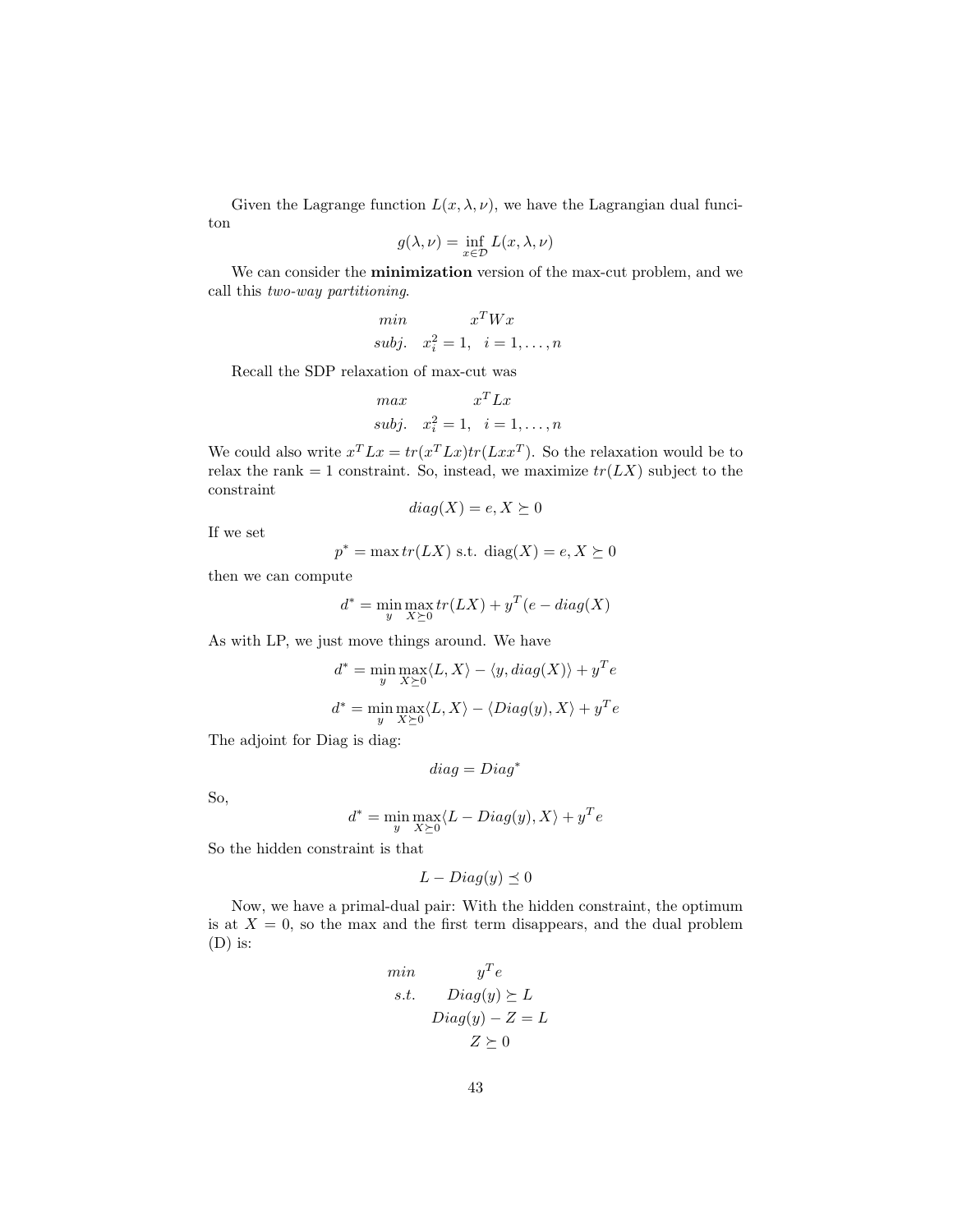The statement of compentary slackness for (P) and (D) is

$$
\langle Z, X \rangle 0 \iff ZX = 0
$$

$$
\ddot{\smile}
$$

We are looking for an  $X, Z, Y$  that satisfies these conditions, and then we will have optimality:

$$
Diag(y) - Z - L = 0, Z \succeq 0 \tag{5}
$$

$$
diag(X) - e = 0, X \succeq 0 \tag{6}
$$

$$
XZ = 0 \tag{7}
$$

What is the derivative of  $\mu \log \det X$ ? It's  $\mu X^{-1}$ . So, we can differentiate

$$
B_{\mu}(X, y) = \max_{X} \langle X, L \rangle + y^{T}(-diag(X) + e) + \mu \log \det X
$$

to get

$$
\nabla_x B_\mu(X, y) = L - Diag(y) + \mu X^{-1} = 0
$$

and

$$
\nabla_y B_\mu(X, y) = e - diag(X) = 0
$$

We can define

$$
Z = \mu X^{-1}
$$

to make these equations look like the three equations (5), (6), and (7).

So we want to differentiate  $F_{\mu}(X, y, Z) = 0$  in order to find a Newton direction.

So look at

$$
F'_{\mu}(X, y, Z) \left[ \begin{array}{c} \Delta X \\ \Delta Y \\ \Delta Z \end{array} \right] = -F_{\mu}(X, y, Z)
$$

Computing  $F'_{\mu}$ ,

$$
\begin{bmatrix}\n\text{diag}(\Delta X) \\
\text{diag}(\Delta X) \\
\text{Z}\Delta X\n\end{bmatrix} + \Delta Z X \qquad \text{Diag}(\Delta y) - \Delta Z \quad \begin{bmatrix} -R_d \\
-r_p \\
-R_c \end{bmatrix}
$$

So we have

$$
\begin{bmatrix}\n0 & Diag(\cdot) & -I(\cdot) \\
diag(\cdot) & 0 & 0 \\
Z(\cdot) & 0 & (\cdot)X\n\end{bmatrix}\n\begin{bmatrix}\n\Delta X \\
\Delta Y \\
\Delta Z\n\end{bmatrix} = \text{RHS}
$$

MatLAB will use a Cholesky decomposition on a symmetric matrix, even if you didn't ask for it.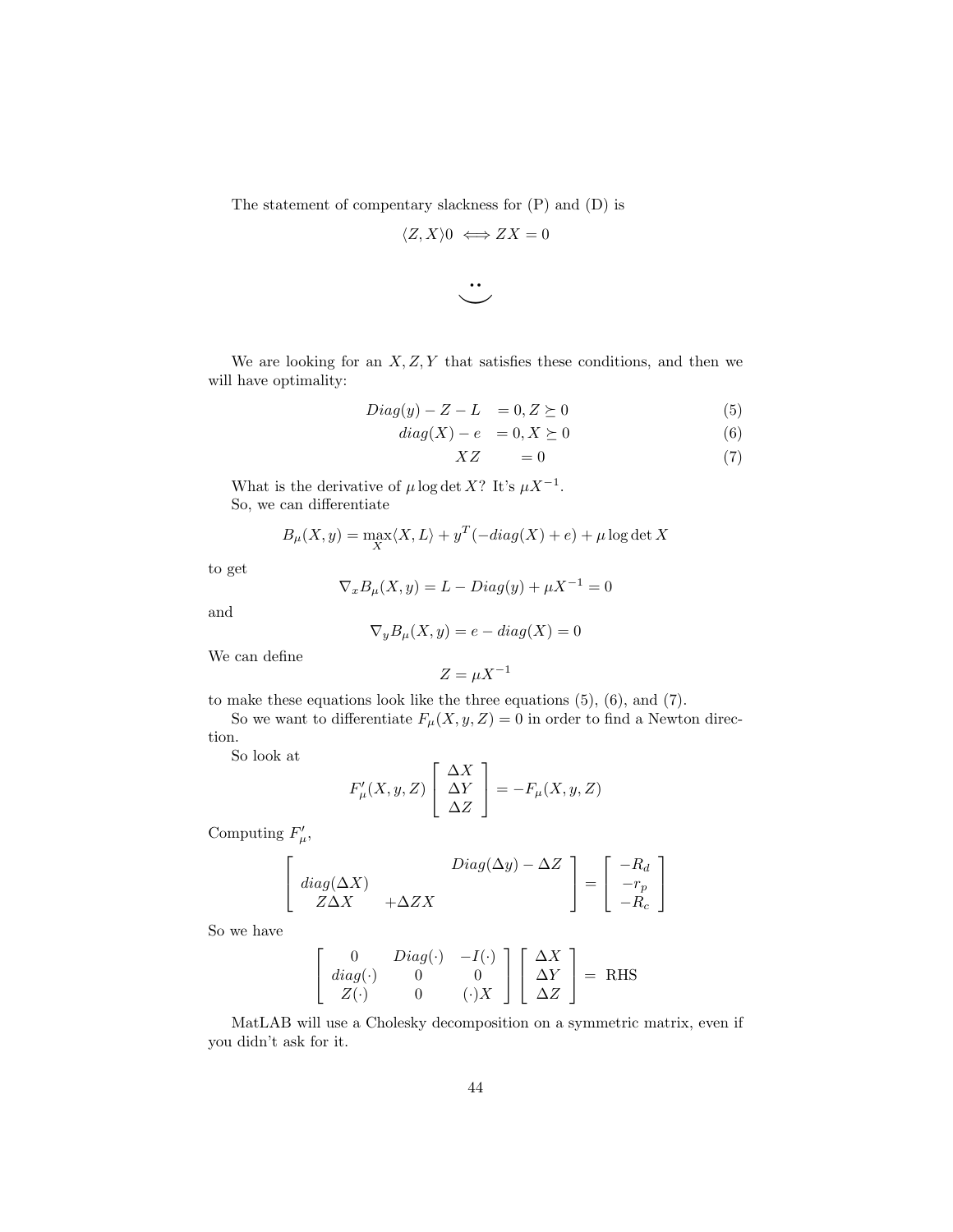## 8.3 Interior point methods on the SDP relaxation of the Max-Cut problem

```
function [phi, X, y] = maxcut(L);% solves: max trace(LX) s.t. X psd, diag(X) = b; b = ones(n,1)/4
% min b'y s.t. Diag(y) - L psd, y unconstrained,
% input: L ... symmetric matrix
% output: phi ... optimal value of primal, phi =trace(LX)
% X ... optimal primal matrix
% y ... optimal dual vector
% call: [phi, X, y] = psd_ip( L);
digits = 6; \frac{1}{2} 6 significant digits of phi
[n, n1] = size(L); <br> % problem sizeb = ones( n, 1 ) / 4; % any b>0 works just as well
X = diag(b); % initial primal matrix is pos. def.y = sum( abs( L))' * 1.1; % initial y is chosen so that
Z = diag(y) - L; % initial dual slack Z is pos. def.
phi = b'*y; \% initial dual
psi = L(:) * X(:); % and primal costs
mu = Z( :)^{\prime} * X( :)/( 2*n); % initial complementarity
iter=0; \% iteration count
disp([' iter alphap alphad gap lower upper']);
while phi-psi > max([1,abs(phi)]) * 10^-(-digits)iter = iter + 1; \frac{1}{1} % start a new iteration
     Zi = inv(Z); % inv(Z) is needed explicitly
     Zi = (Zi + Zi')/2;dy = (Zi.*X) \setminus (mu * diag(Zi) - b); % solve for dy
     dX = - Zi * diag( dy) * X + mu * Zi - X; % back substitute for dXdX = (dX + dX')/2; % symmetrize
% line search on primal
     alphap = 2; \frac{1}{2} initial steplength changed to 2
% alphap = 1; % initial steplength
     [dummy, posdef] = chol(X + alphap * dX); % test if pos.def
     while posdef > 0,
            alphap = alphap * .8;
            [dummy, posdef] = chol(X + alphap * dX);end;
     alphap = alphap * .95; % stay away from boundary
% line search on dual; dZ is handled implicitly: dZ = diag( dy);% alphad = 1;
     alphad = 2; \frac{1}{2} \frac{1}{2} \frac{1}{2} initial steplength changed to 2
     [dummy, posdef] = chol( Z + alphad * diag(dy) );
```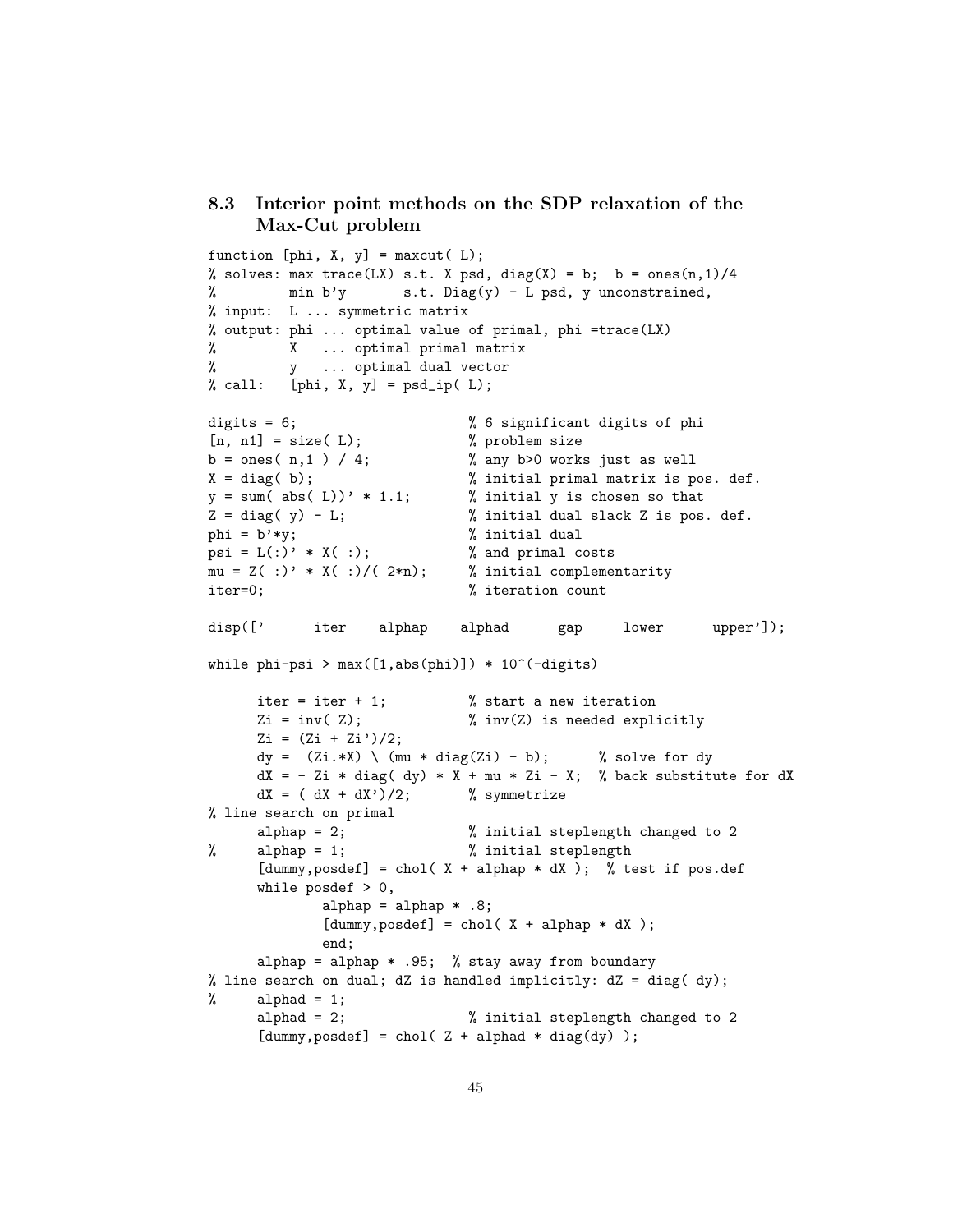```
while posdef > 0;
             alphad = alphad * .8;
              [dummy, posdef] = chol( Z + alpha * diag(dy) );end;
     alphad = alphad * .95;% update
     X = X + alphap * dX;y = y + alpha * dy;
     Z = Z + alpha d * diag(dy);mu = X( :) ' * Z( :) / (2*n);if alphap + alphad > 1.8, mu = mu/2; end; % speed up for long steps
     phi = b' * y; psi = L( :)' * X( :);
% display current iteration
       disp([ iter alphap alphad (phi-psi) psi phi ]);
        end; \% end of main loop
```
## 9 Summary

Let's run through quickly a small review of what we've done last week. The main theme has been convexity. We looked at things related to convex sets. In particular, we studied convex cones. One of the important results we looked at was the hyperplane separation theorem (and also the support theorem). One of the interesting lemmas that we got from this was

 $K = K^{++}$  if and only if K is a closed convex cone.

Then, we went into convex functions. We looked at a generalized convex function

$$
G(\lambda x + (1 - \lambda)y) \preceq_K \lambda G(x) + (1 - \lambda)G(y) \forall 0 \le \lambda \le 1 \forall x, y \text{ in domain}
$$

For example, we had the special case  $K = \mathbb{R}^m_+$   $(G : \mathbb{R}^n \to \mathbb{R}^m)$ . We had that  $f: \mathbb{R}^m \to \mathbb{R}$  is a convex on  $\Omega$  (convex) if  $\nabla f(x)^T (y-x) \leq f(y) - f(x) \forall x, y \in \Omega$ . This formula it talking about the supporting tangent hyperplanes on the graph of f. We had the zeroth-order and first-order conditions. The second-order condition is:  $f : \mathbb{R}^n \to \mathbb{R}$  is convex on  $\Omega$  if  $\nabla^2 f(x) \succeq 0 \ \forall x \in \Omega$ . If  $f : \mathbb{R}^n \to \mathbb{R}$ is convex,  $\Omega$  is a convex set,  $\overline{x} \in argmin_{x \in \Omega} f(x)$  iff  $\nabla f(\overline{x}) \in (\Omega - \overline{x})^+$ .

Let  $T = T(\Omega, \overline{x})$  denote the tangent cone of  $\Omega$  at  $\overline{x}$ . T consists of those directions d one can travel in from  $\bar{x}$ .  $d = \lim d_k$ . This second-order statement basically says that the inner product against any feasible direction has to be greater than zero.

As an aside, this can be extended for the non-smooth function case as well. For convex functions, there's a nice smooth calculus. We can talk about the subgradient:

$$
\partial f(\overline{x}) = \{ \varphi \in \mathbb{R}^n : \varphi^T(y - \overline{x}) \le f(y) - f(\overline{x}), \ \forall \ y \}
$$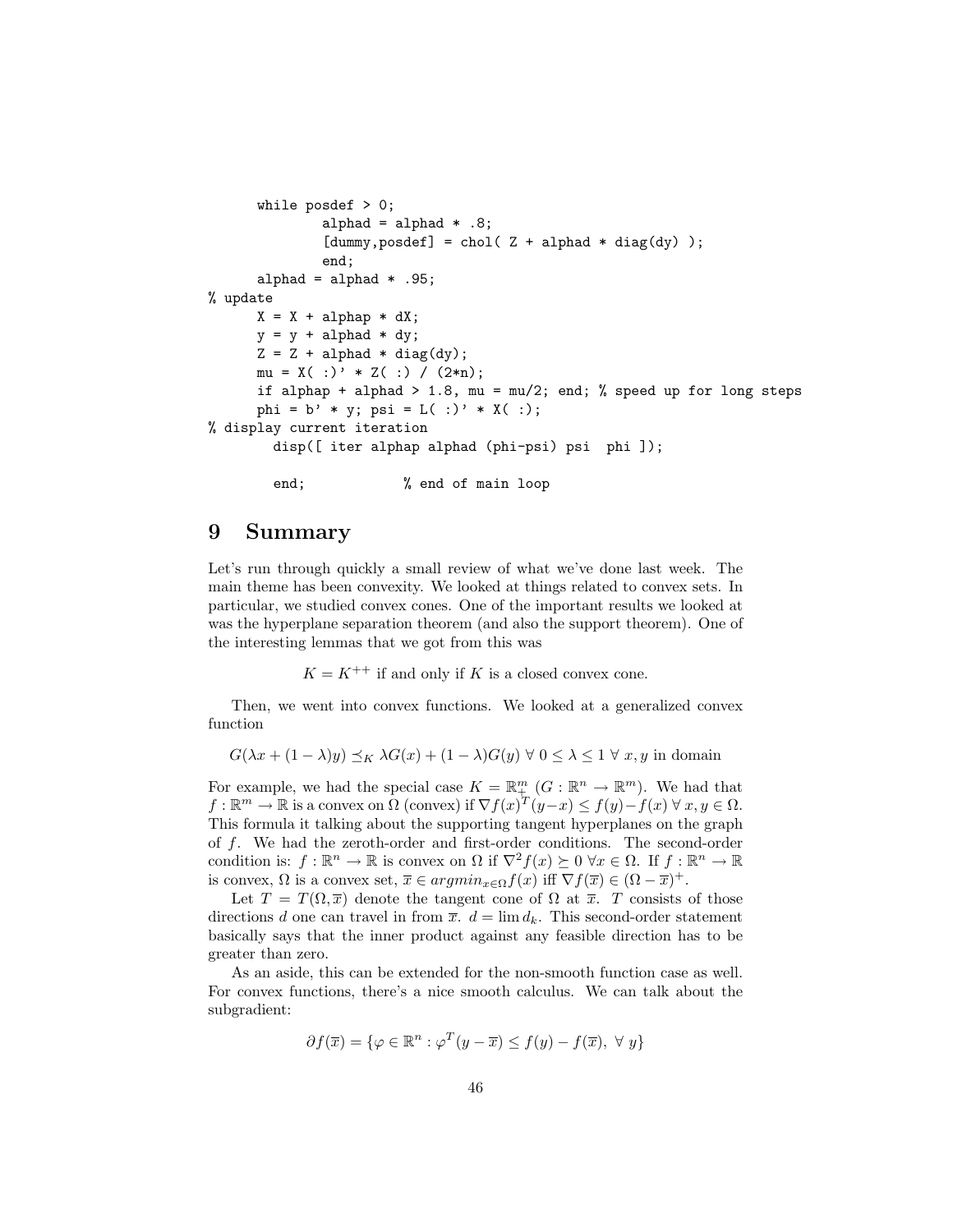The pictorial idea is the same: instead of having one gradient, you have multiple gradients. For example, if  $f(x) = |x|$ , we know what the derivative of f at  $x = 1$ is (say), so  $\partial f(1) = \{1\}$  and  $\partial f(0) = [-1, 1]$ . We still have tangent cones for nonconvex sets S at  $\overline{x}$ . We look at  $d_k = x_k \overline{x}$ ,  $x_k \in F$ . Define

$$
d=\lim_{x_k\neq\overline{x}}\frac{x_k-\overline{x}}{||x_k-\overline{x}||},\ x_k\in F
$$

Then  $\overline{x} \in argmin(f(x))$ , where f is a non-convex set. Then, we get the forward direction

$$
\implies \nabla f(\overline{x}) \in (T(S, \overline{x}))^T
$$

The next thing that we did was convex programing. We looked at

$$
p^* = \min \qquad f(x)
$$
  
s.t.  $G(x) \leq_K 0$   
 $x \in \Omega$ 

where f is convex on  $\Omega$ , K is a proper closed convex cone,  $\Omega$  is a convex set, and G is K-convex on  $\Omega$ . We used the Lagrangian

$$
L(x,\lambda) = f(x)\langle \lambda, G(x) \rangle, \quad \lambda \succeq_{K^{+}} 0
$$

Why? Because of the dual functional

$$
\varphi(\lambda) = \min_{x \in \Omega} L(x, \lambda), \ \ \forall \lambda \succeq_{K^+} 0
$$

This minimum will always be a lower bound for our problem:

$$
p^* \ge \varphi(\lambda)
$$

So, now we get our dual problem is:

$$
\max_{\lambda \succeq_{K^+} 0} \quad \varphi(\lambda)
$$

We can also write this with the hidden constraints explicitly written in.

$$
g(\hat{x}) \prec_K 0 \text{ for some } \hat{x} \in K \tag{8}
$$

We have some theorems in this are: If  $P^*$  is finite and Slater's Constraints Qualification (equation (8)) holds, then

$$
p^* = \varphi(\lambda^*)
$$
 for some  $\lambda^* \succeq_{K^+} 0$ 

This is our necessary condition. So, this gives us something useful for an algorithm. In the convex case, we have sufficiency as well: if  $\varphi(\lambda^*) = L(\overline{x}, \lambda^*)$  and  $\overline{x}$  is feasible, then  $\langle \lambda^*, G(\overline{x}) = 0$ .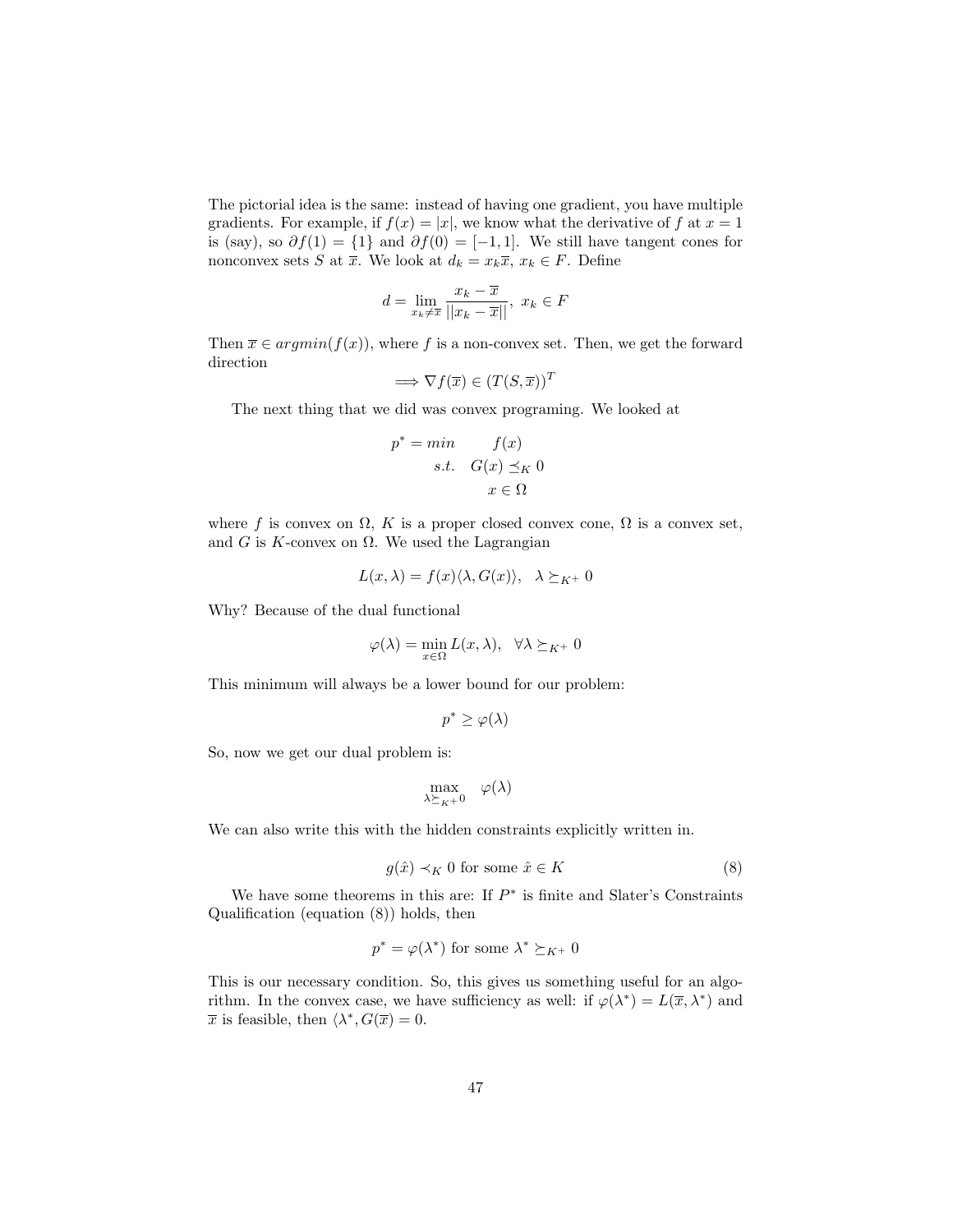A primal-feasible and complementary slackness proveable sufficient condition for optimality:

$$
\nabla L(\overline{x}, \lambda^*) \in (\Omega - \overline{x})^+, \quad \lambda^* \succeq_{K^+} 0 \text{ (Dual feasibility)}
$$
  

$$
\overline{x} \in \Omega, \quad G(\overline{x}) \preceq_K 0 \text{ (Primal feasibility)}
$$

 $\langle \lambda^*, G(\overline{x}) = 0$  (complementary slackness)

So  $\bar{x}, \lambda^*$  is an optimal pair if and only if these conditions hold.

If  $\bar{x}$  is feasible and  $\lambda^*$  is feasible,

$$
f(\overline{x}) \ge f(\overline{x}) + \langle \lambda^*, G(\overline{x}) \rangle
$$
  
\n
$$
\ge \min_{x \in \Omega} L(x, \lambda^*) = \varphi(\lambda^*)
$$

In LP,  $\lambda^T(b - AX) = \sum \lambda_i (b - Ax)_i = 0$  (note,  $\lambda_i \ge 0$  and  $(b - Ax)_i \ge 0$ . These KKT conditions always have a physical interpretation: Remember the example of the diet problem and the pill salesman. These other prices are called shadow prices. If you have a positive shadow price, you're using all of that resource. These shadow prices tell you how your objective value will change with respect to changes in your constraints. You can look at

$$
\frac{\partial p^*}{\partial b_i} \approx \lambda_i \tag{9}
$$

So, now that you've modeled and solved your problem, you have to interpret your solution. So, more than just knowing the optimum, you want to know about what happens to equations of the form (9). Why? You want to be able to tell your boss what happened since that change between when you solved the problem and now.

Convexity takes this local condition and makes it a global condition.

We can finish off by looking at the non-convex case. Again, our problem is

$$
\begin{array}{ll}\nmin & f(x) \\
s.t. & g(x) \le 0 \\
h(x) = 0\n\end{array}
$$

Here, we have  $g(x) = (g_i(x)) : \mathbb{R}^n \to \mathbb{R}^m$  (for each active  $i \in \mathcal{I}$ ), and  $h(x) = (h_i(x)) : \mathbb{R}^n \to \mathbb{R}^p$  (for each active  $i \in \mathcal{E}$ ).

At  $\bar{x}$  feasible, we need a constraint qualification, such as the Mangararran-Fromowitz condition. We look at the active constraints  $\mathcal{I}(\overline{x}) = \{i : g_i(\overline{x}) = 0\}.$ Then the M-F CQ says

$$
\exists \text{ a direction } d \ni \nabla g_i(\overline{x})^T d < 0 \,\forall \, i \in \mathcal{I}(\overline{x}), \,\nabla h_i(\overline{x})^T d = 0 \,\forall \, i \in \mathcal{E}
$$

where the constraints  $\{\nabla h_i(\overline{x})\}$  are linearly independent. (In the convex case, you can easily throw these away.) The M-F condition is equivalent to the generalized Slater CQ in the convex case.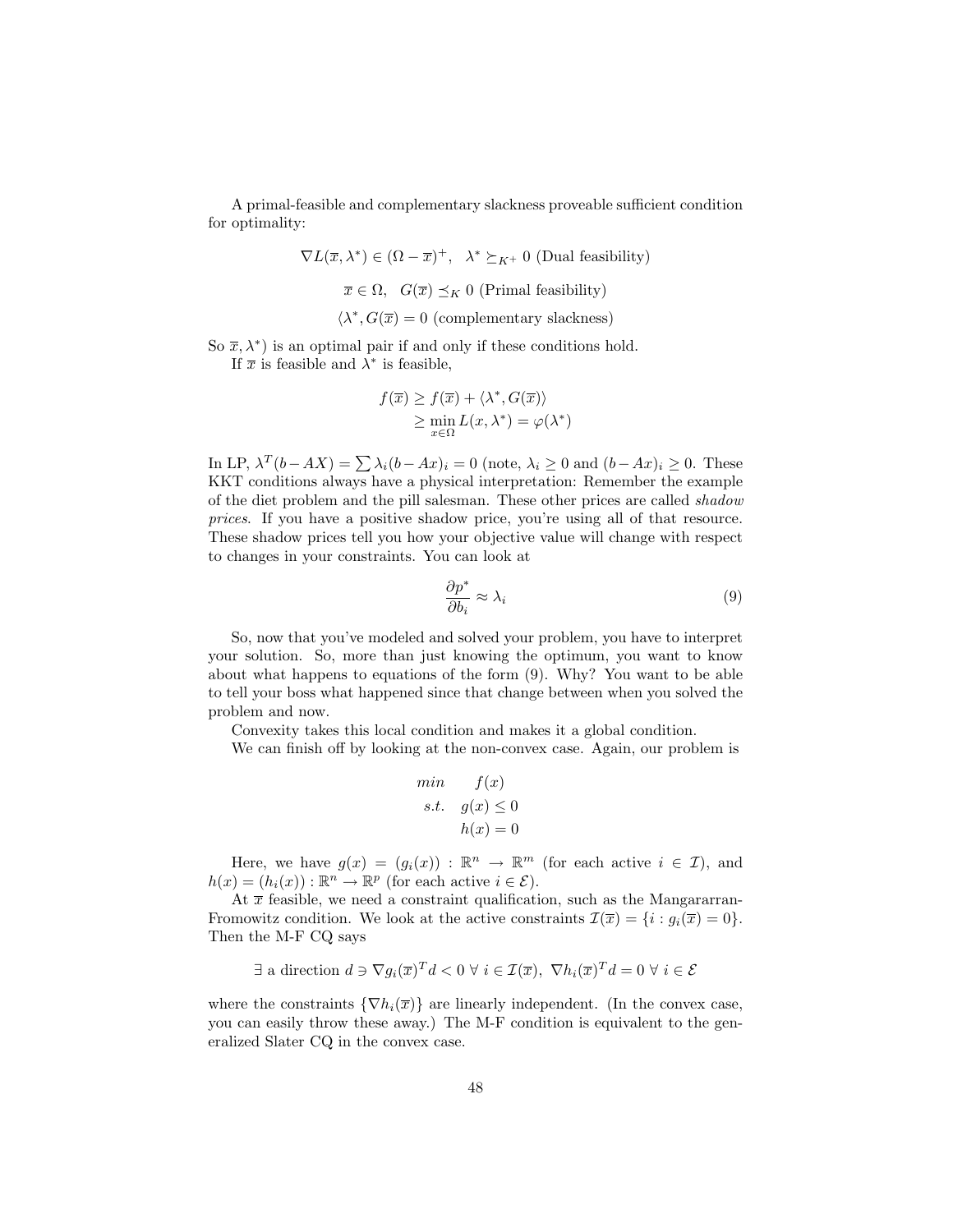If  $\bar{x}$  is a local optimum, and the M-F CQ holds, then

$$
0 = \nabla L(\overline{x}, \lambda^*, \mu^*), \lambda^* \ge 0, \mu^*
$$
 free (Dual feasibility)  

$$
g(\overline{x} \le 0, h(\overline{x}) = 0 \text{ (Primal feasibility)}
$$

$$
\lambda^{*T} g(\overline{x}) = 0 \text{ (Complementary slackness)}
$$
(10)

These are necessary, but not sufficient. And they need a CQ, so they don't always work. The interior point methods will do things we've seen: The  $g(\overline{x}) \leq 0$ conditions will be turned into equations with a slack variable. For algorithms, this gets changed into  $\lambda_i^* g_i(\overline{x}) = 0 \ \forall \ i$ . The reason for this is for the central path. This gives you a nice central path, where as for (10), I don't see how.

For non-convex,

$$
\min_{\lambda} f(x)
$$

We know  $\overline{x} \in argmin(f(x))$  (or even local min)  $\Rightarrow \nabla f(\overline{x}) = 0$  and  $\nabla^2 f(\overline{x}) \succ 0$ . And, if we go the other way,  $\nabla f(\overline{x}) = 0, \nabla^2 f(\overline{x}) > 0 \implies \overline{x} \in argmin(f(x)).$ 

Question: Can we know how many optimal values there are? Is this easy? No. This is hard as finding zeroes of functions. Perhaps somebody who knows something about differential geometry might be able to say a word or two?

If we had a bound on the Lipschitz constant, then we'd know what size our neighborhoods would have to be to see that our stationary point is focused on. This is what global optimization does: it takes bounds on the derivatives, and discretizes the region, and it will go finer and finer. At some point, it knows it's done, because there's no way to get more wiggle than this.

$$
\begin{bmatrix} \nabla g_1 & \nabla g_2 & \cdots \n\end{bmatrix} \lambda = -\nabla f(\cdot) \equiv h \tag{11}
$$

is inconsistent (for  $\lambda \geq 0$ ) iff (this was not finished on the chalkboard!!). Equation (11) is a kind of Farkas' lemma. Recall:

$$
A\lambda = b, \lambda \ge 0
$$
 is infeasible  $\Leftrightarrow A^T d \le 0, b^T d > 0$  is feasible.

(That is, d is a "good" search direction.)  $\bar{x}$  is the current point. Then, you look at  $x(t) = \overline{x} + td$  (Make improvement in the direction d, for small t).

If  $d = -\nabla f(\overline{x}) \neq 0$ , then  $d^T \nabla f(\overline{x}) = -||\nabla f(\overline{x})|| < 0$ .

If you have a non-convex problem, all kinds of crazy things are going to break out. There might be any feasible direction. The extension from convex to non-convex is very hard. It's almost impossible. But, here's a very special case. It's called a trust region subproblem:

$$
\min_{\mathbf{g}_0(x)} q_0(x) = x^T A x + 2b^T x
$$
  
s.t. 
$$
||x|| \le \delta
$$

If we like we can just square the last line. A is symmetric, but not necessarily PSD. The level sets for this could look like hyperbolas of two sheets. Now, you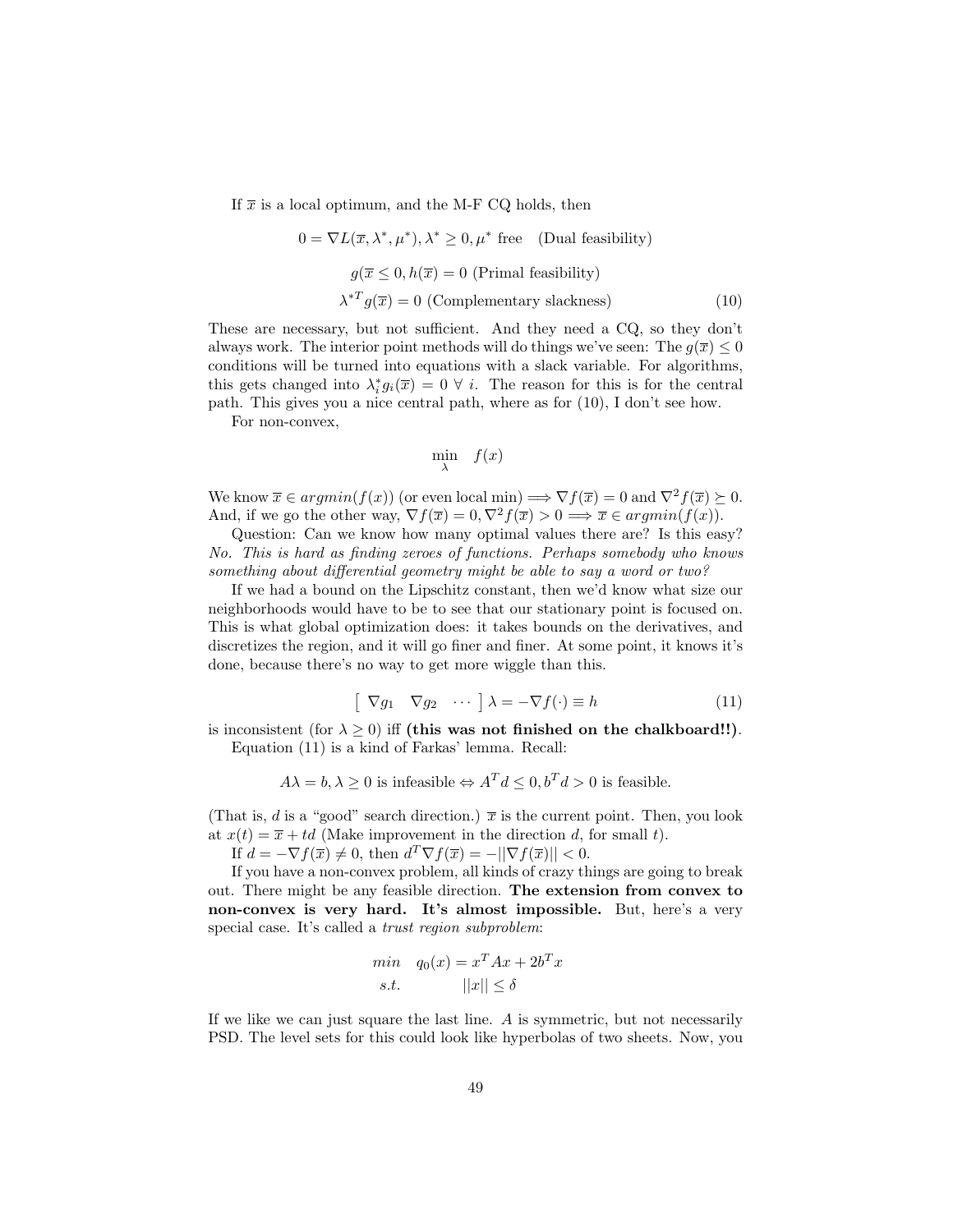can ask: "Where's the minimum?" This problem is not convex, but its dual is (well, the dual always is convex), but there's a ZERO duality gap, that is, strong duality holds. So, this is a *hidden convex problem*. It sits on the boundary of convex and non-convex problems.

Let's look at this problem and the duality of this problem, and look at regularization.

$$
A = \begin{bmatrix} -\nabla g_1 & -\nabla g_2 & \cdots & -\nabla g_k \end{bmatrix}, b = \nabla f(x_0)
$$

$$
b = A\lambda, \lambda \ge 0 \Leftrightarrow b \in cone\{\nabla g_k\}_{i=1}^k
$$

K is a closed convex cone, so  $K = K^{++}$ . So  $b \in K$  iff  $d \in K^+ \Longrightarrow b^T d \geq 0$  iff  $\nabla g_i^T d \geq 0 \Longrightarrow b^T d \geq 0 \text{ iff } \nabla g^T d \leq 0 \Longrightarrow \nabla f^T d \leq 0.$ 

For an LP, we'd have minimize  $b^T d$  subject to  $A^T d \geq c$ .  $A\lambda = b, \lambda \geq 0$  is infeasible  $\Longleftrightarrow \exists d$  such that  $\nabla_i g_i^T d \leq 0, \nabla f^T d < 0$ .

So, we have our first constrained algorithm. We just use LP, e.g.,

$$
\min \qquad \nabla f^T d
$$
\n
$$
s.t. \qquad \nabla g_i^T d \le 0 \ \forall \ i
$$
\n
$$
||d||_{\infty} \le 1 \ (-1 \le d_i \le 1)
$$

But instead of minimize, we can say

$$
z^* = \min \t t
$$
  
s.t. 
$$
\nabla f^T d \le t
$$

$$
\nabla g_i^T d \le t \ \forall i
$$

$$
||d||_{\infty} \le 1 \ (-1 \le d_i \le 1)
$$

Under Slater's condition, you can prove that  $z^* = 0$  iff the current point  $\overline{x}$ is optimal. If your gradient is zero, you're done. If not, keep going. It gives you a search direction d.  $z^* < 0$  iff  $d^*$  is a good search direction.

Let's go back to the trust region sub problem.

## 10 Non-convex objectives with strong duality

#### 10.1 Trust Region Subproblem

This is an example of a quadratically constrained quadratic program (a QQP). Suppose you had

min  
\n
$$
q_0(x)
$$
  
\ns.t.  $q_i(x) \le 0, \quad i = 1, ..., m(i \in \mathcal{I})$   
\n $(= 0 \text{ as well if desired})$ 

And we should write each  $q_i(x)$  in the form

$$
q_i = \frac{1}{2}x^T Q_i x + b_i^T x + \alpha_i, \ \ i = 0, 1, \dots, m
$$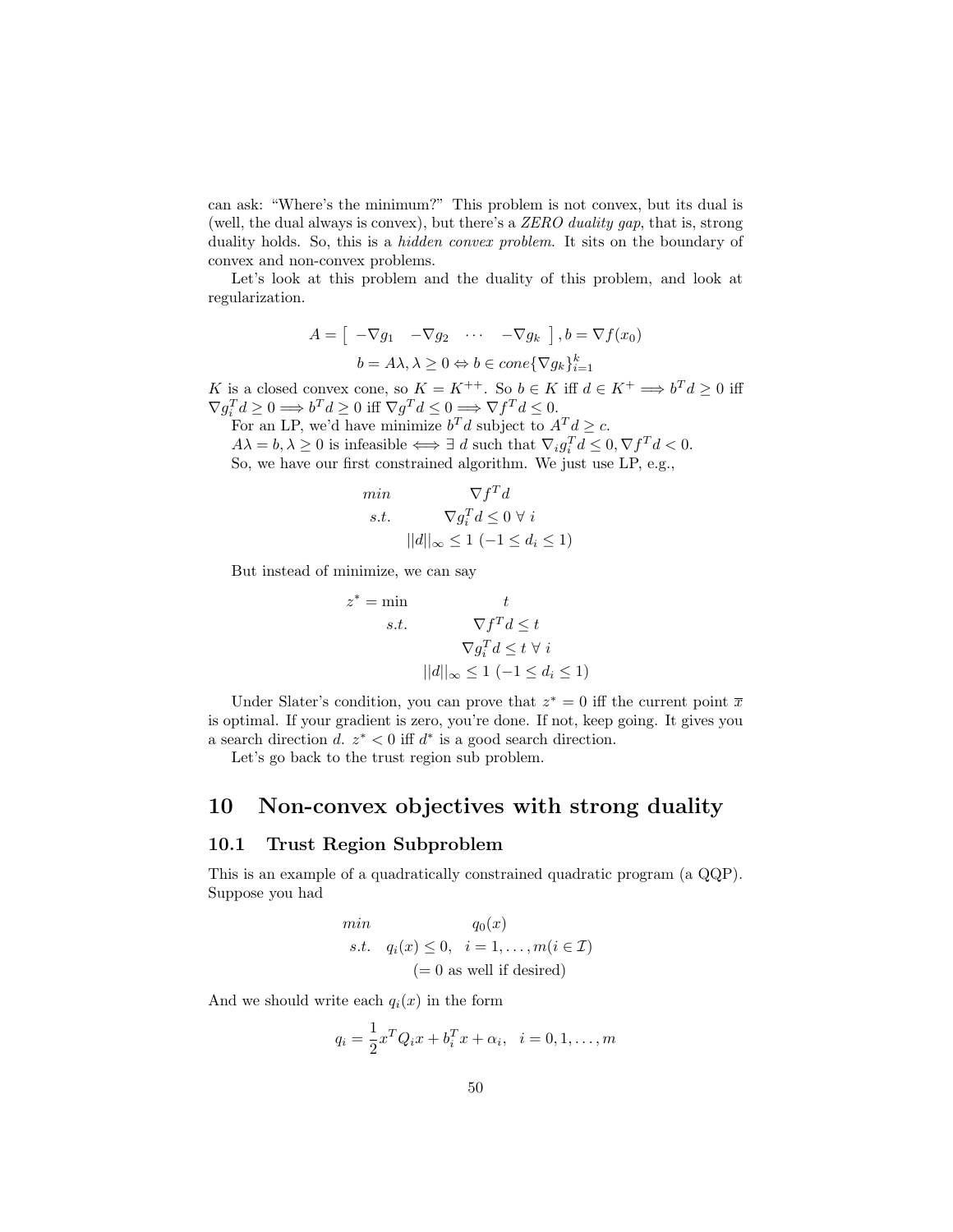The Lagrangian here is

$$
L(x,\lambda) = q_0(x) + \sum_{i=1}^{m} \lambda_i q_i(x)
$$

There are many problems that fall into this category. One example is the max-cut problem. We turned  $x_i \in \{-1,1\}$  to  $x_i^2 = 1$ . Similarly, we can take  $x_i \in \{0,1\}$  as  $x_i^2 - x_i = 0$ . It is powerful how semidefinite relaxation works for these. The Lagrangian dual will be

$$
d^* = \max_{\lambda \ge 0} \min_x L(x, \lambda) = \frac{1}{2} x^T Q_0 x + b_0^T x + x^T \sum_{i=1}^m \lambda_i Q_i x + \sum_{i=1}^m \lambda_i b_i^T x + \sum_{i=1}^m \lambda_i \alpha_i
$$

Now, there's a little trick that works. We add the constraint  $x_0^2 = 1$ .

$$
d^* = \max_{\lambda \ge 0} \min_x L(x, \lambda) = \frac{1}{2} x^T Q_0 x + b_0^T x x_0 + x^T \sum_{i=1}^m \lambda_i Q_i x + \sum_{i=1}^m \lambda_i b_i^T x x_0 + \sum_{i=1}^m \lambda_i \alpha_i x_0^2
$$

These really are the same. If  $x_0 = -1$  in the optimal ,then  $x_0$  is assigned 1 and  $x$  is assigned  $-x$ , and nothing changes. Now, we take this constraint and add in a term  $t(x_0^2 - 1)$ , and we add t under the max.

Now we minimize an unconstrained quadratic (homogeneous). We have a hidden constraint. If

$$
f = \left(\begin{array}{c} x_0 \\ x \end{array}\right)
$$

then we can rewrite the inner min above:

$$
\min \frac{1}{2} y^T \nabla^2 L(y, \lambda) y + \text{const}
$$

and  $\nabla^2 L(y, \lambda) \succeq 0$  with this constraint, the min is zero. So

$$
d^* = \max_{\lambda \ge 0, \nabla^2 L(y, \lambda) \ge 0} \sum_{i=1}^m \lambda_i \alpha_i t
$$

Now we just have to check what the Hessian will be:

$$
\nabla^2 L \equiv \left[ \begin{array}{cc} 2t & \sum \lambda_i b_i^T \\ \sum \lambda_i b_i & Q_0 + \sum \lambda_i Q_i \end{array} \right]
$$

Equivalently, we have

$$
\begin{bmatrix} -2t & -\sum \lambda_i b_i^T \\ -\sum \lambda_i b_i & -\sum \lambda_i Q_i \end{bmatrix} \preceq \begin{bmatrix} 0 & b_0^T \\ b_0 & Q_0 \end{bmatrix}
$$

This is a special case of SDP:

$$
\begin{aligned}\n\max & \qquad b^T w \\
s.t. & \qquad A^* w \preceq c \in \mathbf{S}\n\end{aligned}
$$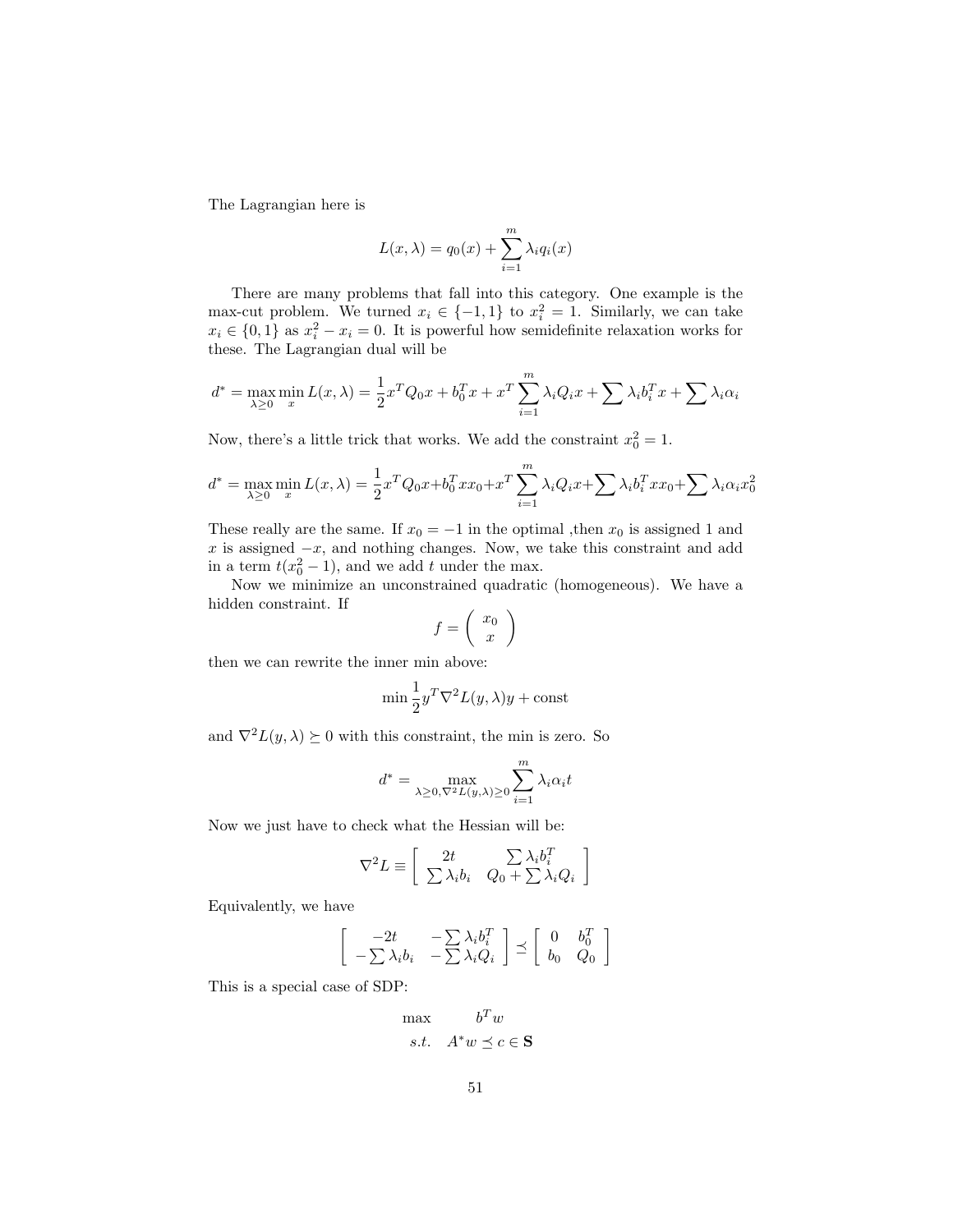In our case,

$$
c=\left[\begin{array}{cc} 0 & 0 \\ 0 & Q_0 \end{array}\right]
$$

Note that  $A^*: \mathbb{R}^{m+1} \to \mathbf{S}^n$  is defined as being  $w \mapsto w_0A_0 + w_1A_1 + w_2A_2 +$  $\cdots + w_{m+1}A_{m+1}$ , so it's a linear combination of symmetric matrices  $A_i$ . This is exactly what we have above. For example, our first matrix would look like

$$
A_0 = \left[ \begin{array}{cc} -2 & 0 \\ 0 & 0 \end{array} \right]
$$

and

$$
A_1 = \left[ \begin{array}{cc} 0 & -b_1^T \\ -b_1 & -Q_1 \end{array} \right]
$$

What is the dual of this SDP? We can play the game theory problem again. We have the W player. The Lagrangian is

$$
L(w, X) = b^T w + \langle X, c - A^* w \rangle
$$

The dual problem, therefore, (the X player) has the minimization problem

$$
\min_{X \succeq 0} \max_w L(w, X)
$$

The trick is to move the adjoint around, as in linear:

$$
\min_{X \succeq 0} \max_w \langle c, X \rangle + \langle w, b - AX \rangle \tag{12}
$$

We want to find the map  $A: \mathbf{S}^{n+1} \to \mathbb{R}^{m+1}$  that satisfies

$$
\langle X, A^*w \rangle = \langle AX, w \rangle
$$

If you run through the details, it turns out to be

$$
A(X) = \left[ \begin{array}{c} \langle A_0, X \rangle \\ \vdots \\ \langle A_m, X \rangle \end{array} \right]
$$

Because w is free in (12), we have the hidden constraint  $b - AX = 0$  that we can add under the min:

$$
\min_{X \succeq 0, b - AX = 0} \max_{w} \langle c, X \rangle + \langle w, b - AX \rangle \tag{13}
$$

Then, we get for the dual player:

$$
\min_{\begin{array}{l}\n\text{min} & \text{tr}(CX) \\
\text{s.t.} & AX = b \\
& X \succeq 0\n\end{array}
$$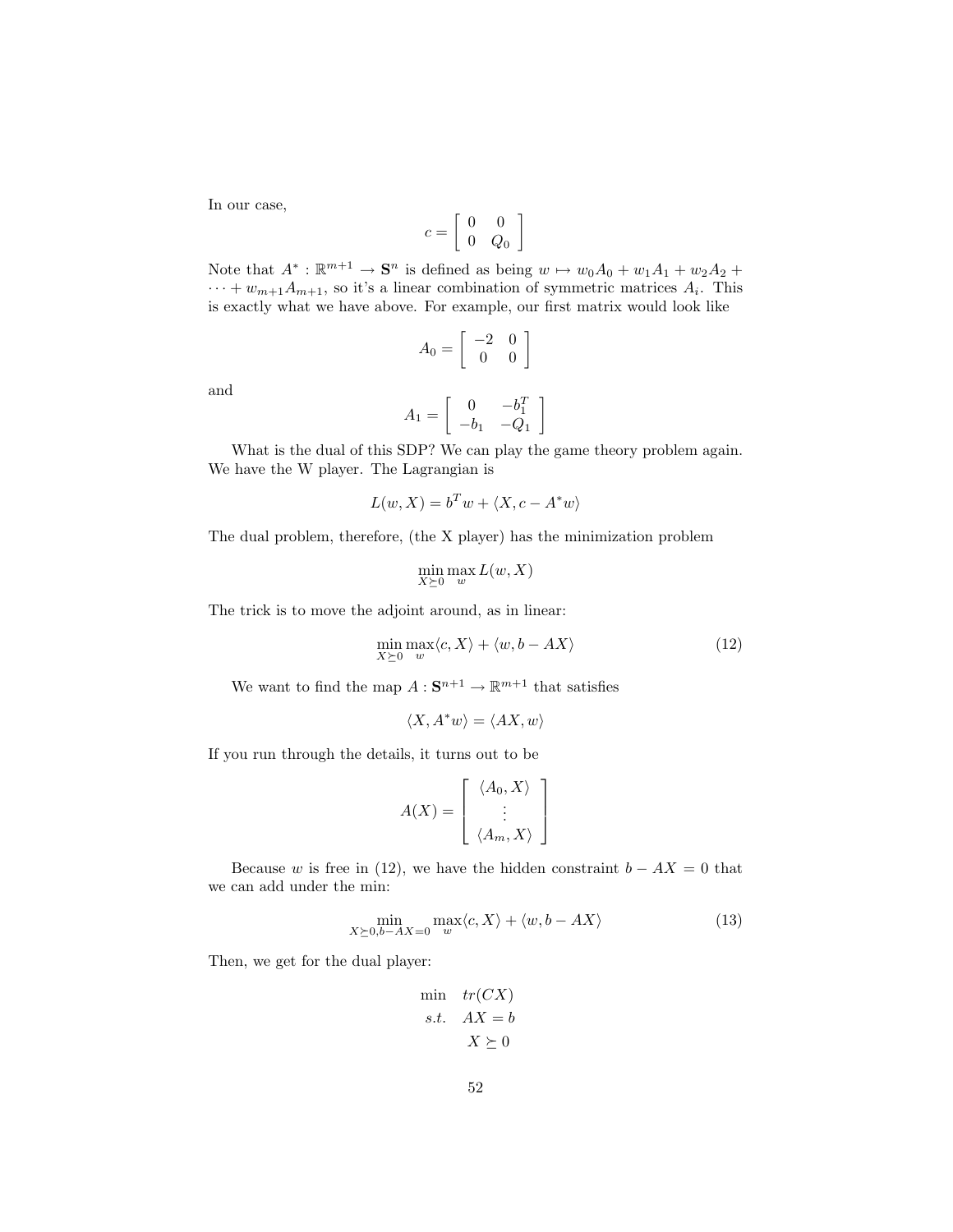And this looks just like the "star" for our LP.

For example, what is  $A_0X$ ?

$$
\langle C, X \rangle = trace\left( \left[ \begin{array}{cc} 0 & b_0^T \\ b_0 & Q_0 \end{array} \right] \right) X \tag{14}
$$

Typically in this kind of problem, we're doing a *lifting* from  $\mathbb{R}^{n+1}$  to  $\mathbf{S}^{n+1}$ .

$$
X = \left(\begin{array}{c} x_0 \\ x \end{array}\right) \left(\begin{array}{c} x_0 \\ x \end{array}\right)^T
$$

This multiplication is rank 1, and this holds iff  $X \succeq 0$  is rank 1. So then

$$
tr(CX) = trC\left(\begin{array}{c} x_0 \\ x \end{array}\right) \left(\begin{array}{c} x_0 \\ x \end{array}\right)^T
$$

$$
= \left(\begin{array}{c} x_0^T \\ x \end{array}\right) C \left(\begin{array}{c} x_0 \\ x \end{array}\right)
$$

$$
= q_0(X) \text{ if } x_0^2 = 1
$$

Then (14) is equal to

$$
x^TQ_0x+2b_0^Txx_0\\
$$

We have this  $\langle A_0, X \rangle = 0$ , and  $AX \leq b$ 

$$
\left[\begin{array}{c} \langle A_1, X \rangle \\ \vdots \\ \langle A_m, X \rangle \end{array}\right] \leq []
$$

And  $\langle A_0, X \rangle = -2x_{00}$  where

$$
X = \begin{bmatrix} x_{00} & x_{10} & \cdots & x_{m0} \\ x_{10} & x_{11} & \cdots & x_{m1} \\ \vdots & \vdots & \ddots & \vdots \\ x_{m0} & x_{m1} & \cdots & x_{m0} \end{bmatrix} = \begin{bmatrix} x_0 \\ x \end{bmatrix} \begin{bmatrix} x_0 \\ x \end{bmatrix}^T = \begin{bmatrix} x_0^2 & x_0 x^T \\ x_0 x & x x^T \end{bmatrix}
$$

We seem to have an error with the freeness of  $w$ , and there are probably some errors in the above for things that we left uncorrected on the chalkboard for this section of the notes.

So what happens to the trust region subproblem? We can think about the problem

$$
\begin{array}{ll}\nmin & q_0(x) \\
s.t. & q_1(x) \le 0\n\end{array}
$$

Both of these functions could be non-convex. Look at the SDP relaxation. The surprising thing is that the gap is tight. Many ways to prove this. One way is to use Pataki-?. It's a condition on rank. You just count the number of constraints and variables you have. If you have a solution with rank 1, you can go backwards.

See if you can think of a way to reduce the rank. If you don't have a unique solution, there are some obvious things that you can do.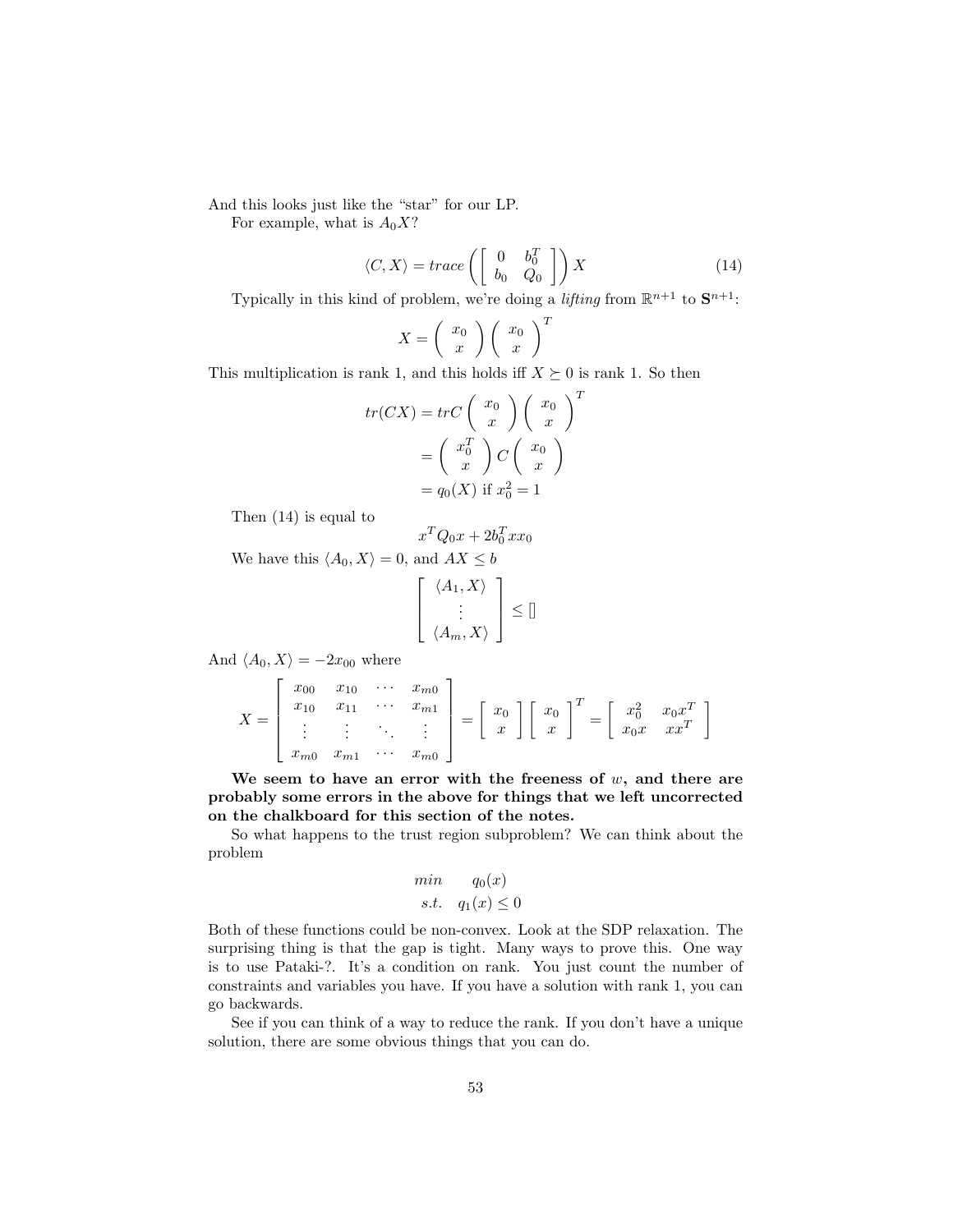# 11 Duality and the Rayleigh Principle

Suppose we have a symmetric matrix  $A$  and we want to minimize

$$
\begin{aligned}\n\min \quad & x^T A x \\
\text{s.t.} \quad & x^T x = 1\n\end{aligned}
$$

These points on a circle  $S^1$  are definitiely not a convex set. We know that the anwer to this is  $\lambda_{min}(A)$ .

We do the usual:

$$
\lambda_{min}(A) \ge \min_{x} L(x, y) = x^T A x + \lambda (1 - x^T x)
$$

If we look at the dual,

$$
\lambda_{min}(A) \ge d^* = \max_{\lambda} \min_{x} L(x, \lambda)
$$

$$
\lambda_{min}(A) \ge d^* = \max_{\lambda, A - \lambda I \ge 0} \min_{x} L(x, \lambda)
$$

Then, we get the min at  $x = 0$ . So we get that the above is equal to

max  $\lambda$  s.t.  $A \succeq \lambda I = \lambda_{min}(A)$ 

So  $d^* = p^*$ , strong duality.

### 11.1 The Trust Region Subproblem

Let's look at a more general problem. We'll examine

$$
\min_{\mathbf{g}_0(x)} q_0(x) = x^T A x + 2x^T x
$$
  
s.t. 
$$
||x||^2 \le \delta^2
$$

If  $A \succeq 0$  and we have a convex program, then Slater's condition holds (e.g.  $\hat{x} = 0$ , so we have strong duality. Without loss of generality, assume  $\lambda_{min}(A)$  < 0. Then

$$
p^* = \min_{\|x\|^2 \le \delta^2} x^T A x + 2b^T x
$$

The minimum is going to be on the boundary, so we can rewrite this with an equal:

$$
p^* = \min_{\|x\|^2 = \delta^2} x^T A x + 2b^T x
$$

We can also write

$$
p^* = \min_{\|x\|^2 \le \delta^2} x^T (A - \gamma I) x + 2b^T x + \gamma x^T x
$$

where  $\gamma = \lambda_{min}(A) < 0$ . By doing this, we have that this is PSD. Replacing with the equality,

$$
p^* = \min_{\|x\|^2 = \delta^2} x^T (A - \gamma I)x + 2b^T x + \gamma \|x\|^2
$$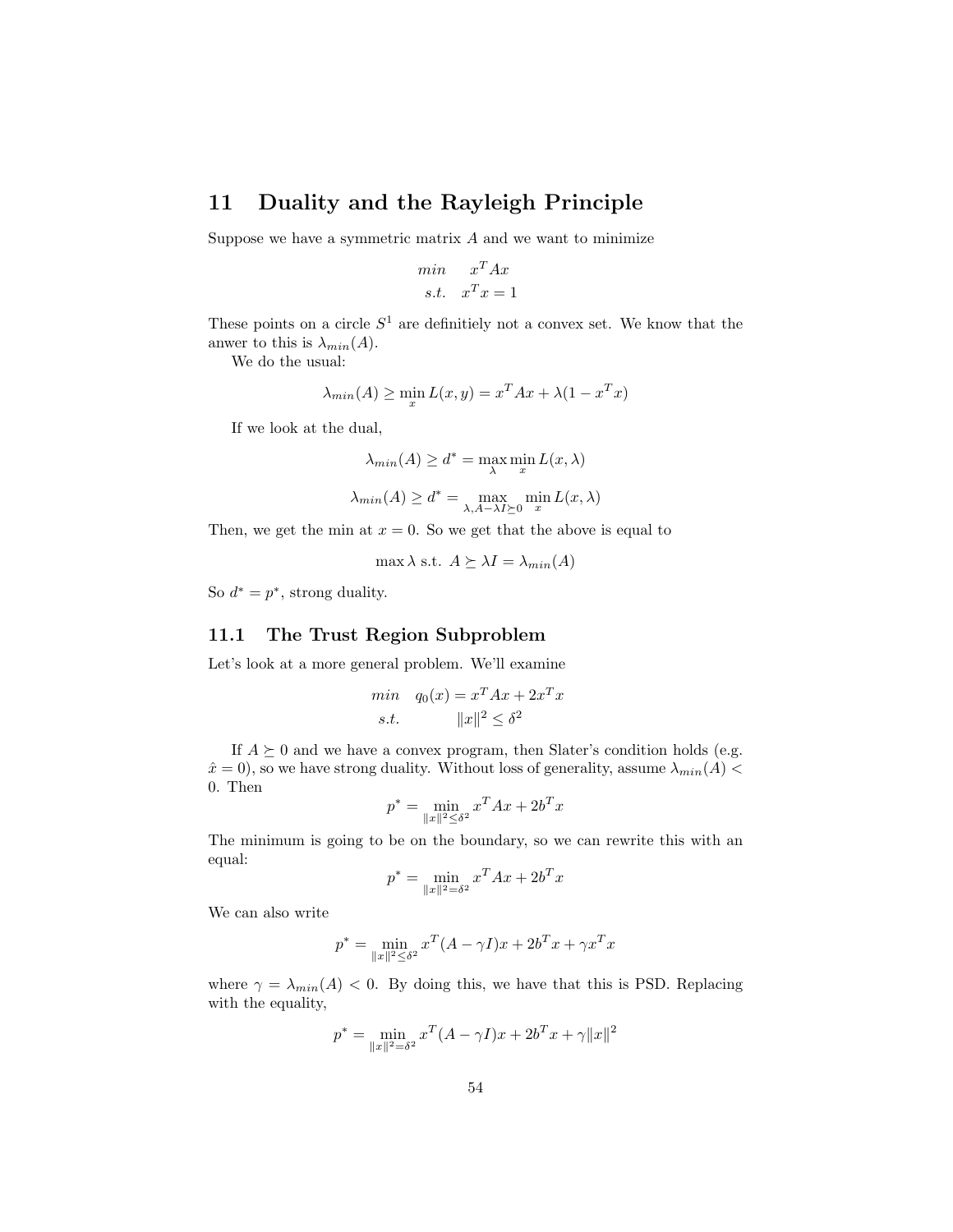since  $\gamma < 0$ .

Recall when you have an unconstrained problem,  $\bar{x} \in argmin(f(x))$  implies  $\nabla f(\overline{x}) = 0$  and  $\nabla^2 f(\overline{x}) \succeq 0$ . The Hessian is constant for a quadratic, so we'll find our minimum on the boundary. Our earlier expression is equal to

$$
p^* = \min_{\|x\|^2 = \delta^2} x^T (A - \gamma I) x + 2b^T x + \gamma \delta^2
$$

Now, replace back the other way

$$
p^* = \min_{\|x\|^2 \le \delta^2} x^T (A - \gamma I) x + 2b^T x + \gamma \delta^2
$$

Because  $A-\gamma I$  is singular, we can move towards the boundary without changing the quadratic. I can go in both directions (of the null space) and just move in the negative direction of the linear term  $b^T x$ .  $A - \gamma I \succeq 0$ . So we've changed a non-convex problem to a convex problem. Because Slater's condition holds, we have strong duality. So, let's write down what the strong dual is:

$$
\max_{\lambda \geq 0} \min_{x} x^{T} (A - \gamma I)x + 2b^{T} x + \gamma \delta^{2} + \lambda (x^{T} x - \delta^{2})
$$
\n
$$
= \max_{\lambda \geq 0} \min_{x} x^{T} A x + 2b^{T} x + (\lambda - \gamma)(x^{T} x - \delta^{2})
$$
\n
$$
\leq \max_{\lambda \geq \gamma} \min_{x} x^{T} (A - \gamma I)x + 2b^{T} x + \gamma \delta^{2} + \lambda (x^{T} x - \delta^{2}), \ \gamma < 0
$$
\n
$$
= d^{*} \leq p^{*}
$$

So  $p^* \leq p^*$  thus all inequalities here are tight: we have a zero duality gap. Does this prove attainment for  $d^*$ ? I think we should get attainment here as well. I'll leave that as open, since I didn't think of that in advance.

So this problem can be solved by SDP, though there are more efficient ways to solve this that use sparse eigenvalue techniques. A lot of robust optimization works on this idea.

# 12 Robust Optimization

Robust optimization is a planning for the worst case. You can write such as a min-max problem. But if you can write the max as a min in the dual, then you just have a min problem, and that can be solved easily. Let's look at some examples.<sup>6</sup>

Our problem is minimize  $||Ax - b||$  with uncertain A. One approach is to assume A is random at minimize the expectation of  $||Ax - b||$ . Another is by worst-case, minimize

 $\sup_{A \in \mathcal{A}} \|Ax - b\|$ 

If you could write this problem as a strong duality using minimization, then you'd just have a min-min. This has been the hottest area in the last three

 $6$ This comes from Lecture II slides from the webpage. There are also citations to the book's pages.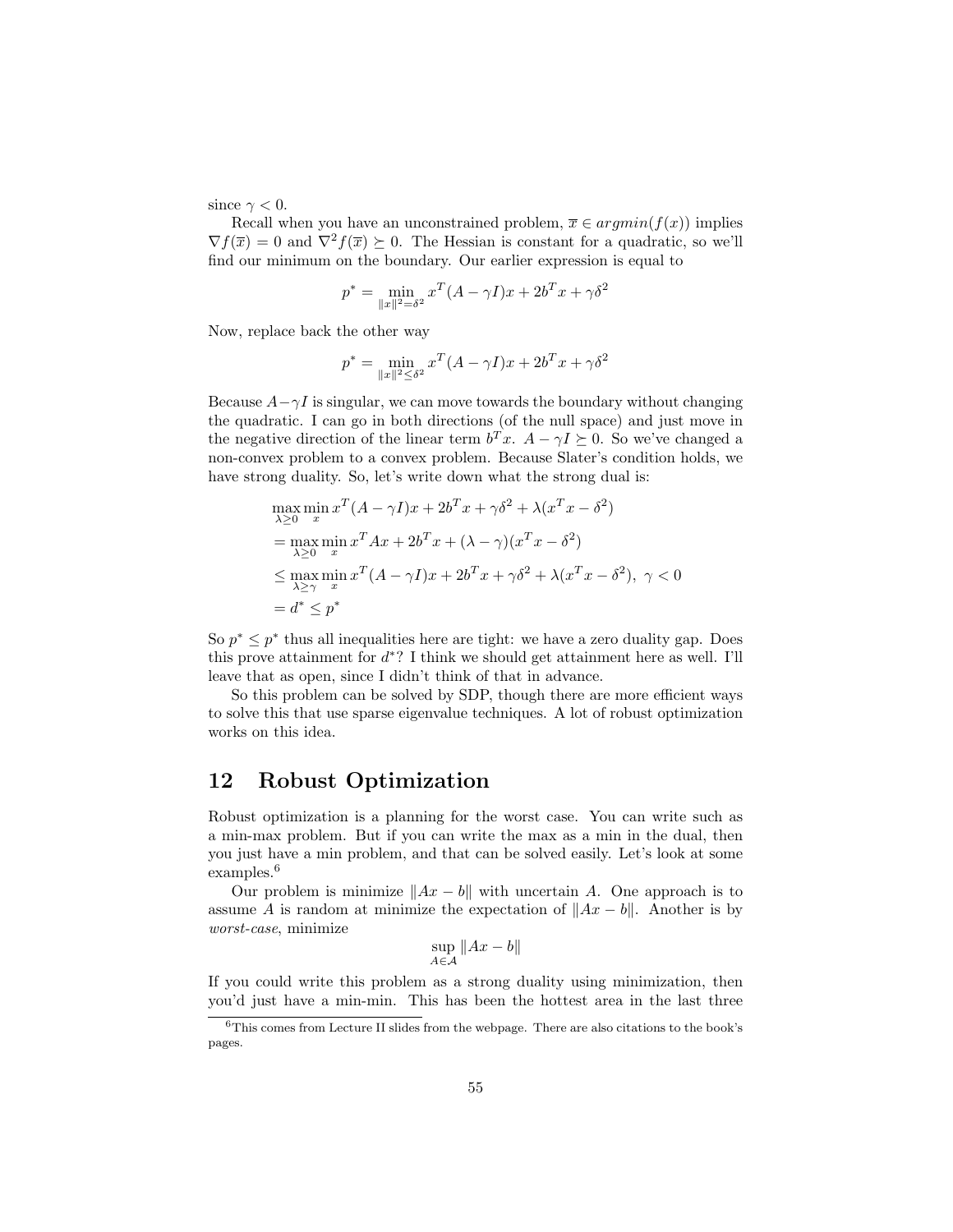years. One application is to robust LP, and trust topology in building bridges. It really started a lot of excitement in this area. Bridges are a lot more robust, and the big thing is that you can solve these problems.

As an example, take your uncertainty set to be  $A(u) = A_0 + uA_1$ . First, we minimize  $||A_0x - b||_2^2$ . Use the minimizer  $x_{norm}$ . x is fixed. As u changes,

$$
r(u) = ||A(u)x_{norm} - b||_2
$$

changes. We can do the same with an  $x_{stoch}$ . Finally, we have  $x_{wc}$  for the worst-case approach.

In the stochastic approach, we have  $A = \overline{A} + U$ , and we want to minimize

$$
\mathbb{E}\|(\overline{A}+U)x-b\|_2^2
$$

In the worst case least squares, we take  $p$  matrices and we say that  $A$  varies by considering

$$
\mathcal{A} = \{ \overline{A} + u_1 A_1 + \cdots + u_p A_p \mid ||u||_2 \le 1 \}
$$

Then, we want to minimize

$$
\sup_{A \in \mathcal{A}} \|Ax - b\|_2^2 = \sup_{\|u\|_2 \le 1} \|P(x)u + q(x)\|_2^2
$$

In this problem, robust LP is equivalent to SDP.

A long time ago, before you were born, people use to heat rooms with radiators. Then came along the bang-bang principle.

Recall the trust region subproblem:

$$
p^* = \min \quad x^T A x + 2x^T x
$$
  
s.t. 
$$
x^T x \le \delta^2
$$

We can add a new variable  $x_0$ 

$$
p^* = min \t x^T A x + 2x^T x x_0
$$
  
s.t. 
$$
x^T x \le \delta^2
$$

$$
x_0^2 = 1
$$

and we haven't changed anything, but everything is quadtratic. So, if we have a

$$
y = \left[ \begin{array}{c} x_0 \\ x \end{array} \right] = \left[ \begin{array}{c} 1 \\ x \end{array} \right]
$$

then a solution  $y$  for the second problem projects to a solution  $x$  for the first problem.

Let's look at the objective.

$$
\min \left[ \begin{array}{c} x_0 \\ x \end{array} \right]^T \left[ \begin{array}{cc} 0 & b^T \\ b & A \end{array} \right] \left[ \begin{array}{c} x_0 \\ x \end{array} \right]
$$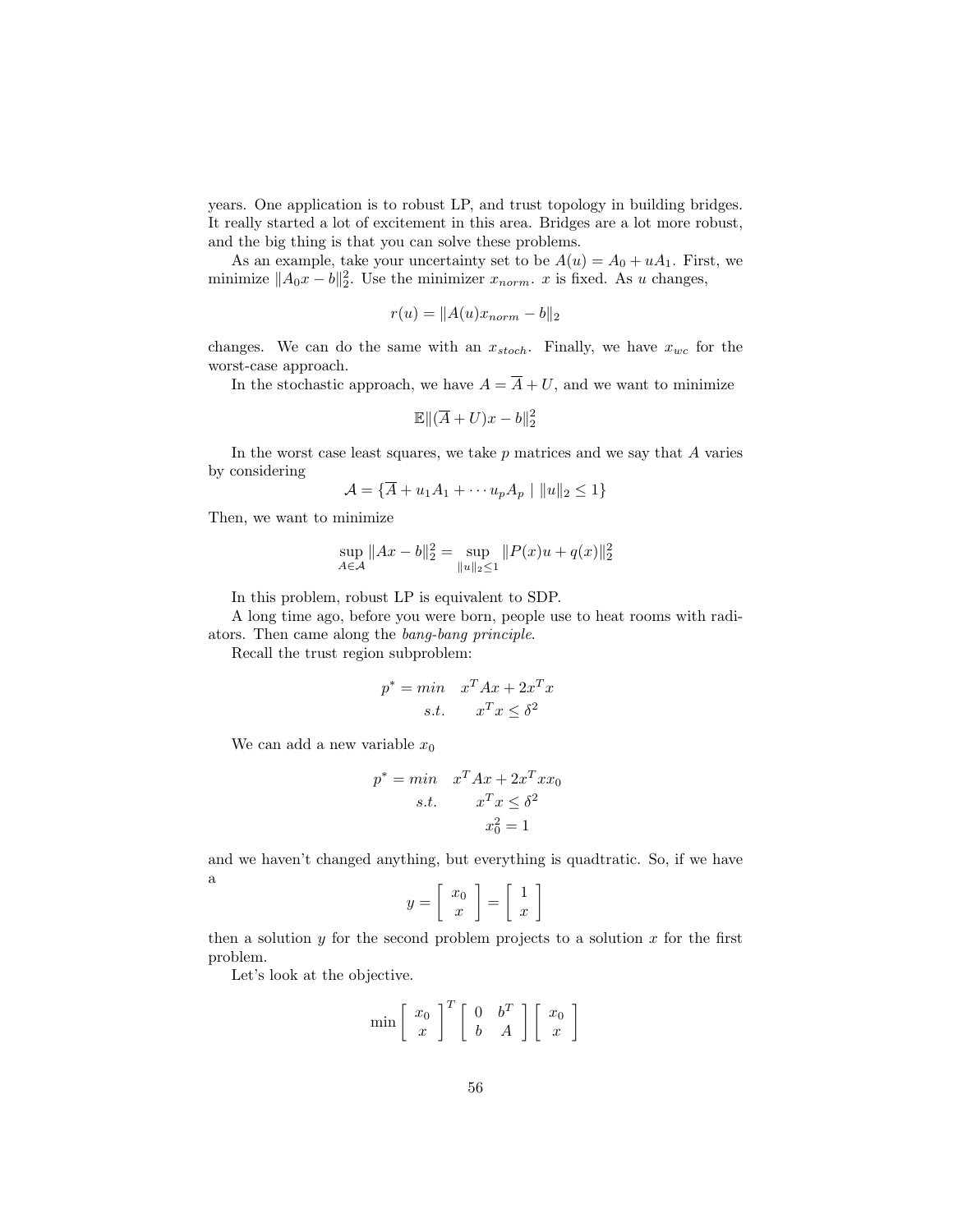And we look at the constraint:

$$
\left[\begin{array}{c} x_0 \\ x \end{array}\right]^T \left[\begin{array}{cc} 0 & 0 \\ 0 & I \end{array}\right] \left[\begin{array}{c} x_0 \\ x \end{array}\right] \le \delta^2, x_0^2 = 1
$$

So, we've just rewritten it. Everything is the same. Let's look at the Lagrangian. We'll examine the Lagrange dual  $d_{SDP}$  to be:

$$
\max_{\lambda \ge 0; t} \min_{x_0, x} \begin{bmatrix} x_0 \\ x \end{bmatrix}^T \begin{bmatrix} 0 & b^T \\ b & A \end{bmatrix} \begin{bmatrix} x_0 \\ x \end{bmatrix} + \lambda \left( \begin{bmatrix} x_0 \\ x \end{bmatrix}^T \begin{bmatrix} 0 & 0 \\ 0 & I \end{bmatrix} \begin{bmatrix} x_0 \\ x \end{bmatrix} - \delta^2 \right) + t(x_0^2 - 1)
$$

$$
= \max_{\lambda \ge 0; t} \min_{x_0; x} \begin{bmatrix} x_0 \\ x \end{bmatrix}^T \begin{bmatrix} t & b^T \\ b & A + \lambda I \end{bmatrix} \begin{bmatrix} x_0 \\ x \end{bmatrix} - \delta^2 \lambda - t
$$

So, what we have here is an SDP: Maximize  $-\delta^2 \lambda - t$  subject to

$$
\begin{bmatrix} t & b^T \\ b & A + \lambda I \end{bmatrix} \succeq 0, \lambda \ge 0
$$
 (15)

Now, let's look at  $p_{SDP}^*$ , the primal SDP. First, let me just rewrite the constraint (15) a little bit:

$$
t\left[\begin{array}{cc} -1 & 0 \\ 0 & 0 \end{array}\right] + \lambda \left[\begin{array}{cc} 0 & 0 \\ 0 & I \end{array}\right] \preceq \left[\begin{array}{cc} 0 & b^T \\ b & A \end{array}\right]
$$

So,

$$
p_{SDP}^* = \min \left\langle \left[ \begin{array}{cc} 0 & b^T \\ b & A \end{array} \right], X \right\rangle
$$

such that

$$
\left\langle \begin{bmatrix} -1 & 0 \\ 0 & 0 \end{bmatrix}, X \right\rangle = -1
$$

$$
\left\langle \begin{bmatrix} 0 & 0 \\ 0 & I \end{bmatrix}, X \right\rangle \ge -\delta^2
$$

$$
X \succeq 0
$$

So we have strong duality

$$
p^* \ge d_{SDP}^* = p_{SDP}^*
$$

For more general programming, we have **strict** inequality! So, if  $X$  is of the form

$$
X = \left[ \begin{array}{c} x_0 \\ x \end{array} \right] \left[ \begin{array}{c} x_0 \\ x \end{array} \right]^T
$$

(that is,  $rank(X) = 1$ ), then we have the original problem.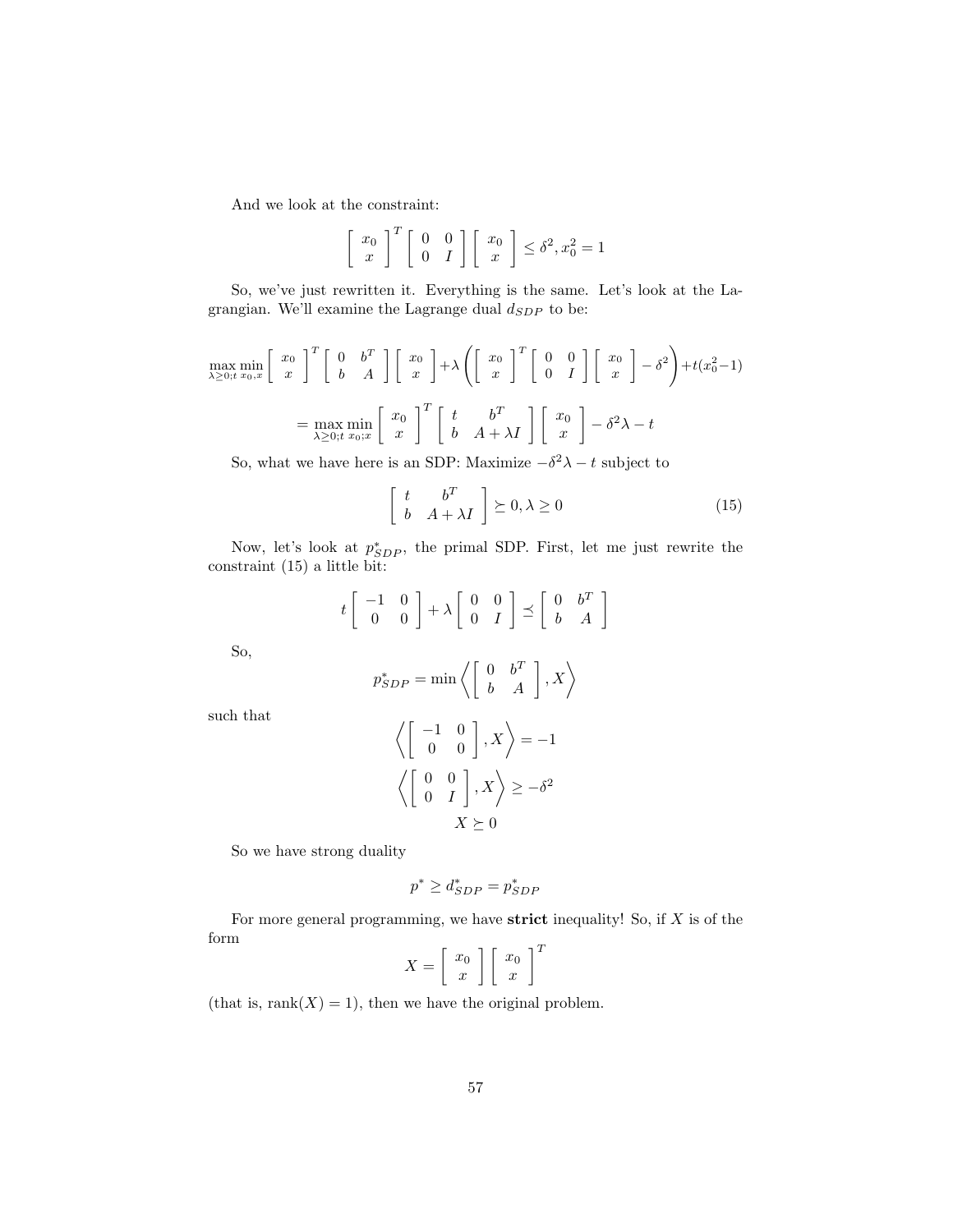## 13 Geometric Problems

I'd like to go through these quickly. Book pages and slides are available. There are several additional problems in the book pages.

#### 13.1 Closest point to a convex set

One of the interesting things about this projection problem: This is an interesting way of interpreting duality. In the primal problem, the optimum is the closest point  $x \in C$  from a point  $x_0 \notin C$  outside the set C. The dual problem is interesting algebraically and geometrically:

If you take any hyperplane H separating C from  $x_0$ , and say we call  $d_H$  the distance from the point  $x_0$  to H, then the dual problem is to maximmize  $d_H$ .

The optimal distance  $d_H^*$  corresponds to the nearest point  $x^* \in C$ .

### 13.2 Separating a point from a convex set

All you have to do is find the closest point (see Section 13.1).

#### 13.3 Distance between sets

This is a generalization of the problem in Section 13.1 (from a set and a point to a set and a set).

#### 13.4 Minimum volume ellipsoids around a set

The Löwner-John ellipsoid of a set C is the minimum value ellipsoid  $\mathcal E$  such that  $C \subseteq \mathcal{E}$ . We parameterize  $\mathcal{E}$  as  $\mathcal{E} = \{v \mid ||Av + b||_2 \leq 1\}$ . Without loss of generality, we assume that  $A \in \mathbf{S}_{++}^n$ . The volume of  $\mathcal E$  is proportional to  $\det A^{-1}$ . To compute the minimum volume ellipsoid: Minimize log  $\det A^{-1}$ subject to

$$
\sup_{v \in C} \|Av + b\|_2 \le 1
$$

For a finite set  $C = \{x_1, \ldots, x_n\}$ , this is computable.

#### 13.5 Maximum volume inscribed ellipsoid

We parameterize  $\mathcal E$  as  $\mathcal E = \{Bu + d \mid ||u||_2 \leq 1\}$ . Again, we can assume that  $B \in \mathbf{S}_{++}^n$ . We can compute by solving:

$$
\begin{aligned}\n\max & \qquad \log \det B \\
s.t. & \qquad \sup_{\|u\|_2 \le 1} I_C(Bu + d) \le 0\n\end{aligned}
$$

If  $f(B) = \log \det B, B \succ 0$ , then

$$
\frac{\partial f(B)}{\partial B} = \left(\frac{1}{\det B}\right) \left(\frac{\partial}{\partial B} \det B\right) = B^{-1},
$$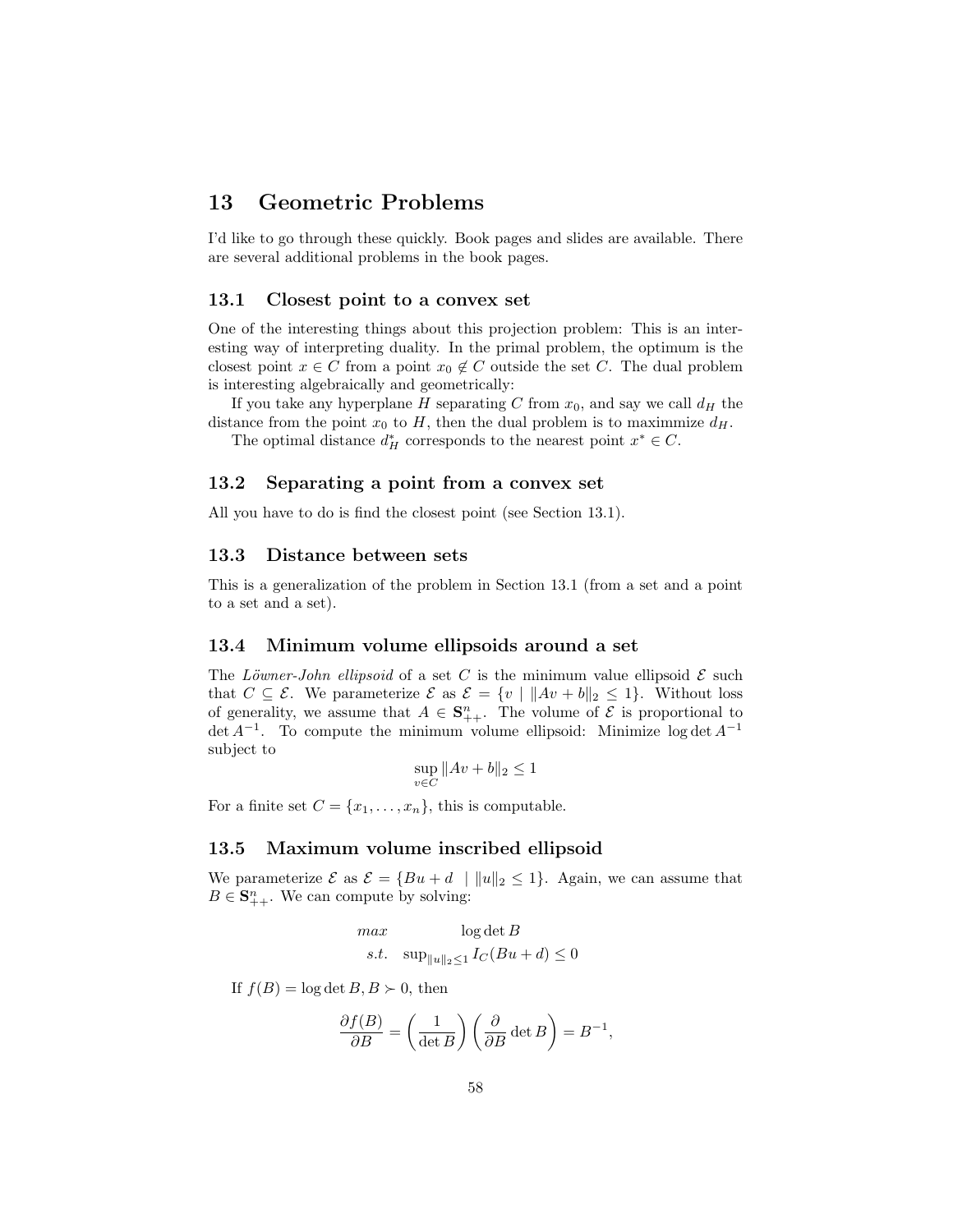with the last equality coming from Cramer's rule. That is the matrix of cofactors (other books call it an adjoint). So,  $\frac{\partial}{\partial B_{ij}}$  is the *ij*-cofactor (expand along the row).

How do we find

$$
\frac{\partial B^{-1}}{\partial B}?
$$

The trick is to use  $BB^{-1} = I$  and use the product rule.

### 13.6 Centering

One centering approach is to find the "Chebyshev center." Another approach is the center of ellipsoids. We can also look for an analytic center.

#### 13.7 Linear Discrimination

Suppose you want to separate tow sets of points  $X = \{x_1, \ldots, x_N\}$  and  $Y =$  $\{y_1, \ldots, y_M\}$  by a hyperplane H so that the points on X lie on one side of H and the points of Y lie on the opposite side.

#### 13.7.1 Robust Linear Discrimination

Instead of just finding some separator, you want to find the one in the middle that separates as best as possible, so we want to maximize the norm of the separator. This problem is a QP.

#### 13.7.2 Approximate Linear Separation of Non-Separable Sets

Sometimes you can't separate, so we want to minimize the error. This problem allows us to do an approximate linear separation. This is a heuristic.

#### 13.7.3 Support vector classifier

### 13.8 Nonlinear Discrimination

Linear models are the easiest to use, but nowadays, we can try to use nonlinear separators. There are a family  $F = (F_1, \ldots, F_k) : \mathbb{R}^n \to \mathbb{R}^k$  that serve as the basis functions.

#### 13.9 Placement and Facility Location

We mentioned the flow problem. This is simpler than the quadratic assignment problem because of a specialize flow cost.<sup>7</sup>

<sup>7</sup>A group is going to present this afternoon. Please come and support "the machine." Are people interested in making T-shirts?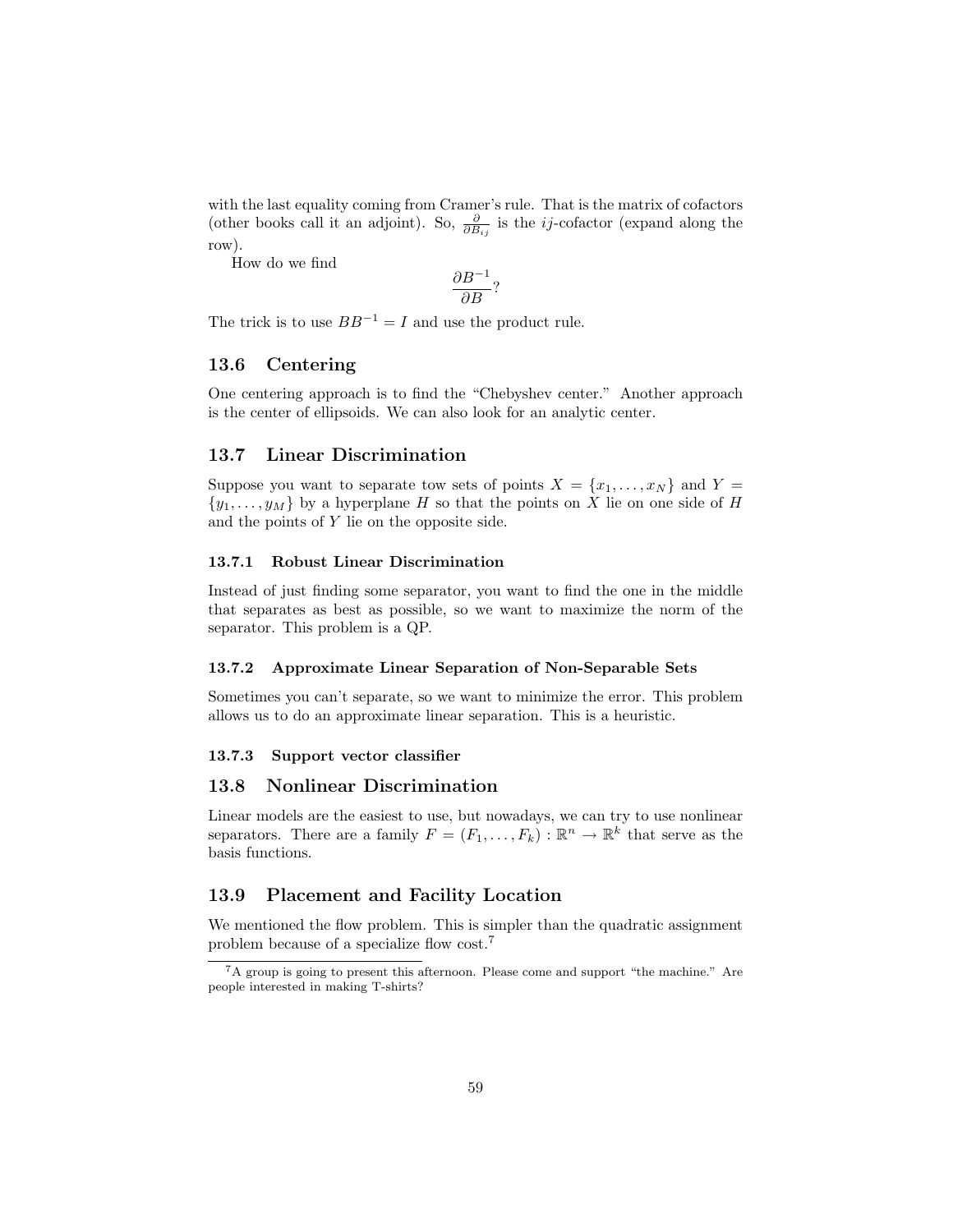## 14 Unconstrained Minimization

If you were taking a detailed class in constrained optimization, typically they start with linear programming, then do the non-linear case (starting with unconstrained problems).

We have the problem

Minimize  $f(x)$ 

The best problems are when f is convex and in  $C^2$ . For these types of problems, we assume that the optimal value

$$
p^* = \inf_x f(x)
$$

is attained and is finite. The methods:

- Produce a sequence of points  $\in dom(f)$
- Iterate

We require a starting point  $x^{(0)}$ , and the sublevel set of  $x^{(0)}$  is closed. Something that helps is the notion of strong convexity, namely,

There exists an  $m > 0$  such that  $\nabla^2 f(x) \succeq mI$  for all  $x \in S$ 

A classic book on unconstrained optimization is by Dennin-Schnabel. This text includes a very careful analysis on stopping criteria. These are subtle things: you want your stopping criteria to be scale-free.

### 14.1 Descent Methods

Many of the algorithms in the literature are called descent methods. You have your current point  $x^{(k)}$ . Somehow, you find a search direction  $\Delta x^{(k)}$ , then you find your step length  $t^{(k)}$ . Now modern (1960's) optimization says that you want to have a good search direction (and spend your time working hard in finding the search direction), then, the step length needs to be relatively cheap. This because step-length involves a lot of function evaluations. Most of your time in interior methods is in finding this search direction. (Then you change  $\mu$ , meaning your trying to improve on that search direction.)

The other things mentioned on this slide is the *descent direction*: you want to ensure your objective is decreasing, that is,

$$
\nabla f(x)^T \Delta x < 0.
$$

If  $g(t) = f(x + t\Delta x)$  then  $g'(t) = \nabla f(x + t\Delta x)^T \Delta x$  and in particular,  $g'(0) = \nabla f(x)^T \Delta x < 0.$ 

We want to guarantee that we get sufficient decrease in an iteration. we want to go to a point that is sufficiently less steep.

A new development is something that's called filter methods. These do not guarantee decrease, so this is a strange phenomenon. They mostly come up in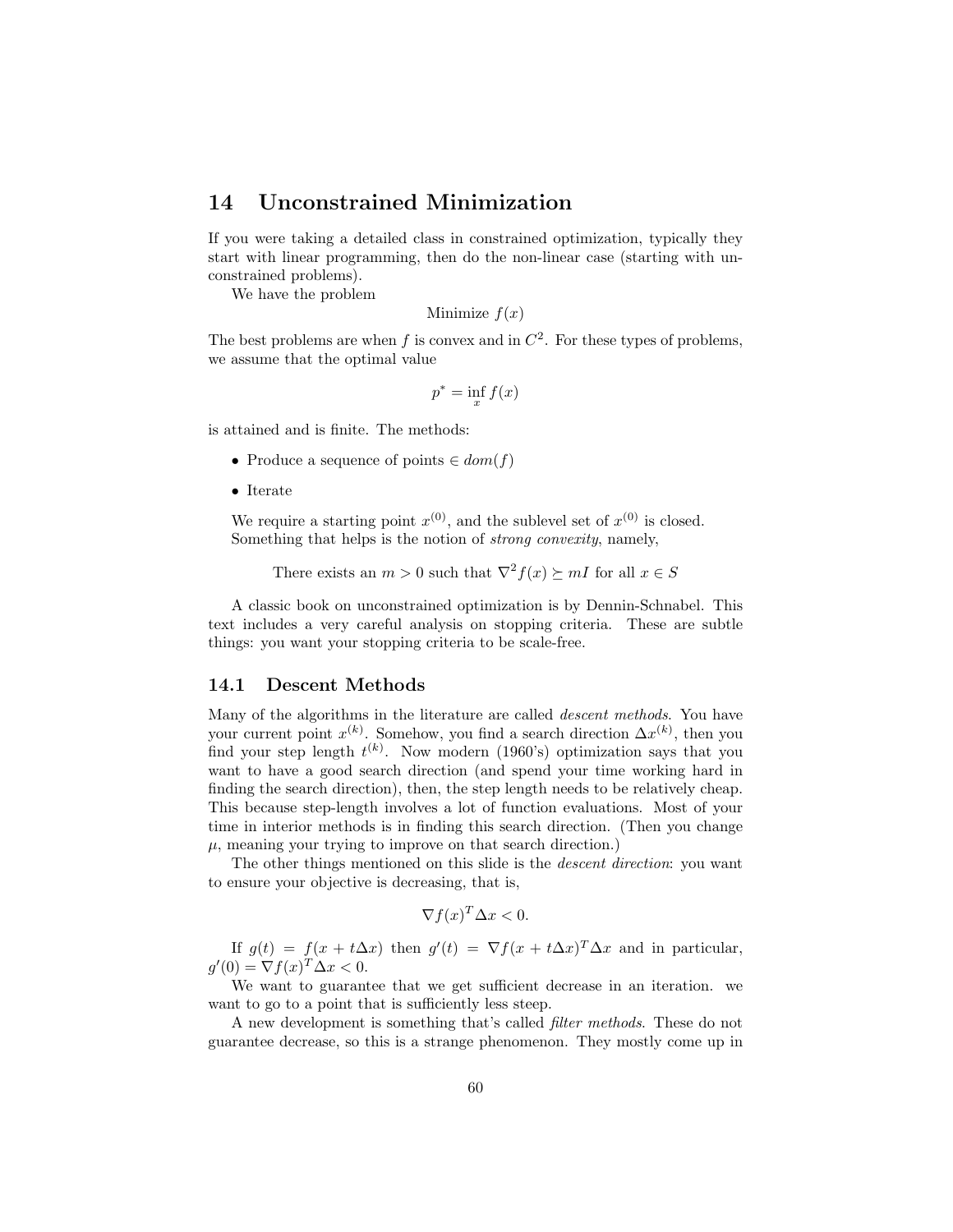constrained optimization, so I won't discuss it now: we'll talk about them more later. There are certain methods that work well that allow an increase once in a while. This has been an important idea in the last couple of years, and it has changed some of how we look at unconstrained optimization.

#### 14.1.1 Gradient Descent Method

This is also called Cauchy's descent method. We simply go in the search direction  $\Delta x := -\nabla f(x)$ . If you want to find this steepest descent, we're really solving this minimization

$$
min \quad d^T \nabla f(x^k) \quad (+ \quad f(x^k) \quad )
$$

This is a linear model. The optimal d here is? We need some kind of bound on this, because it's unbounded. How about we amend this to:

$$
\min_{\frac{1}{2}||d||^2 \le 1} d^T \nabla f(x^k) \quad (+ \ f(x^k))
$$

 $d = 1$  is a Slater point, so Slater's condition holds. The Lagrangian for this problem is

$$
L(d, \lambda) := d^T \nabla f(x^k) + \frac{\lambda}{2} (||d||^2 - 1)
$$
  

$$
0 = \nabla L \equiv \nabla f(x^k) + \lambda d
$$
 (16)

So  $\lambda \geq 0$ , so  $\Longrightarrow d = \frac{-1}{\lambda} \nabla f(x^k)$ . Thus,  $\lambda = ||\nabla f(x^k)||$ .

MatLAB has a very nice demonstration of this, called the banana function:

$$
f(x) = 100(x_2 - x_1^2)^2 + (1 - x_1)^2
$$

After turning off MOSEK, we can use steepest descent. Steepest descent goes across the valley.

The basic idea for the simplex method (it's non-differentiable: it just uses function values) is:

- Evaluate  $f$  at each vertex of simplex
- Find largest value  $v_0$
- Reflect on the link of  $v_0$ .
- Check the new point and act like a trust-region problem (if it does not do well, then shrink.)

So it's basically trying to improve the worst value of the simplex. So as you move along, you have the property that the worst value of the simplex gets better and better. This is becoming hot because it may be too expensive (or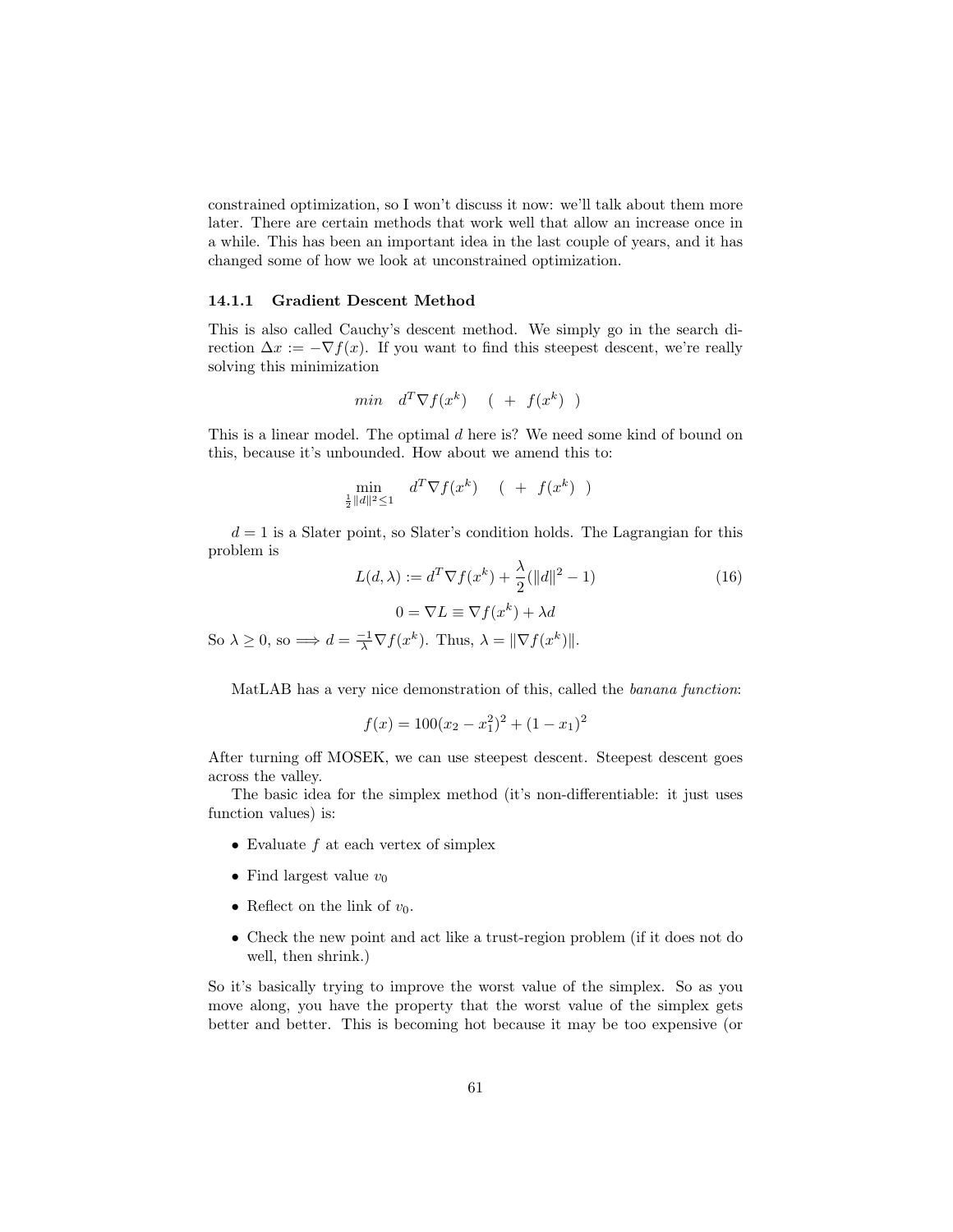impossible) to do gradients. Look for papers by Nelder-Mead. IBM has some people who are working on this, and they have some production code.

There's some very nice results on the convergence for steepest descent. The number of "wiggles" are based on something called the Kantorovich lemma.

Now, if you were to change the norm in (16), you would change the search direction. So, scaling is very important for the steepest descent method. What's the best norm? Which is the best  $p$  to choose? Note, you can also change which p you use in the course of the algorithm.

### 14.2 Newton's Method

Newton's method is based on a quadratic model:

$$
\min \quad d^T \nabla f(x^k) + \frac{1}{2} d^T \nabla f(x^k) d \quad (+ \ f(x^k) )
$$

We set the derivative equal to zero for a *stationary point*, we get

$$
\nabla^2 f(x^k) d + \nabla f(x^k) = 0
$$

Note that the d here is jut  $\Delta X_{nt}$  in the slides. It's the best quadratic polynomial f fitting f at x. Finding a min of this quadratic polynomial f is as simple as finding a zero of  $\hat{f}'$ , a linear function.

If  $\nabla^2 f(x) \succeq 0$ , then

$$
g'(0) = \nabla f(x)^T \Delta x_{nt}
$$
  
=  $-\nabla f(x)^T \nabla^2 f(x)^{-1} \nabla f(x) < 0$ 

What is the best  $p$ ? The best  $p$  is just the Hessian. The thing to think about is, "What does a scaling mean? What is the best scaling?" This gives you Newton's method. Moreover, it shows that it's scale invariant (since you can't do any better).

#### 14.3 Filter methods in constrained optimization

Suppose you have a non-linear least squares problem: you have some sort of non-linear functions that you want to fit to the data. Then you are looking

$$
\min \sum_{i=1}^{n} (r_i(x))^2 \quad , \quad m \text{ objectives}
$$

Another thing you might consider is putting weights  $w_i$  on the sum

$$
\min \quad \sum_{i=1}^n w_i(r_i(x))^2 \quad , \quad m \text{ objectives}
$$

Some of you may have heard of multi-criteria optimization. You may want to treat this as a multi-criteria problem. You want to find points which are not dominated by other points.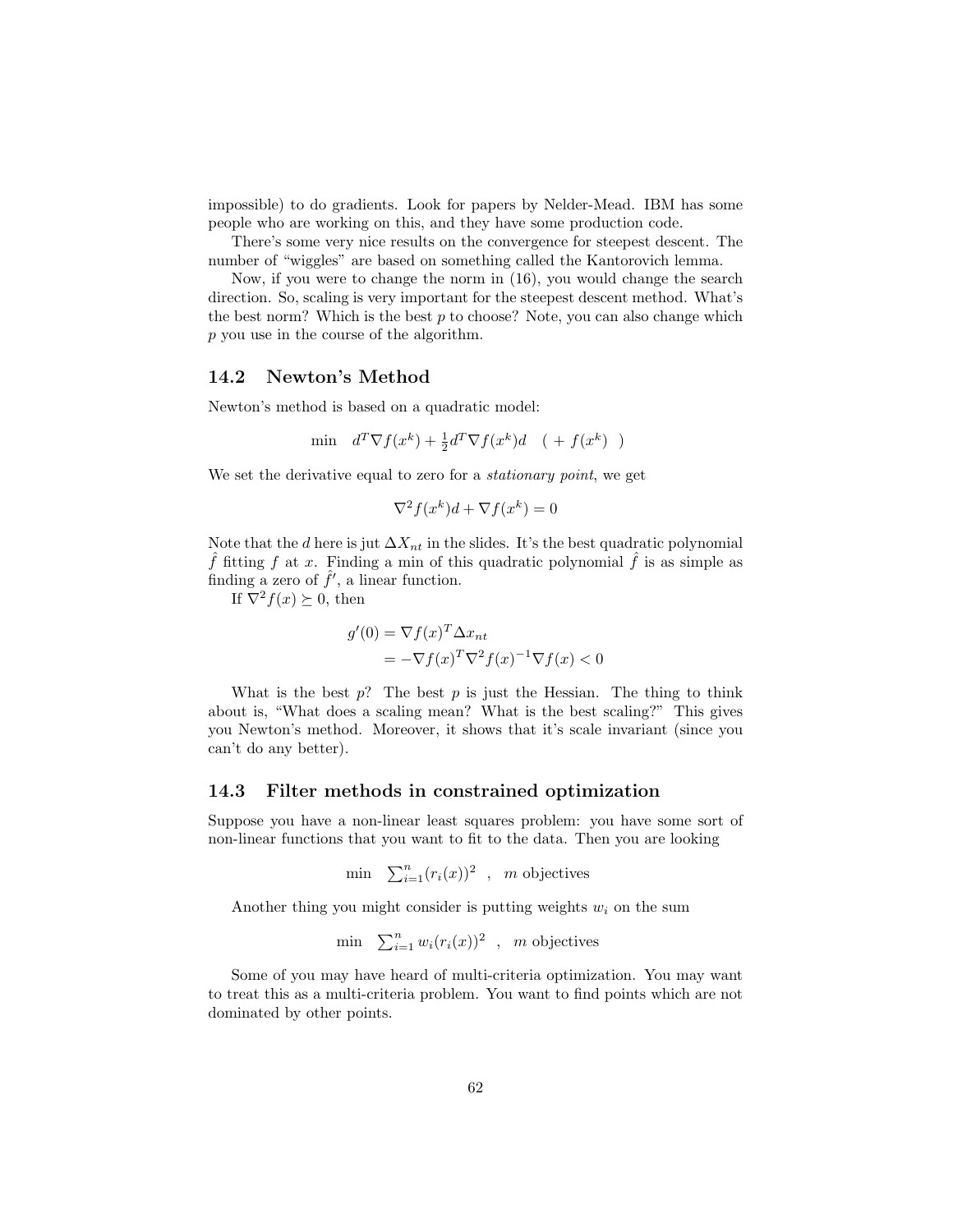#### 14.3.1 A Filter Algorithm

Here's how we could look at solving this. We ask in

$$
x^{k+1} = x^k + \Delta x^k
$$

when is  $x^{k+1}$  is better than  $x^k$ ? The vector  $y^{k+1} = (r_i(x^{k+1})^2)$  is better than (or dominates) the vector  $y^k = (r_i(x^k)^2)$  if  $r_i(x^{k+1})^2 < r_i(x^k)^2$  for all i.

The basic idea is to build a numerical method where non-dominated points are accepted.

### 14.4 Condition Number

The condition number of a positive definite matrix Q is

$$
\frac{\lambda_{max}(Q)}{\lambda_{min}(Q)} \ge 1
$$

The identity  $I$  is the best that you can do. If you're on a circle, steepest descent means that you're going to converge in one iteration. How do you take a quadratic that looks like

$$
\frac{1}{2}x^T Q x + x^T x
$$

You scale the problem with  $x \leftarrow Sy + d$ . What happens when you make this substitution for  $x$ ? You're going to get a quadratic

$$
\frac{1}{2}y^T S^T Q S y + \cdots
$$

What's the best  $S$  that you can choose? We want the Hessian to be the identity, so the best scaling is  $S = Q^{-\frac{1}{2}}$ .

### 14.5 Steepest Descent and Deflected Gradient Methods

 $\Delta x^k = -B\nabla f(x^k)$  is called a *deflected gradient*.

$$
(\Delta x^k)^T \nabla f(x^k) = -\nabla f(x^k)^T B \nabla f(x^k)
$$
  
< 0 if  $B \succ 0$ 

One way of deriving Newton's method is to say, "I want the best local scaling." Newton's method gives you the best local scaling. In particular, if you scale it again, nothing's going to change. Thus, it's scale free: Many optimization problems (like linear programming) say you're working with units of cars/airplanes, and the price is on the order of millions, the change of scale causes magnitude problems. If you do steepest descent, you're going to zig-zag forever. But in Newton's method, you're going to be essentially doing the same thing. You choose  $B$  to be the inverse of the Hessian.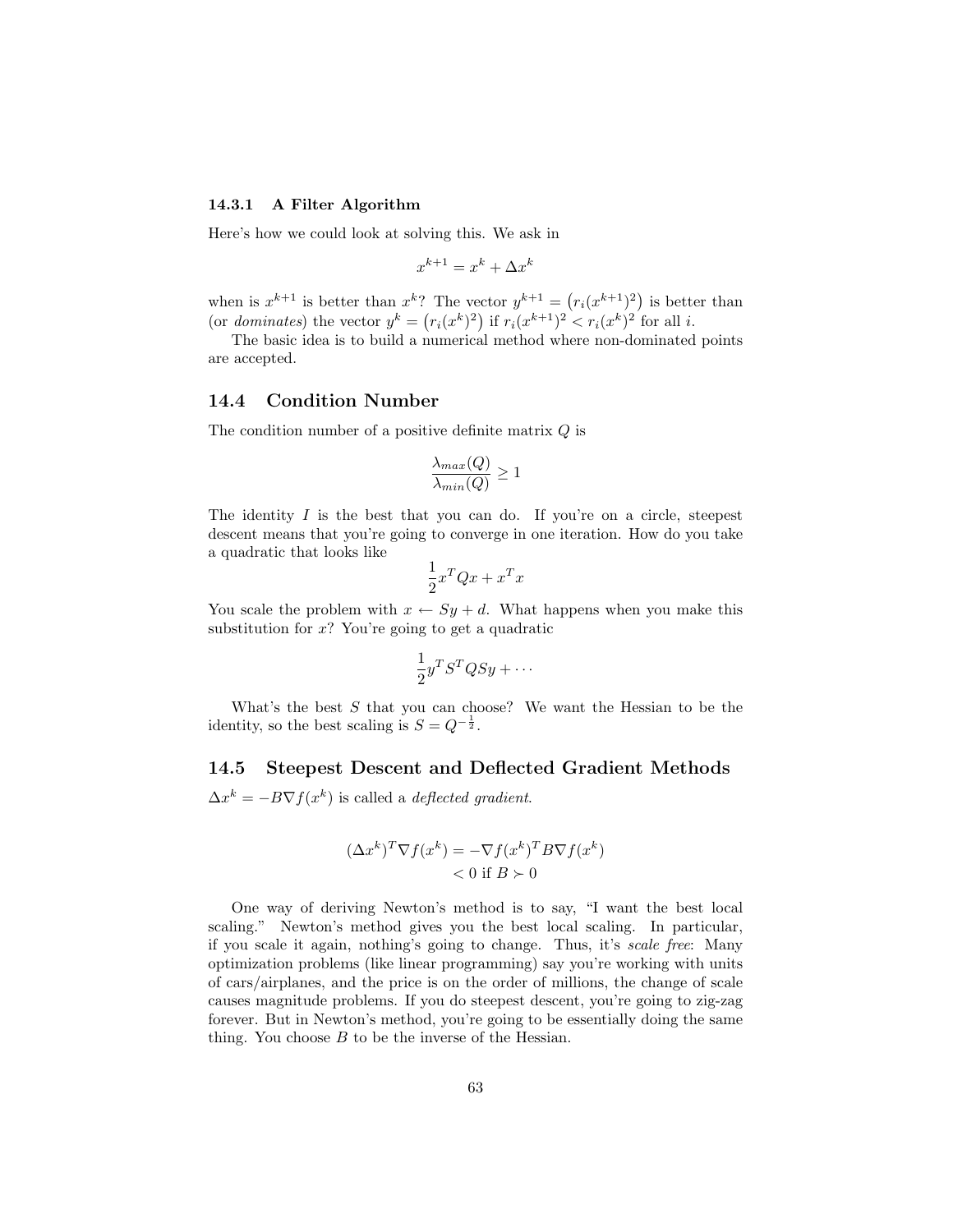Steepest descent gives us linear convergence:  $||x^{k+1} - x^k|| \leq \gamma ||x^k - x^{k-1}||$ for  $0 \leq \gamma < 1$ . Newton's method gives us quadratic convergence. Quadratic convergence means  $||x^{k+1} - x^k|| \leq \gamma^2 ||x^k - x^{k-1}||$  for  $0 \leq \gamma < 1$ . Convergence analysis is a very interesting area.

When I was a graduate student, we didn't have the web. I was looking for a paper in Math Programming in the library. I found a paper there published by "Anonymous". It was submitted by Phillip Wolfe. The problem is finding a minimum without any assumptions. One of the algorithms it goes through is to use a countable dense subset. There's a difference between proving convergence and proving convergence for an algorithm on a computer.

Steepest descent in the local Hessian norm is one way of deriving Newton's method. Locally, you have just circles. We have a strong lower bound on the smallest eigenvalue.

ALGORITHM (Newton's Method)

Given a starting point  $x \in dom(f)$  and tolerance  $\epsilon > 0$ ,

1. Compute the Newton step and decrement:

$$
\Delta_{nt} := -\nabla^2 f(x); \quad \lambda^2 := \nabla f(x)^T \nabla^2 f(x)^{-1} \nabla f(x)
$$

- 2. Stopping criterion: **quit** if  $\lambda^2/2 \leq \epsilon$
- 3. Line search: Choose step size t by backtracking line search
- 4. Update:  $x := x + t\Delta x_{nt}$ .

Inexact Newton's Method means to solve  $B_k\Delta x^k = -\nabla f(x_k)$  approximately. You have to decide what approximately means.

Super linear convergence means  $||x^{k+1}-x^k|| \leq \gamma_k ||x^k-x^{k-1}||$  for  $0 \leq \gamma_k < 1$ , and  $\gamma_k \to 0$ . You want to get at least this, as quadratic convergence may be too much to ask for. These "quasi-Newton methods" use finite differences.

Newton's method is affine invariant (that is, it is independent of linear changes of coordinates.)

## 14.6 Classical Convergence Analysis

This is due to Kantorovich<sup>8</sup>. With some error estimates, you can prove quadratic convergence:

$$
\frac{L}{2m^2} \|\nabla f(x^{(k+1)})\|_2 \le \left(\frac{L}{2m^2} \|\nabla f(x^{(k)})\|_2\right)
$$

<sup>8</sup>Khachian (Kantorovich's student) visited Waterloo (while he was still alive). Kantorovich said that we was approached by the KGB with a transportation problem. They approached him a second year. They wanted something better than optimal. There is a moral here: How do you satisfy the manager? You don't give them the optimal solution.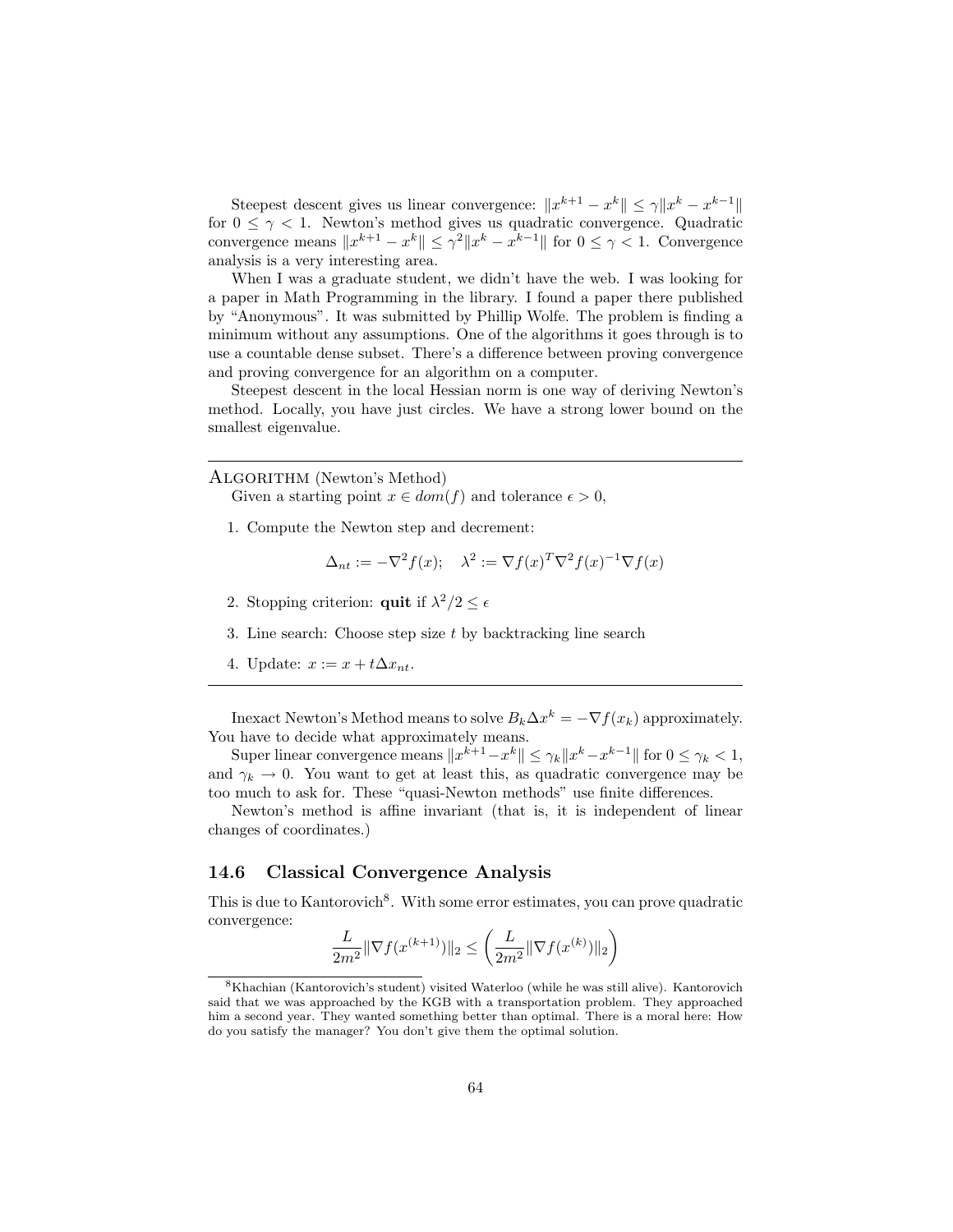There's a *damped Newton method*. If you do this, you'll lose quadratic convergence.

In conclusion, you get (locally) quadratic convergence in Newton's method, and quadratic convergence is very fast.

Far from the solution you want a combination of Newton's Method and Steepest Descent. So, this is the trust region problem. Newton's Method doesn't know the difference between a min and a max.

There are some strong convergence results for strictly convex functions and you need the smallest eigenvalue of the Hessian. (If the Hessian isn't invertible at your point, you do a steepest descent.)

The exact line search has a step length of 1, asymptotically. You lose quadratic convergence unless you have a step length of 1 asymptotically.

This started a few years ago. Many of us have joined the NLF (Newton Liberation Front). Don't hold Newton back. Because we have a strongly convex function, we have a nice positive definite Hessian at the optimum, and we have a nice Taylor series at that point. So, this provides us the second-order sufficient condition for optimality.

Even though Newton's method is scale-free, a local region is not scale-free. So, there is a problem: The difficulty is you create quadratic convergence, but you don't know that region. So, what can you do about that? There is a break through that coincided with the interior point revolution:

#### 14.7 Self-Concordance

This came about in the late 1980s from Nesterov and Nemirovski. Nesterov, one of the developers on this, is one of the people who worked on the ellipsoid method.

The idea is to deal with this problem in Newton's method. Can we enlarge this region of local quadratic convergence somehow? Each line in a Russian paper takes an hour to understand. This is one of those lines: A function  $f : \mathbb{R} \to \mathbb{R}$  is self-concordant if

$$
|f'''(x)| \le 2f''(x)^{3/2}
$$
 for all  $x \in dom(f)$ 

This says that the second derivative can't change very much. It avoids the problem of needing this smallest eigenvalue. There are many examples of selfconcordant functions:

- linear and quadratic functions
- negative logarithmic functions

For a good resource on this, pick up the text by James Renegar.

Interior point methods use barrier functions. If we just look at self-concordant barrier functions, the best one is the log-barrier one that we use. The book by Nesterov and Nemirovski give the answer why.

Usually, the theory is quite different from the practice. For example, our upper bounds on number of iterations is usually very far from being tight.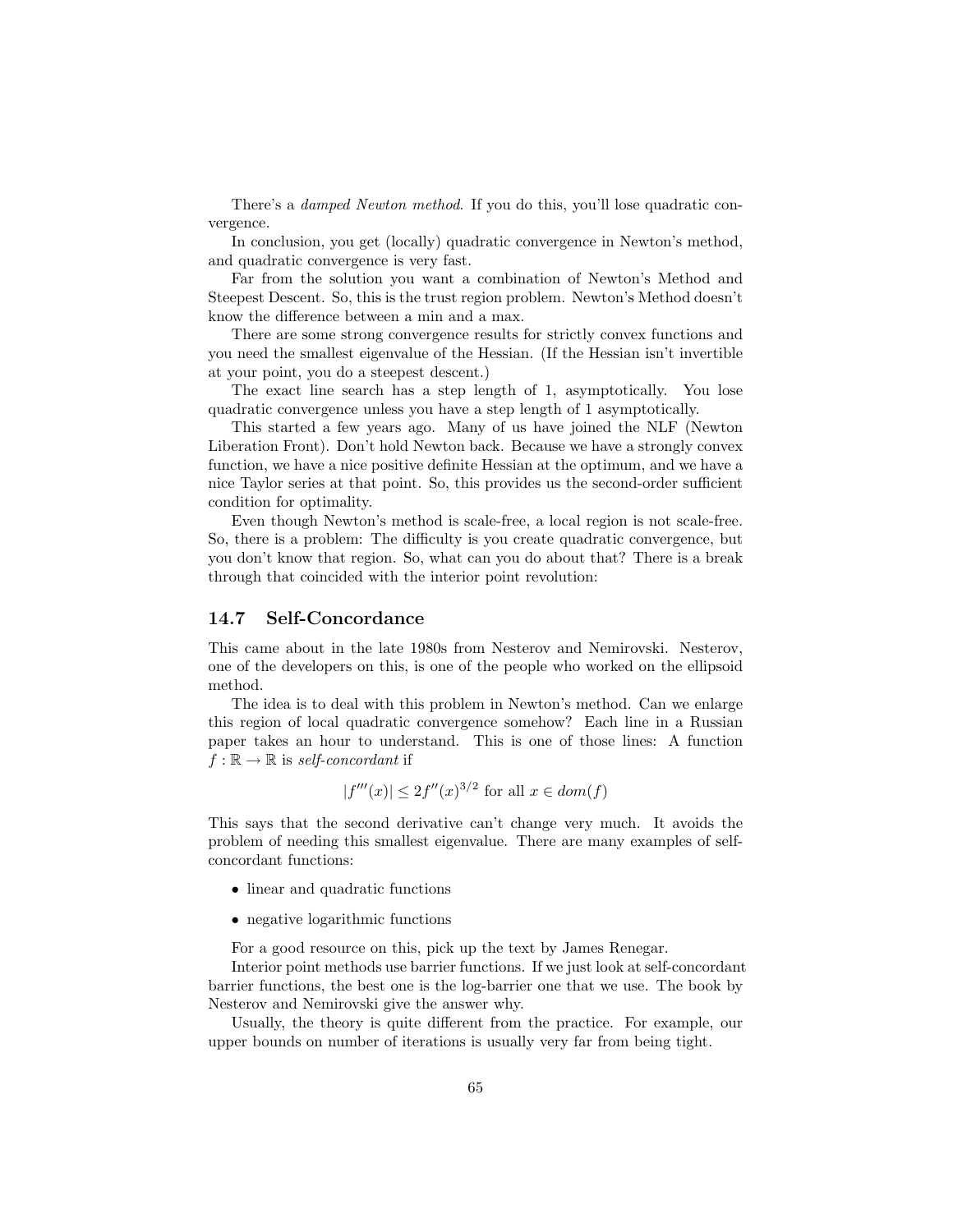#### 14.8 Implementing Newton's Method

In numerical analysis, you never invert. You solve a system of equations

$$
H\Delta x = g.
$$

You do a Cholesky factorization. There's so much on Cholesky factorization that you can solve surprising large problems. MatLAB can tell you if your matrix is PSD.

# 15 Equality Constrained Minimization

We started with unconstrained, then we move from unconstrained to equality constraints (and eventually to inequalities).

Consider f is a convex, twice differentiable function and

$$
\min \quad f(x) \nsub.to \quad Ax = b
$$

We assume that  $p^*$  is finite and attained, and that A is a full-rank matrix. Complementary slackness still holds. Our optimality conditions are:  $x^*$  is optimal iff there is a  $\nu^*$  such that

$$
\nabla f(x^*) + A^T \nu^* = 0, Ax^* = b
$$

Because we have a convex problem, we can combine the two conditions:

$$
\min_{\substack{\overline{1} \\ \overline{2} \\ \underline{3} \\ \underline{4} \\ \underline{5} \\ \underline{5} \\ \underline{4} \\ \underline{7} \\ \underline{1} \\ \underline{2} \\ \underline{3} \\ \underline{4} \\ \underline{7} \\ \underline{1} \\ \underline{7} \\ \underline{1} \\ \underline{4} \\ \underline{7} \\ \underline{1} \\ \underline{4} \\ \underline{7} \\ \underline{1} \\ \underline{4} \\ \underline{7} \\ \underline{1} \\ \underline{4} \\ \underline{7} \\ \underline{1} \\ \underline{4} \\ \underline{7} \\ \underline{1} \\ \underline{4} \\ \underline{1} \\ \underline{5} \\ \underline{1} \\ \underline{2} \\ \underline{1} \\ \underline{3} \\ \underline{1} \\ \underline{2} \\ \underline{1} \\ \underline{3} \\ \underline{1} \\ \underline{2} \\ \underline{1} \\ \underline{3} \\ \underline{1} \\ \underline{2} \\ \underline{1} \\ \underline{3} \\ \underline{1} \\ \underline{2} \\ \underline{3} \\ \underline{1} \\ \underline{3} \\ \underline{1} \\ \underline{2} \\ \underline{1} \\ \underline{3} \\ \underline{1} \\ \underline{3} \\ \underline{1} \\ \underline{2} \\ \underline{1} \\ \underline{3} \\ \underline{1} \\ \underline{3} \\ \underline{1} \\ \underline{2} \\ \underline{3} \\ \underline{1} \\ \underline{3} \\ \underline{1} \\ \underline{2} \\ \underline{3} \\ \underline{1} \\ \underline{3} \\ \underline{1} \\ \underline{3} \\ \underline{1} \\ \underline{2} \\ \underline{3} \\ \underline{1} \\ \underline{3} \\ \underline{1} \\ \underline{2} \\ \underline{1} \\ \underline{3} \\ \underline{1} \\ \underline{3} \\ \underline{1} \\ \underline{2} \\ \underline{1} \\ \underline{3} \\ \underline{1} \\ \underline{2} \\ \underline{1} \\ \underline{3} \\ \underline{1} \\ \underline{3} \\ \underline{1} \\ \underline{2} \\ \underline{1} \\ \underline{3} \\ \underline{1} \\ \underline{2} \\ \underline{1} \\ \underline{3} \\ \underline{1} \\ \underline{3} \\ \underline{1} \\ \underline{2} \\ \underline{1} \\ \underline{3} \\ \underline{1} \\ \underline{3} \\ \underline{1} \\ \underline{2} \\ \underline{3} \\ \underline{1} \\ \underline{3} \\ \underline{1} \\ \underline{3} \\ \underline{1} \\ \underline{2} \\ \underline
$$

with optimality condition

$$
\left[\begin{array}{cc} P & A^T \\ A & 0 \end{array}\right] \left[\begin{array}{c} q^* \\ \nu^* \end{array}\right] = \left[\begin{array}{c} -q \\ b \end{array}\right]
$$

The coefficient matrix is called the KKT matrix. It is non singular iff  $Ax =$  $0, x \neq 0 \Longrightarrow x^T P x > 0.$ 

Another way of approaching this problem is to use null space techniques. You find a basis for the null space F and rewrite the solution set of  $Ax = b$  as

$$
\{x|Ax = b\} = \{\hat{x} + Fz : z \in \mathbb{R}^{n-p}\}\
$$

Here,  $\hat{x}$  is a particular solution. So, can you do this efficiently?

Sometimes it's very useful to work with the dual simplex method for LP. What happens very often is that you have an LP and you solve it and you get an optimal solution. Sometimes, as mentioned, your data changes a bit. Your resources change (that is, your right hand side b changes). So you have dual feasibility, and you've lost primal feasibility. You still have complementary slackness. Why not work with what you have and recover? Now, we minimize  $f(Fz + \hat{x})$ . From the solution  $z^*$ , we obtain  $x^*$  and  $\nu^*$  as

$$
x^* = Fx^* + \hat{x} \qquad v^* = -(AA^T)^{-1}A\nabla f(x^*)
$$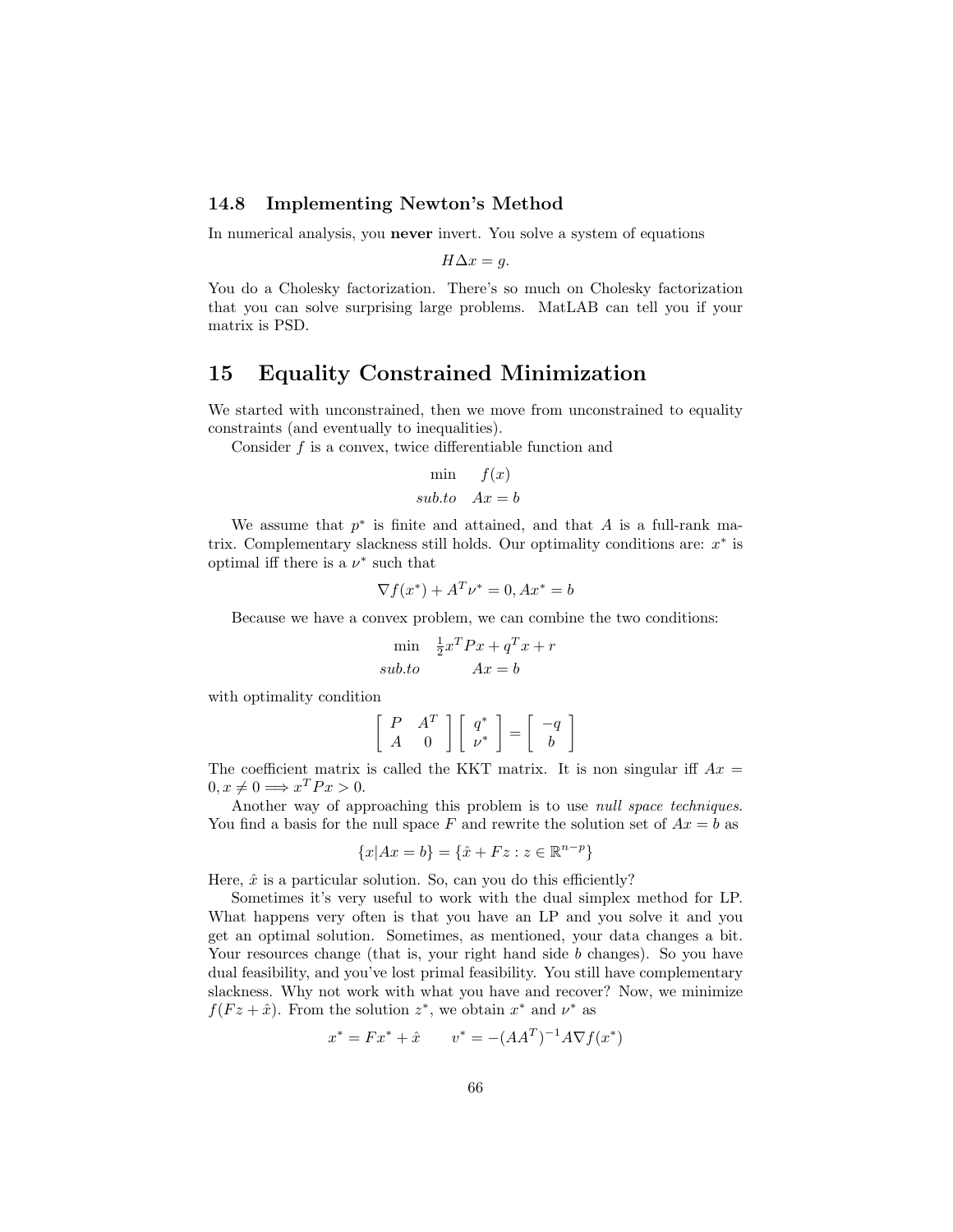#### 15.0.1 Example: Separable problems

A problem is separable if it is of the form

min 
$$
f_1(x_1) + f_2(x_2) + \cdots + f_n(x_n)
$$
  
s.t.  $x_1 + x_2 + \cdots + x_n = b$ 

We have the Newton decrement<sup>9</sup>

$$
\lambda(x) = \left(\Delta x_m^T \nabla^2 f(x) \Delta x_n\right)^{1/2}
$$

ALGORITHM (Newton's Method with Equality Constraints) Given a starting point  $x \in dom(f)$  with  $Ax = b$  and tolerance  $\epsilon > 0$ ,

- 1. Compute the Newton step and decrement:  $\Delta x_{nt}, \lambda(x)$
- 2. Stopping criterion: **quit** if  $\lambda^2/2 \leq \epsilon$
- 3. Line search: Choose step size t by backtracking line search
- 4. Update:  $x := x + t\Delta x_{nt}$ .

## 15.1 Solving KKT Systems

Start with a system

$$
\left[\begin{array}{cc} H & A^T \\ A & 0 \end{array}\right] \left[\begin{array}{c} v \\ w \end{array}\right] = -\left[\begin{array}{c} g \\ h \end{array}\right]
$$

We can solve this by  $LDL<sup>T</sup>$  factorization, elimination (if H is nonsingular), or a special elimination if  $H$  is singular.

The complexity per iteration of each of the three methods is identical. You might choose one method over the other, say, based on the number of primal versus dual variables.

#### 15.1.1 Example: Network Flow Optimization

(Why do we always throw away the last row in these matrices?)

15.1.2 Example: Ananlytic Center of Linear Matrix Inequality

## 16 Nonlinearly Constrained Optimization

The basic tool that we're going to use is Lagrange multipliers:

$$
L(x,\lambda) = f(x) + \sum_{i \in \mathcal{I} \cup \mathcal{E}} \lambda_i c_i(x).
$$

<sup>9</sup> sounds like an insult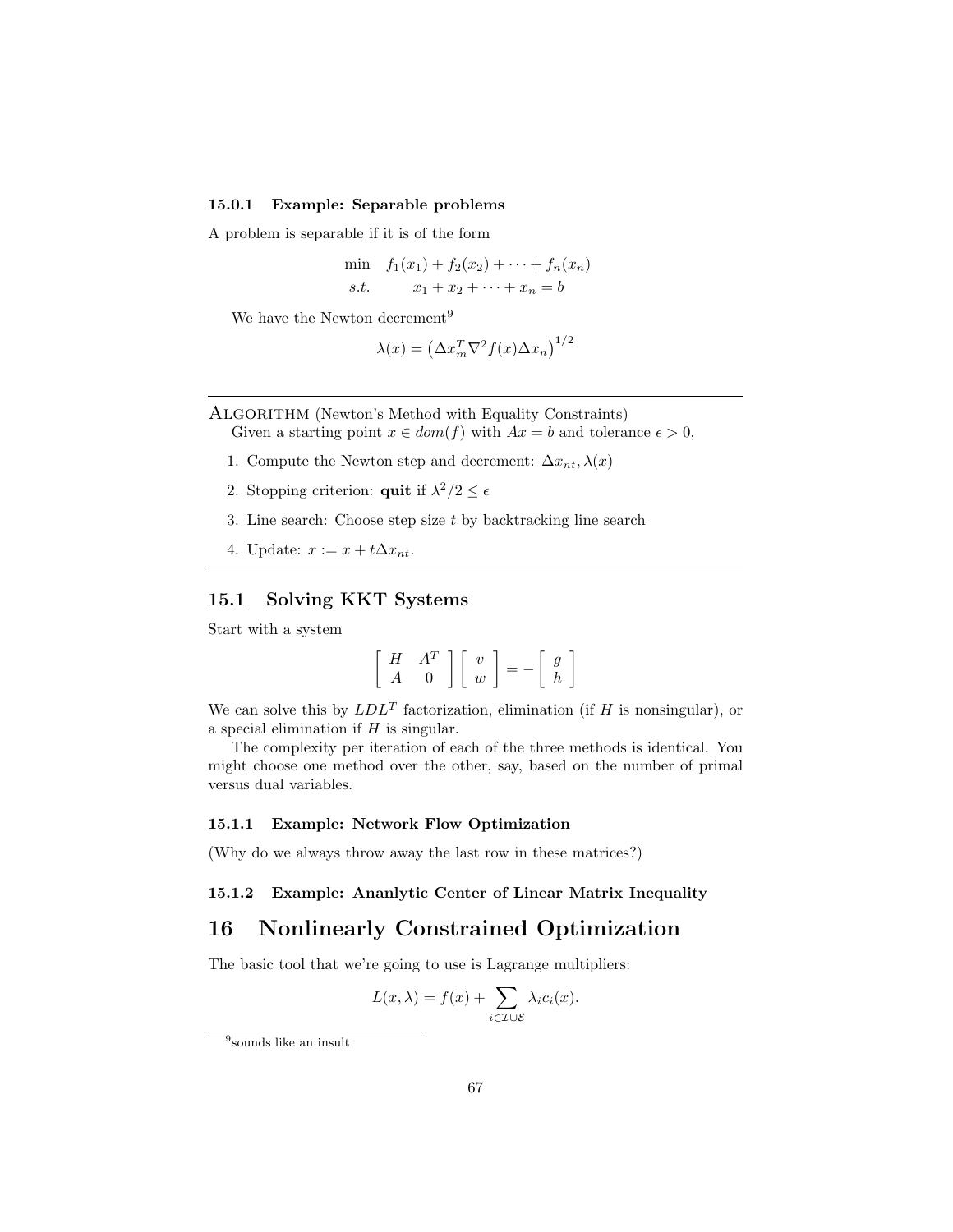We have the notation here that

$$
\mathcal{A}^* = \{i \in \mathcal{I} : c_i(x^*) = 0\} \cup \mathcal{E}
$$

Complementary slackness says that  $\lambda_i^* c_i(x^*) = 0 \ \forall \ i \in \mathcal{E}$ , which says that either the inequality is zero, or the constraint is zero. That is, either  $\lambda_i^* = 0$  or  $c_i$  is active at  $x^*$ . For the interior point methods, we add these complementary slackness, because it gives us the right number of equations.

For these methods, it's better work with the active set. We require the strong constraint qualification, which asks for linear independence. It says that this set of multipliers is going to be unique at the optimum. This is stronger than the Magnasarian-Fromovitz conditions. In this weaker setting, we don't have that the Lagrange multipliers are unique. If the mulitpliers are unique, you have (in some sense) a robust problem.

If you have a system of equations

$$
Ax = b
$$

then the classical definition of an ill-posed problem is when this solution  $x$  is not unique. It is a well-posed problem when this solution is unique. For example, all sorts of problems can arise when you're working with a singular matrix A. What do you do, you typically add a constraint like  $||x|| \leq \delta$ . But now, your set of solution lies in a compact set. This is called regularization. Now that you have a compact set, you can say something better about the solution. This has come up in things like CAT scans. A CAT scan is an infinite-dimensional problem. It has a compact linear operator

$$
\int x(t)\psi(t) = b
$$

It's a Fredholm operator of the first kind working an a compact operator  $\mathcal{K}(x) =$ b. So we perturb the right side a bit

$$
\int x(t)\psi(t) = b + \epsilon
$$

Because the inverse is unbounded, this should blow up. The other problem is, the Lagrange multiplier may not exist.

Constraint qualifications are very important. You probably saw Lagrange multpliers and then quickly forgot about it. One thing that we didn't see before are the second order conditions. The sufficient second-order condition for constrained optimization is

$$
w^T \nabla_{xx}^2 L(x^*, \lambda^*) w \succ 0 \tag{17}
$$

It makes sense that if you're just looking at  $\overline{x} \in argmin(f(x))$ , then you have  $\nabla f(\overline{x}) = 0$  and  $\nabla^2 f(\overline{x}) \succeq 0$ . And you can go back the other way:  $\nabla f(\overline{x}) = 0$ and  $\nabla^2 f(\overline{x}) \succ 0$  imply  $\overline{x} \in argmin(f)$ , and this is strict-local. So, when we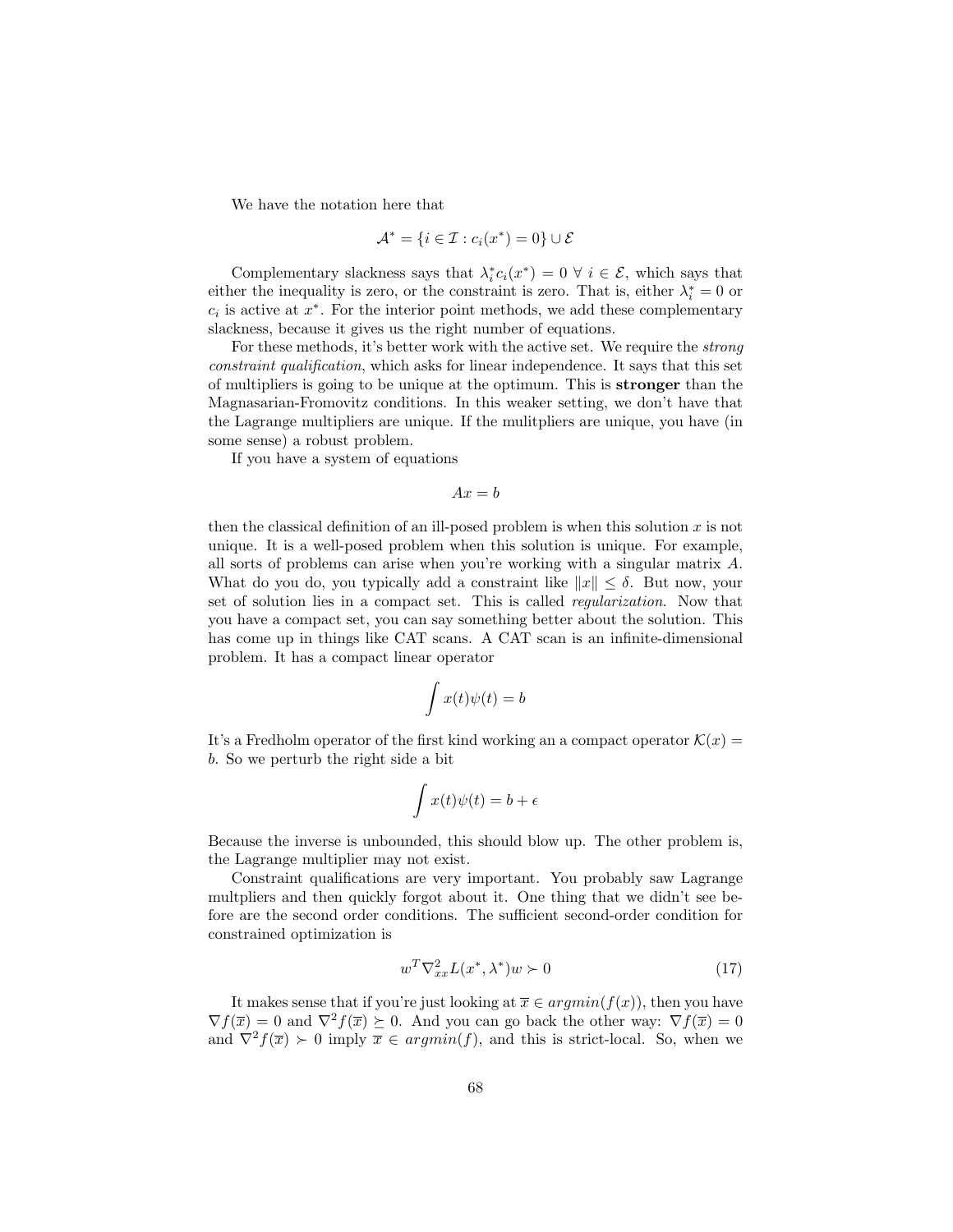were minimizing  $f(x) = x^4$ , the Hessian was not PSD at  $x = 0$ . Here, the necessary conditions hold, but the second-order sufficient conditions don't hold, so we lose quadratic convergence. Why?  $\nabla^2 f(0) \nless 0$ . Equation (17) must hold on the feasible set.

Strict complementarity says that  $\lambda_i^* - c_i(x^*) > 0$  for all *i*. So, one of these is not going to be 0. If we don't have strict complementary slackness, you'll have some redundancy. We can look at an example from linear programming: This means that a vertex is not simply determined. You can have multiple optimal solutions and multiple bases for a vertex. It is a theorem of Hoffman and Goldman (or maybe Tucker?) that there always exists a solution that satisfies strict complementarity. This is what makes interior point methods work so well for linear programming. For semi-definite programming, this is not true. You can actually construct problems where strict complementarity fails, and you can see the problem when you try interior point methods on these: loss of numerical accuracy, etc. Why? It's because the Jacobian is singular there. Gale (a well-known economist) has said that the Lagrange multipliers are one of the important tools in economics<sup>10</sup>.

### 16.1 Sequential Quadratic Programming

We're going to do something that's very much like Newton's method. At a current point  $x_k$  and a current estimate for the Lagrange multipliers, we can from the Lagrange multpliers formulate our next step strangely: we take the gradient of the objective and the Hessian of the Lagrangian instead of the gradient of the Lagrangian.

$$
q_k(d) = \nabla f(x_k)^T + \frac{1}{2}d^T \nabla_{xx}^2 L(x_k, \lambda_k) d
$$

Why should we possibly want to do this? Then, we replace the constraint function by linear approximations. When you for the Lagrangian of this problem, you have Lagrangian multipliers on the values of the gradient.

The step  $d_k$  can be found by solving this quadratic:

$$
\min\{c_i(x_k) + \nabla c_i(x_k)^T d \leq 0, i \in \mathcal{I} \qquad c_i(x_k) + \nabla c_i(x_k)^T d = 0, i \in \mathcal{E}\}
$$

What are the optimality conditions for this quadratic? We have the Lagrangian:

$$
L(d, \mu) = q(d) + \sum_{i \in \mathcal{I} \cup \mathcal{E}} \mu_i (c_i(x) + \nabla c_i(x)^T d)
$$

$$
\nabla L(d, \mu) = \nabla q(d) + \sum_{i \in \mathcal{I} \cup \mathcal{E}} \mu_i \nabla c_i(x) = 0
$$

Let's just pretend that we have equality constraints, because it'll just make our lives easier. Then we don't have to deal with extra notation that will just cause

<sup>10</sup>Does anybody do economics here? No? Okay, then I can tell you whatever I want!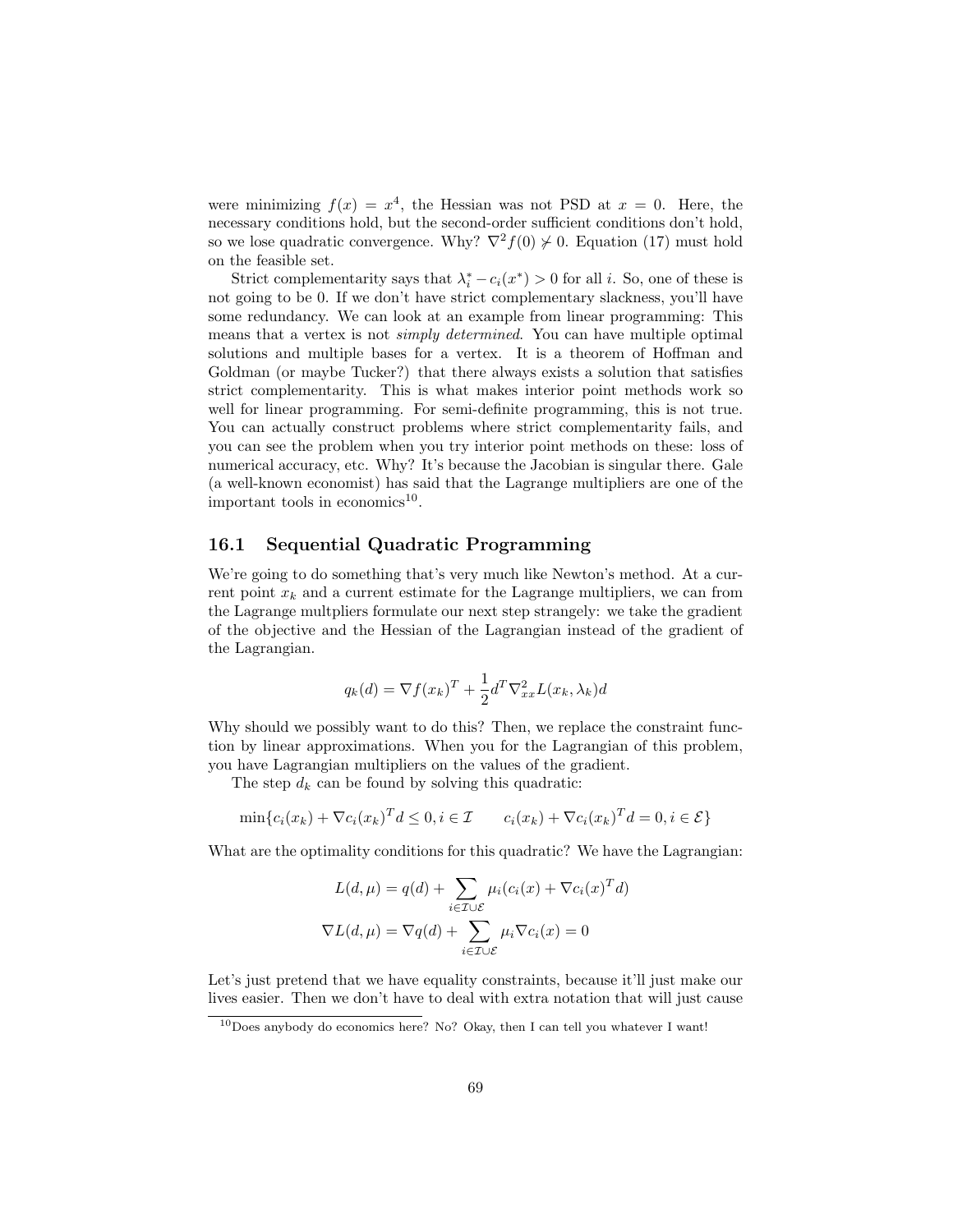a headache. Pretend  $\mathcal{I} = \emptyset$ :

$$
L(d, \mu) = q(d) + \sum_{i \in \mathcal{E}} \mu_i (c_i(x) + \nabla c_i(x)^T d)
$$
  

$$
\nabla L(d, \mu) = \nabla q(d) + \sum_{i \in \mathcal{E}} \mu_i \nabla c_i(x) = 0
$$
 Dual Feasibility  

$$
c_i(x) + \nabla c_i(x)^T d = 0, \forall i
$$
 Primal feasibility

So we have

$$
\nabla f(x) + \nabla_{xxx}^2 L(x, \lambda) d + \sum_{i \in \mathcal{E}} \mu_i \nabla c_i(x) = 0
$$

$$
\nabla f(x) + \left[ \nabla^2 f(x) + \sum_i \lambda_i \nabla^2 c_i(x) \right] d + \sum_{i \in \mathcal{E}} \mu_i \nabla c_i(x) = 0
$$

$$
\nabla L(x, \lambda) = \nabla f(x) + \sum_{i \in \mathcal{E}} \lambda_i \nabla c_i(x) = 0 \qquad c_i(x) = 0 \forall i \tag{18}
$$

thus,

$$
F(x,\lambda) = 0.\t(19)
$$

So, we apply Newton, and we get (asymptotic) quadratic convergence, that is

$$
F'(x,\lambda)d = F(x,\lambda)
$$

If we diffferentiated again, we'd get the same thing. All we have to do is go redo this with the case that we have a mix of equality and inequality constraints. So, we have

$$
F'(x,\lambda) = \begin{bmatrix} \nabla^2 d(x) + \sum_{i \in \mathcal{E}} \lambda_i \nabla^2 c_i(x) & \nabla c(x)^T \\ \nabla c(x) & 0 \end{bmatrix}
$$

where  $c : \mathbb{R}^n \to \mathbb{R}^m$ . The only difference is

$$
d \equiv \Delta x
$$
  

$$
\mu \equiv \Delta \lambda, \qquad \mu = \lambda + \Delta \lambda
$$

So, we can take

$$
F'(x,\lambda)\left[\begin{array}{c}\Delta x\\ \Delta\lambda\end{array}\right]=F(x,\lambda)
$$

and we rewrite. We'll get exactly the same thing except...

In order to analyze Newton's with SQP, all we're doing is trying to solve the equation (19).

In solving the BFGS, there's what's called a rank 2 ... and in updating the matrices  $B_k$  by

$$
B_{k+1} = B_k - \cdots \tag{20}
$$

we maintain positive semi-definiteness.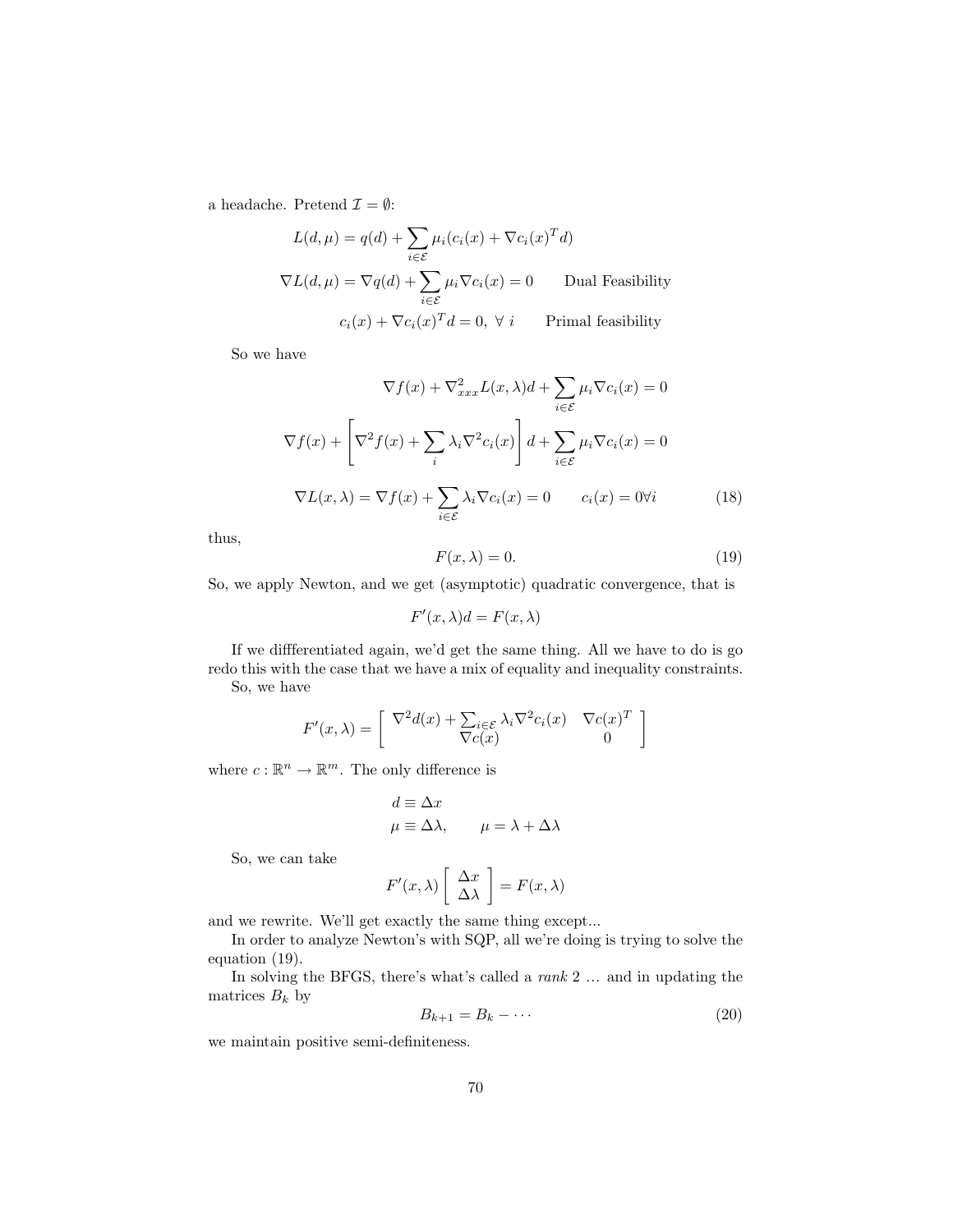B does not exactly approximate the Hessian  $\nabla^2 f(x)$ . So, it approximates the behavior of the Hessian (on the important points). But it doesn't converge to the Hessian. There's also a way to make sure that the update of B is not too hard. So the formula  $(20)$  is not too hard to implement. In practice, the BFGS is empirically better than the DFP.

What are the convergence properties of the basic SQP? Far away from the optimum, you have to do a line search. You can't just take steps of lengths one. A line search is what? You have to satisfy the constraints as well in finding a direction. The constraints can be very strange as well. You might just have "two whiskers." There's no way that you're going to stay feasible. Especially because of equality, we use what's called a merit function. In constrained optimization, you have the objective and some other functions.

One of the things that these algorithms suffer from is called the Maratos effect. What could happen is that your feasible set might be on some convex set, and you might start (at  $x_0$ ) not on the optimal set. Suppose you have a lot of constraints, and they are penalized a lot compared to your objective, but you don't know the scaling. You may have this property that you get closer and closer to the feasible set, and eventually you get around to  $x^*$ , but what happens on many of these methods with exterior penalty functions, they only get feasible in the end. We get "close to feasible" too soon. It follows the feasible boundary, and it takes forever to get to the optimal solution.

There are many merit functions that you can use. A natural one you might think of is the augmented Lagrangian. One of them might be something like

$$
f(x) + w \left[ \sum_{i \in \mathcal{E}} c_i^2(x) + \sum_{i \in \mathcal{I}} \max^2(0, c_i(x)) \right].
$$

We're taking an  $\ell_2$ -norm on the violation of the constraints. We say that w is a penalty. It's very hard to decide which to do first: do you want to get close to feasible first or head towards the true objective  $f(x)$  first?

There is an  $\ell_1$  merit function

$$
f(x) + w \left[ \sum_{i \in \mathcal{E}} |c_i(x)| + \sum_{i \in \mathcal{I}} \max(0, c_i(x)) \right].
$$

You can prove that you only get feasible in the limit with these types of functions.

SQP beats interior point methods. For convex problems, the interior point methods become superior. Besides the Meritos effect, there's another difficulty: The original subproblem (the QP subproblem) may be bounded below. One of the ways of handling that is by the trust region subproblem:

 $||d|| \leq \delta_k$ .

This looks good: you get the best of both worlds: The Lagrangian will be  $\succeq 0$ . But, does anybody see a difficulty? You fix one thing, and something else comes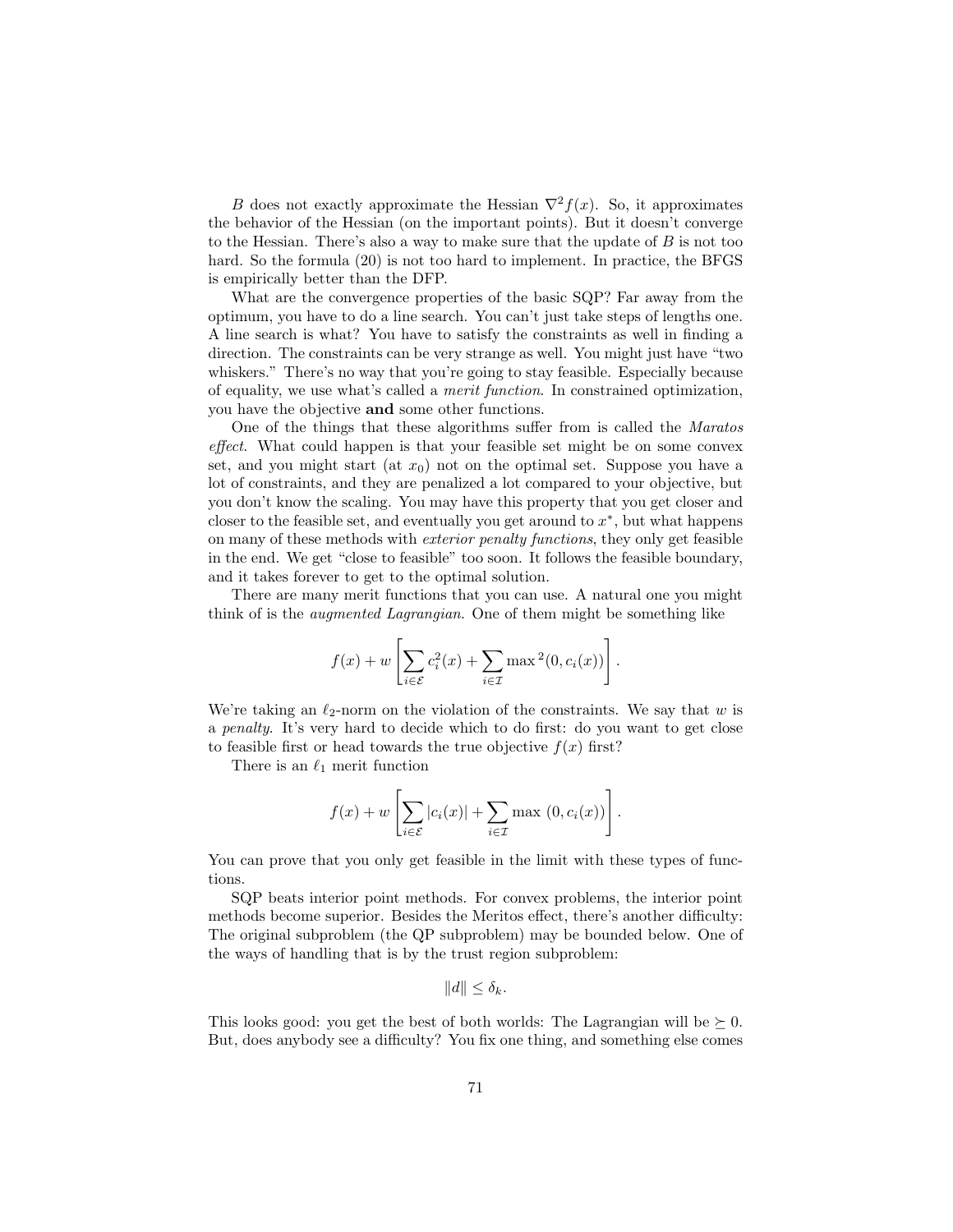out. The problem may become infeasible (these  $c(x_k)$ 's are constant). You may have made your ball small enough that it doesn't intersect the feasible set to our auxilliary problem!! What do people do then? You have to be careful what you change, or you may lose a lot. One of the things that people do (again, let's just look at the equality case) is they replace those equality constraints by a new constraint

$$
\sum \left( c_i(x_k) + \nabla c_i(x_k)^T d \right)^2 \leq \text{ something.}
$$

In other words, they want to get a least squares solution. You have several quadratic constraints and a quadratic objective. This is called the CDT problem. So, now you have the two-trust region subproblem (2TRS). We're starting to get from a nice motivation and a nice picture to all sorts of complications. We took a quadratic approximation of the Lagrangian but a linear approximation of the constraints. We worry about unboundedness, infeasibility, and so on. So, people keep trying to fix all of these problems. There is one simple fix for all of these difficulties.

The simple fix is to consider the problem:

$$
\min \quad q_0(d) \approx f(x_k + d)
$$
  
s.t.  $q_i(d) \approx c_i(x_k + d)$ 

(QCQP) or (QQP). We have all quadratics. The  $q_i$  are all  $\leq 0$  or  $= 0$ . We add  $||d||^2 \leq \delta_k^2$ . Now, all our problems are fixed. No Meritos effect, no infeasibility. But, there's still a problem! This problem is too hard to solve: this is NP-hard in general. So, we use a Lagrangian relaxation, that is, an SDP!

So, that was a quick hour-and-a-half on non-linear programming. We'll finish off with the interior point method for the convex case, just to look at that again.

## 17 Interior Point Methods

We reformulate our problem via an indicator function

$$
\min_{s.t.} f_0(x) + \sum_{i=1}^m I_{-}(f_i(x))
$$

We have our nice convex logarithmic barrier function

$$
\phi(x) = -\sum_{i=1}^m \log(-f_i(x)).
$$

 $\phi$  is twice continuously-differentiable, and it has a very nice second derivative. Fiacco<sup>11</sup> and McCormick developed the SUMT. If you have inequality con-

<sup>11</sup>When I was a grad student, we were given a very hard problem to solve. The memory available was about 100K. If you begged, then you were able to use whatbig, which used 150K of memory. I couldn't solve this problem so I sent Fiacco a letter, and he sent me the code as a package in the mail (consisting of 500 computer cards). His code worked. It was like a sledgehammer. His code was actually polynomial time on linear programming problems.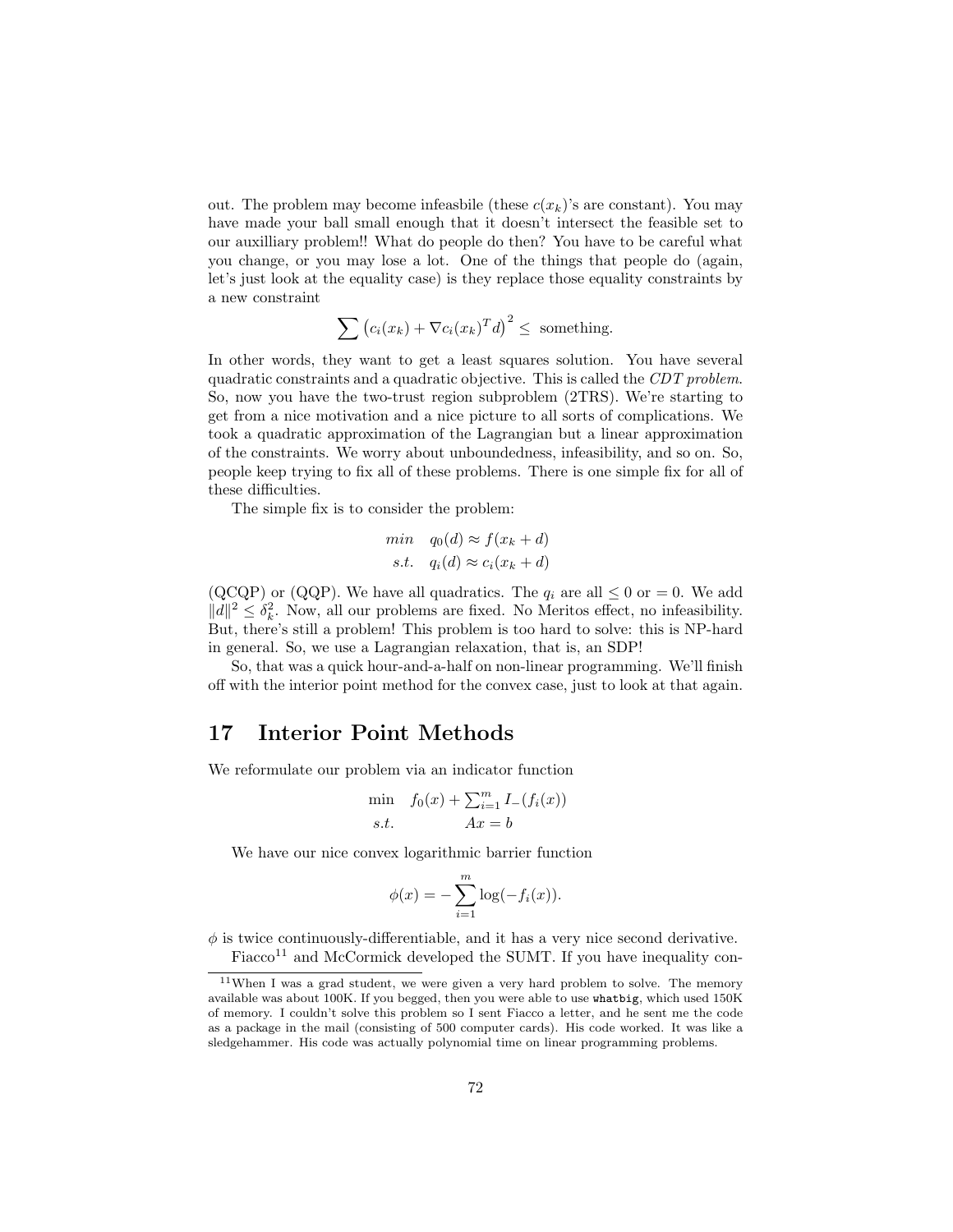straints, you use this log-barrier to keep you feasible. Why did this lose popularity so quickly?

In the second derivative, we have rank one matrix, so  $\nabla^2 \phi$  is going to be singular. You're trying to solve a system of linear equations where the matrix is very ill-conditioned. Fiacco and McCormick did something else in their code which avoided this problem. But, we've cycled back! Now, people are using this to solve convex and non-convex problems.

#### 17.1 Central Path

What do we do? For  $t > 0$ , define  $x^*(t)$  as the solution of

$$
\begin{aligned}\n\min \quad & tf_0(x) + \phi(x) \\
\text{s.t.} \quad & Ax = b\n\end{aligned}
$$

Then, the central path is  $\{x^*(t): t > 0\}$ . We can also look at dual points on the central path. We can look at a weak-duality type of argument

$$
p^* \ge g(\lambda^*(t), \nu^*(t)).
$$

What happens is that some of the terms go away. We're assuming that we have feasibility  $Ax = b$ . So, we have this  $\frac{1}{t}$  because of how they defined the  $\lambda_i$ .

#### 17.2 Interpretation using the KKT conditions

We differentiate the log-barrier problem, either the primal or the dual. So condition 3 (in slides) replaces the complementary slackness  $\lambda_i f_i(x) = 0$  with

$$
-\lambda_i f(x) = \frac{1}{t}.
$$

#### 17.3 Force field interpretation

We have the centering problem, and the force field interpretation is that the first term is a potential of force field  $F_1$ .

#### 17.3.1 Example: Linear programming

There are forces that are forcing the current point  $x$  that are pulling it. Some are pulling it towards optimality, and some are pulling towards the interior regions. These things simply all cancel where  $x^*$  is. So the sum of all of those forces  $F_0(x) = -tc$  and the constraint forces

$$
F_i(x) = \frac{-a_i}{b_i - a_i^T x}
$$

should all cancel out at optimality.

Here, we have the barrier method: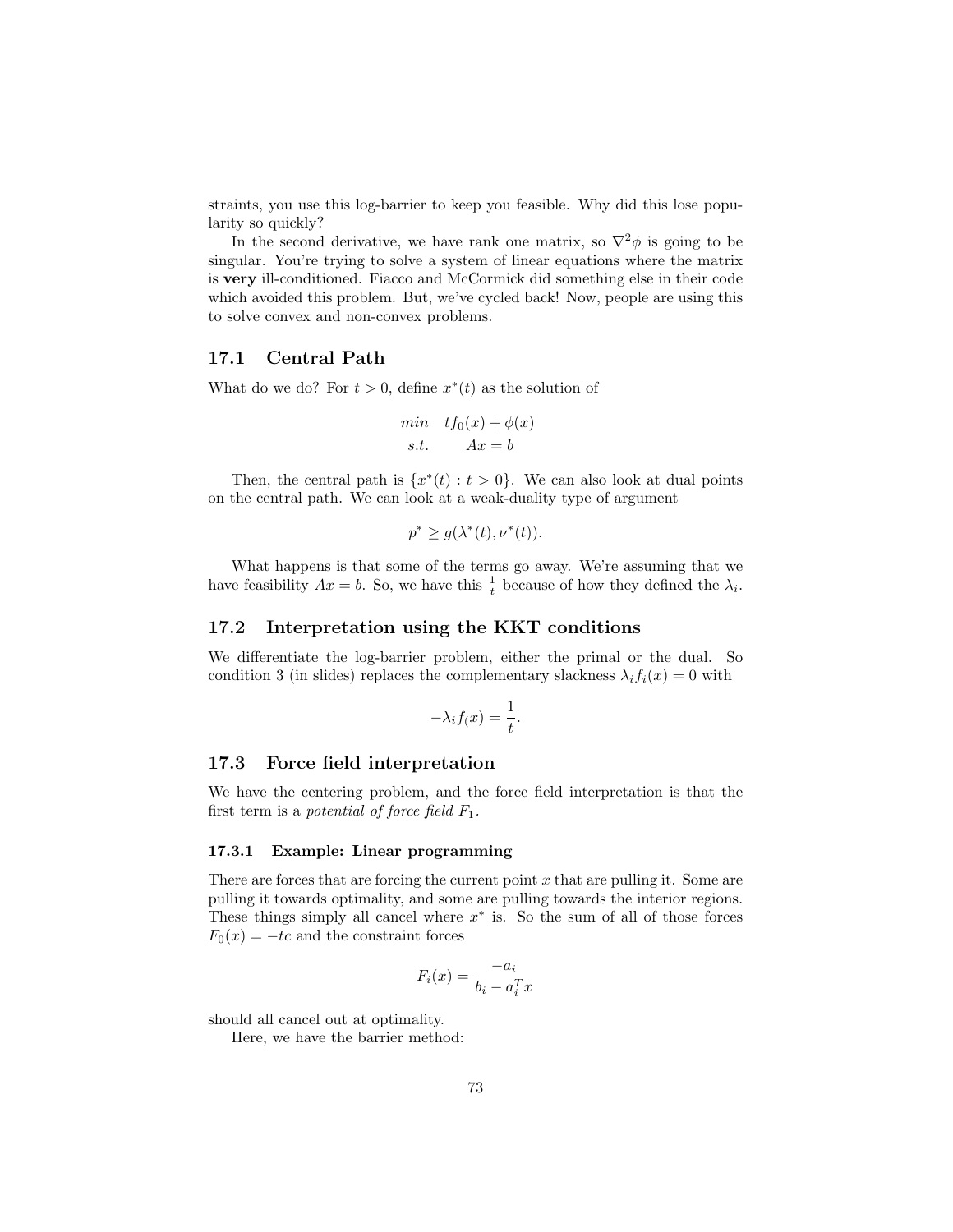#### ALGORITHM (Barrier Method)

Given strictly feasibly  $x, t := t^{(0)} > 0, \mu > 1$  and a tolerance  $\epsilon > 0$ , repeat:

- 1. Centering step. Compute  $x^*(t)$  by minimizing  $tf_0 + \phi$  subject to  $Ax = b$ .
- 2. *Update.*  $x := x^*(t)$ .
- 3. Stopping criterion. QUIT if  $m/t < \epsilon$ .
- 4. Increase t.  $t := \mu t$ .

If I pick  $\sigma = 1$ , I'm heading towards the central path (with zero duality gap). If I pick  $\sigma = 0$ , I'm heading towards the optimum (with zero duality gap). But another thing you can do is try the predictor-corrector method, where you keep alternating your  $\sigma$  between 1 and 0. There is a way to matrix factor to do both steps at once. You can solve DE's using predictor-corrector<sup>12</sup>.

The number of iterations for interior point methods is (largely) independent of dimension. This is very different if you use dual methods: the cost of iteration is much less, but the number of iterations grows.

#### 17.4 Generalized Inequalities

We assume that we have a family  $f_i(x) \preceq_K 0$  of K-convex functions.

#### 17.5 Log Barrier and Central Path

#### 17.5.1 Dual points on Central Path

#### 17.6 Example: Semi-Definite Programming

In the constraints

$$
F(x) = \sum_{i=1}^{n} x_i F_i + G \preceq 0
$$

the portion  $\sum_{i=1}^{n} x_i F_i$  is our  $A^*(x)$ . So ,w ehave  $C = -G$ , and we can rewrite it in the form

$$
A^*(x) \preceq C.
$$

So, I would look at  $log \det(C - A^*(x))$ . Differentiating is a little more complicated.

Our central path:  $x^*(t)$  minimize  $tc^T x - \log \det(-F(x))$ , hence

$$
tc_i - tr(F - iF(x^*(t))^{-1}) = 0, \qquad i = 1, \dots, n
$$

The duality gap on the central path:

$$
c^T x^*(t) - tr(GZ^*(t)) = p/t.
$$

 $12$ I'm tiring out. I usually tire out when people aren't listening to me.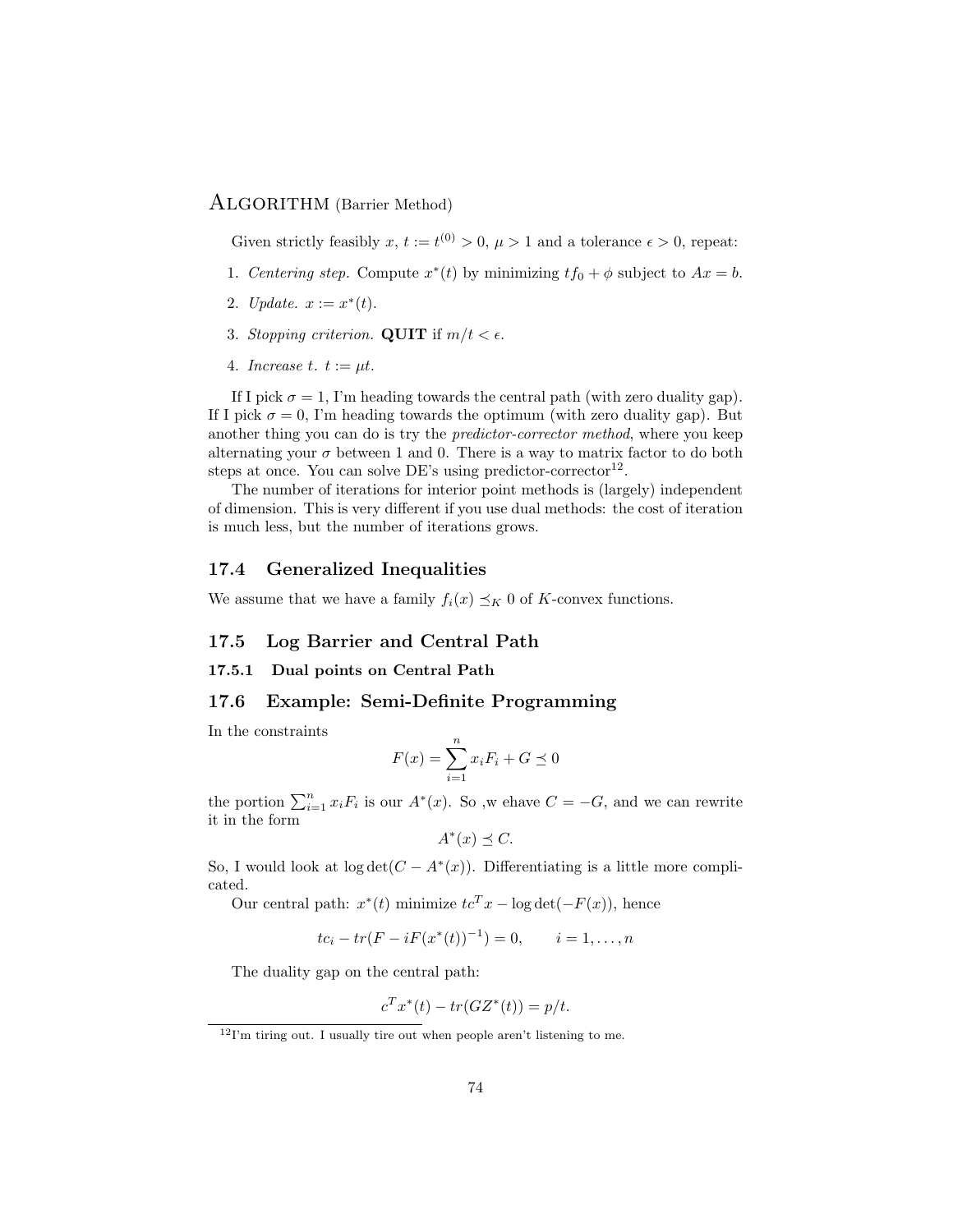#### ALGORITHM (Barrier Method for SDP)

Given strictly feasibly  $x, t := t^{(0)} > 0, \mu > 1$  and a tolerance  $\epsilon > 0$ , repeat:

- 1. Centering step. Compute  $x^*(t)$  by minimizing  $tf_0 + \phi$  subject to  $Ax = b$ .
- 2. *Update.*  $x := x^*(t)$ .
- 3. Stopping criterion. QUIT if  $\left(\sum_i \theta_i\right)/t < \epsilon$ .
- 4. Increase t.  $t := \mu t$ .

The only difference is the stopping criteria.

# 18 Student Presentation: Solutions for Infinite Dimensional Problems

Our problem is the best convex interpolation problem, which is an infinite dimensional problem. In our problem,

$$
f:X\to\mathbb{R}
$$

defined by

$$
x \mapsto \frac{1}{2}\langle x, x \rangle
$$

is our objective. We have  $\psi_i \in X = L^2[0,1]$  are the constraint functions.

Given  $\hat{x} \in S$  and  $\psi_1, \ldots, \psi_n$ , we want to find an element  $x^* \in S$  such that  $\langle x^*, \psi_i \rangle = \langle \hat{x}, \psi_i \rangle$ , and  $x \succeq 0$ . This lets us write  $Ax = b$  and  $x \in S$ . Our minimization problem is

$$
\min \qquad f(x)
$$
  
s.t.  $Ax = b, x \in S$ 

We have  $Q = \{x \in X : Ax = b\}$  is a closed affine variety, hence convex. S is a closed convex cone. S has empty interior (if we take a non-negative function in  $L^2$  and we take an  $\epsilon$ -interval of it, by shrinking this interval, we can get these two functions as close as we wish), and f is convex. Thus ,  $Q \cap S$  is a closed convex set, and F attains its minimum at a unique  $\overline{x}$ .

#### 18.1 A related problem

First what we did was we looked at this problem where we drop the nonnegativity constraint:

Minimize

$$
f(x) = \frac{1}{2} \int_0^1 x^2(t) dt
$$

over the class of functions  $Q$  (x is not neccessarily positive). So, then we have the theorem: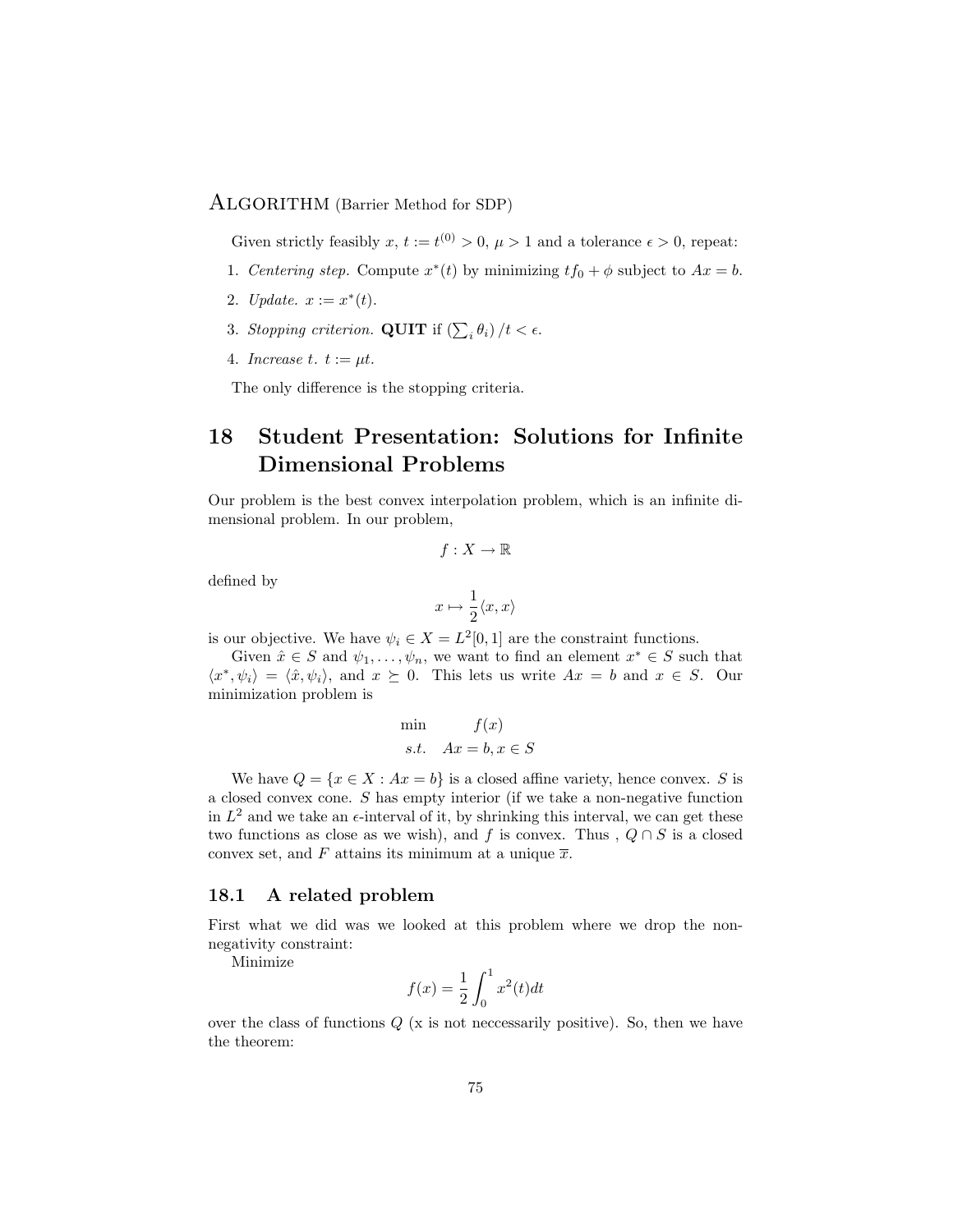**Theorem 18.1.** Suppose that the Gram matrix Y of the constraint functions  $\psi_i$ given by  $F = {\langle \langle \psi_i, \psi_j \rangle \}_{i,j=1}^n$  is nonsingular. Then there is a unique minimizer  $\overline{x}(t) = \sum_{i=1}^{n} \lambda_i \psi_i(t)$  of the functional f in the admissible set Q, where the constant vector  $\lambda = (\lambda_1, \ldots, \lambda_n)^T$  is given by the formula

$$
\lambda = Y^{-1}b
$$

The minimal value of ...

In the proof, we use the methods of calculus of varations.

*Proof.* Assume that  $\bar{x}$  is the minimizer of f. Construct a variation  $\bar{x} + \tau v$  +  $y_1(\tau)\psi_1 + \cdots + y_n(\tau)\psi_n \in Q$  of the minimizer  $\overline{x}$ .

The problem is that A of the variation  $\overline{x} + \epsilon v$  will not be b anymore.

We derive a necessary condition on  $\bar{x}$  using the equality

$$
\frac{d}{d\tau}f(...)|_{\tau=0}=0
$$

From the necessary condition, find  $\bar{x}$  and  $\lambda$ .

 $\Box$ 

Remark: If  $\overline{x}(t)$  turns out to be nonnegative almost everywhere, then it minimizes f over the set  $Q \cap S$ .

Now, what if we don't drop this non-negativity constraint?

Lemma 18.2. Consider the optimization problem

min  
\n
$$
f(x)
$$
\n
$$
s.t. \quad x \in Q_{+} = \left\{ x \in L^{2}[0,1] : \int_{0}^{1} \psi(t)x(t) \, dt = b, x \ge 0 \right\}
$$

with  $0 \neq \psi$  ...

#### 18.1.1 Example: Orthonormal constraint functions

#### 18.2 The Dual Problem

From this part, we need a constraint qualification, which is a different than the one we've seen lately. Why? Our cone's interior is empty. There are several possibilities for our CQ, one is the Borwein-Lewis CQ. In our problem, this condition is translated to asxing for a feasible x where  $x > 0$ ...

The Lagrangian  $L: X \times \mathbb{R}^n \times S \to \mathbb{R}$  is

$$
L(x, \lambda, w) = \frac{1}{2} \langle x, x \rangle + \langle \lambda, Ax - b \rangle - \langle w, x \rangle
$$

Then, our primal problem becomes

$$
p^* = \min_u \max_{\lambda; w \in S} L(u, \lambda, w)
$$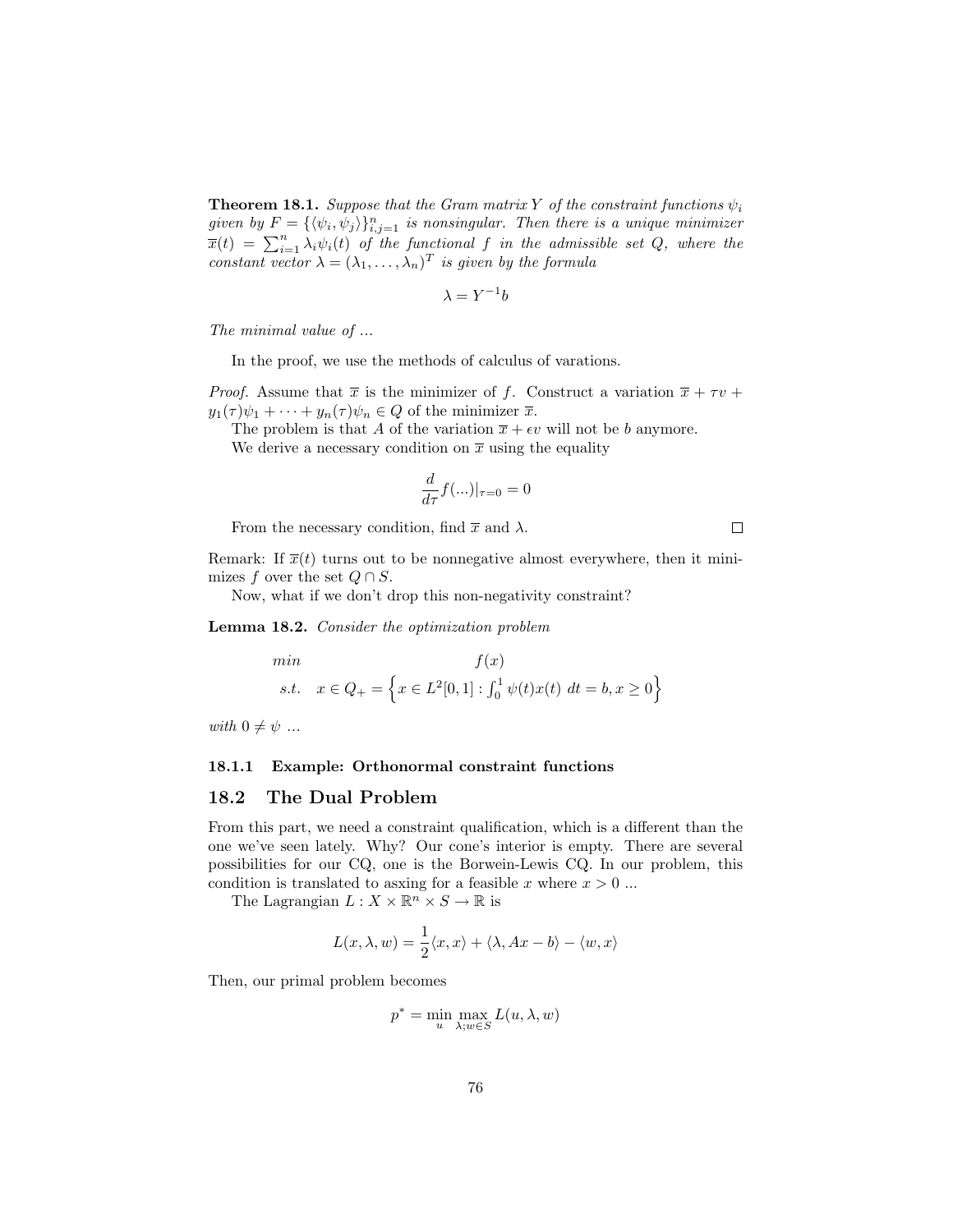The dual problem is

$$
d^* = \max_{\lambda; w \in S} \min_u L(u, \lambda, w)
$$

Differentiating by  $x$ , we have

$$
\nabla_x L(\overline{x}, \lambda, w) = \overline{x} - A^* \lambda - w = 0
$$

We will derive KKT-type equations. First, primal feasibility is

$$
\overline{x} = A^* \overline{\lambda} + w, w \in S
$$

From dual feasibility

$$
A\overline{x} = b, x \in S
$$

and complementary slackness is

$$
\langle w, x \rangle = 0.
$$

Then,  $\langle \overline{x} - A^* \overline{\lambda}, \overline{x} \rangle = 0$  therefore  $\overline{x} = (A^* \overline{\lambda})_+$  is the unique solution to the problem, where  $A((A^*\overline{\lambda})_+) = b$ .

#### 18.3 The way we did it

We looked at the Lagrangian

$$
L(x,\lambda) = \int_0^1 \left(\frac{1}{2}|x(t)|^2 - x(t)\sum_{i=1}^n \lambda_i \psi_i(t)\right) dt + \sum_{i=1}^n \lambda_i b_i, \qquad x \in S
$$

Now our dual problem is

$$
d^* = \max_\lambda g(\lambda)
$$

So our optimality condition is

$$
\nabla_x L(\overline{x}, \lambda) \in (S - \overline{x})^+
$$

where  $A^+$  denotes the polar set of A. Equivalently,

$$
\langle \nabla_x L(\overline{x}, \lambda), y - \overline{x} \rangle \ge 0, \ \forall \ y \in S.
$$

Our candidate for w will be  $\bar{x} - A^*\lambda$ . Then, I need to show that  $w \in S$  and that  $\langle w, \overline{x} \rangle = 0$ .

### 19 Portfolio Optimization

We have the problem:

$$
min \t x^T S x \t variable / rank of portfolio
$$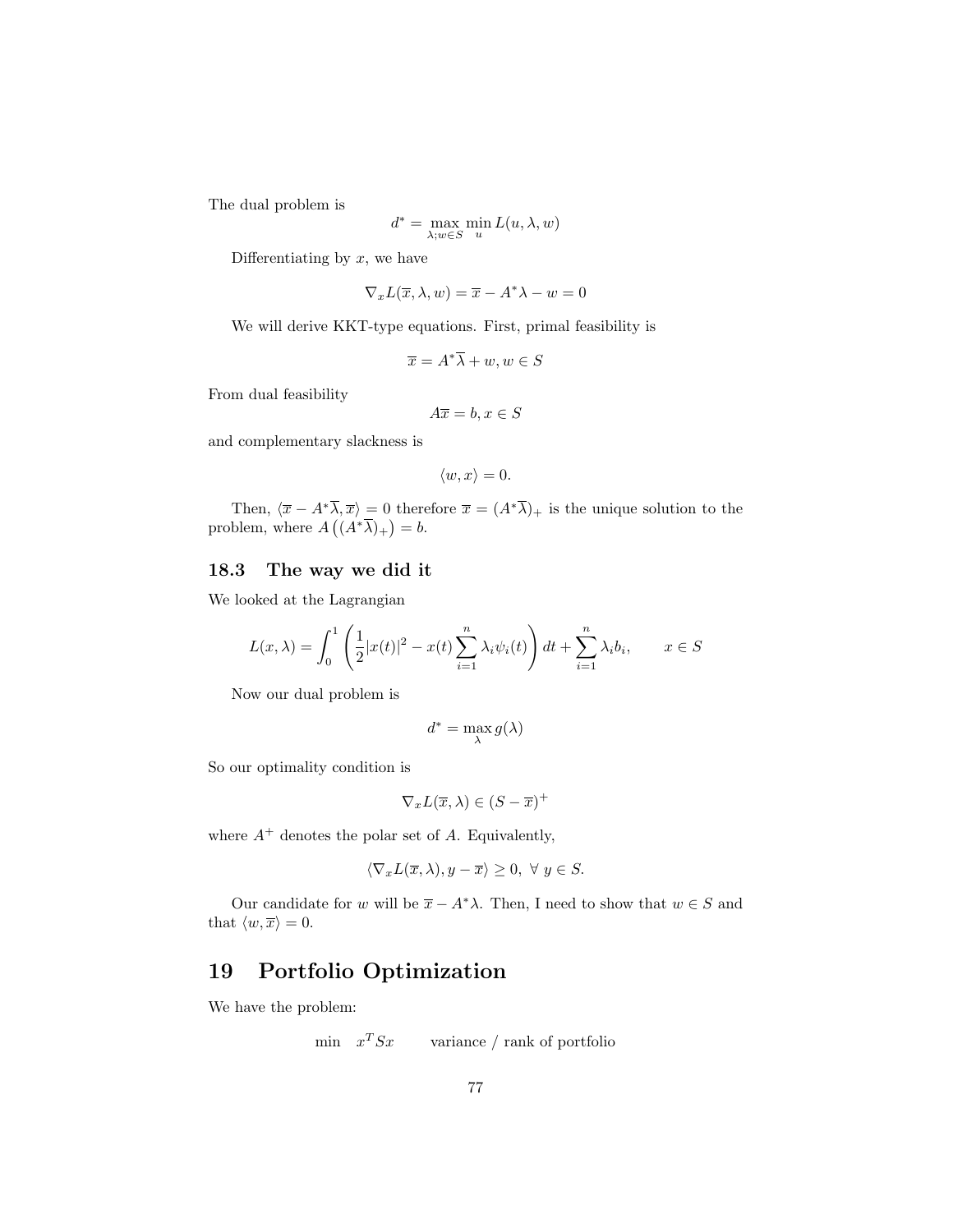$0 \leq x \in \mathbb{R}^n$ . Let  $x_i$  represent the percent of the budget that goes into asset *i*. We have  $e^T x = 1$  and  $p^T x \ge r_{min}$  (the lower bound on the expected return).

Let  $x_{[i]}$  be the ordered vector by magnitude. Let

$$
f_r(x) = \sum_{i=1}^r x_{[i]} \qquad 1 \le r \le n \qquad \text{sum of } r \text{ largest values.}
$$

The constraint  $f_r(x) \leq \alpha$  is a convex constraint since it is equivalent to the set of constraints

$$
\sum_{k=1}^{r} x_{i_k} \le \alpha, \qquad \forall \ 1 < i_1 < i_2 < \dots < i_r \le n.
$$

If we sum up these, we have a nice collection of linear constraints, so we have a polyhedral region. In particular, this gives a convex set.

These are a lot of constraints, and we really don't want to write them all down. So we want to see if we can do something else. We consider the knapsack problem. If I have a vector x, and somebody says "Find the largest  $r$  components", we can think of these things with weights, and you have a knapsack. We have to decide how many of these things (up to  $r$  of them) can fit in our knapsack. We can think of the  $x_i$ 's as being a value for each package:

- Consider  $x_i$  as a value for package *i*.
- Choose r packages to go into the knapsack.
- We want to maximize the value:

$$
\begin{aligned}\n\max \quad & x^T y \qquad \text{(value in knapsack)} \\
\text{s.t.} \qquad & e^T y = r \\
& y \leq e \\
& y \geq 0\n\end{aligned}
$$

If y ends up being a  $0/1$  variable, then we've solved this problem. This is a linear program. Complementary slackness tells you that each y coordinate has to be either 0 or 1 (the inequalities must hold with equality at a vertex point). Another way to see this is that the matrix defining the polyhedron is *totally* unimodular. Because each invertible determinant is  $\pm 1$ , this is what we divide by in our inverse matrix problem to find the coordinates of our vertex. Thus, every vertex is integral.

Let's cal this problem the primal LP. Then, the dual coefficients are going to come from the right hand side. We're going to get a minimization problem. (The dual variable to the first constraints will be t (free) and the dual variable to the second constraints will be  $u \geq 0$ .) The dual problem is:

$$
\begin{aligned}\n\min \quad &rt + e^T u\\ \n\text{s.t.} &\quad t e + I u \geq x\\ \n& u \geq 0\\ \n& t \text{ free}\n\end{aligned}
$$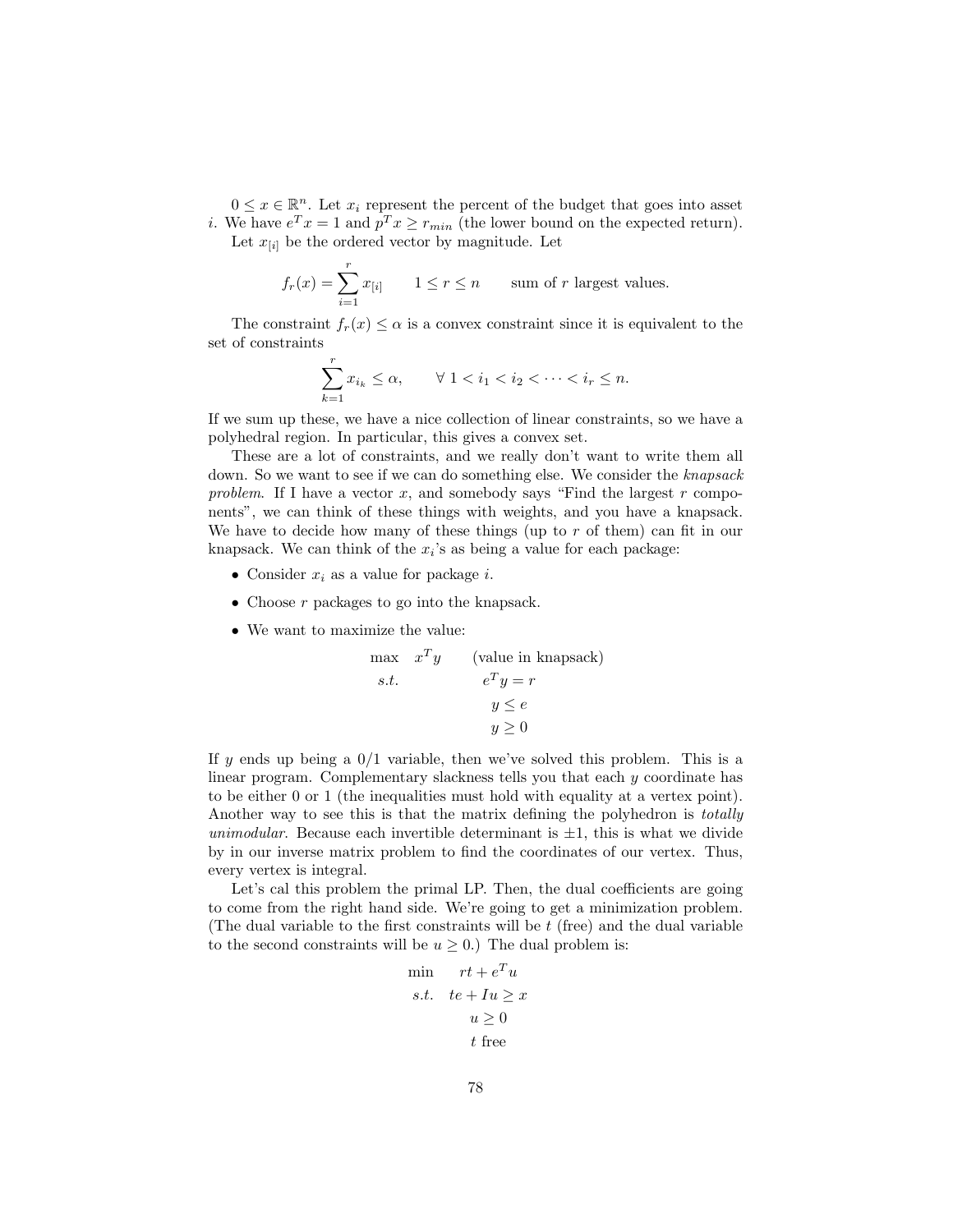To set our  $\alpha$ , we simply do

$$
\begin{aligned}\n\min \quad rt + e^T u &\le \alpha \\
s.t. \quad t e + I u &\ge x \\
u &\ge 0 \\
t \text{ free}\n\end{aligned}
$$

## 20 Student Presentation: Ill-posed Problems

Our goal is to recover the function

$$
x_{exact}(t) = \begin{cases} \quad at no blue a on t \\ \quad a eou a other hun a h \end{cases}
$$

With the kernel function

#### 20.1 Optimization problem

We look for the solution of  $Gx = d$  with iminimal norm  $N(x) = \frac{1}{2} ||x||^2$ . From the Lagrangian

$$
L(x, \lambda) = \frac{1}{2} ||x||^2 + \lambda^T (d - Gx)
$$

we get the optimality conditions:

These conditions are satisfied by

 $GG^*\lambda = d$ 

and

$$
x = G^* \lambda = \sum_{k=1}^m \lambda_k g_k
$$

where

$$
GG^*:\mathbb{R}^m\to\mathbb{R}^m.
$$

We have reduced the inifinite dimensional optimization problem to solving a system of  $m$  linear equations:

$$
GG^*\lambda = d.
$$

Because the  $g_k$  are linearly independent, the  $GG^*$  is invertible and we get the unique solution  $x = G^+d$ .  $GG^*$  is the  $m \times m$  Gram matrix for the inner product  $\langle \cdot, \cdot \rangle$  of the  $g_i$ 's. Here,

$$
\langle g_i, g_j \rangle = \cdots.
$$

If we choose  $m = 9$  and  $c = 1$ , we get a certain reconstruction  $x^*$ , and  $||x_{exact}||^2 = 0.25$  and  $||x^*||^2 = 0.22$ .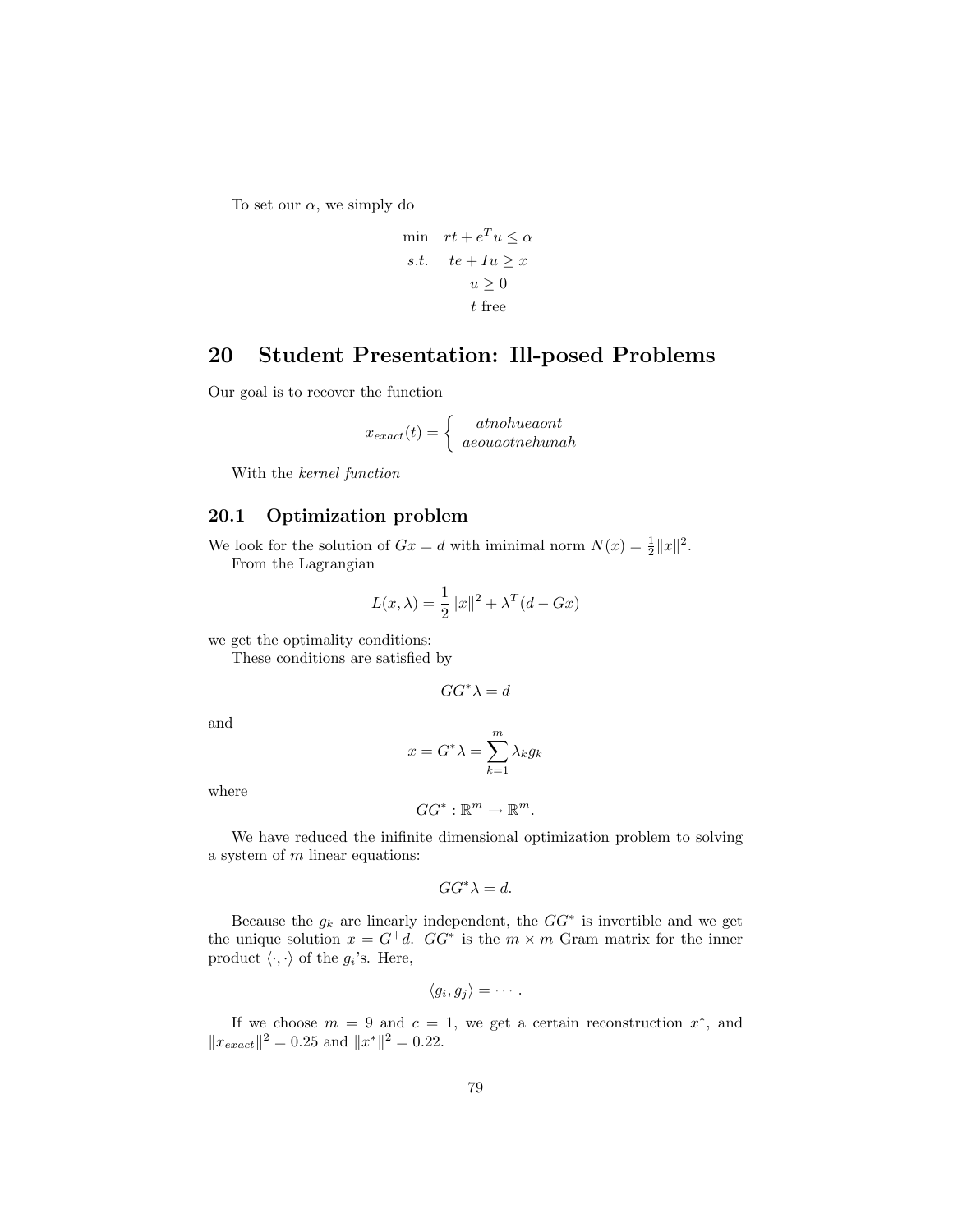#### 20.2 Perturbed data

What if we have noise in our data? We assume we have measurement noise. In real experiments, the measurements  $d$  are usually contaminated with noise:

$$
\hat{d}_k = \int_0^1 g_k(t) x_{exact}(t) dt + n_k, \qquad k = 1, \dots, m
$$

where we assume the  $n_k$  to be independent Gaussians.

Using the noisy data, we get a solution where  $||x^*||^2 = 2372.9$ , compared to  $||x^*||^2 = 0.22$ . This is not a very good solution, and this approach does not work with noise in our data. We have to come up with some kind of regularization so that we can still come up with some kind of reasonable solution to this data.

The reason for the bad reconstruction is due to the condition number of  $GG^*$ , specifically,  $3.5176 \times 10^{11}$ . This ill-conditioning results from the fact that G is a compact integral operator and has unbounded inverse.

Let's assume we have a linear operator  $G: X \to Y$  and we want to find a solution  $x$  to the problem

$$
Gx = d.
$$

Since we don't have the exact data, we're solving the problem

$$
Gx = \tilde{d}.
$$

Because of infeasibility, we're really going to look at the least squares

$$
||Gx - d||
$$

We look at the Moore-Penrose Inverse  $x = G^+d$ . We look for the solution of  $Gx = d$  with minimum norm. We have the singular value decomposition  $\{\sigma_i, U_i, V_i\}$  of G where  $\sigma_i$  are the eigenvalues of  $GG^*$  (or  $G^*G$ ).  $U_i$  is the orthonormal system of eigen vectors of  $G^*G$  and  $V_i$  is the orthonormal system of eigenvecotrs for GG<sup>∗</sup> . Then,

$$
x = \frac{\sum \langle \tilde{d}, v_i \rangle u_i}{\sigma_i}
$$
  
= 
$$
\frac{\sum \langle d, v_i \rangle u_i}{\sigma_i} + \frac{\sum \langle n, v_i \rangle u_i}{\sigma_i}
$$

We look at the Tikhonov Regularization:

$$
x = \frac{\sigma_i \sum \langle \tilde{d}, v_i \rangle u_i}{\sigma_i^2}
$$

$$
x_{\alpha} = \frac{\sigma_i \sum \langle \tilde{d}, v_i \rangle u_i}{\sigma_i^2 + \alpha^2}
$$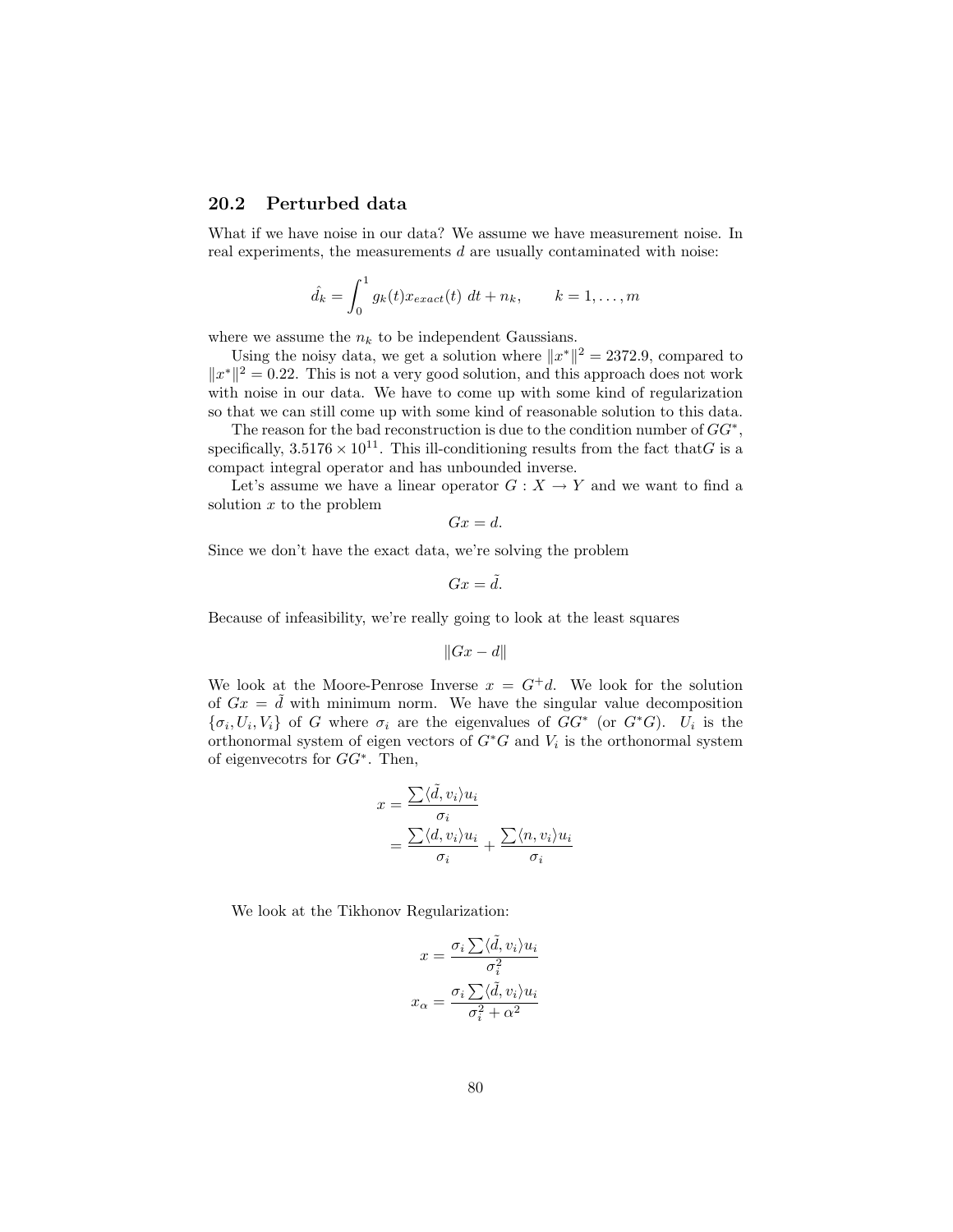In this case,  $\alpha = \frac{1}{\mu}$ . We want to minimize

$$
\min \frac{1}{2} ||x||^{1} \frac{\mu}{2} ||Gx - \hat{d}||_{S^{-1}}^{2}
$$

where

$$
S = diag(\cdots).
$$

#### 20.3 Experiments

We solved this for several parameter values  $\mu$ . How do we choose an optimal value of  $\mu$ ? For different  $\mu$ , we either put more weight on decreasing the residue or decreasing  $||x||$ .

To understand the influence of the regularization parameter  $\mu$  on the solution, we can plot a tradeoff curve

$$
(E(x_\mu), N(x_\mu))\,.
$$

How do we find the best  $\mu$ ? Let's minimize

$$
\min_{\mu \ge 0} E(x_{\mu})^2 + N(x_{\mu})^2
$$

We computed the optimal  $\mu$  to be  $\mu_{opt} = 1.5442$ . This is the best we can do with our limited information. If you had a *priori* information, then maybe we could do more. But in our case, we don't know about the noise, so this is the best that we can do.

# 21 Student Presentation: Quadratically Constrained Quadratic Programs (QQP) and its Semidefinite Relaxation

The problem is

$$
\min \qquad g_0(x) = \frac{1}{2} x^T Q_0 x + b_0^T x \ns.t. \quad \frac{1}{2} x^T Q_i x + b_i^T x + \alpha_i \le 0, \qquad i = 1, \dots, n
$$

If we have  $Q_0 \succ 0$  and  $Q_i \succeq 0, (i = 1, ..., n)$  then we know what to do. What happens when we don't have these conditions? We will form an SDP relaxation and find a lower bound to the original problem.

To reach the relaxation, we apply a trick here. Add  $x_0$ :

min  
\n
$$
g_0(x) = \frac{1}{2}x^T Q_0 x + b_0^T x x_0
$$
\n*s.t.* 
$$
\frac{1}{2}x^T Q_i x + b_i^T x x_0 + \alpha_i \le 0, \qquad i = 1, ..., n
$$
\n
$$
x_0^2 = 1
$$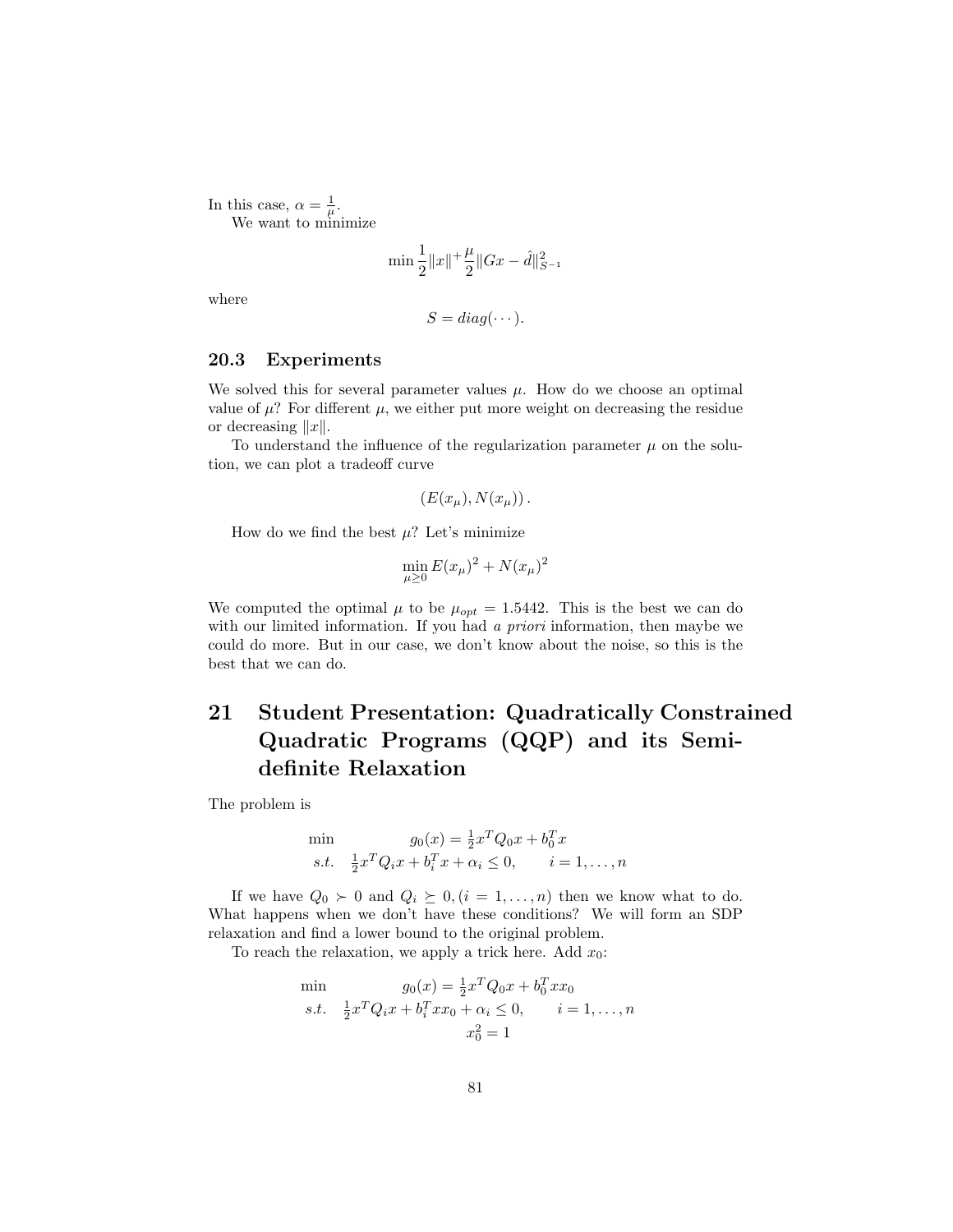and a new constraint  $x_0^2 = 1$ . So, this has not changed anything. This is what we call the modified original problem. We can write this in matrices as follows:

$$
\min \left[ \begin{array}{c} x_0 \\ x \end{array} \right]^T \left[ \begin{array}{cc} 0 & \frac{1}{2}b_0^T \\ \frac{1}{2}b_0 & \frac{1}{2}Q_0 \end{array} \right] \left[ \begin{array}{c} x_0 \\ x \end{array} \right]
$$

with the constraint:

$$
\min\left[\begin{array}{c}x_0\\x\end{array}\right]^T\left[\begin{array}{cc}\alpha_i & \frac{1}{2}b_i^T\\ \frac{1}{2}b_i & \frac{1}{2}Q_i\end{array}\right]\left[\begin{array}{c}x_0\\x\end{array}\right] \succeq 0\tag{21}
$$

and

$$
\min \left[ \begin{array}{c} x_0 \\ x \end{array} \right]^T \left[ \begin{array}{cc} 1 & 0 \\ 0 & 0 \end{array} \right] \left[ \begin{array}{c} x_0 \\ x \end{array} \right] = 1 \tag{22}
$$

I will set up multipliers  $\lambda_i$  for (21) and t for (22). Then, we have the Lagrangian:

$$
L(x, \lambda, t) = \lambda^T B_0 X + \sum \lambda_i X^T B_i X + t(x^T M X - 1),
$$
\n(23)

where

$$
B_0 = \begin{bmatrix} 0 & \frac{1}{2}b_0^T \\ \frac{1}{2}b_0 & \frac{1}{2}Q_0 \end{bmatrix}
$$
  
\n
$$
B_i = \begin{bmatrix} \alpha_i & \frac{1}{2}b_i^T \\ \frac{1}{2}b_i & \frac{1}{2}Q_i \end{bmatrix} \qquad (i = 1, ..., n)
$$
  
\n
$$
M = \begin{bmatrix} 1 & 0 \\ 0 & 0 \end{bmatrix}
$$

Thus,

$$
d^* = \max_{\lambda; t} \min_{x} \left( X^T \left( B_0 + \sum_{i} \lambda_i B_I + tM \right) X \right) - t
$$

So, our hidden constraint is  $B_0 + \sum_{i} \lambda_i B_i + tM \succeq 0$ .

We have

$$
d_{SDP}^* = \max_{\lambda \ge 0; t} -t : B_0 + \sum_{i} \lambda_i B_i + tM \succeq 0, X \in \mathbf{S}^n
$$

So

$$
p_{SDP}^* = \min(B_0, X) : \langle M, X \rangle = 1, \langle B_i, X \rangle \leq 0, (i = 1, \dots, n), X \succeq 0
$$

We also know that

$$
p^* \ge d_{SDP}^* = p_{SDP}^* \tag{24}
$$

So, we have strong duality as long as we have a feasible point. In the first inequality of (24), we will have strong duality in the case of convexity if we have a constraint qualification.

When we have a convex program, MOSEK will give us  $p^*$  and SeDuMi will give us  $p_{SDP}^*$ , and they will be the same. When we don't have convexity, we don't get an answer from MOSEK, but we get  $p_{SDP}^*$ , a lower bound for the original problem.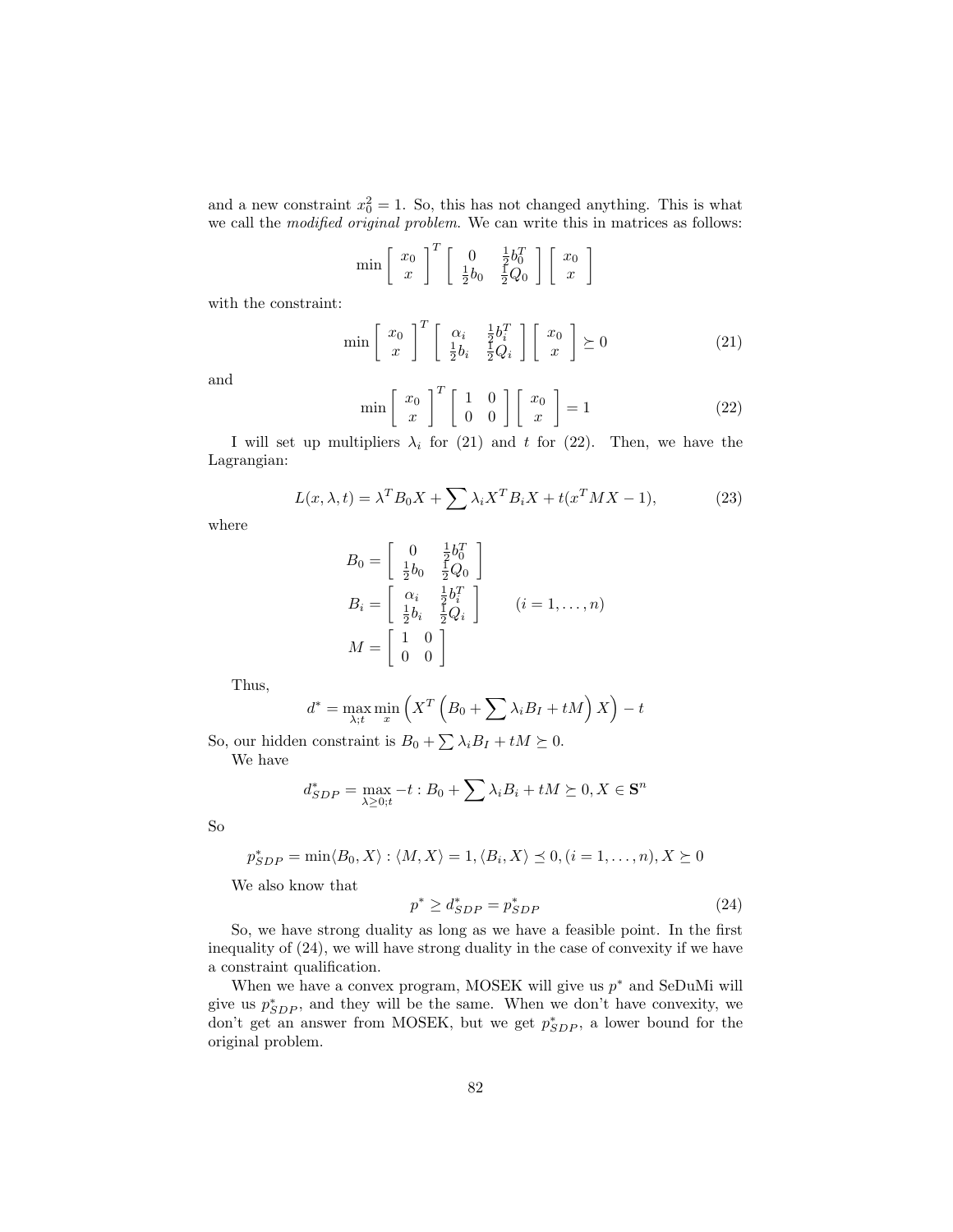## 22 Student Presentation: Portfolio Diversity and Robustness

Let  $S$  be the covariance matrix and  $r$  a return vector. Then, the classic model is

$$
\min_{\text{S.t.}} x^T S x
$$
  

$$
s.t. x \ge 0, 1^T x = 1, r^T x \ge r_{\min}
$$

We can solve this via the KKT conditions.

Recall the *efficient frontier*. Recall that we want to minimize the risky assets. If we fix our stdev, we want to maximize our mean.

Like in the Markowitz model, we talked about extensions. One of our extensions is diversity. We added diversity via a constraint. What we addressed in our project is to change that constraint into an  $\ell_1$  or an  $\ell_2$  model.

Why is diversity important? We want to diversify our risk. If we want to talk about idosyncratic risk, we think about an Enron situation. Everybody thought, because it was a blue chip stock, all employees put their money in there. But look what happened: they lost all that they have. Maybe I don't want to put all of my eggs in one basket. We want to diversify placement of our assets.

Most of our project was to look at robustness. This requires looking at the objective function.

Our estimator is not perfect.

Another issue is that even with a perfect estimator, why is that useful information? We're not allowed to invest in the past. How's to say that this is representative of what happens moving forward?

$$
\begin{aligned}\n\min & x^T S x \\
\text{s.t.} & x \ge 0, \\
1^T x = 1, \\
r^T x \ge r_{\min} \\
\sum_{i=1}^{0.1n} x_{[i]} \le \alpha\n\end{aligned}
$$

Now, we think of adding an  $\ell_2$ -norm constraint:

$$
\begin{aligned}\n\min & x^T S x \\
s.t. & x \ge 0, \\
1^T x = 1, \\
r^T x \ge r_{\min} \\
\sum_{i=1}^{0.1n} x_{[i]} \le \alpha \\
\|x\|_2 \le u\n\end{aligned}
$$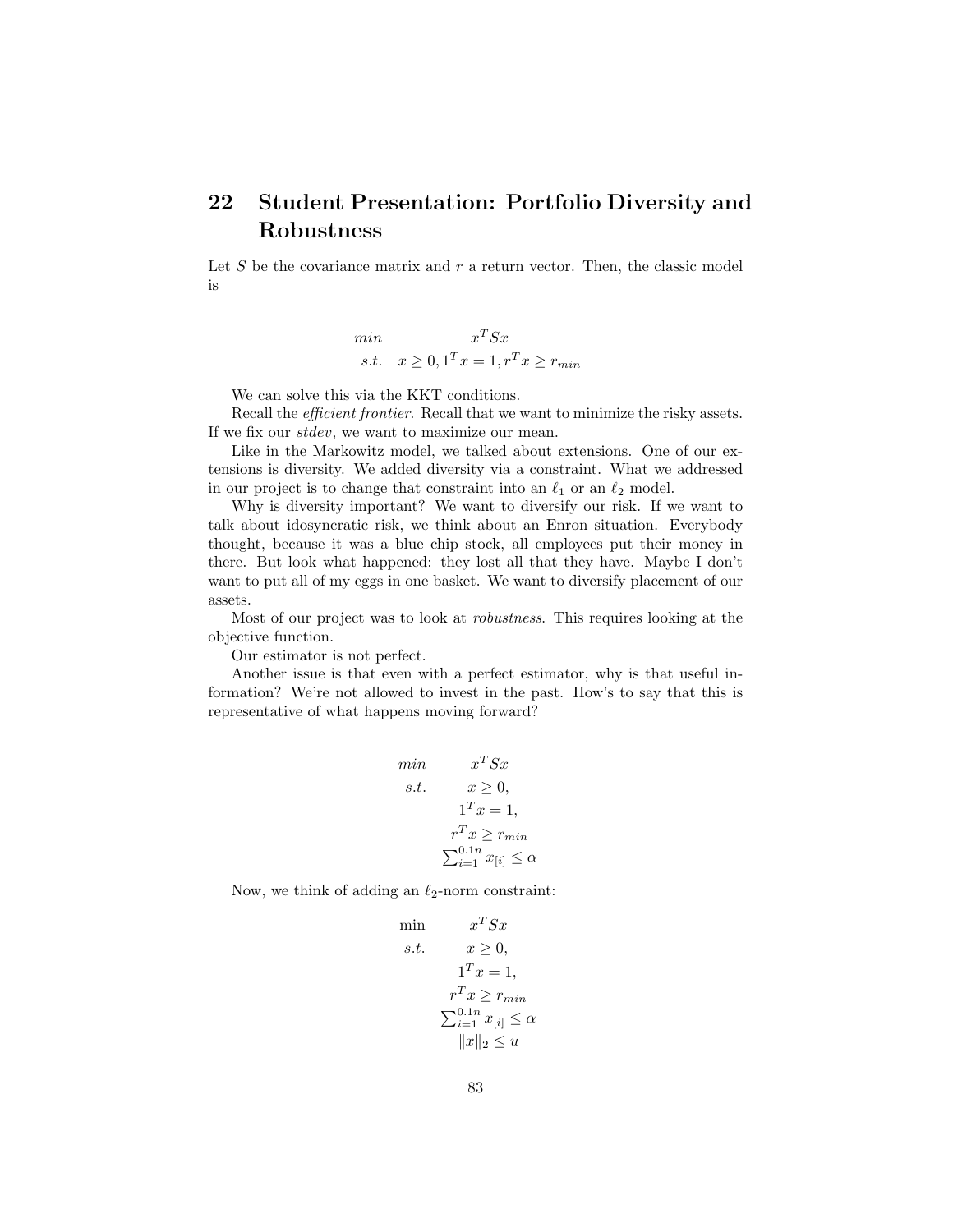After you add  $\ell_2$ -norm constraints, there are more coordinates that jump away from zero. This will increase the diversity of your portfolio. For different u, we can look at the number of non-zero weightings in our optimal solution. As u increases, this number decreases. After  $u = 0.32$ , this number is quite stationary. This is because beyond this, the  $||x||_2 \le u$  condition is essentially inactive. Conversely, when you decrease  $u$ , this number increases, increasing the diversity. Thus  $\ell_2$ -norm can help us increase the diversity.

Here, we can also look at on  $\ell_1$ -norm constraint:

$$
\begin{aligned}\n\min & x^T S x \\
s.t. & -1 \le q \le 1 \\
r^T x \ge r_{min} \\
\sum_{i=1}^{0.1n} x_{[i]} \le \alpha \\
\|x\|_1 \le u\n\end{aligned}
$$

You might think that you'd get similar results to  $\ell_2$ , but this is not the case. In fact, you have the exact opposite: as you increase  $u$ , the number of nonzero weightings increases, (but stabilizes to 25 after  $u = 3$ .

#### 22.1 Robust Optimization

The classic model again is

min 
$$
x^T S x
$$
  
s.t.  $x \ge 0$ ,  
 $1^T x = 1$ ,  
 $r^T x \ge r_{min}$ 

In robust optimization, we want to let  $r$  vary (i.e., adding infinitely many constraints). The value  $r$  is going to vary in the set  $E$ . For what kind of convex sets  $E$  can we solve this problem? If  $E$  is an ellipsoid, then we can reformulate it by this robust model:

min  
\n
$$
x^T S x
$$
\n
$$
s.t. \t x \ge 0,
$$
\n
$$
1^T x = 1,
$$
\n
$$
r^T x \ge r_{min}
$$
\n
$$
r \in E = {\overline{r} + Pu : ||u||_2 \le 1}
$$

where  $E$  is an ellipsoid.

We look at the family of constraints:

$$
r^T x \ge r_{min}, r \in E = \{ \overline{r} + Pu : ||u||_2 \le 1 \}
$$

We can get a new robust model.

Recall that we have our two representations for ellipsoids.